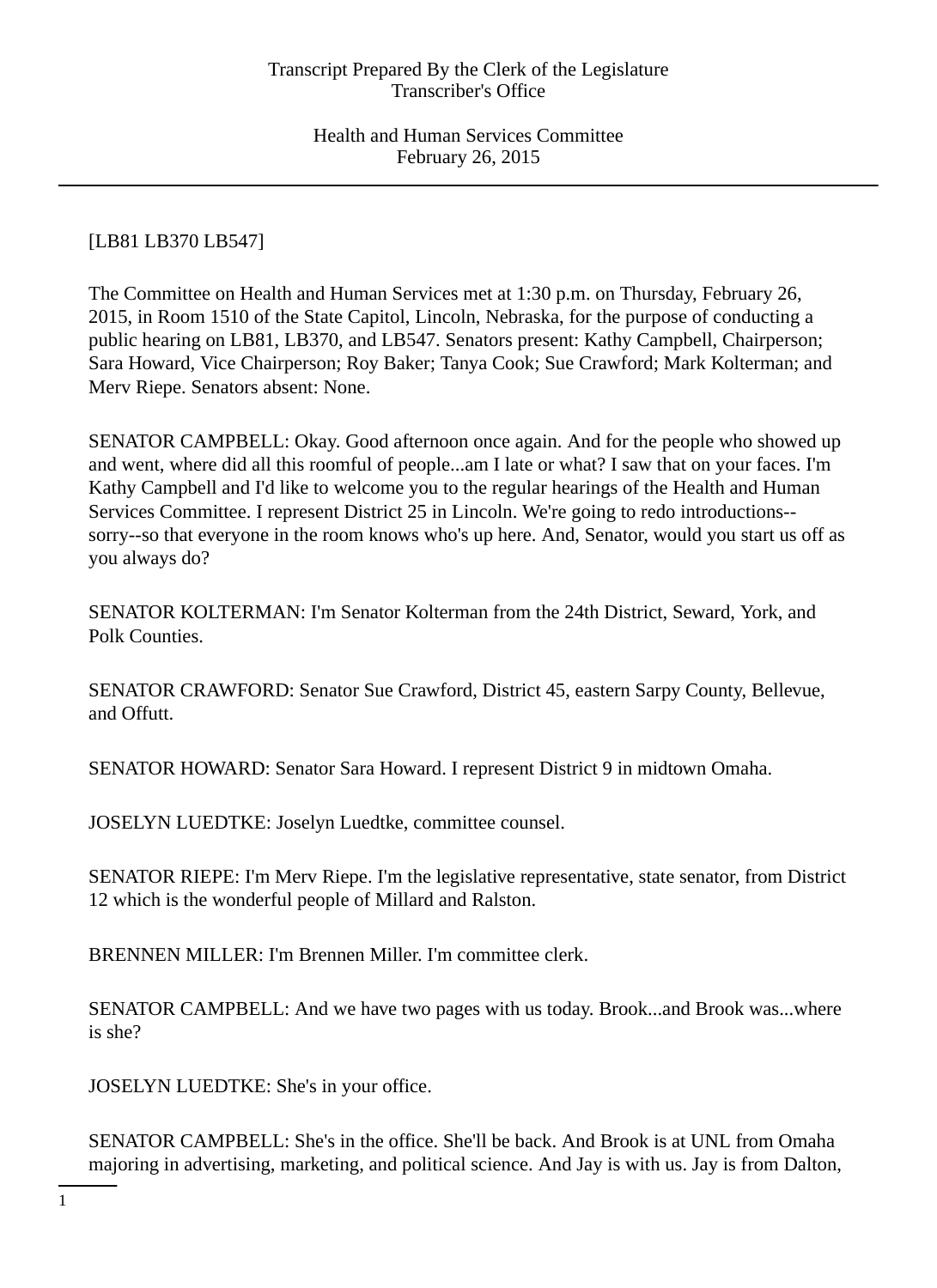Nebraska, also attends UNL, and is majoring in ag economics. I'm going to go through some of the procedures today that we will use for all three of the hearings. If you are planning to testify today and you have a handout, we would like...how many copies? Ten copies.

# BRENNEN MILLER: Fifteen.

SENATOR CAMPBELL: Fifteen, sorry. My mind is on another hearing. We'd like 15 copies. And if you need additional help with that, you can visit with one of the pages or with the clerk. If you are testifying, you need to complete one of the bright orange sheets on either side of the room. Write as legibly as you can. As you are sitting and listening, everyone in the room, please turn off your cell phones or silence them. It's very disconcerting to hear them ringing in the background. As you come forward with your orange sheet...and if you have handouts you can hand them to the clerk over there and he will have the pages distribute any handouts that you have for the senators. We do use the light system here and that means that you'll have a green light. There's a little light panel up here in front. And you have five minutes. And it will stay on green for four and you'll think, oh, this is a long time. And it will go to yellow and you'll have one minute. And then it will go to red and I will be trying to get your attention. We do this so that the first person who testifies on the first bill has the same fairness of hearing before the senators as the last testifier on the last bill. Okay? So as you sit down, we now have--sort of like Vanna, here--as you sit down in the chair, we will ask you to state your name and spell it. And that's so that the people who transcribe, who are going to listen to this, can clearly hear you say your name and spell it correctly. I think we have all of them in place. So before we start today, do we have any letters for the record?

BRENNEN MILLER: (Exhibits 1, 2, 3) We do, Senator, letters of support from Children and Family Coalition of Nebraska; National Association of Social Workers, Nebraska chapter; and Bobbie Peterson. Thank you. [LB81]

SENATOR CAMPBELL: Excellent. Our first hearing today is on LB81, Senator Cook's bill to change provisions relating to eligibility for childcare assistance. Senator Cook, start us off. [LB81]

SENATOR COOK: (Exhibit 4) Thank you, Madam Chair. I am Tanya Cook. I'm the senator from District 13. Good afternoon, Senator Campbell and members of the Health and Human Services Committee. My name is Tanya Cook. That is spelled T-a-n-y-a C-o-o-k. I appear before you today as the state senator representing (Legislative District) 13 and the introducer of LB81. The purpose and intent of LB81 is to first, align ongoing eligibility for the federal Child Care Subsidy Program with the Aid to Dependent Children program; and second, provide the recipients of the federal Child Care Subsidy Program that they be required to contribute a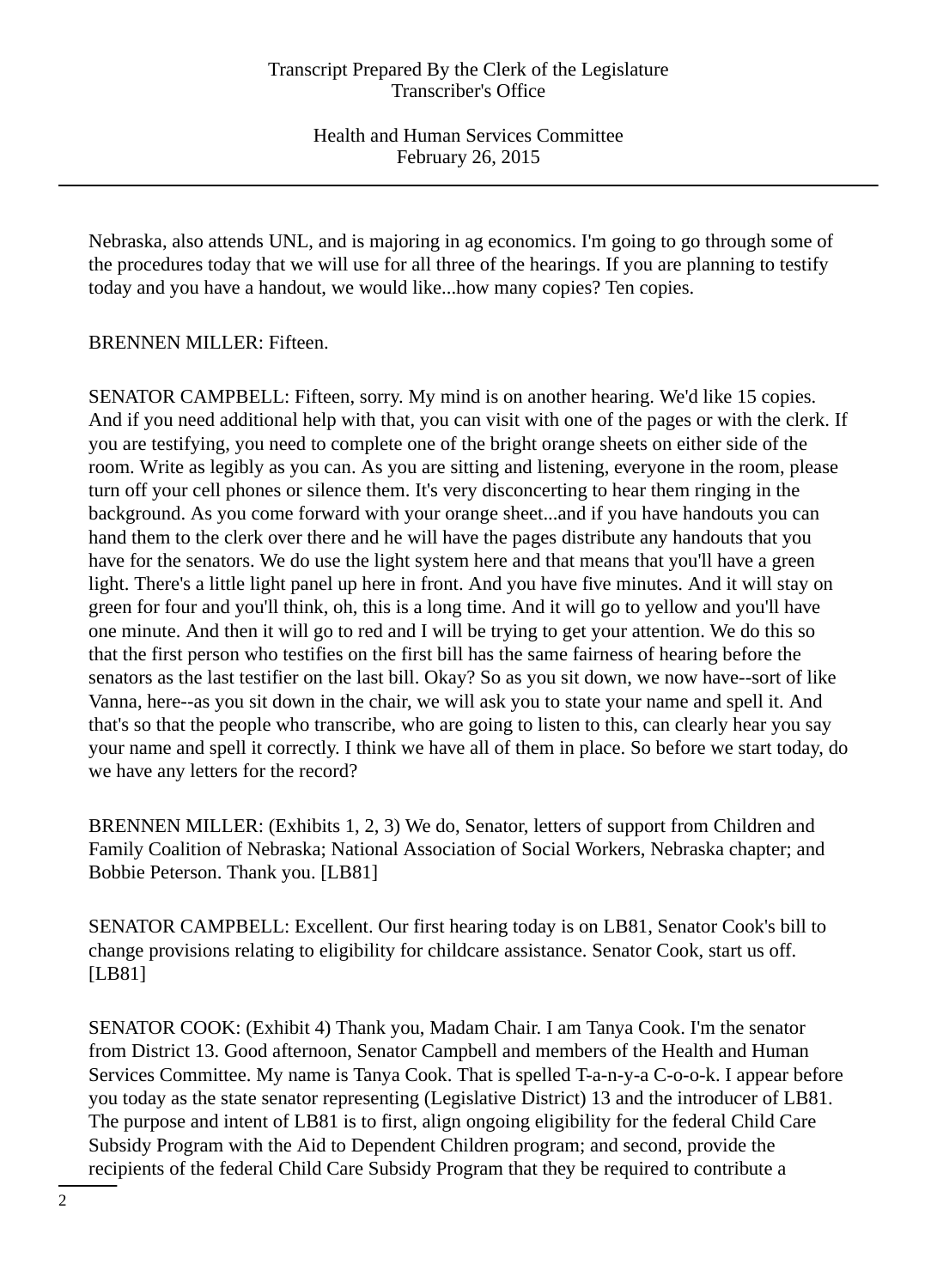Health and Human Services Committee February 26, 2015

percentage of their gross income as a cost share for participation in the program. LB81 enjoys broad-based support and there are many testifiers excited to share their support for this bill. Their reason: LB81 addresses the pressing need in Nebraska for quality, affordable childcare for working families and offers an economical solution to a public policy shortfall, the cliff effect that inhibits the upward mobility of hardworking Nebraskans. Nebraska's Child Care Subsidy Program supplies critical support to low-income, working families so that they can afford quality childcare and continue to build their careers as a pathway out of generational poverty. Without the support that this subsidy provides, many parents would be unable to work or to find work or to improve themselves by gaining the education and skill sets they need to find a job. In Nebraska, initial eligibility for our Child Care Subsidy Program is just 130 percent of the federal poverty level. This level is one of the lowest in the country. For a mother of two...a mother and two children, 130 percent of the federal poverty level equals just more than \$400 per week in gross income. Per household member, that's just \$21 per day for housing, food, utilities, transportation, and childcare. However, the average cost of full-time care at a licensed childcare facility in the state of Nebraska is \$7,693 per year. For the average Nebraska family, the cost of childcare amounts to 36 percent of the family's budget. The legislation before you does not amend the initial eligibility for the program. Rather, it is a targeted reform to specifically ease the transition from public assistance for Nebraskans who are earning raises. Working Nebraskans who qualify for the Child Care Subsidy program are earning raises because of their hard work. The problem is that they are having to turn down raises because that additional income would make them ineligible for the Child Care Subsidy Program. A raise, while well earned and certainly important to career progress, is not enough to cover the cost of childcare. LB81 is a solution to this cliff effect. And I'll take this break to ask one of our stellar pages to circulate this article that is in today's Lincoln Journal Star newspaper. It is an opinion and it helps define, for those who might be new to the committee and new to the issue of the cliff effect, what the cliff effect is. Thank you. LB81 is a solution to this cliff effect. This policy proposal will help create and encourage the transition for families working their way to their own economic stability. LB81 allows for families to accept raises or promotions while maintaining childcare assistance for up to two years or until their income reaches 185 percent of the federal poverty level. That, for people like me who don't do arithmetic by what the federal poverty level is 185 percent of the federal poverty level is approximately \$2,400 for a single parent with a single child. That's per month. Importantly, passage of LB81 will align the existing childcare transition program for families working their way off of Aid to Dependent Children cash assistance. While there is a fiscal note attached to this proposal, I want the committee to consider how this investment can help the lives of working families, their children, and ultimately, our state's economy. The fiscal note put forward by the Department of Health and Human Services estimates that passage of LB81 would assist upwards of 1,944 Nebraskans per year. Almost 2,000 families per year is an enormous impact when you consider the importance of childcare in the lives of Nebraskans. The Legislature should put into place policies that encourage and do not discourage career advancement and success. The Legislature should put policies in place that help ensure stable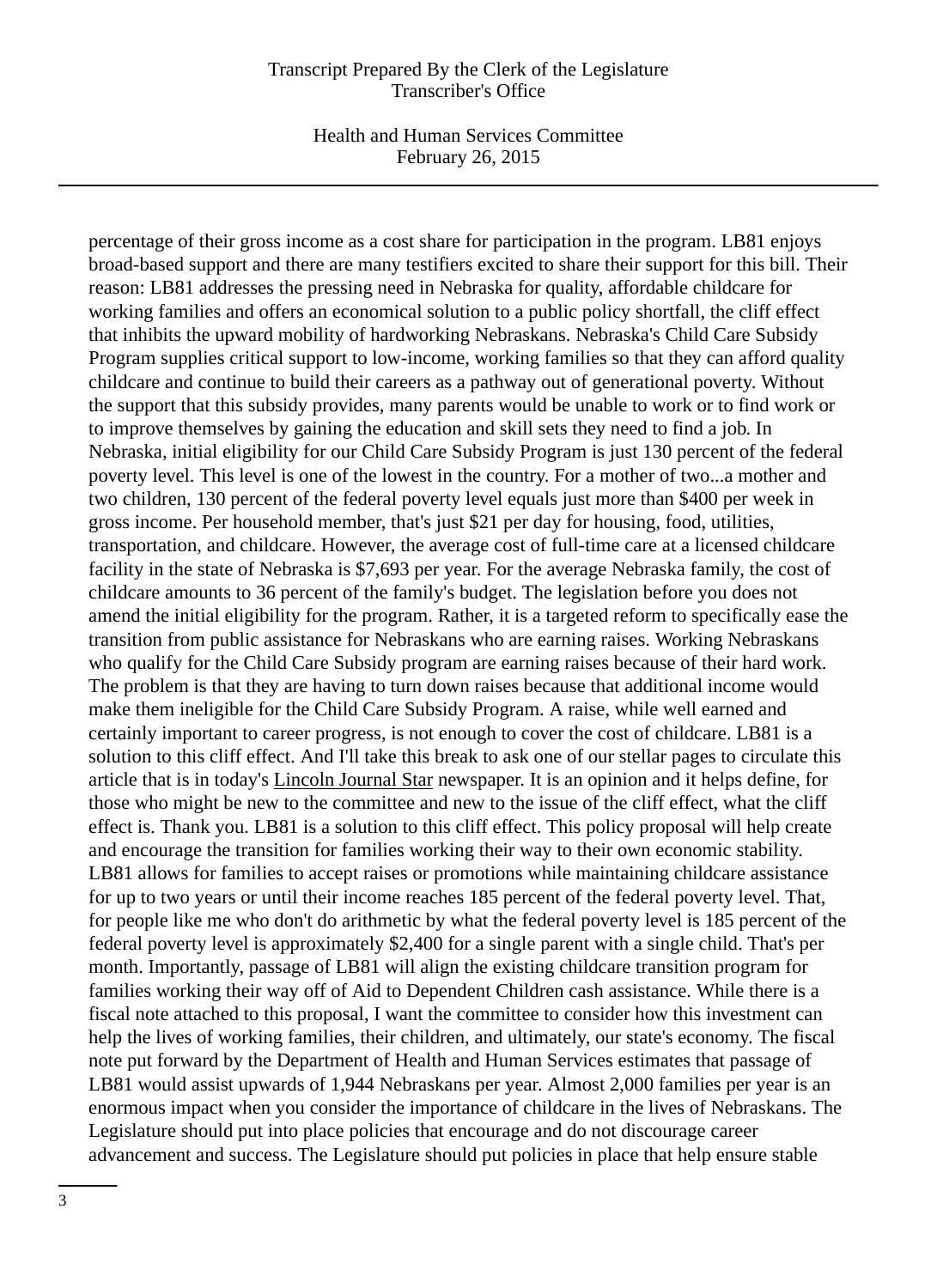access to childcare so that these children are safe and supported. I thank each of you in advance for your attention and thoughtful consideration of LB81. [LB81]

SENATOR CAMPBELL: Thank you, Senator Cook. Questions for the senator? Senator Kolterman. [LB81]

SENATOR KOLTERMAN: Senator Cook, thank you very much. I like the concept of this bill. And I just have a couple of questions about...I understand the cliff effect. Believe me, there's...I've had a lot of people tell me that they've turned down jobs simply because they couldn't afford to take them or turned down the raises simply because they couldn't afford what was there. So this is really a good way to get people in better paying jobs. My question is...it deals with how it works. So when somebody is getting to the point where they're no longer eligible for certain benefits, is there an easy accessed...as to how to apply for this? Or is that a challenge like we've heard with a lot of other issues? [LB81]

SENATOR COOK: My short answer would be, it is a challenge. And the primary reason that it is a challenge is that, while these programs are available to struggling families, the entry points differ among the different programs. So when you say...if you're asking a question about whether or not it is easy to access this particular program, there's an income eligibility level and that is vetted. The law last year changed the point at which people are vetted to see if they're still at that income level. But when you say "easy" it's hard for me to say, yes, it's easy, to any...to access any program of public assistance within the state of Nebraska when it comes to human services and health unfortunately. [LB81]

SENATOR KOLTERMAN: Okay. Well...and the reason for my question is I was looking through some of the information that we'd had that was provided that indicated there are quite a few people that would have been eligible. And you've addressed that: almost 2,000 families. At the same time, if they're eligible, I don't want to see the roadblocks there. In other words, if we can get people better paying jobs and advance them in society and take them out of the Medicaid and Medicare system, we need to be able to do that. And so on several issues we've talked about, there is the no-wrong-door approach. And I'd hope that maybe we could figure out a way to help that as well. [LB81]

SENATOR COOK: I agree. And what LB81 would provide in its current form is an alignment with ongoing eligibility...of eligibility with the Child Care Subsidy Program with the Aid to Dependent Children Program. So I hope...I feel that's a step in the right direction. [LB81]

SENATOR KOLTERMAN: Okay. All right. Thank you very much. [LB81]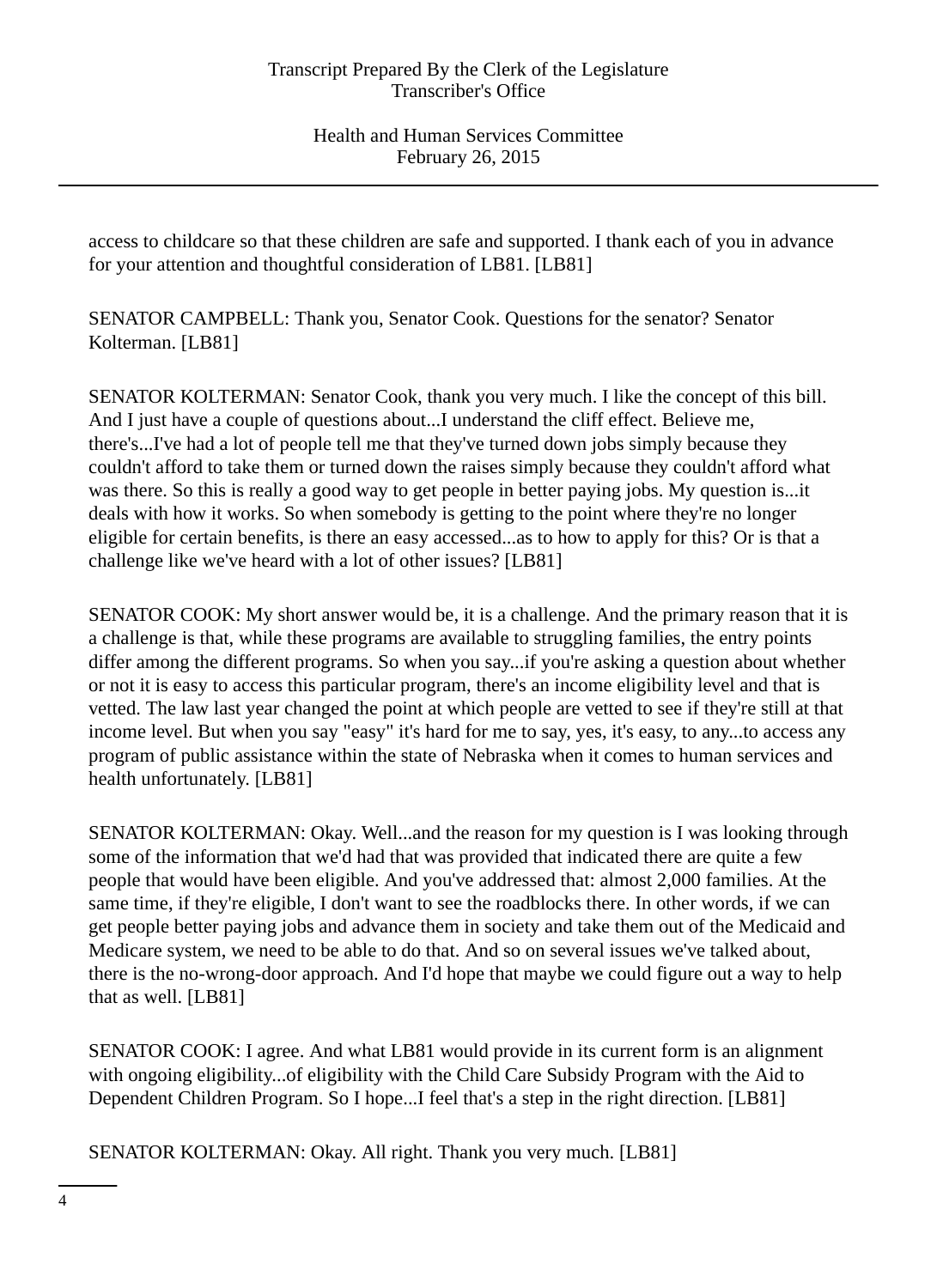SENATOR CAMPBELL: Senator Crawford. [LB81]

SENATOR CRAWFORD: Thank you, Senator Campbell. And thank you, Senator Cook. So just to clarify, though, I think once someone is already receiving the childcare benefits, this would not necessarily require them to apply for something else. [LB81]

SENATOR COOK: Oh, no. [LB81]

SENATOR CRAWFORD: This is just changing the rules. So it isn't an additional step of qualification. It's actually...this just changes the rules. Once you're in, this changes the rules of staying in. Is that correct? [LB81]

SENATOR COOK: Absolutely. Thank you. And thank you for that clarification. I didn't understand, maybe, the question. [LB81]

SENATOR CAMPBELL: Senator, do you want to follow up? [LB81]

SENATOR KOLTERMAN: Yeah, I appreciate that. That's what I was getting at. [LB81]

SENATOR COOK: Yes. [LB81]

SENATOR KOLTERMAN: I didn't want to have them...but to have to have somebody reapply and go through the process again and then... [LB81]

SENATOR COOK: Oh, no, Senator, I don't want that either, because I... [LB81]

SENATOR KOLTERMAN: All right. Thank you. That helps clarify it. [LB81]

SENATOR COOK: ...my sense is that this audience has enough to contend with. [LB81]

SENATOR CAMPBELL: Thank you. Those were great clarifications from the two senators. [LB81]

SENATOR CRAWFORD: Thank you. [LB81]

SENATOR COOK: Yes. [LB81]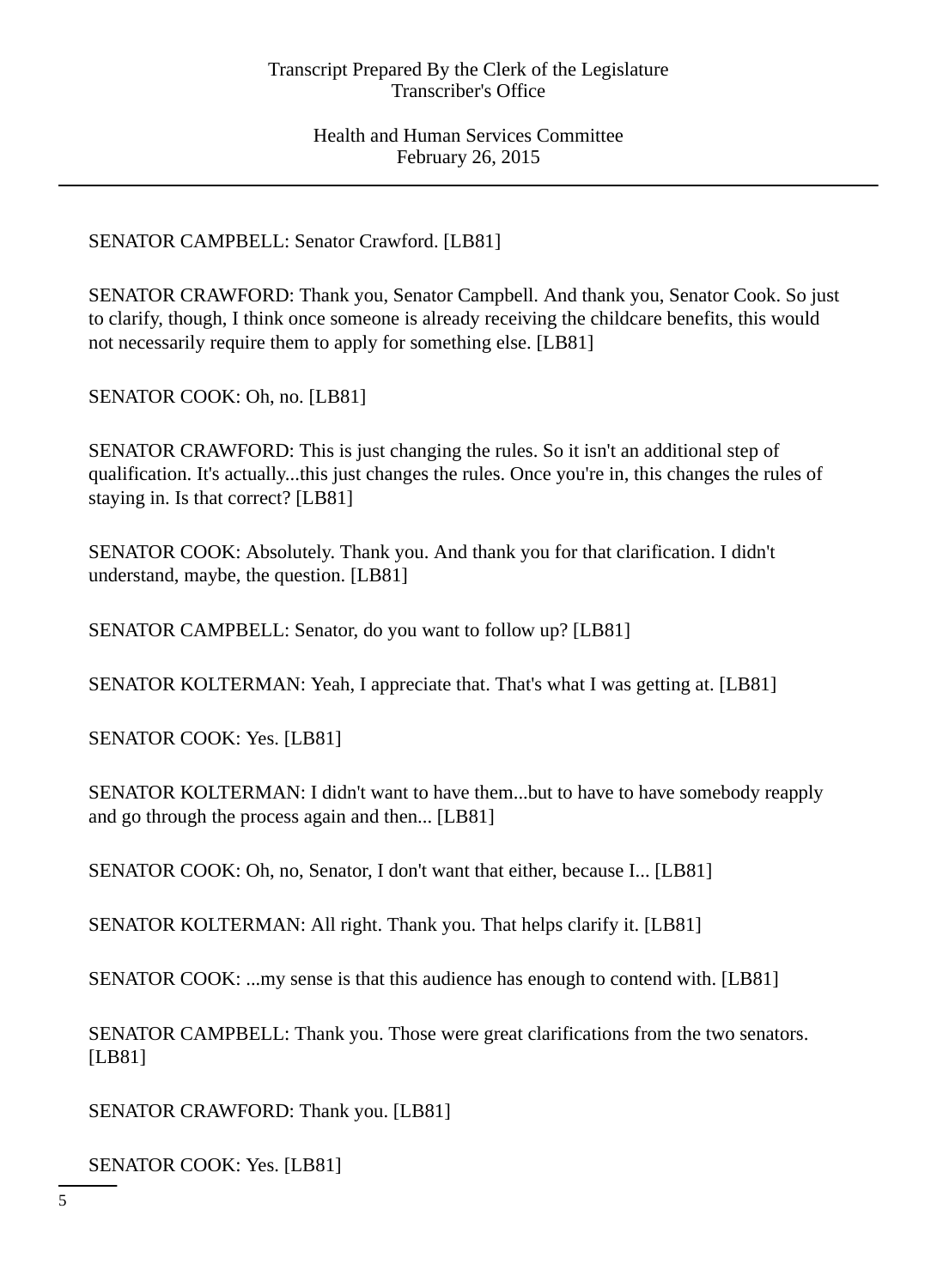SENATOR KOLTERMAN: Thank you, Senator. [LB81]

SENATOR CAMPBELL: Any other...Senator Riepe. [LB81]

SENATOR RIEPE: Thank you, Senator Campbell. My question is, does the eligibility here correlate with the ADC eligibility so that they're running at the same time? Is that correct? [LB81]

SENATOR COOK: That's what this bill proposes. [LB81]

SENATOR RIEPE: Okay. [LB81]

SENATOR COOK: Currently it does not. [LB81]

SENATOR RIEPE: And help me on this. Others may know this. But is there an eligibility time period? It says for two or three years and then you have to reapply or a year or... [LB81]

SENATOR COOK: For this program it is two years. [LB81]

SENATOR RIEPE: Two years. Okay. [LB81]

SENATOR COOK: Not...and two years and not...your eligibility is up at the end of that two years. [LB81]

SENATOR RIEPE: But you could then reapply and... [LB81]

SENATOR COOK: Well, yes and no. [LB81]

SENATOR RIEPE: Okay. [LB81]

SENATOR COOK: If...ordinarily, you...that's how long you have to work your way up in a job and then ideally be able to pay for your own childcare. That is what the law says right now. Certainly, people...things happen in people's lives and they might find themselves starting over within that time period, at which point there would be another process. [LB81]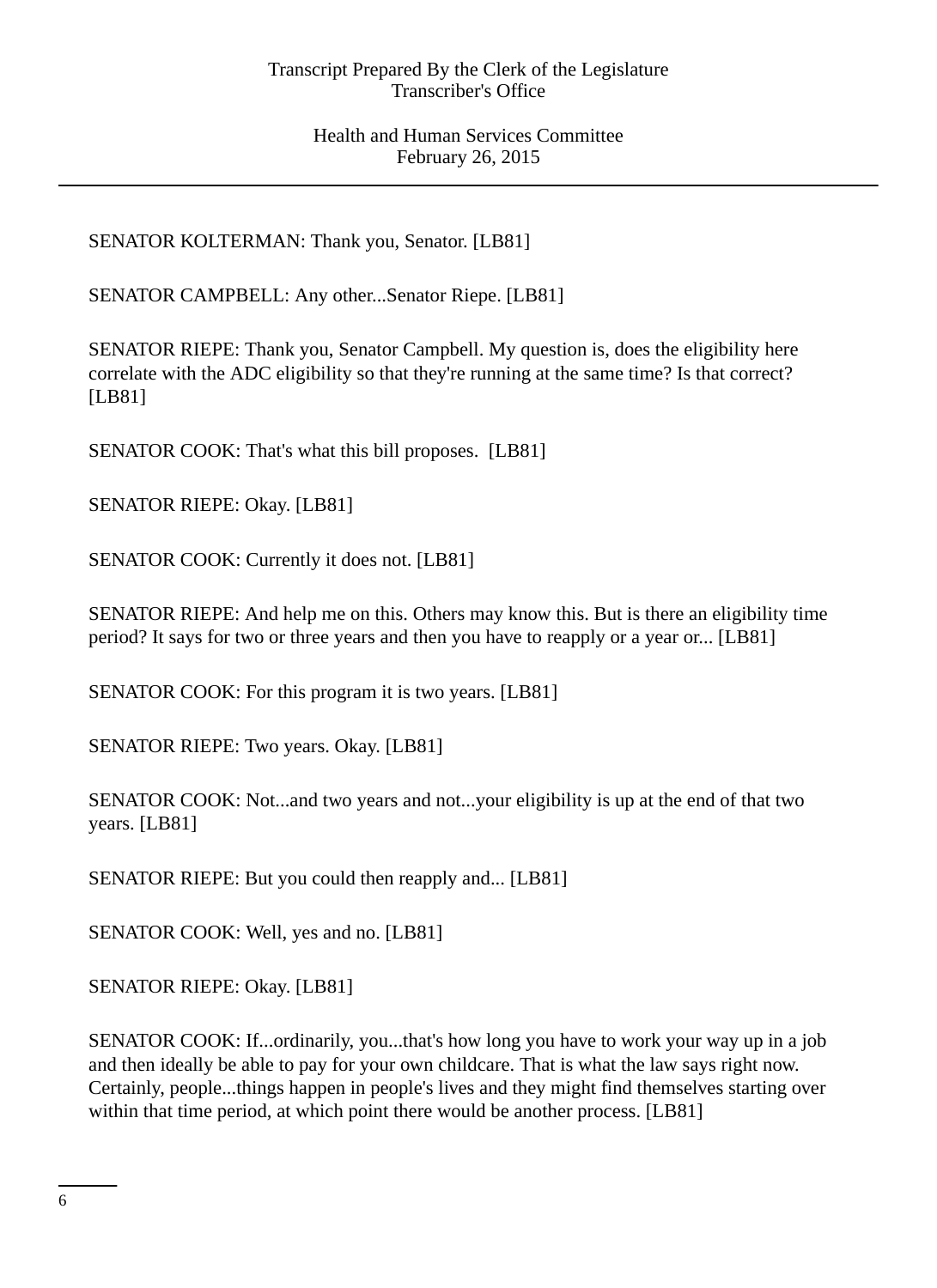SENATOR RIEPE: Um-hum. I guess the other question I had, on these childcare centers, I assume they have to be licensed by the state? There's no relatives that can...you can't do it with grandma and get...pay her something or him or grandpa or... [LB81]

SENATOR COOK: Senator, that is something we've been working on as a committee for several years... [LB81]

SENATOR RIEPE: Okay. [LB81]

SENATOR COOK: ...to ensure and incentivize that people, particularly people who are working their way...struggling families, that they access licensed, high-quality, early learning environments. Sometimes grandmas happen to run a licensed, high-quality, early learning environment. But it would be...we used to call her Mrs. Smith down the street. She would not be eligible for this particular incentive. [LB81]

SENATOR RIEPE: She made high-quality cookies though. (Laughter) [LB81]

SENATOR COOK: Sure. [LB81]

SENATOR RIEPE: Thank you very much. [LB81]

SENATOR CAMPBELL: Any other questions? Senator Kolterman. [LB81]

SENATOR KOLTERMAN: I just have one other question. It stops at 185 percent of the poverty level. And I just want...I think that's terrific, because if you get to that point, you're eligible for the Affordable Care Act and some nice subsidies there. So this could also help transition off the Medicaid roles as well. So it's kind of a win-win situation if we can get this accomplished. [LB81]

SENATOR COOK: Yes, I agree, Senator Kolterman. Ideally, our families, from my experience, do not plan on a life supported through public assistance. So if there is a way that we can interweave opportunities to remove themselves from the public assistance and all the strings attached, I think this is a good way to start as well. Thank you. [LB81]

SENATOR KOLTERMAN: Thank you. [LB81]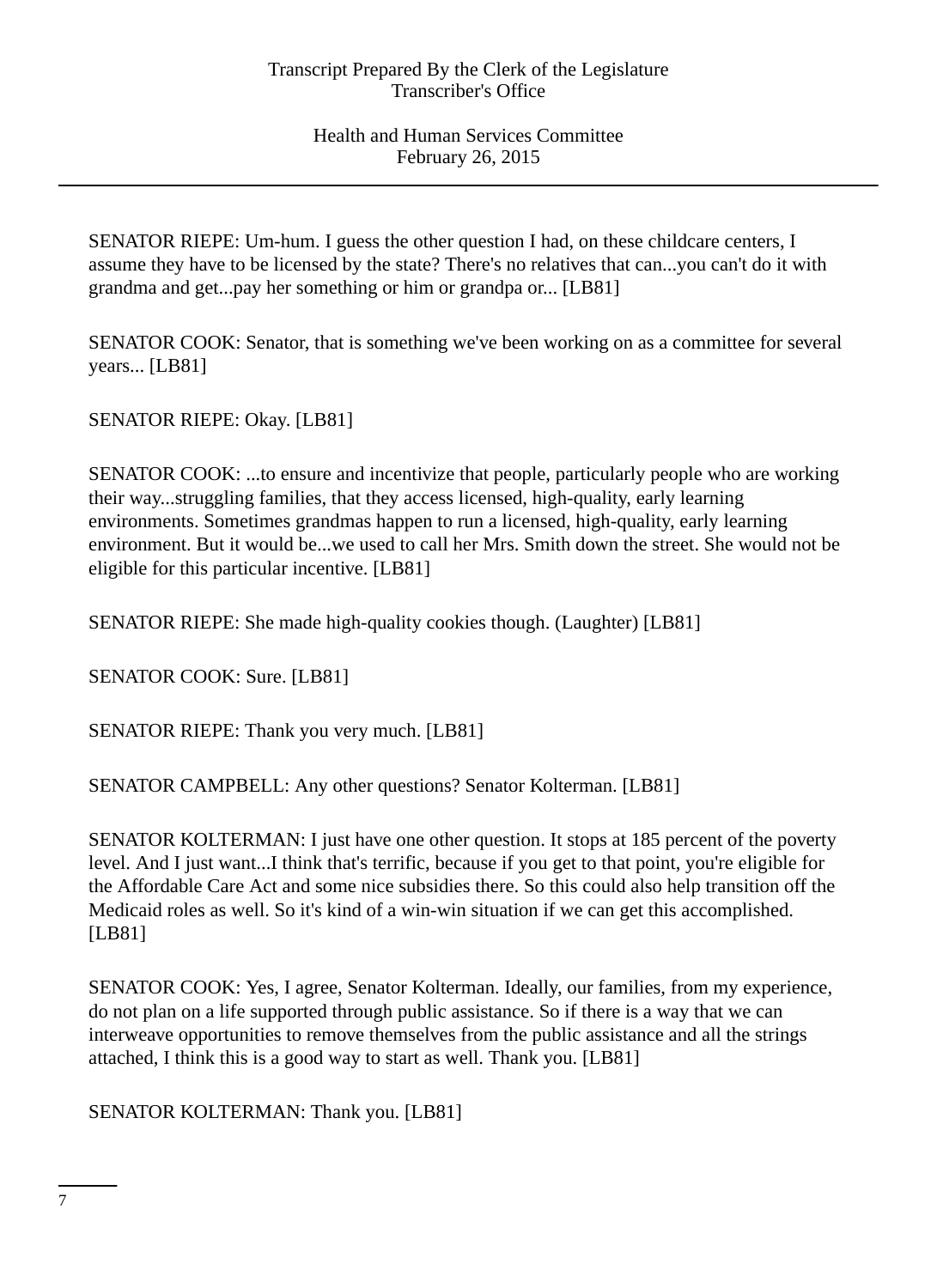SENATOR CAMPBELL: Senator Riepe, we were just commenting over here, in ADC you have a total of five years in your lifetime to be on it. So when Senator...as Senator Cook says, well, yes, you could, and then circumstances may change in it. But you have five years total, okay? [LB81]

SENATOR RIEPE: Okay. And those need to be consecutive years? [LB81]

SENATOR CAMPBELL: No. [LB81]

SENATOR RIEPE: Or it's just a total? You could be on for one and off for two and back on? [LB81]

SENATOR CAMPBELL: Yeah. [LB81]

SENATOR RIEPE: Okay. [LB81]

SENATOR CAMPBELL: But you can't just keep going on and on and on. [LB81]

SENATOR RIEPE: It's not a career in and of itself. [LB81]

SENATOR CAMPBELL: Yes. And the other comment is, and Senator Cook alluded to this, and that was, we spent a lot of time last year talking of...about quality childcare. And we had a bill that talked about Step Up to Quality and how you build quality. And we mandated--yes, we did mandate--that anyone who receives child subsidy funds as a center has to then participate at--I think it was any center that got \$250,000 a year and above, because we had one center that gets \$1 million worth of subsidy--that they had to be in the Step Up to Quality program. So we start building that quality essence in there. Great questions. Thank you, Senators. [LB81]

SENATOR RIEPE: I had a question, if I may. [LB81]

SENATOR CAMPBELL: Sure. [LB81]

SENATOR RIEPE: My other question was, and the concern is, and this may not have a quick answer to it, is I'm concerned about--I'll maybe frame it that way--I'm concerned about that if it takes the pressure off fathers of paying child support, I...you know, they need to man up and pay up and...is my philosophy. And I... [LB81]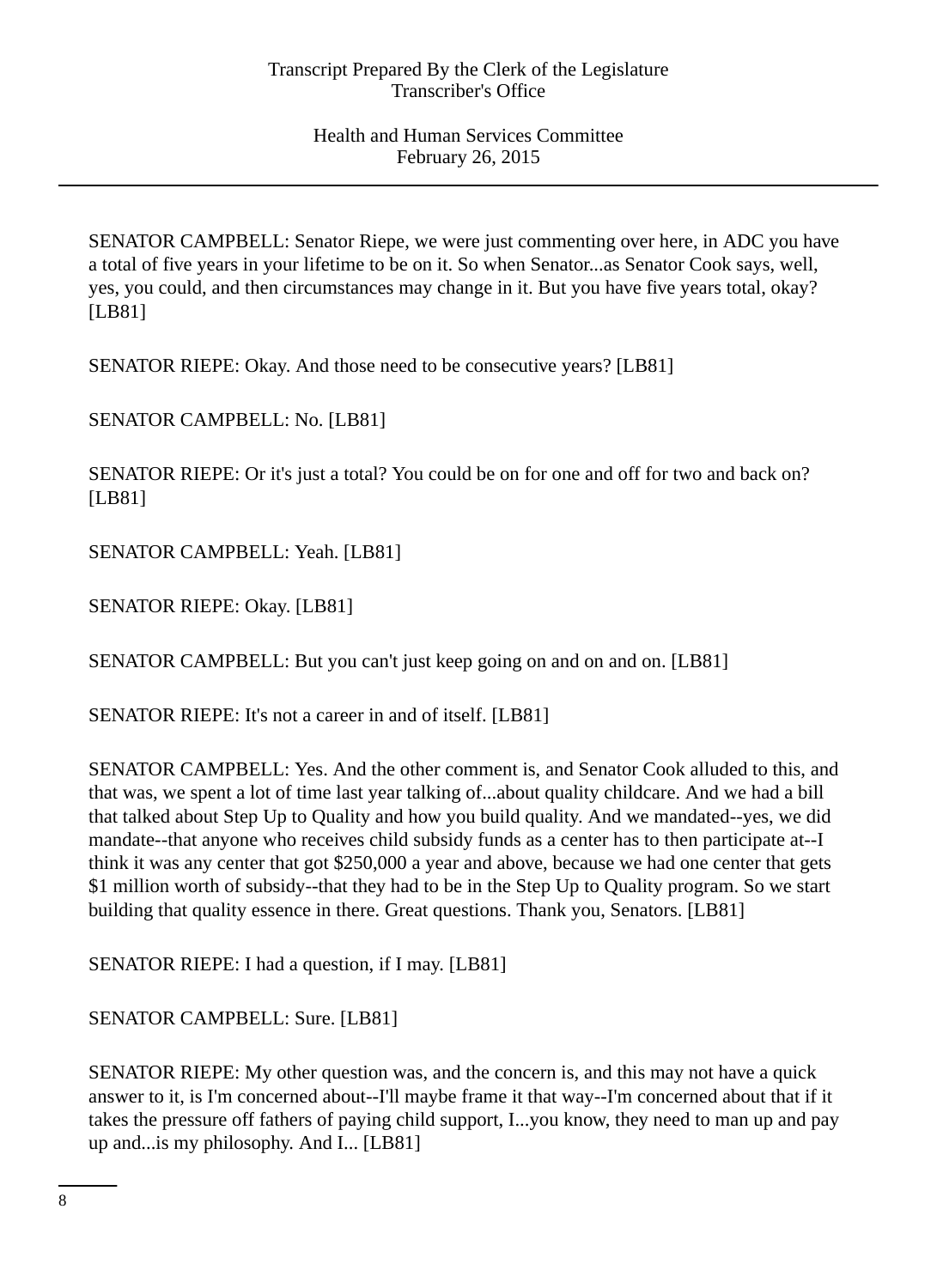SENATOR COOK: Well... [LB81]

SENATOR RIEPE: I don't know that there's a clear answer. [LB81]

SENATOR COOK: I...amen. (Laughter) The child support enforcement within the last 15 or so years, that has been amped up legally and within our court system. And that's over in Judiciary. I absolutely...fathers should support their children. [LB81]

SENATOR RIEPE: And we can't hold the children hostage in between, so... [LB81]

SENATOR COOK: Well, I think that's over in Judiciary as well. (Laughter) [LB81]

SENATOR CAMPBELL: Thank you, Senator Cook. I know you're going to be here, so... [LB81]

SENATOR COOK: Yes, I am. Thank you. [LB81]

SENATOR CAMPBELL: Our first proponent for the bill? [LB81]

JAMES GODDARD: (Exhibit 5) Good afternoon. [LB81]

SENATOR CAMPBELL: Good afternoon. [LB81]

JAMES GODDARD: My name is James Goddard. That's J-a-m-e-s G-o-d-d-a-r-d and I'm the director of the Economic Justice and Health Care Access Programs at Nebraska Appleseed here today to support LB81. As Senator Cook said, affordable childcare is critical to allow families to work and to keep children safe. In Nebraska, we have the Child Care Subsidy Program to help low-income families who are working towards independence by subsidizing the cost of childcare. Just for a little background, to be eligible for the program, a parent has to be working, going to school, or looking for a job and must have an income lower than the income threshold. Families on the lower end of the income level may not pay a portion of the cost of childcare initially but as their income increases, they do pay a share of cost for the childcare. It's also of note that the subsidy is paid directly to the childcare provider. It does not pass through the hands of the recipient. In 2002, eligibility for the program used to be at 185 percent of the poverty level. In that year, it was cut to 120 percent. The initial threshold currently is at 130 (percent) with benefit redetermination at 140 percent of poverty. So that's about \$2,375 for a family of three when your eligibility is redetermined for the program. At this level, many families experience what's known as the cliff effect. This is a term for the situation where a small increase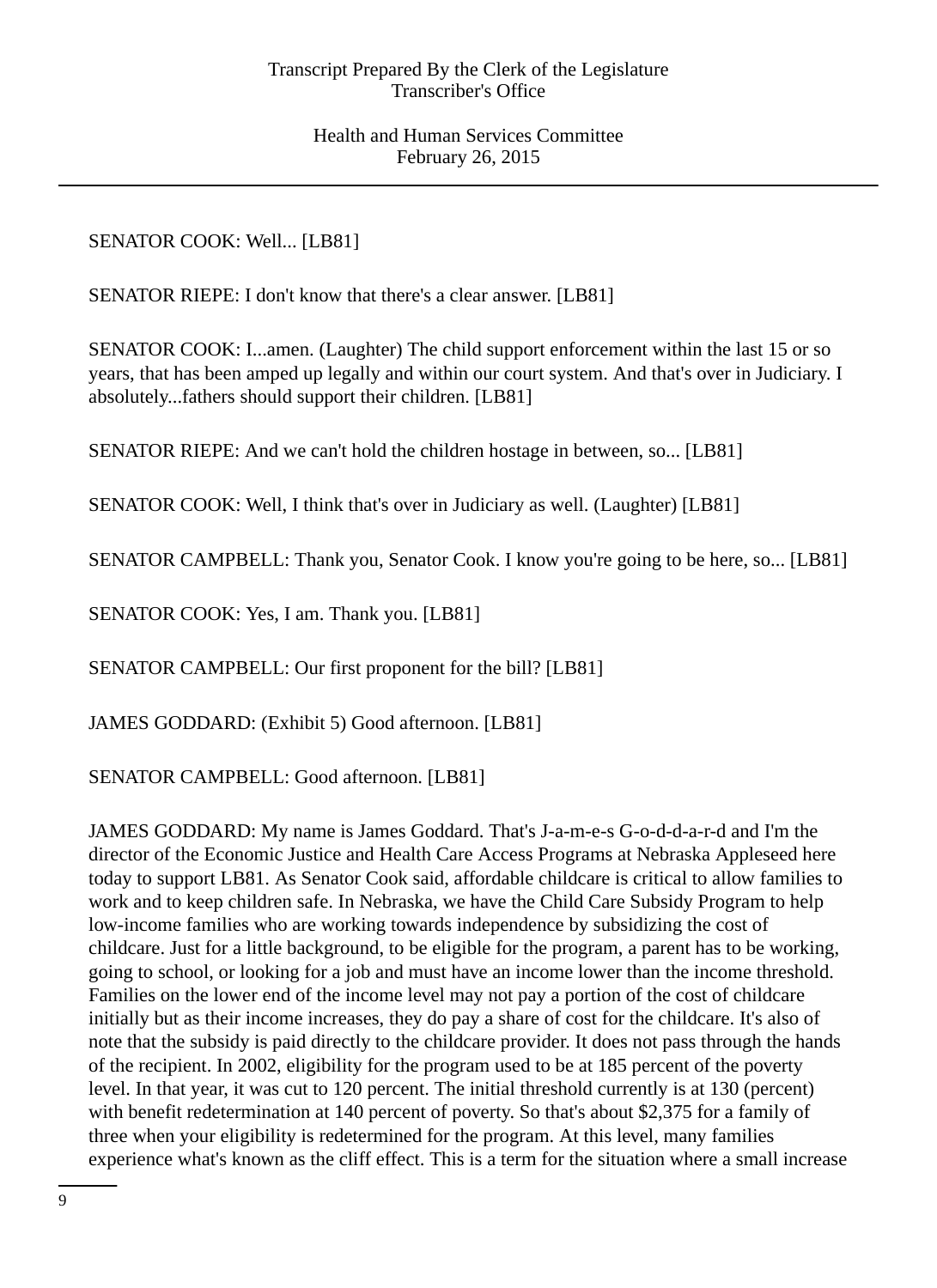Health and Human Services Committee February 26, 2015

in income can result in losing a support like childcare. So if you have someone who is earning \$2,300 per month, they take a small hourly increase, that could push them beyond the eligibility limit for the care, causing them to lose the childcare support. Now, what that means is, that individual may then not be able to go to their job because they no longer have child support just for taking a small increase in wages. So it's one step forward, two steps back for some people in this position. This bill would address the cliff effect and encourage work by allowing families to earn more income and retain childcare support. So as we've been discussing, the bill allows families to qualify for the subsidy. It stays at current levels. It doesn't increase initial eligibility. But once a family is through the door, they can then earn up to 185 percent of the poverty level- for a family of three, that's about \$3,100 per month--and retain childcare for up to 24 consecutive months. Again, as their income increases, so does their share of cost for the Child Care Subsidy. And this would align the policies in childcare with that in ADC. Currently, if you're on ADC and you go over the income threshold, you can maintain childcare assistance if you're working up to 185 percent of poverty. So this actually aligns those two policies which makes a lot of sense to me. So in simple terms, LB81 would allow participants to take a raise or a new job and maintain childcare assistance. LB81 would help ensure more Nebraska children are in safe environments and more families are able to access...to increase their income and move ahead. Just to walk through, very briefly, how this works, as Senator Howard said, it's for people who are already on the program. Everybody on the program has to have their eligibility redetermined at a set period of time. The department has changed it several times in the last few years and I'm not actually sure if we're at...I believe we were 12 and then at 6 and I know we have to go back to 12 because of a federal change. So when it's time to redetermine someone's eligibility, you have to provide income information again. You have to verify your eligibility for the program. And at that point, if you've gone over the 140 percent and you're working, you can keep the benefit up to 185 (percent) but you'll have to have a share of cost. So with that, I'll urge the committee to advance the bill and be happy to answer any questions if I can. [LB81]

SENATOR CAMPBELL: Any questions, Senators? Senator Riepe. [LB81]

SENATOR RIEPE: I have a curiosity question. If one goes over and then...so then you're reduced in your benefits, but then you fall back for some reason, so it's...it happens to be just a oddity that you go over, is that...do they average this out over three months, six months, or a year, or...you know, it's like taxes, kind of? [LB81]

JAMES GODDARD: I don't think they look at it with an average. I think if you go over at the time...if you're over at the time, your eligibility is redetermined. They're looking at your income in that month. I...and someone can correct me behind me if I'm wrong on that. But I thought it was at the time that you are reapplying. [LB81]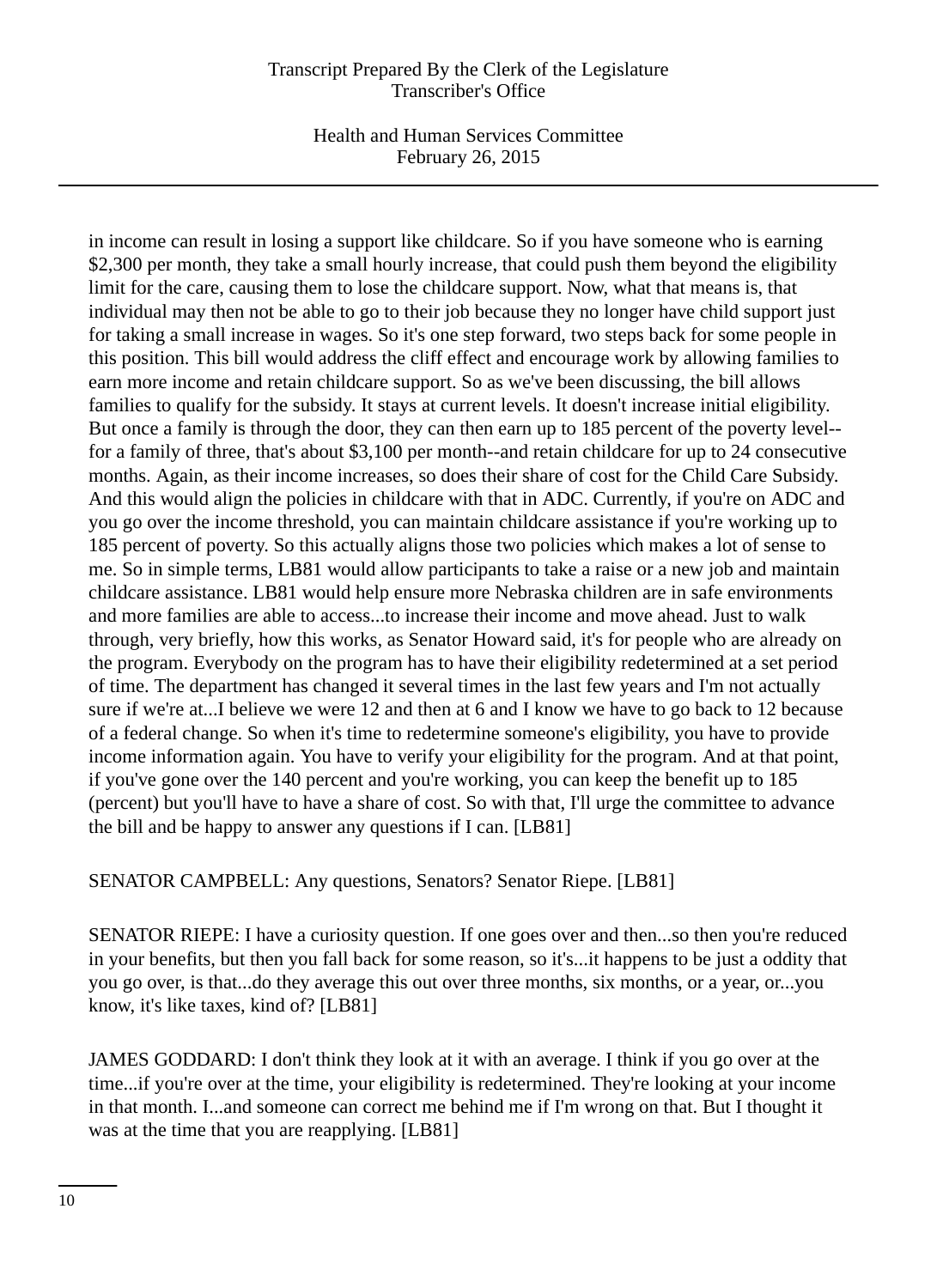SENATOR RIEPE: So they don't give you a little bit of a cushion there to be over and then be under and average out? It's either you are or you aren't? [LB81]

JAMES GODDARD: Which is why people refer to this as the cliff effect, because you go over and you just fall off. [LB81]

SENATOR RIEPE: Sure. Okay. [LB81]

SENATOR CAMPBELL: Good questions. Thank you. Thank you, Mr. Goddard. [LB81]

JAMES GODDARD: Thank you. [LB81]

SENATOR CAMPBELL: Our next proponent. Good afternoon. [LB81]

LESLIE ANDERSEN: Good afternoon. [LB81]

SENATOR CAMPBELL: Go right ahead. [LB81]

LESLIE ANDERSEN: Chairwoman Campbell and members of the committee, I'm Leslie Andersen, L-e-s-l-i-e A-n-d-e-r-s-e-n. I'm president and CEO of the Bank of Bennington and I'm here today in support of LB81 representing the Greater Omaha Chamber of Commerce as a member of its board of directors and chairman of the public policy council. We'd like to thank Senator Cook for bringing this to the committee. Over the last few years, as we have seen rebounding economic growth, employers in Nebraska have had an increasing number of positions to fill and that has led to more and more businesses becoming aware of the conundrum of the cliffs. Employees are offered promotions, pay increases, additional hours, and some employees are faced with very difficult decisions. Take that promotion or pay increase, move from part time to full time, and lose the assistance that's been helping them get by. For some, there is really no choice at all. As much as they want to do this, the earnings increase does not come close to covering the cost of expenses such as childcare. We do hear the most about childcare expenses. As you know, it's often a family's highest single monthly outlay. And that's why we're considering this a priority in finding a solution. As we've explored this, one concept we looked at is moving from cliffs to a more gradual step down in assistance. That could be extending the initial income eligibility limit and then instituting a stairstep lowering of the subsidy as income rises. Perhaps that starts at 140 percent of poverty guidelines and reaches to 200 percent. The exact parameters might depend on finding an appropriate level of pay that approaches meeting average childcare costs. Maybe this is done through the current copay system, again by extending the initial eligibility limit and then gradually increasing copays until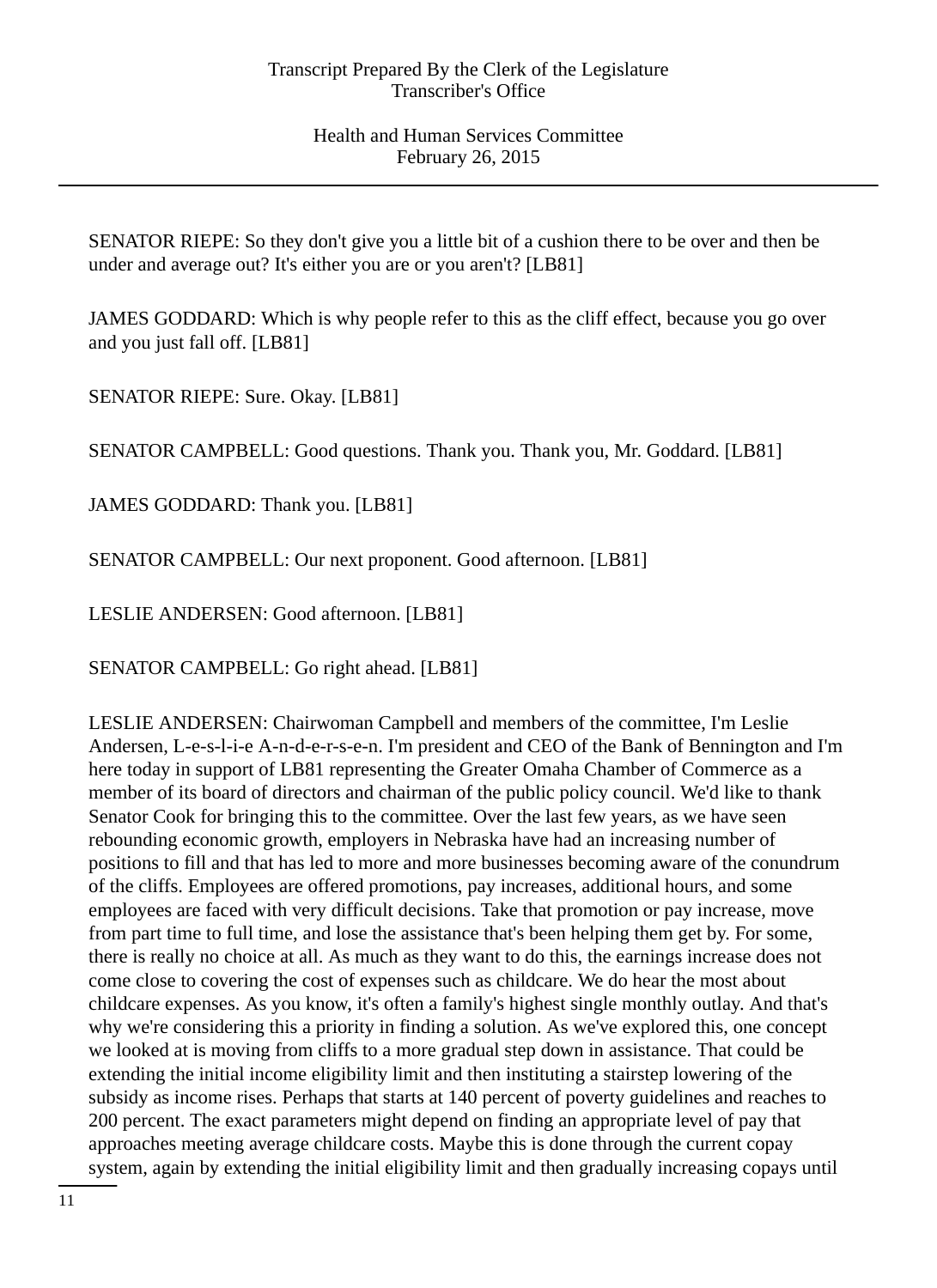Health and Human Services Committee February 26, 2015

the family is able to cover the costs. As you consider this, we'd ask that you also look at the overall economic effect that it would have. Low-income families do pay taxes. Higher earnings for those families mean that they would be paying more in income and sales taxes. This should be part of estimating what a program like this might cost. In the bigger picture, though, there's immeasurable value in getting people on career paths that lead to economic stability. This involves everything from state revenues to the general quality of life in Nebraska that comes with getting families out of the poverty cycle even if it's one family at a time. In that vein, I'll mention that beyond businesses needing employees, another reason we support LB81 is that we care about people. Just listen to a person explain to you why he or she has to turn down a promotion and you'll understand exactly what I mean. Let me talk from personal experience for a moment. At the Bank of Bennington, we're very involved in helping individuals in our community. Through our credit builder loan program, for example, we've helped 26 families buy homes. This program focuses on providing financial education and home loans to refugees from Burma who have settled in Omaha. These loans would not meet standard secondary market mortgage requirements because these refugees have not been here for two years and don't have two years of tax returns or they have no credit scores. We're able to make these loans and help families build a credit history and realize the American dream. Financial education is so important to our bank that one-third of our staff is involved in the American Bankers Association "Teach Children To Save Day" in our local schools. My point in telling you all this is that fixing one of the assistance cliffs is not going to solve everything. It is one of the pieces to the puzzle. But together, the efforts of the Legislature and the business community can go a long way. Addressing the childcare cliff is one--and one very important and effective--way that we can extend a hand up to those who need. It would be a hand up to those who want to succeed, to progress, to get ahead in life, and to contribute more in their professional pursuits and to their communities. It's a pretty straightforward approach that would have a very major impact. There's often a reference to the working poor. This is something we could do to help to make that term obsolete. And we would like to help you and the people this would help do just that. Thank you very much for your time and your consideration. [LB81]

SENATOR CAMPBELL: Thank you, Ms. Andersen. Questions from the senators? Senator Howard. [LB81]

SENATOR HOWARD: Thank you, Senator Campbell. Thank you for your testimony today. As a banker, can you speak to how...if a family is living in poverty and they do have additional assistance, how that might impact their ability to save, because I think that's a big factor in their overall success? [LB81]

LESLIE ANDERSEN: Absolutely. And if you can get people past the point where they are forced to live paycheck to paycheck just to meet very basic needs, you know, the people that are filling prescriptions or not, the people that are eating nutritious meals or not, aren't going to have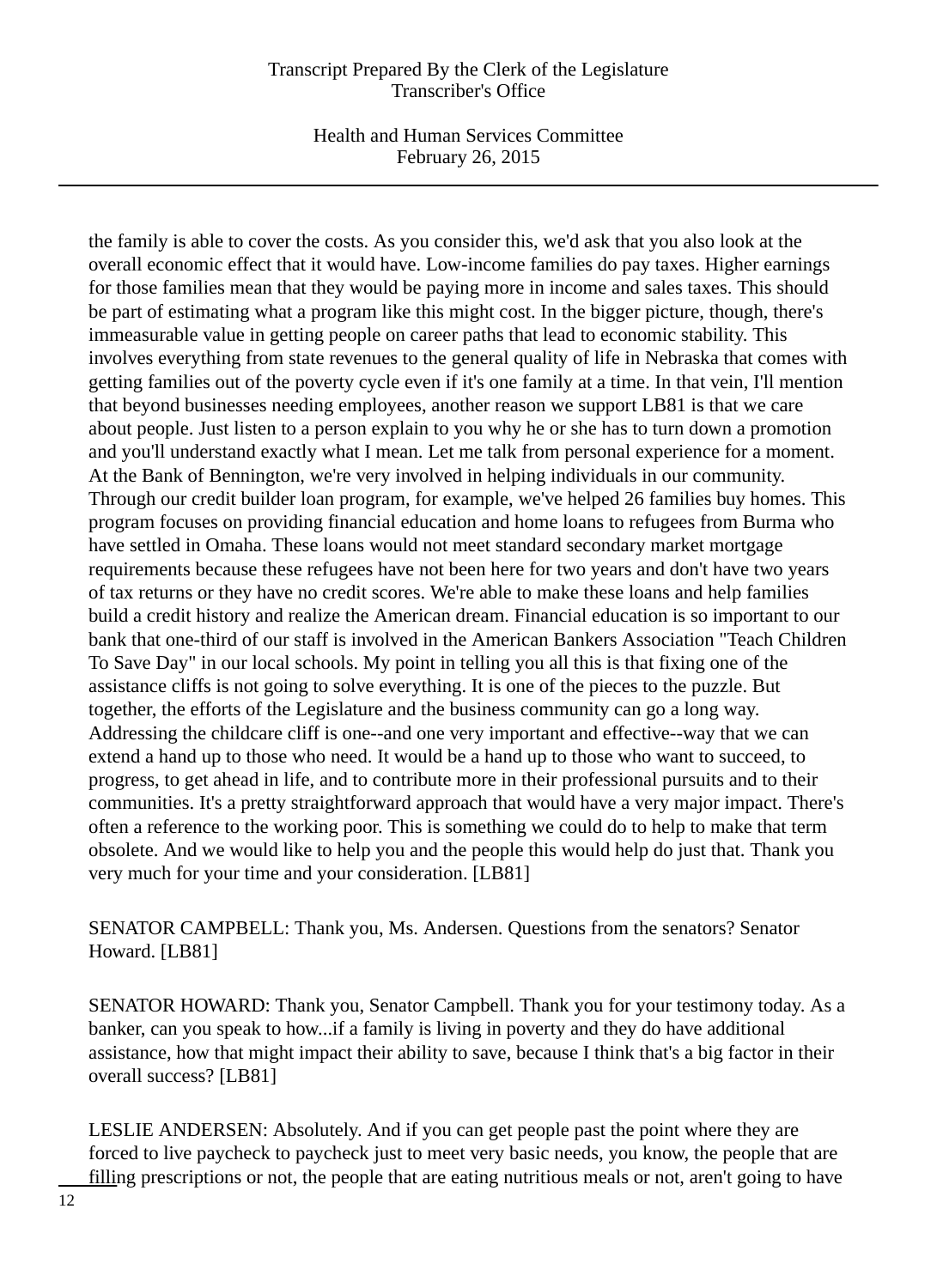any ability to save. Something like this that could help with those very expensive childcare costs long term could really help them start saving even if it's just in little tiny bit increments. And we spend a lot of time talking to people about that. Even if it's just one dollar a day, over time that can really help. [LB81]

SENATOR HOWARD: Thank you. [LB81]

SENATOR CAMPBELL: Senator Riepe. [LB81]

SENATOR RIEPE: Thank you, Senator Campbell. I want to kind of lead into this a little bit because...you know, I happen to be on the board of directors for Outlook Nebraska which is an employer of the blind. And what they tell me...I'm trying to sort out whether this is strictly a state or a federal problem, but they tell us that one of the reasons that they can't take increases is because maybe they're...they don't want to go through the reapplication process. It was very cumbersome. And so...and I think that's like, you know, being on disability at the federal level probably through Social Security. So, you know, I don't want to get too far afield from this, but I think these things all come together in the sense of saying, how do we say that you could make a dollar more and you get to keep some of it at least or it just doesn't totally kick you out? I don't know whether I'd come up with a question in that or just am puzzled myself. But... [LB81]

LESLIE ANDERSEN: Well, one of the things that we talked about was using a stairstep method. [LB81]

SENATOR RIEPE: Yes. [LB81]

LESLIE ANDERSEN: And, you know, I don't know exactly what the dollars would need to be to make that work. But, you know, for example, if somebody gets \$1 an hour increase, you know, they ought to be able to keep some percentage of that dollar an hour in subsidies so that they are continuing to go up. [LB81]

SENATOR RIEPE: So reverse taxation. [LB81]

LESLIE ANDERSEN: Um-hum. [LB81]

SENATOR RIEPE: But is that federal or state program...or problem or both? [LB81]

LESLIE ANDERSEN: I think it's a state problem. [LB81]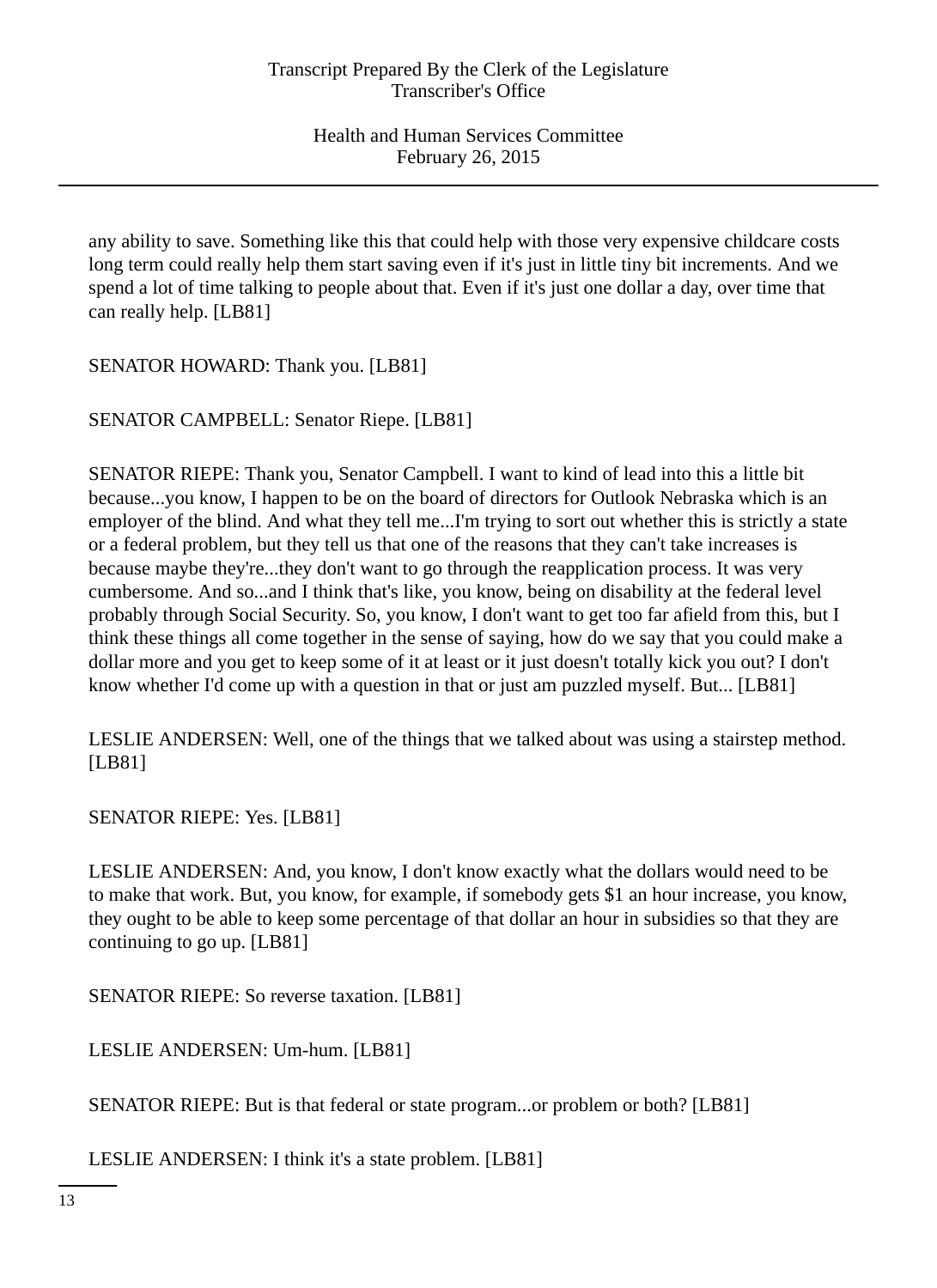# SENATOR RIEPE: Is it? Okay. I don't know. [LB81]

LESLIE ANDERSEN: I don't know for sure, but I think it's a state problem because the program is a state run program. Am I correct there? Yeah. I don't think they're... [LB81]

SENATOR RIEPE: This program would be. [LB81]

LESLIE ANDERSEN: Right. [LB81]

SENATOR RIEPE: I was just looking more on some Social Security and some other programs that they might be involved in. I'm thinking some of... [LB81]

LESLIE ANDERSEN: I'd rather talk to you guys way more than those guys about something like this. (Laughter) [LB81]

SENATOR RIEPE: Thank you. Thank you for being here. [LB81]

SENATOR CAMPBELL: Any other questions or comments? Ms. Andersen, I hope you will convey to the Omaha Chamber how much we appreciate...I have to tell you, in six years that I've served on this committee, the Omaha Chamber has never testified. And it's commendable the interest in the Omaha Chamber in this particular issue. I also had some of the staff from the Omaha Chamber stop in and talk to me, and how committed they were to seeing that the cliff effect be taken care of, so thank you very much. [LB81]

LESLIE ANDERSEN: Thank you. [LB81]

SENATOR CAMPBELL: It's great to have business at the table. [LB81]

LESLIE ANDERSEN: Thank you. [LB81]

SENATOR CAMPBELL: Our next proponent? How many others wish to testify in favor of this bill? Okay. Could you kind...oh, we don't have any extra chairs down front. Okay. I'm just trying to work the time, so we'll kind of watch that. Good afternoon. [LB81]

SHAINA SIMS: (Exhibit 6) Good afternoon, Chairwoman Campbell and members of the committee. My name is Shaina Sims, S-h-a-i-n-a S-i-m-s. I thank you for your time today and letting me speak to you about supporting LB81 on behalf of the Center of People in Need and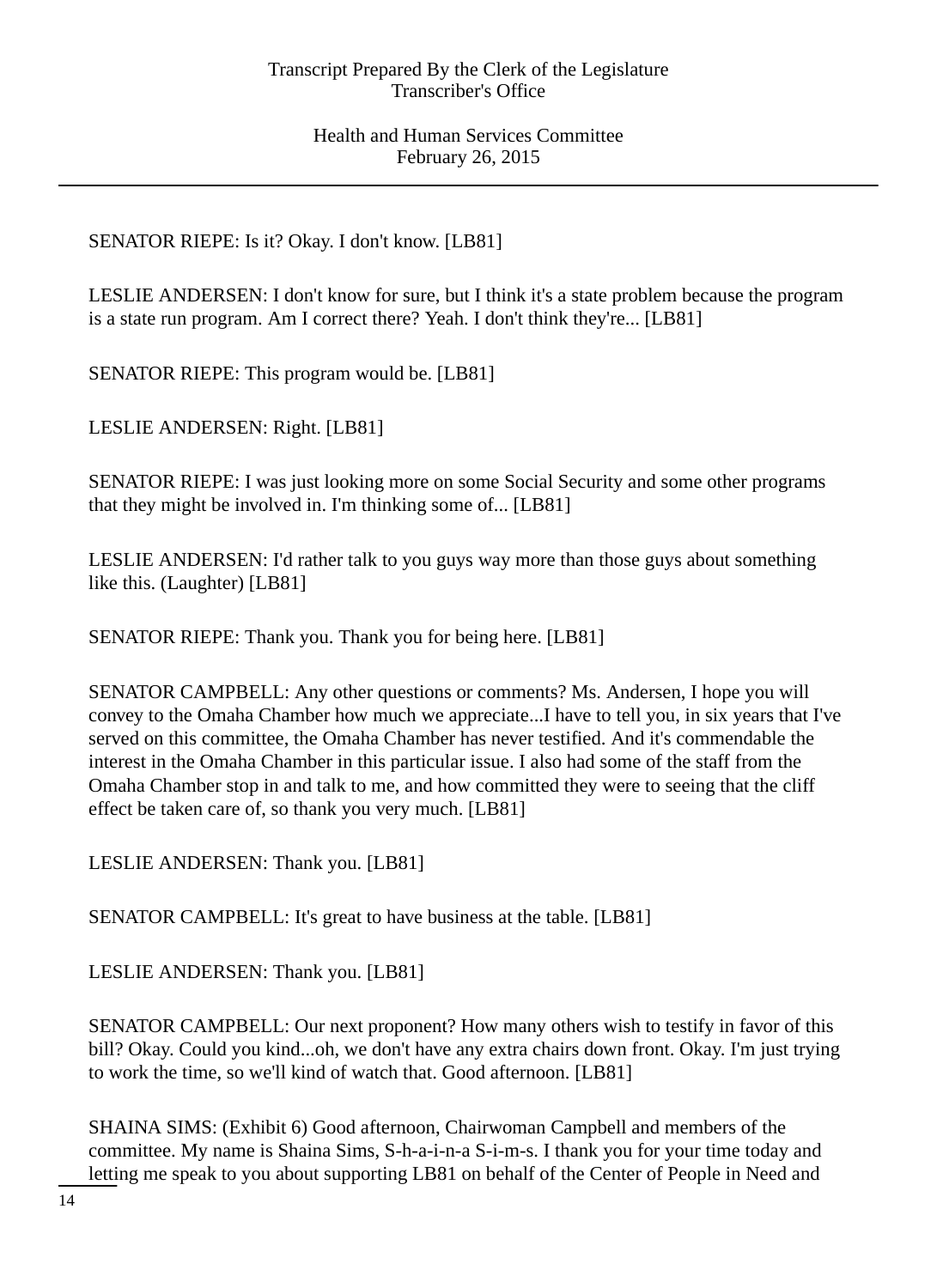Health and Human Services Committee February 26, 2015

myself. I am an administrative assistant at the center which provides services and opportunities to low-income, high-need families. And today I am here to relate to you my own story and experience. After your rent has been paid, your child's tuition has been paid, your electricity hasn't been threatened to be turned off, how far do you think \$14 will go to get groceries for you and your child for the whole month? This is the main question I've been battling from May of 2013 to October 2014. I had been supporting myself and my son with minimal assistance with SNAP benefits during the winter months because I needed the extra help when my job went from full time to part time. This resulted in me getting a second job just to make sure I could pay rent. I discontinued SNAP because I didn't think I needed the assistance anymore, but come to find out I was too prideful to ask for help so long that I thought I could do everything on my own. I lost my job in October 2014. I didn't panic, knowing things can always work out, until I couldn't find another job. I then lost my apartment and moved in with my friend and her family. This is when I immediately filled out paperwork again, this time to receive Title XX childcare assistance and then reapplied for SNAP. My son has had the same care provider for almost two years. And then for the past four months I have been on Title XX. I was allowed to keep the same provider because needing assistance isn't a bad thing. So she filled out the necessary paperwork to make this happen. The Title XX support allowed me to keep my son in his normal surroundings as well as maintain my current employment. When I was a child, I was living out of a van for three months alongside my mother, my sister, and our dog. My mother was a single mother of five kids working three jobs to support us. Our father still owes back child support. I'm the youngest. I'm at 29 years of age. That's obviously not happening. And yet my mother made too much to qualify for assistance. I never...I didn't come from a wealthy family, but I do come from a family of hard workers. I don't know how many of you have been faced with a question of where your next meal will come from. But then you put a child alongside of you and it's hard to not feel like a failure as a parent. You should be able to be there for them, be able to provide for them. And when things get hard, there should be a way to ask for assistance. My case manager at DHHS knows of my goals for myself and for my life. She is there to listen, to help where she can, redirects me elsewhere when she doesn't know the answer, and wants the best for me and my child. I call my case manager at least once a month to discuss how things are going, what my new goals are, or if I was lucky to receive a raise. But even if I receive a 25 cent raise at 40 hours a week, it is equivalent to \$10 a week before taxes. How is an additional \$40 a month now able to pay a \$600 childcare bill? What bills do I not pay? Do we not eat? Since I have spoken to my case manager this last week, I will now receive benefits for one more month and begin to pay a copay to my provider. This means I am responsible for partial payment starting April 1 because they want me to succeed properly. I never intended to be on this program for long, just like SNAP, but I am thankful for every penny that is put towards me and my child that I know I can't afford. I know he'll be taken care of and I don't have to worry while getting completely back on our feet. Getting off assistance should be everybody's goal in the long term. LB81 would make it easier by allowing all of us on childcare assistance to earn a little bit more without immediately being kicked off, eliminating the cliff effect. That means additional flexibility to be able to take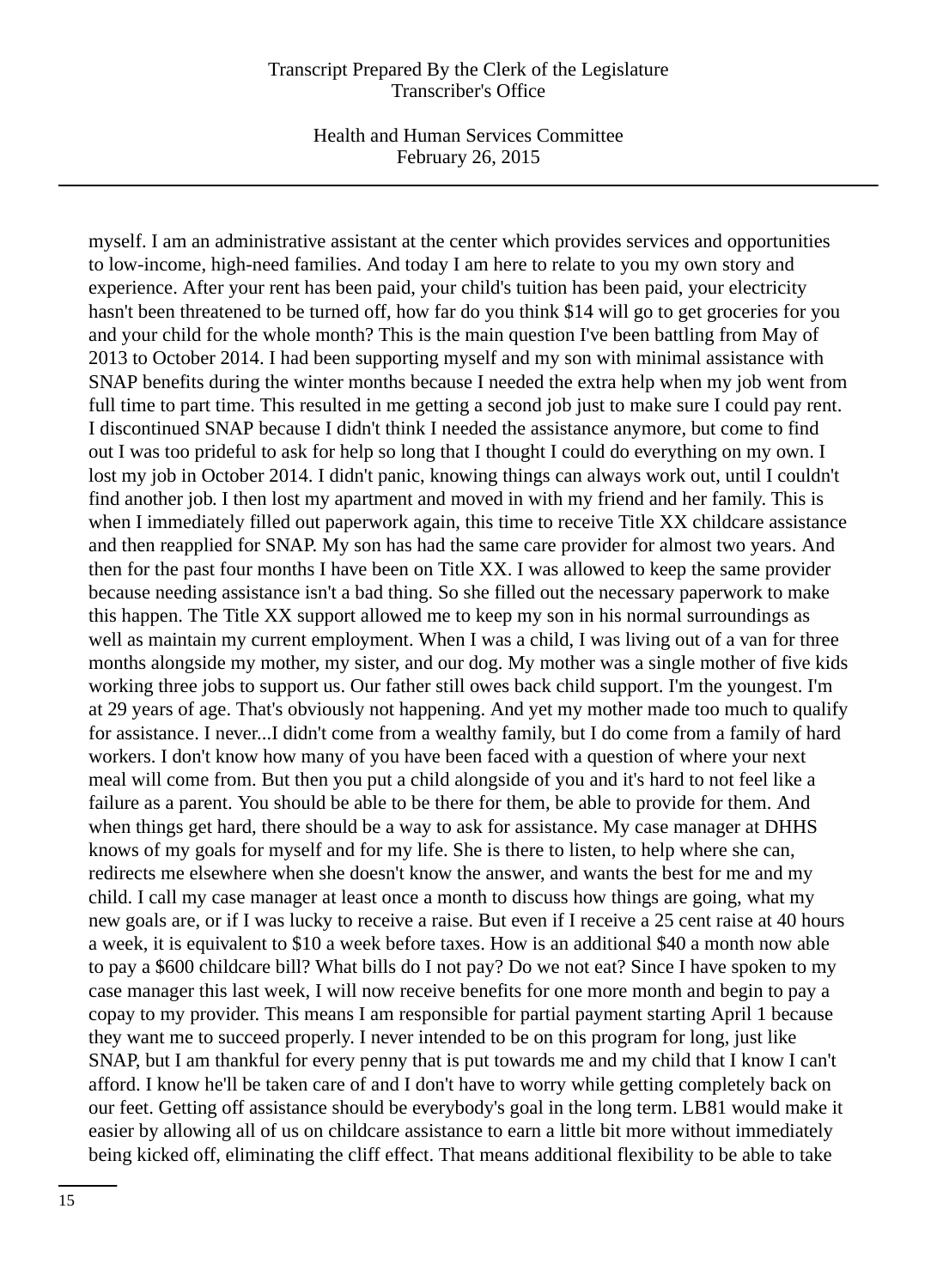responsibility for our own future without immediately being penalized for it. For me, that means that any future raises that I receive will not immediately result in being dropped from assistance. This will help the economy of our state grow even as it prevents future cases of child neglect and mistreatment as a result of not having enough money to pay for basic expenses. So, please, advance LB81 and make the necessary adjustments to better accommodate those who earn a little bit more, receive a raise, and take responsibility for their future. Thank you. [LB81]

SENATOR CAMPBELL: Thank you, Ms. Sims. It's very difficult to tell your own story and we really appreciate that very much. [LB81]

SHAINA SIMS: Thank you. [LB81]

SENATOR CAMPBELL: Questions from the senators? How old is your son? [LB81]

SHAINA SIMS: He's four and a half. [LB81]

SENATOR CAMPBELL: That's a very interesting age, isn't it? (Laughter) [LB81]

SHAINA SIMS: Yes. [LB81]

SENATOR CAMPBELL: I have a grandson that's four and a half, so I can identify a little bit, just a little bit. Okay, thank you so much for coming today... [LB81]

SHAINA SIMS: Thank you, everybody. [LB81]

SENATOR CAMPBELL: ...and your testimony. [LB81]

SHAINA SIMS: Thank you. [LB81]

SENATOR CAMPBELL: Our next proponent? Good afternoon. [LB81]

AUBREY MANCUSO: (Exhibit 7) Good afternoon. Senator Campbell, members of the committee, my name is Aubrey Mancuso, A-u-b-r-e-y M-a-n-c-u-s-o. And I'm here on behalf of Voices for Children in Nebraska. We'd like to express our support for LB81 and thank Senator Cook for bringing this bill forward. The Child Care Subsidy Program is a critical work support for parents and helps ensure the safety and well-being of our state's kids. Nebraskans are hardworking and have a strong work ethic. Nebraska currently ranks fifth in the nation for the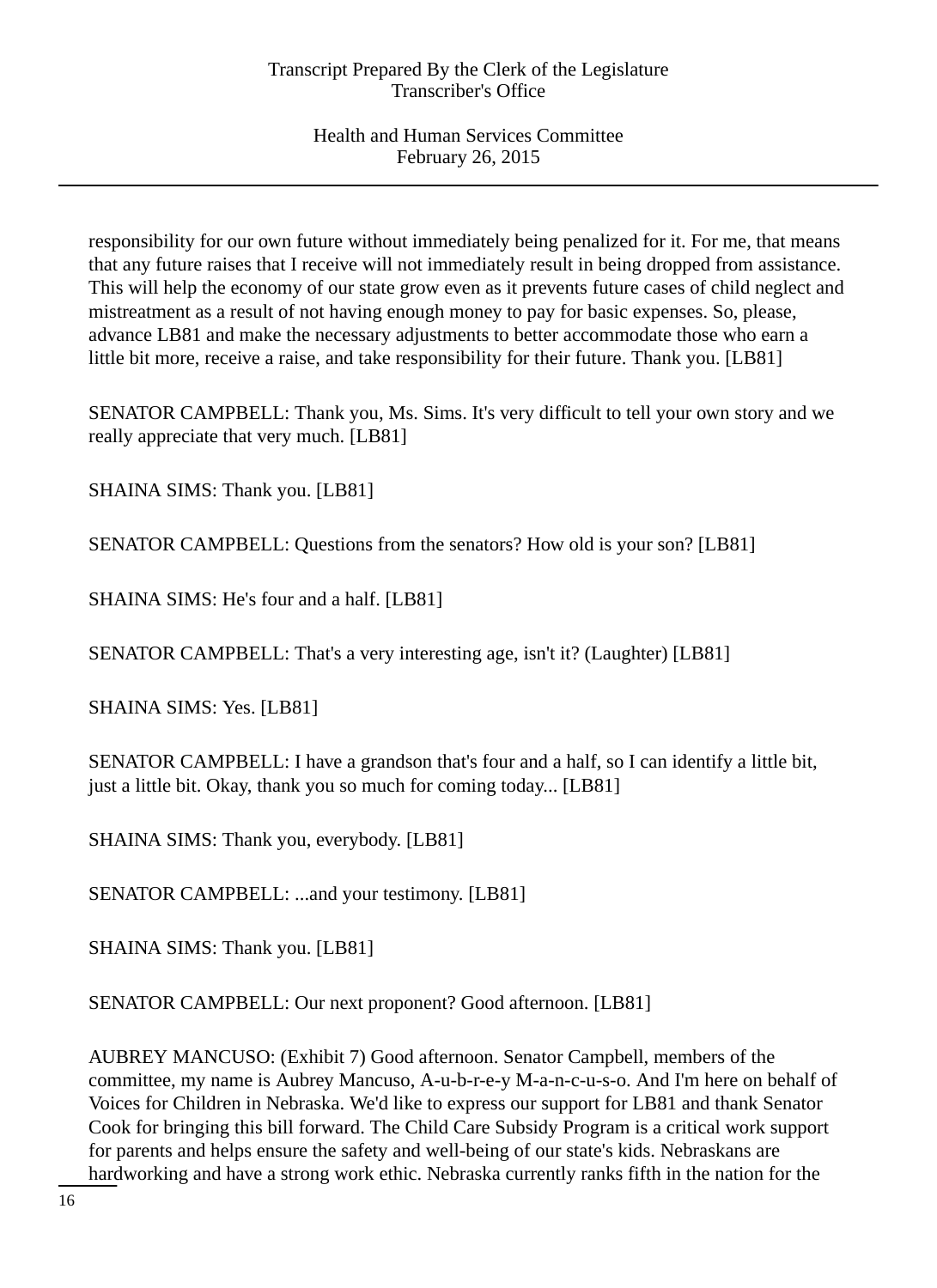Health and Human Services Committee February 26, 2015

highest number of mothers in the work force, and 70 percent of kids under six have all available parents in the work force. The Child Care Subsidy Program helps make childcare affordable for lower-income working families who may otherwise be unable to work or afford formal childcare. James mentioned the cuts that were made to the subsidy program back in 2002 and I think it's important to note that the decision at that time was made based on budget considerations and not on the significant evidence that we have about the importance of access to affordable and quality childcare. In the decade since the cut, we've nudged that eligibility slightly, but our eligibility level still remains the 42nd lowest in the entire country. Childcare continues to consume a significant portion of family budgets with the cost of infant care in Nebraska exceeding the cost of in-state public college tuition. And the cost of care for two kids is equal to average annual mortgage payments. What Nebraska's low-income eligibility has meant for many lower-income working families, and especially working mothers, is that they are forced to make the choice that you just heard in the powerful story that was just shared between increasing their earning potential or maintaining an income low enough for childcare assistance. Although we have heard this story anecdotally for years, last year we set out to better understand the challenges and barriers that lower-income women in Nebraska are facing by conducting over 300 surveys across the state as well as four different focus groups. And so attached to my testimony is the report that compiles those results. Not surprisingly, the cliff effect emerged as a significant challenge for lower-income families. A total of 46 percent of the respondents who had participated in public assistance programs had faced the cliff effect in some form. And the rates were even higher in the Child Care Subsidy Program at 55 percent. In addition, 52 percent of those who had faced the cliff had used some sort of coping strategy in order to continue to meet monthly expenses. The most common coping strategy was cutting hours at work followed by not getting married, not taking a raise, and not accepting a job offer. The cliff effect serves as a disincentive for these positive economic behaviors by cutting families off immediately rather than allowing for a more realistic transition. Finally, I want to end with the words of Sandra (phonetic), one of our focus group participants, speaking about the challenges she faced as a low-income mother. She said: If I were sitting in front of voters now, the people making the decisions, I would tell them, from a personal standpoint, I'm not lazy. I do whatever I have to do for my family to survive. If that means working two or three jobs, I will do that. But stop knocking me down every time I think I have my foot through the door. Stop kicking me before I even have a chance to stand up. We'd urge the committee to advance this bill. And I thank you for your time today. [LB81]

SENATOR CAMPBELL: Thank you, Ms. Mancuso. Questions or comments from the senators? Senator Riepe. [LB81]

SENATOR RIEPE: Thank you, Senator Campbell. I just wanted to go to one you commented on; it's in your letter. It says, "allowing for a more gradual and realistic transition off of assistance." Can you help us in understanding what...is that this five years we talked about or is it...what...or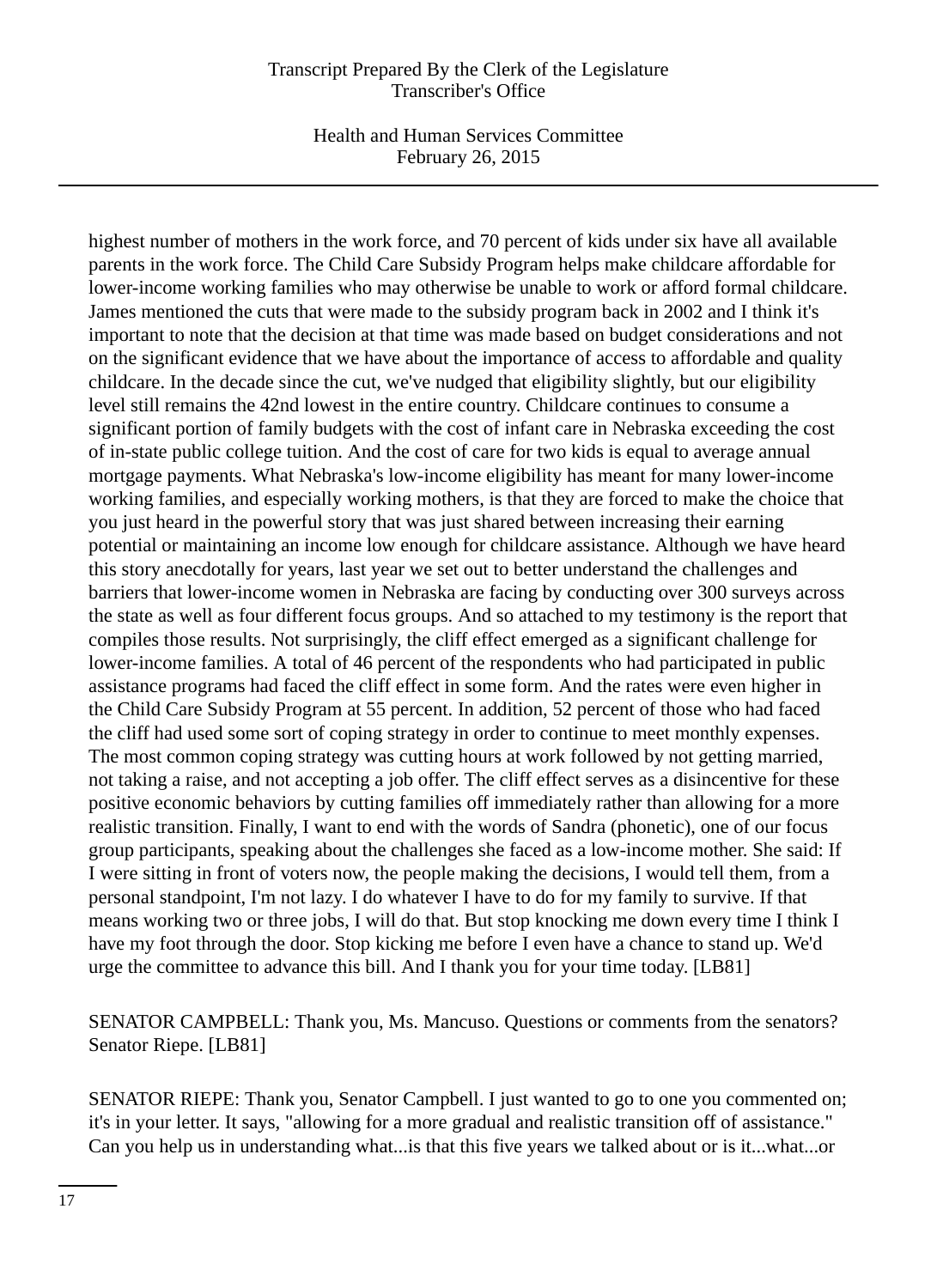is there any...I don't know. Averages are not always healthy. But I want to hear your thoughts. [LB81]

AUBREY MANCUSO: So, you know, actually, the current average length of time that families are on the program is actually pretty short. I believe when the department was using the sixmonth eligibility period, which is the last time I looked at the data, the average length of receipt was actually around seven months. And I think some of it does have to do with this cliff effect, is they get in that position where their income is reevaluated at that monthly level and they have to transition off. But I do think this bill sets up something more realistic. We have a report we released last year called "The Family Bottom Line" that looks at what families need to make ends meet without assistance. And for most families, it's closer to 200 percent of the federal poverty line. So this gets us to 185 (percent) and it also allows that two-year transition where a family is gradually paying more and more in copay and assuming more and more of that cost. And there's an existing schedule for that for people transitioning off of the ADC program where families can get used to slowly paying a higher amount and then assume the full cost rather than the current situation where you make that big jump from about \$180 to usually around \$600. [LB81]

SENATOR CAMPBELL: Other questions? Senator Baker. [LB81]

SENATOR BAKER: Ms. Mancuso, isn't there always going to be a cliff? [LB81]

AUBREY MANCUSO: You know, I think there's always going to be a cliff at some level, but we do have a lot of economic data that suggests where we can set that cliff. And where we set it right now is so low that it's really become a significant problem. [LB81]

SENATOR BAKER: I understand that. [LB81]

AUBREY MANCUSO: Yeah. [LB81]

SENATOR BAKER: There's got to be a point where someone is almost up to that threshold that you (inaudible) and look like it's disadvantageous. [LB81]

AUBREY MANCUSO: Well, and I think the idea with the copay system is that they're gradually assuming more and more of that cost. So when they get a small raise, it's the hope that then the raise will be at least close to enough because it's closer to what we know a family needs to make ends meet without assistance. At 140 percent of the poverty level, where they transition off now, it's just not...it's not a realistic assumption. [LB81]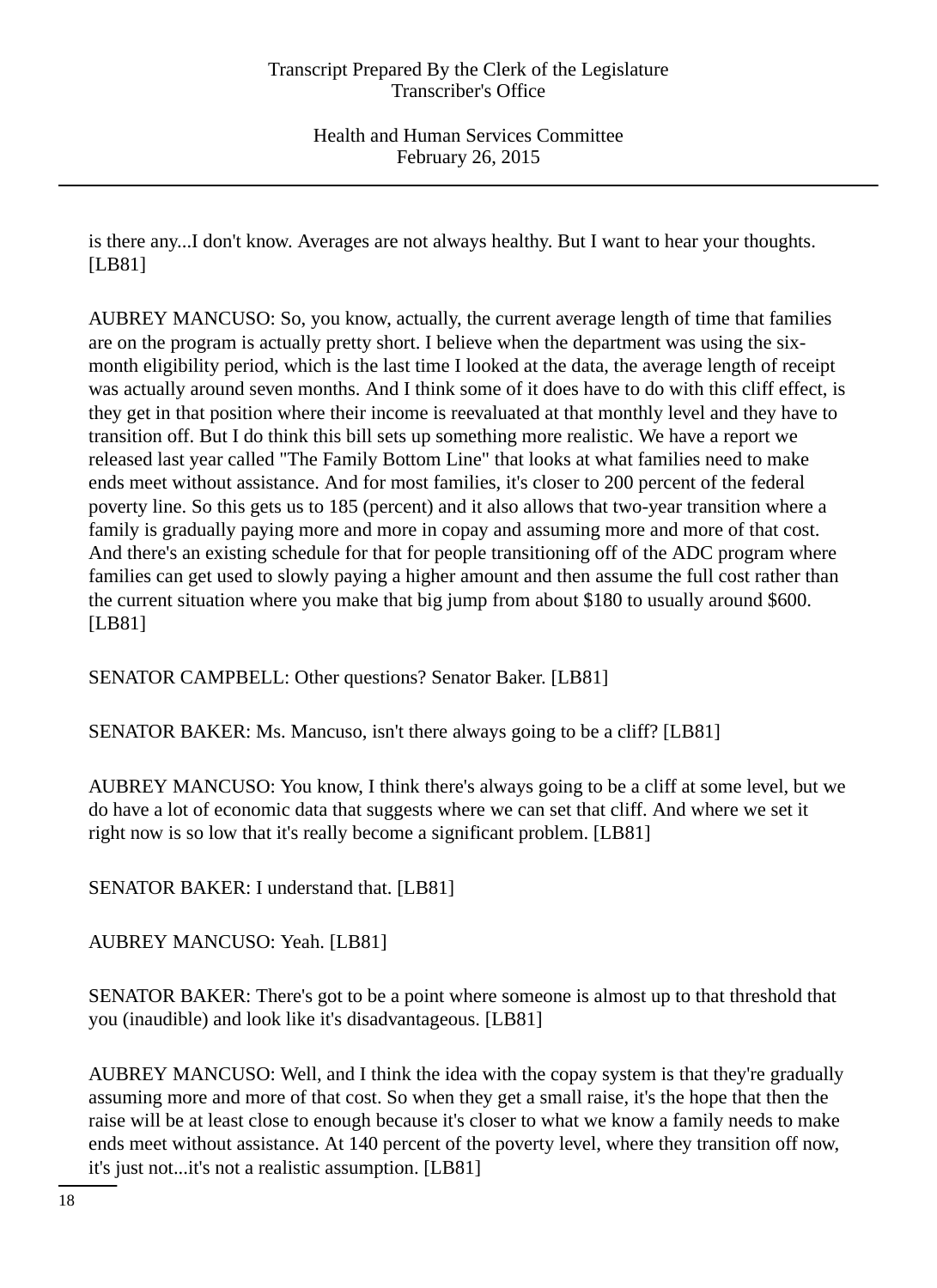SENATOR BAKER: I understand. [LB81]

SENATOR CAMPBELL: Senator Kolterman. [LB81]

SENATOR KOLTERMAN: I appreciate your coming. Thank you, Senator Campbell. Would there be any possibility that we could get a copy of that bottom line report that you're talking about? [LB81]

AUBREY MANCUSO: Yes, absolutely. I'd be happy to get you one, Senator. [LB81]

SENATOR KOLTERMAN: Thank you. [LB81]

SENATOR CAMPBELL: Okay. Any other...Senator Crawford. [LB81]

SENATOR CRAWFORD: Thank you. Thank you, Senator Campbell, and thank you. But just...so just to clarify, there's always some point at which someone kicks off. That's true. [LB81]

AUBREY MANCUSO: Right, as it should be. [LB81]

SENATOR CRAWFORD: But I think, if I understand it correctly, one of the ways this deals with the cliff effect is, instead of it being a drop off the cliff, instead this is an incline down a hill in which case you are paying more yourself. So at some point, you are no longer eligible either timewise or moneywise. But instead of a drop-off like that, it's a case of your contributions keep increasing while that is decreasing. [LB81]

AUBREY MANCUSO: Right. [LB81]

SENATOR CRAWFORD: So the cliff is not just changing eligibility but changing the structure of how you go off. Is that correct? [LB81]

AUBREY MANCUSO: Right. Yeah, and it's modeled after the existing structure that's in place for transitional assistance under ADC. So we have...we already have that structure. [LB81]

SENATOR CRAWFORD: We already have it? Okay. [LB81]

AUBREY MANCUSO: It's just allowing a new population to enter that structure. [LB81]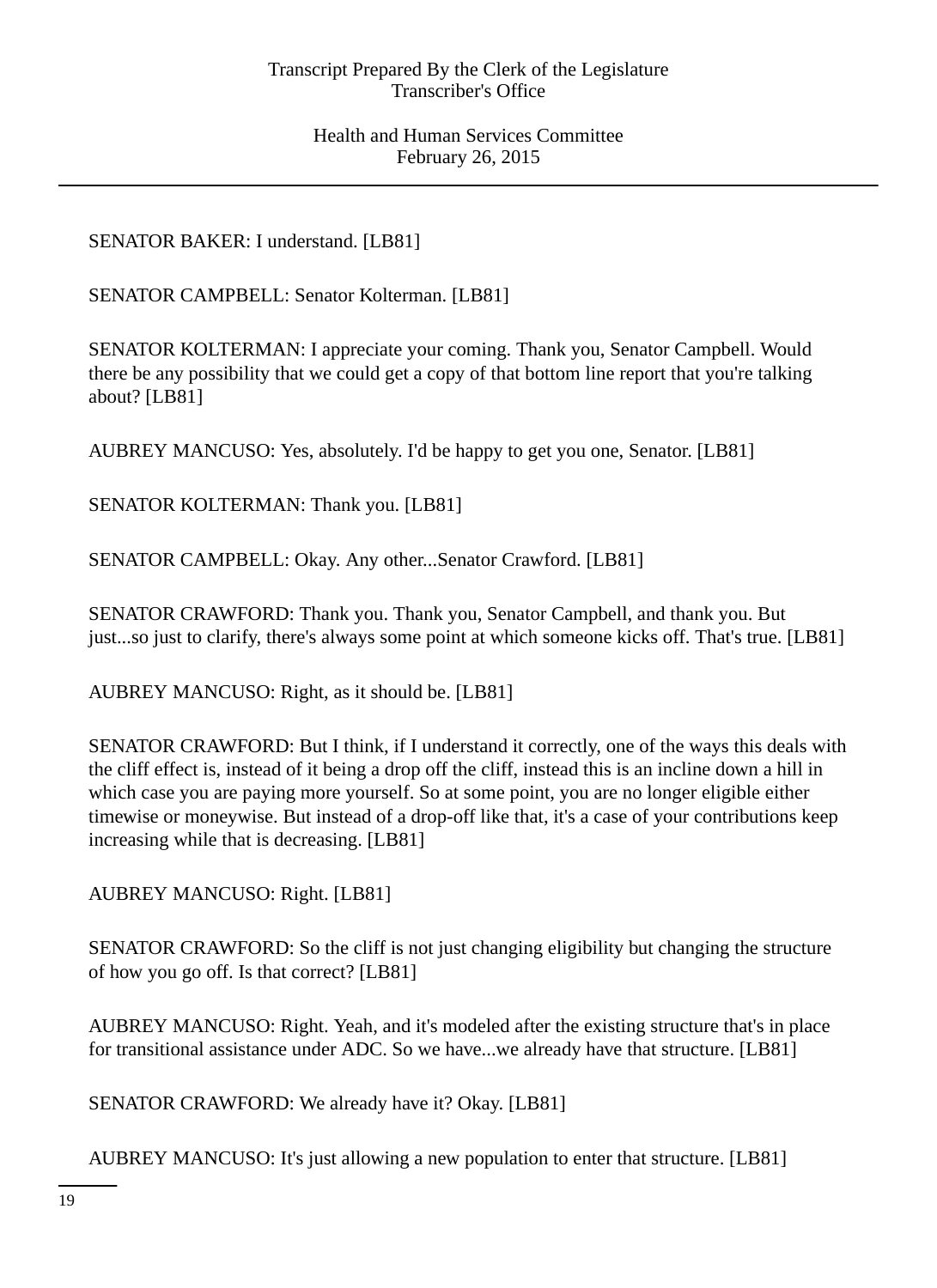SENATOR CAMPBELL: Okay. Any other questions? Thank you very much for your testimony. [LB81]

AUBREY MANCUSO: Thank you. [LB81]

SENATOR CAMPBELL: Our next proponent? Good afternoon. [LB81]

SARAH ANN KOTCHIAN: (Exhibit 8) Good afternoon. Chairwoman Campbell and members of the Health and Human Services Committee, my name is Sarah Ann Kotchian, S-a-r-a-h A-n-n K-o-t-c-h-i-a-n. And I appear today in support of LB81 on behalf of the Holland Children's Movement, a nonpartisan, not-for-profit organization founded by Richard Holland, committed to improving public policies essential to providing opportunities for success for children and families living in poverty. We would like to thank Senator Cook for the introduction of this legislation and her continued attention and commitment to increasing eligibility and addressing the cliff effect in the Child Care Subsidy Program. As we have heard through some very moving testimony today, the high cost of childcare is a tough economic reality for hardworking families in Nebraska. It can leave many families to choose between work and staying home. However, for single parents and low-wage earners, staying home and losing an income is not a viable option. Nebraskans value hard work, and although 70 percent of all children under the age of six had all available parents in the work force, nearly one in five children in Nebraska lives in poverty. Poverty for a family of three in 2015 is an annual income below \$19,790. Initial eligibility for childcare assistance that we have talked about today is 130 percent of federal poverty or for a family of three at or below an annual income of \$26,117. When this annual income is compared with the average annual cost of care for an infant in center-based care in Nebraska at \$9,100 and for a four-year-old at \$6,800, for a total annual average cost of care for two young children at nearly \$17,000, it is easy to see how the high cost of childcare impacts a family's budget. Without childcare assistance, many families face untenable decisions of not working and relying on more costly public assistance or leaving their young children in unsafe or poor quality childcare arrangements. This program is a lifeline to parents' ability to work and their children's ability to learn. Learning begins at birth. The earliest years of a child's life represent a critical window of opportunity to develop a child's full potential and shape key academic, social, and cognitive skills that determine a child's success in school and in life. The science and the research is clear that young children who attend quality early learning programs are more likely to do well in school, find good jobs, have fewer interactions with the justice system, and have greater earnings as adults. The issues of increasing affordable access by increasing ongoing eligibility to the Child Care Subsidy Program and improving quality are equally important and interrelated goals we must consider as part of our early childhood system of care. According to the 2014 Nebraska Kids Count Report, the average annual payment by the state through the Child Care Subsidy Program per child in 2013 was \$2,609. However, as mentioned, the annual average private pay cost for an infant in center-based care is \$9,100. This is nearly a \$6,500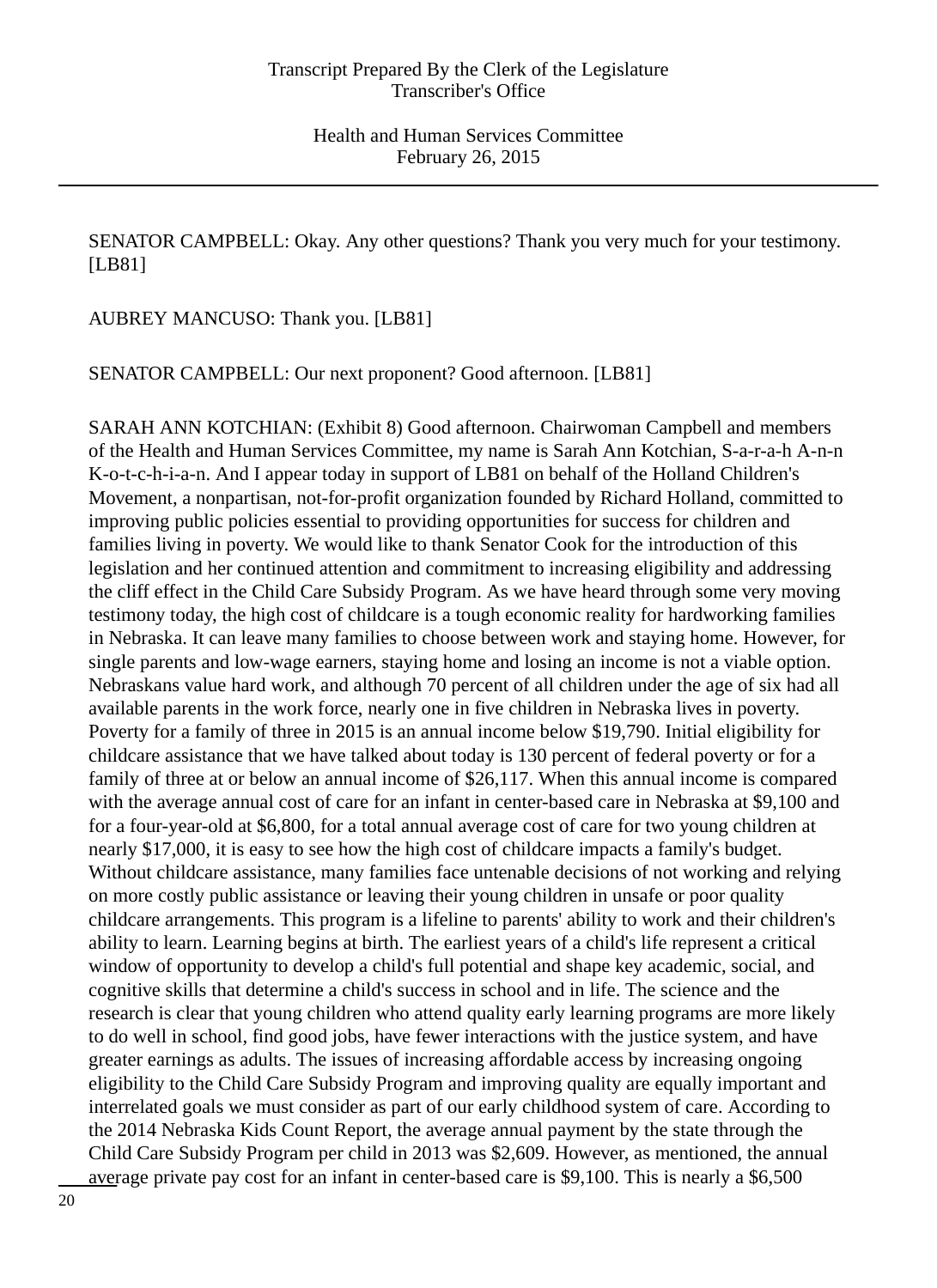difference between the average annual subsidy payment by the state and the average annual private cost for a parent who does not receive childcare assistance. This financial gap amounts to lower quality care and the emergence of the opportunity gap for the youngest children facing the greatest economic barriers to academic and life success. Under LB81, parents would be able to earn more and still receive assistance while paying an increasing portion of the cost of childcare as they earn more income to help offset this gap. As we continue to address issues in the Child Care Subsidy Program, we must be mindful about the system as a whole and how we can best address access to affordable, high-quality care for young children. The bottom line here is that when parents do better, children do better. LB81 is smart policy that supports and values work as a way out of poverty. And we would respectfully ask you to advance LB81 to General File. I thank you for your time and consideration of this issue to support working families and their children. [LB81]

SENATOR CAMPBELL: Thank you very much. Questions? Senator Riepe. [LB81]

SENATOR RIEPE: Thank you, Senator Campbell. I know that Mr. Holland has been very generous to the state and particularly to Omaha. My question is, does the Holland's Children's Movement--I assume that's a foundation,  $501(c)(3)$  type--do they ever do matching grants or are you aware of any other charitable organizations that provide matching grants so that the state can at least spread its dollars further over more recipients? [LB81]

SARAH ANN KOTCHIAN: That is a great question. The Holland Children's Movement, just to go back to the organization for a moment, is a  $501(c)(4)$ . There are opportunities in the state for private contributions to increase access to quality care. The Sixpence Learning Program, which I think we're going to be talking about a lot more this afternoon, is one particular opportunity. It's a wonderful private...public/private partnership that really focuses quality and has proven results for infants and toddlers. As far as the Child Care Subsidy Program itself, that's a trickier question that we've been wrestling with. How do you provide scholarships inside Child Care Subsidy Programs and at the same time impact quality, because first, the programs that accept subsidy have to get to quality levels? So they need probably not only the support of philanthropists but also the state to come together to really impact quality. One major step the state has taken recently is the development of the Step Up to Quality program. There are opportunities within this, I think, for private contributions but we haven't reached that point yet. [LB81]

SENATOR RIEPE: Thank you. [LB81]

SENATOR CAMPBELL: Other questions? Thank you very much. [LB81]

SARAH ANN KOTCHIAN: Thank you. [LB81]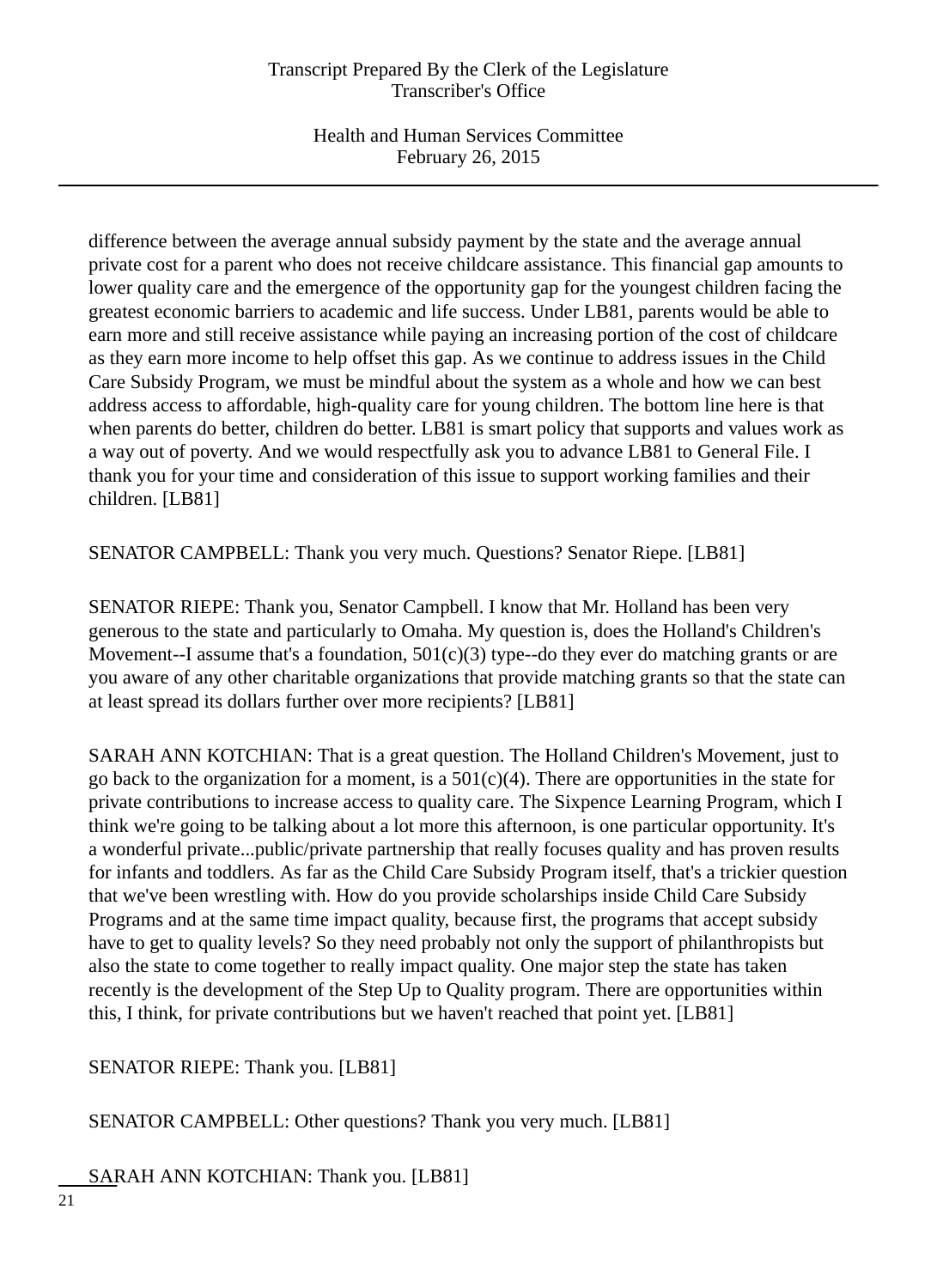SENATOR CAMPBELL: Our next proponent? Good afternoon. [LB81]

MICHELLE ZYCH: (Exhibit 9) Good afternoon. Chairwoman Campbell and members of the Health and Human Services Committee, my name is Michelle Zych, M-i-c-h-e-l-l-e Z-y-c-h. And I'm the executive director of the Women's Fund of Omaha. We are an organization dedicated to improving the lives of women and girls in the Omaha community. To do this, we identify critical issues through research. We fund innovative solutions through grants and we influence dynamic change through advocacy to ensure that every woman and girl has the opportunity and ability to reach her full potential. I'm here today to testify in support of LB81, a bill that will help improve the economic security of women and their families by providing time-limited transitional childcare assistance that allows them to accept small increases in income either through a raise or an increase in hours without dropping off the childcare cliff. As an organization that's driven by research, we conduct a survey to take the pulse of our community. When we ask which issues are the most pressing for women, our community consistently points to poverty and the ability of women to become self sufficient and economically secure to support their families. While our organization has invested more than \$700,000 into programs that aim to provide women with financial literacy, employment training, and leadership development, we believe that a combination of public and private investments will be required to build economic security for women and their families. In our research, we have found the following: Women account for 67.8 percent of the labor force in Nebraska and continue to earn just 72 cents for each dollar that a man earns. The wage gap between genders is consistent across race and ethnicity. However, there are also substantial differences between racial and ethnical groups regardless of gender. Out of all households, just under half, or 49 percent, are married couple families. And 15.6 are single parent families, 72 percent of which are headed by a single female. Families headed by a single female are important to consider, as their median income is just \$24,609. In contrast, the median household income for all families with children is \$64,763 per year. The average annual cost of childcare for an infant in center-based care in Nebraska is \$7,911, or \$659 a month. For most families, childcare is the largest component of their family budget and can represent a significant financial burden even for middle income families. This budget item is especially difficult for female-headed households with an average income of about \$25,000. Having the ability to accept additional hours and increases in income without losing crucial childcare assistance makes it possible for women to advance in their jobs and work toward a path of economic self sufficiency with the ultimate goal of not needing support. When we think about the average single mother making around \$2,000 a month, trying to make ends meet, and working to support her family, we realize she has really difficult decisions about where to send her children when she is at work. Her childcare accounts for more than 30 percent of her annual income while the average family with the median income of nearly \$65,000 is spending closer to 12 percent. We know that these statistics and numbers tell the story of women in our community, women who want to be able to support their families and who are working to become economically self sufficient, women who have turned down advancement opportunities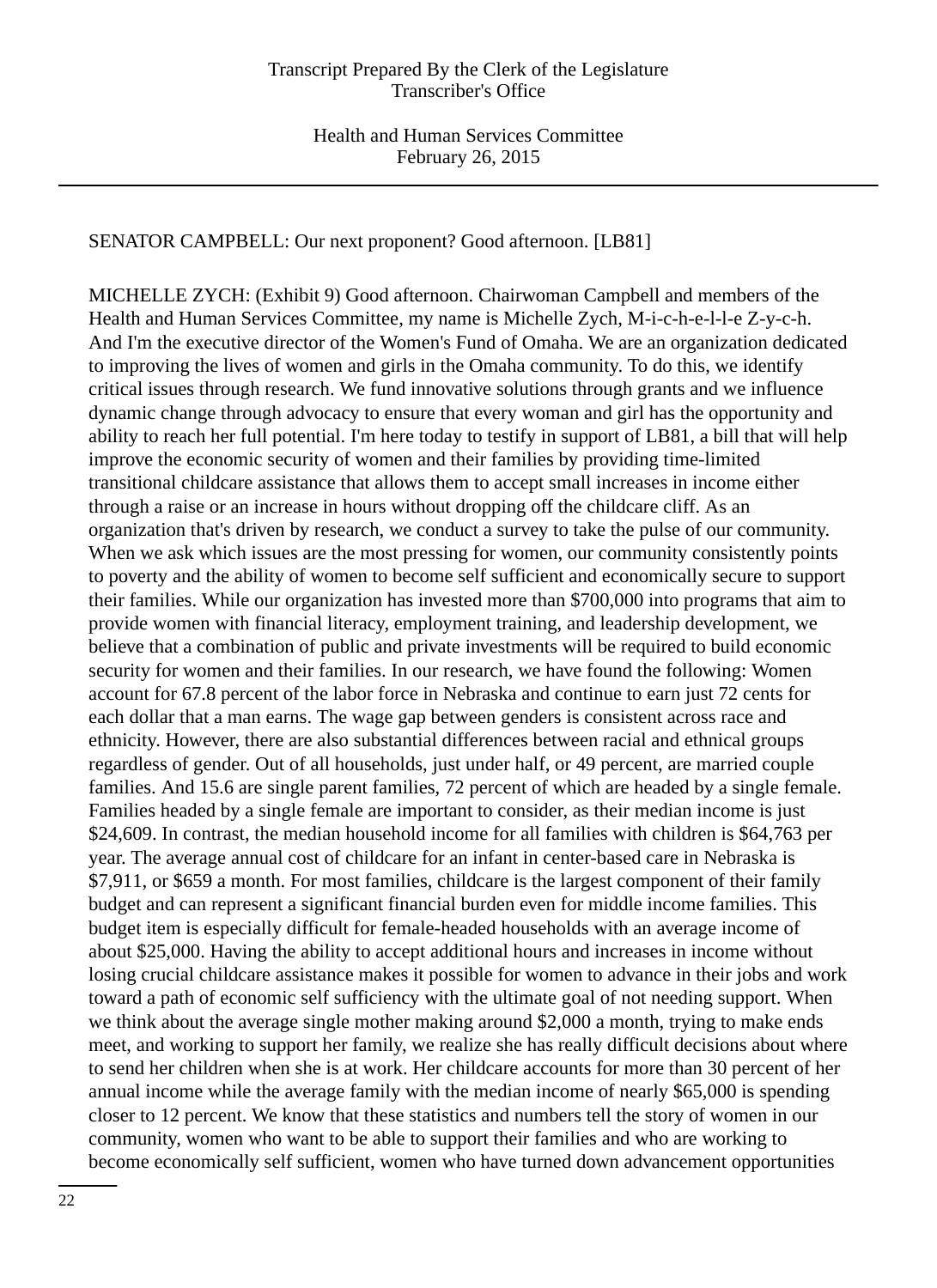and increased hours to ensure that assistance was not lost. We believe that LB81 is one of many policy solutions that will invest in long-term economic stability for women and their families. Guided by research, the Women's Fund of Omaha supports LB81 and its intent to provide timelimited transitional childcare assistance for low-income working women and families. We feel that by making childcare more affordable for working families, we will be able to help them on the path of achieving economic self sufficiency and security. This investment will be one that will make it possible for women to support their families and their communities. Thank you for your time. I'd be happy to answer any questions. [LB81]

SENATOR CAMPBELL: Any questions for Ms. Zych? Thank you. I don't see any. Our next proponent? Good afternoon. [LB81]

SIERRA VALENTINE: Good afternoon. My name is Sierra Valentine, S-i-e-r-r-a V-a-l-e-n-t-i-ne. I'm here today to speak to you as a single working mother. This bill would be extremely helpful as I don't have friends and family I can rely on to help watch my daughter, Dallas (phonetic). I had to rely on the state for help with childcare, food stamps, and health insurance because my daughter's dad is not in the picture. It has been helpful to have help from the state in so many ways. I can focus on paying bills and paying off debt and not have to worry about paying for health insurance, food, and day care at this point in my life. I don't want to rely on the state forever, but whenever I get a good-paying job I enjoy, I have...and I report it, I lose everything. And I can't afford to be cut off right away causing me to start all over from step one. It gets frustrating as well as stressful after a while. Earlier this year, I had a job I loved with decent pay. I was slowly getting caught up on bills and paying off some debt and getting things back on track. Things were going great for myself and my daughter. I was so happy and not as stressed because I was able to finally be caught up on most of my bills. I was able to put some money away for my daughter and put some credits in some of my accounts for my bills. I called the state to report my new income and ask if I'd have a copay for childcare, to ask what it would be so I can budget for it for the following month. And she...when she told me that I'd be making...when I told her what I'd be making an hour and how many hours a week I'd be working, she said I would lose my childcare because I made just \$17 over the monthly requirements. An example is that their requirements are \$1,000 a month. I make \$1,017. By me making the extra \$17 a month meant I now had to pay \$700 a month for childcare. When I got the letter saying I would be losing my childcare, I had no choice but to quit my job because as a single mother, I could not afford to pay...excuse me. [LB81]

SENATOR CAMPBELL: You're fine. Take your time. [LB81]

SIERRA VALENTINE: I could not afford to pay \$700 a month on top of bills, rent, diapers, formula, utilities, plus many more. I had to...and I didn't have anyone I trusted to watch her that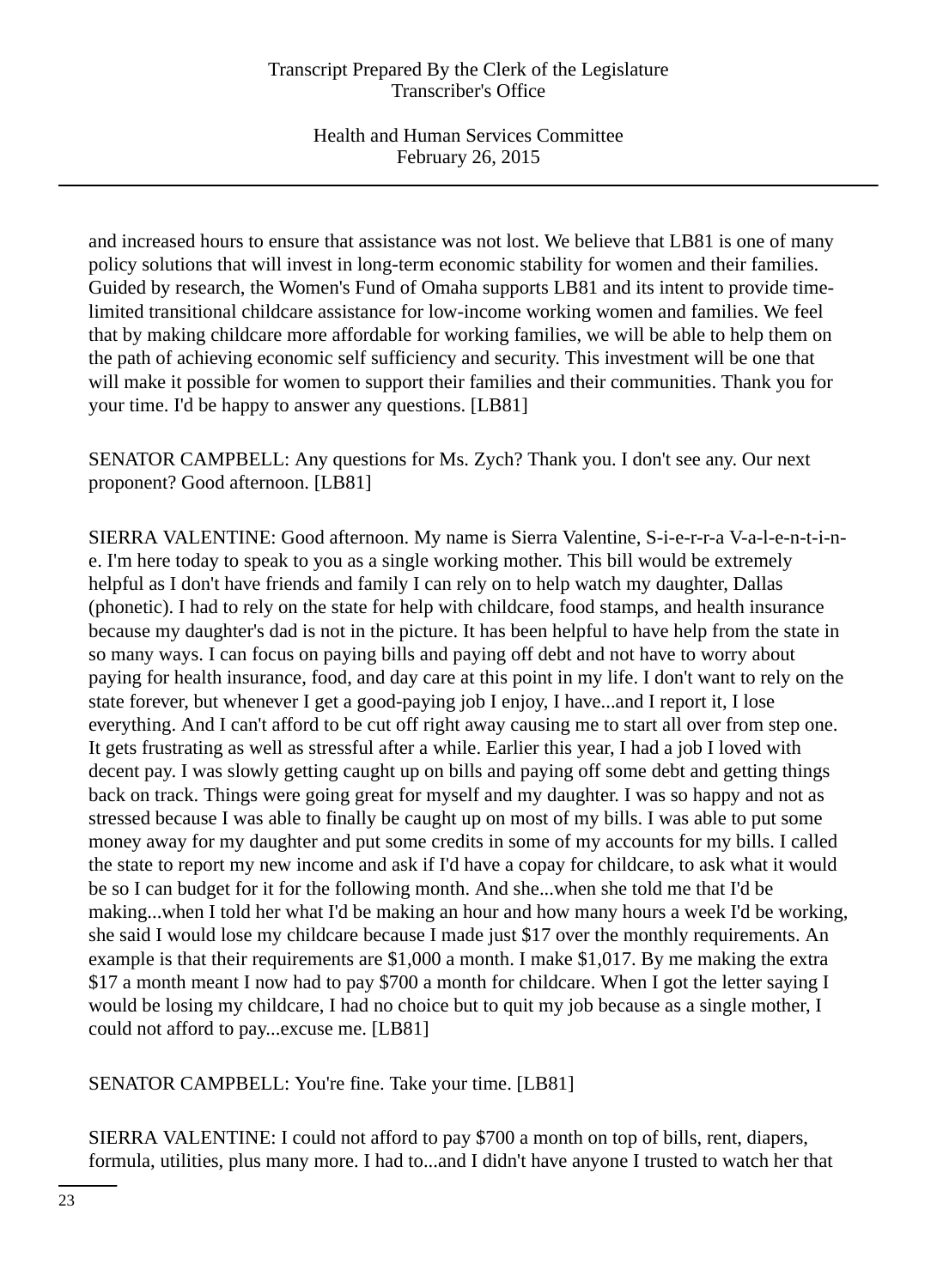would watch her for a decent rate or let alone free. So I had to reapply for everything because I couldn't afford to get cut off right away. I felt like no matter how hard I tried to make a better life for Dallas and myself, I was not getting anywhere. I felt like I was getting punished for trying to make a better life and things easier on myself and my daughter. I support this bill for numerous reasons. A couple of them: It would help others...myself as well as others to not have to worry so much about childcare. It would give myself and others a chance to make a better life for ourselves and not be punished for it. This bill would become...would create a steppingstone that would have allowed me to gradually move off of assistance instead of suddenly losing everything because I just made \$17 over the monthly income. I ask that you remember my story and those of others like me when you vote. And thank you again for the opportunity to share my experience. I can answer any questions. [LB81]

SENATOR CAMPBELL: Thank you, Ms. Valentine. Any questions from the senators? Okay. How old is Dallas? [LB81]

SIERRA VALENTINE: She just turned six months yesterday. [LB81]

SENATOR CAMPBELL: And she's doing well? [LB81]

SIERRA VALENTINE: Yes. [LB81]

SENATOR CAMPBELL: Good. I know how hard it is to tell your personal story and we're always glad to hear them, however difficult. [LB81]

SIERRA VALENTINE: Thank you. [LB81]

SENATOR CAMPBELL: Thank you. Our next proponent? [LB81]

JEN GOETTEMOELLER: (Exhibit 10) Good afternoon. Madam Chair, members of the Health and Human Services Committee, my name is Jen Goettemoeller, J-e-n G-o-e-t-t-e-m-o-e-l-l-e-r. I'm here representing First Five Nebraska. Thank you for the opportunity to express our support for LB81 this afternoon and also to Senator Cook, thank you for bringing this legislation. We support LB81 because the leading factor that places the child at risk of failing in school is living at or below 185 percent of the poverty line. In Nebraska, the number of children at risk from zero to five is just over 64,000. And that is 42 percent of the state's population in that age range. The eligibility limit for the Child Care Subsidy is not high enough to cover all of these children at risk which is troubling in and of itself. But just as troubling is the fact that the families who do receive assistance find it difficult to move up in the workplace, which you've heard about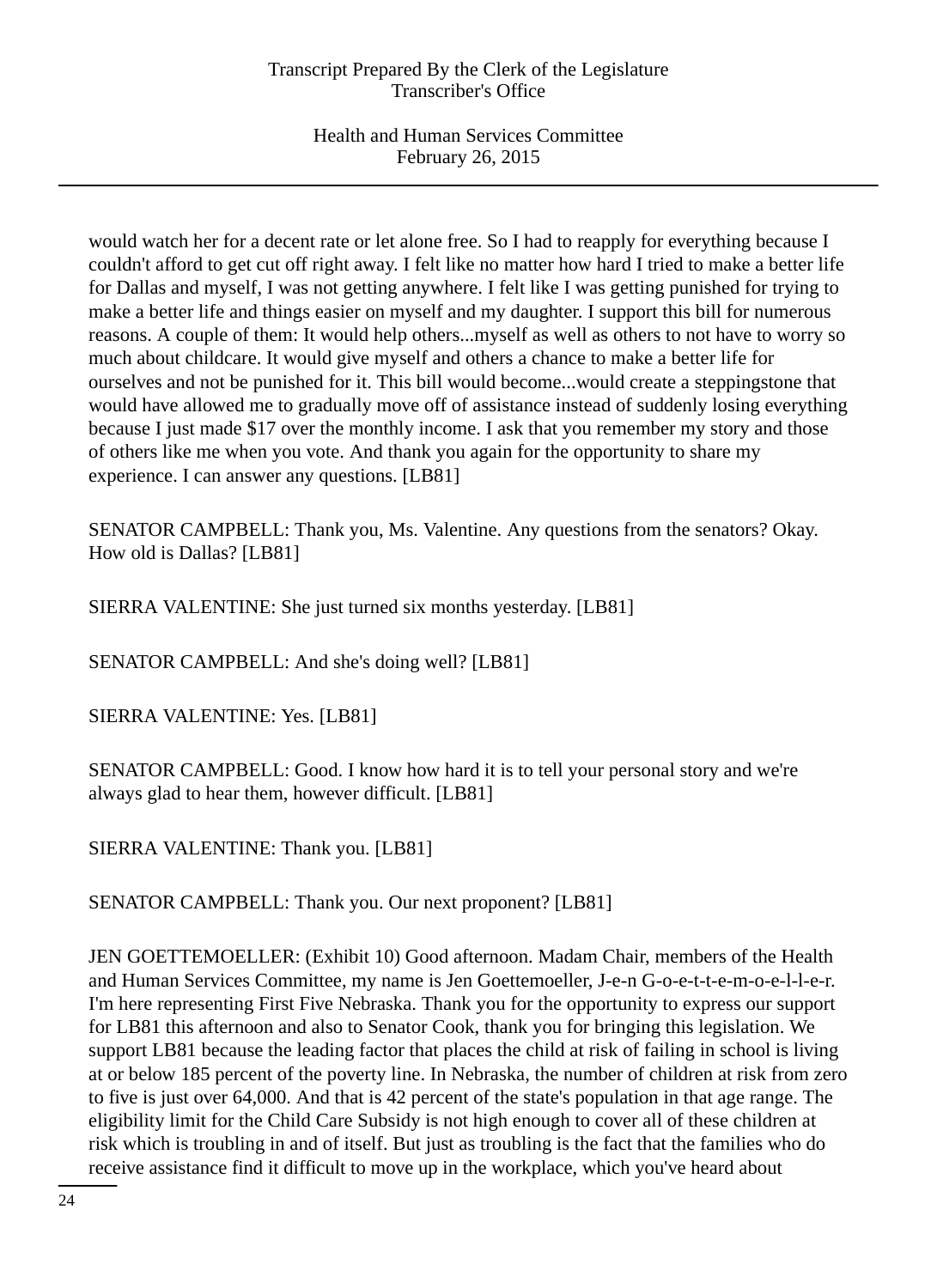already, receiving pay increases and promotions. They don't really have the opportunity to work their way out of poverty because they may lose their ability to afford quality childcare or any childcare, for that matter. LB81 provides a smart solution. I urge you to support this bill and advance it out of committee. [LB81]

SENATOR CAMPBELL: Questions? Thank you very much for your testimony. [LB81]

JEN GOETTEMOELLER: Thank you. [LB81]

SENATOR CAMPBELL: Our next proponent? Good afternoon. [LB81]

GWENDOLEN HINES: Good afternoon, Senators. My name is Gwendolen Hines. My first name is G-w-e-n-d-o-l-e-n. My last name is Hines, H-i-n-e-s. And I'm testifying on behalf of the social justice committee of the Unitarian Church of Lincoln. We support this bill but we feel that the eligibility limit should be even higher than it is. One hundred thirty percent of the poverty line is...for a family of three is about \$26,000. I went grocery shopping. Usually my husband does the grocery shopping at our house. And I went with him the other...last week. And I was shocked to discover that we spend \$120 on food per week for the two of us. We eat very healthfully. We eat fresh vegetables and fresh fruit, whole grains, real cheese, we don't buy the generic sliced American cheese. So if we had...we would...our son is already in college, so he doesn't live with us anymore. But if we were paying for a family of three for a year, that would work out to \$9,360 a year in groceries. If you add that to the amount it would cost to...for one child in childcare, that would be about \$17,000 for childcare and groceries leaving about \$9,000 left. And that's only if you have one child in childcare. So if you have two children in childcare that leaves almost nothing left for rent, gas, and clothes. So I just can't imagine how people living at 130 percent of the poverty level can make things...can make ends meet. And I think that the eligibility limit for childcare subsidies should be higher than that. That's all I have to say. Thank you. [LB81]

SENATOR CAMPBELL: Okay. Any questions, Senator? Thank you, Ms. Hines, very much. Our next proponent. Anyone else? Those who are opposed to the bill? Any opponents? Okay. Anyone in a neutral position. Probably not going to be neutral on this one. Senator Cook, would you like to conclude? [LB81]

SENATOR COOK: Yes, just very briefly I want to thank you, Madam Chair and the committee for considering the proposal. The testimonies are always the best examples. It's fine to have rubrics and spreadsheets and 130 percent of this and 185 percent of that. But when you hear...when I am reminded of the true impact of the policies that we have in place and how I am certain that that is not the intent of that policy, to be a barrier to working, which Nebraskans like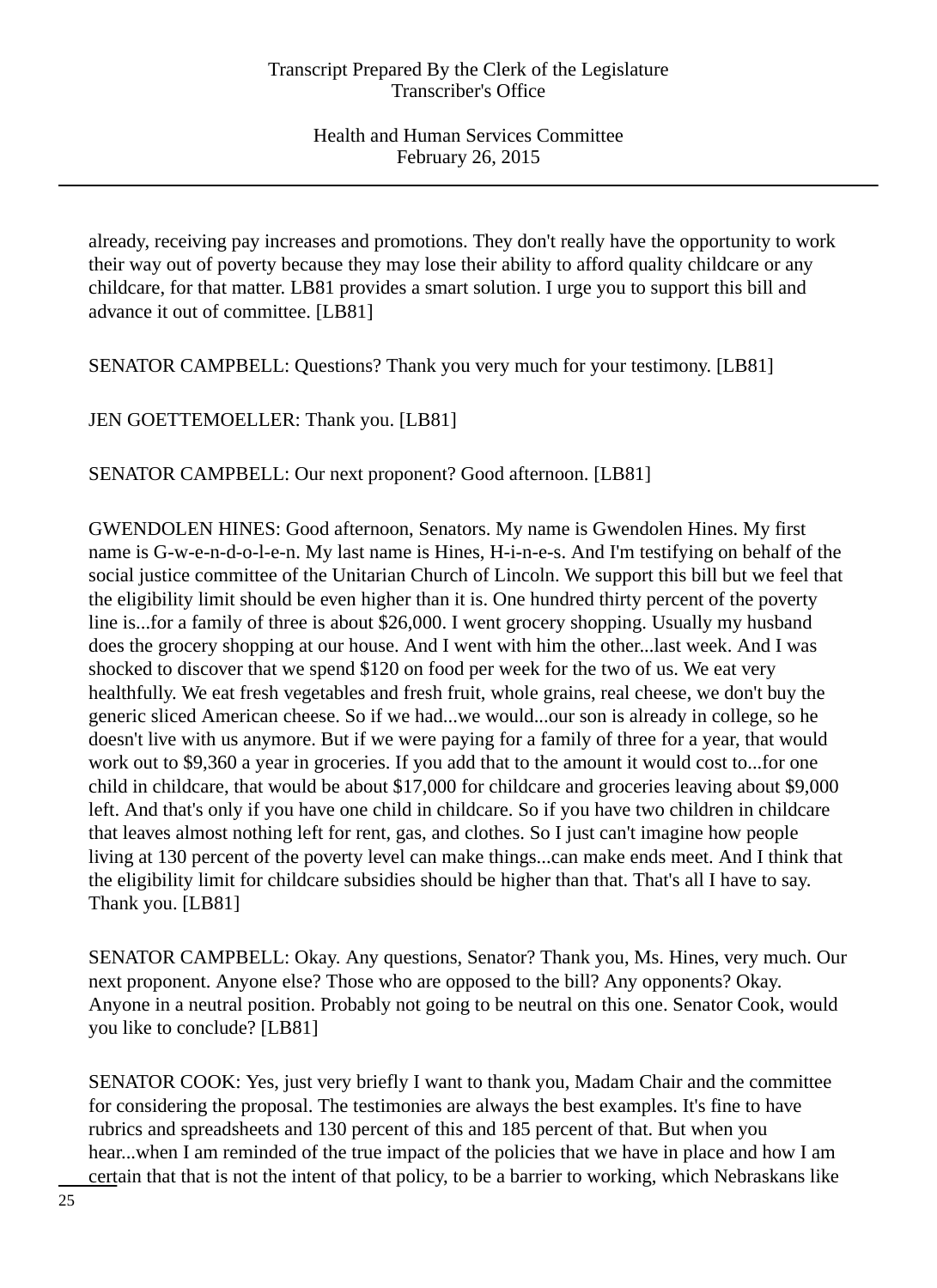to do, and also almost more importantly, showing...being that example to your children of getting up in the morning, getting out, taking care of yourself, providing for yourself. This is an important bill that will help struggling families get there. So thank you very much for your consideration. [LB81]

SENATOR CAMPBELL: Any additional questions for Senator Cook? Okay. Thank you very much. [LB81]

SENATOR COOK: Thank you. [LB81]

SENATOR KOLTERMAN: (Inaudible). [LB81]

SENATOR CAMPBELL: Oh, sorry. [LB81]

SENATOR KOLTERMAN: (Inaudible). [LB81]

SENATOR CAMPBELL: Sure, we can. We'll take a five-minute break. If you are leaving for the afternoon, would you leave as quietly as you can? And we'll take a five-minute break. [LB81]

# BREAK

SENATOR CAMPBELL: Okay. If you would all, please, find your chair and we will resume the hearings for this afternoon. All right. We will...Brennen, just to make sure that we have it in the record, we had a letter for the last bill? [LB81]

BRENNEN MILLER: (Exhibit 11) Yes, it will go in as Exhibit 11 from the Lincoln Public Schools. [LB81]

SENATOR CAMPBELL: Okay. So we now open the hearing on LB370, Senator Riepe's bill to provide for an amendment to the Medicaid state plan relating to dyslexia treatment. Senator Riepe, go right ahead. [LB81]

SENATOR RIEPE: Thank you, Chairman Campbell. I've testified and opened at some other committees but I've never been quite under the spotlight that I am here with the...it seems... [LB370]

SENATOR CAMPBELL: We bring the bright lights for you. [LB370]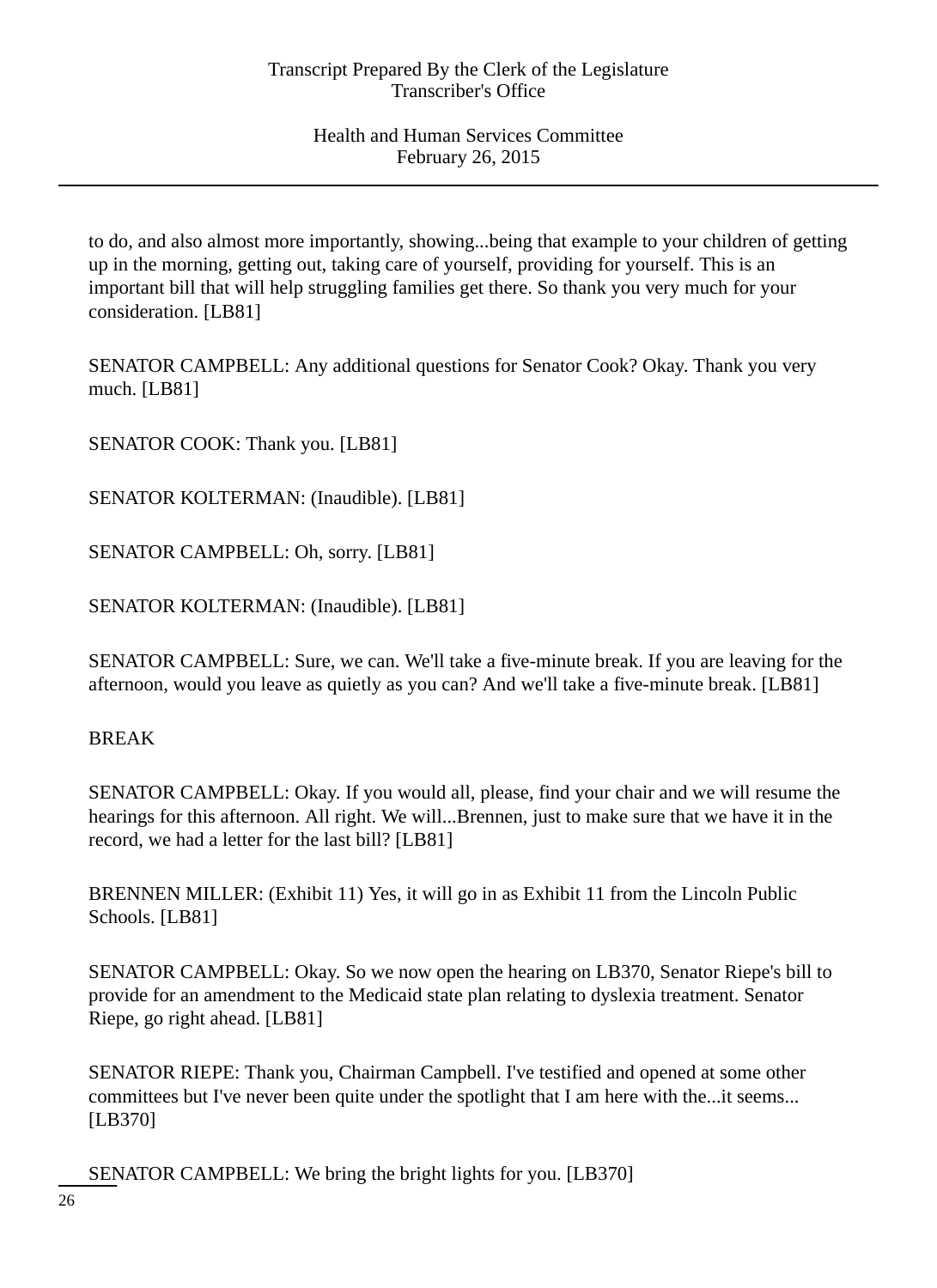Health and Human Services Committee February 26, 2015

SENATOR RIEPE: I guess so. Anyway, I thank you very much and the members of this committee for the opportunity to introduce LB370. I am Senator Merv Riepe and it's spelled Me-r-v, and Riepe is R-i-e-p-e, from District 12 which is Omaha, Millard, and Ralston. Dyslexia is defined as a specific learning disability that is neurological in origin. It is characterized by difficulties with acute and/or fluent word recognition and by poor spelling and decoding abilities. These difficulties typically result from a deficit in the phonological component of language that is often unexpected in relation to other cognitive abilities and the provision of effective classroom instruction. Secondary consequences of dyslexia may include problems in reading, comprehension, and reduced reading experience that can impede growth of all vocabulary and background knowledge. I believe this is the first time the topic of dyslexia has been brought to the Legislature. I have been asked to introduce this bill and to bring to light the concerns of dyslexia. I do not have a lot of knowledge or information regarding dyslexia, but there are multiple people behind me who will be able to educate all of us as to the concerns of dyslexia. They will be able to answer your questions regarding the diagnosis, treatment, epidemic of dyslexia. I also want to point out the fiscal note. Department of Health and Human Services have determined that CMS, which is Medicare, would unlikely approve the amendment as the bill does not identify the scope or type of service treatment to be provided. Additionally, I understand that there is no medical treatment for dyslexia. I will accept any questions you may have regarding LB370. However, my knowledge is very limited to the subject and I will ask for others that can embellish on that. Thank you very much. [LB370]

SENATOR CAMPBELL: Okay. Thank you, Senator Riepe, for your opening. Are there any questions? Senator Howard, did you have a question? [LB370]

SENATOR HOWARD: I did. Thank you, Senator Campbell. And thank you, Senator Riepe, for bringing us LB370. I was curious as to why you chose a state plan amendment instead of a waiver. [LB370]

SENATOR RIEPE: A state plan? [LB370]

SENATOR HOWARD: Amendment instead of a waiver. [LB370]

SENATOR RIEPE: I would have to go back on that because I was...I introduced this for another, and so I apologize but I'll have to get back to you on some clarification on that to understand the difference and...or maybe you can help me with the difference? [LB370]

SENATOR HOWARD: Certainly. So in this instance, a 1905 would be more appropriate, although there are other waivers that we could try if it was a new service that would allow us for a pilot or to try something new. [LB370]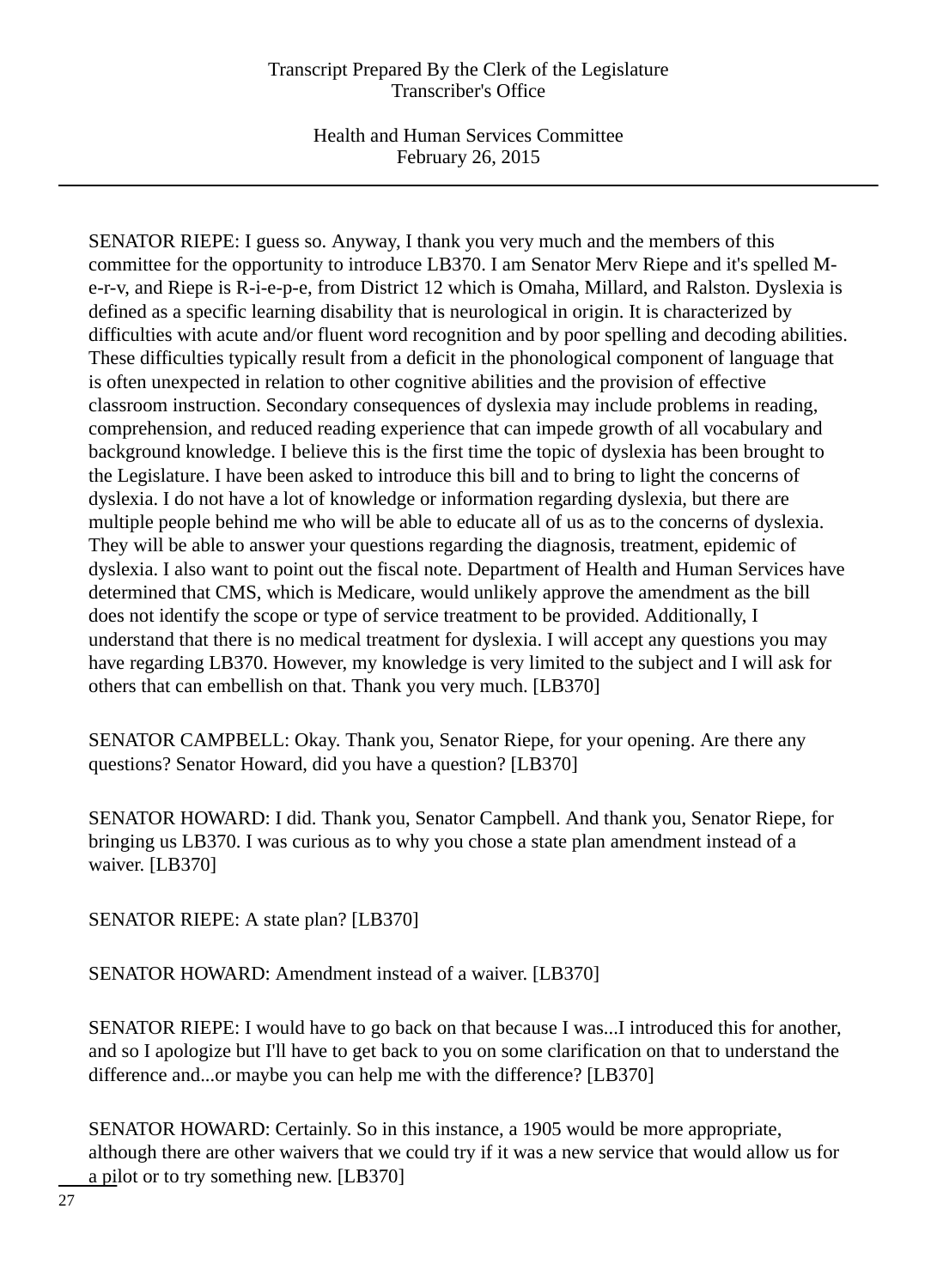SENATOR RIEPE: Sure. [LB370]

SENATOR HOWARD: I was curious about what you thought about the type of provider for this service. I'm trying to sort of suss out intent around this bill. [LB370]

SENATOR RIEPE: Well, and we originally thought that this bill probably should have gone to the Education Committee and maybe instead of Health and Human Services, given the fact that there wasn't a medical treatment plan per se. And so whether this was slotted...but it is what it is and so we brought it forward to this HHS. [LB370]

SENATOR HOWARD: And I would guess that that's because it deals with Medicaid. [LB370]

SENATOR CAMPBELL: Medicaid. [LB370]

SENATOR RIEPE: Very, very, very much so. [LB370]

SENATOR HOWARD: Would you consider this sort of an additional service in Medicaid, or... [LB370]

SENATOR RIEPE: Yes, I would. [LB370]

SENATOR HOWARD: So it's a little bit of a Medicaid expansion then? [LB370]

SENATOR RIEPE: Yes, it is. [LB370]

SENATOR HOWARD: Okay. And then when we talk about the scope of service, I think I'm more curious about your intent in terms of length of service, who would be providing the service, where the location of the service would occur. [LB370]

SENATOR RIEPE: I think the intent of this is a combination between neurologist in terms of the service and also, obviously, the learning environment for the individual. [LB370]

SENATOR HOWARD: And so... [LB370]

SENATOR RIEPE: And I think it would probably be an ongoing--it's...there is no cure per se--so that it's not a time limited type of a program. [LB370]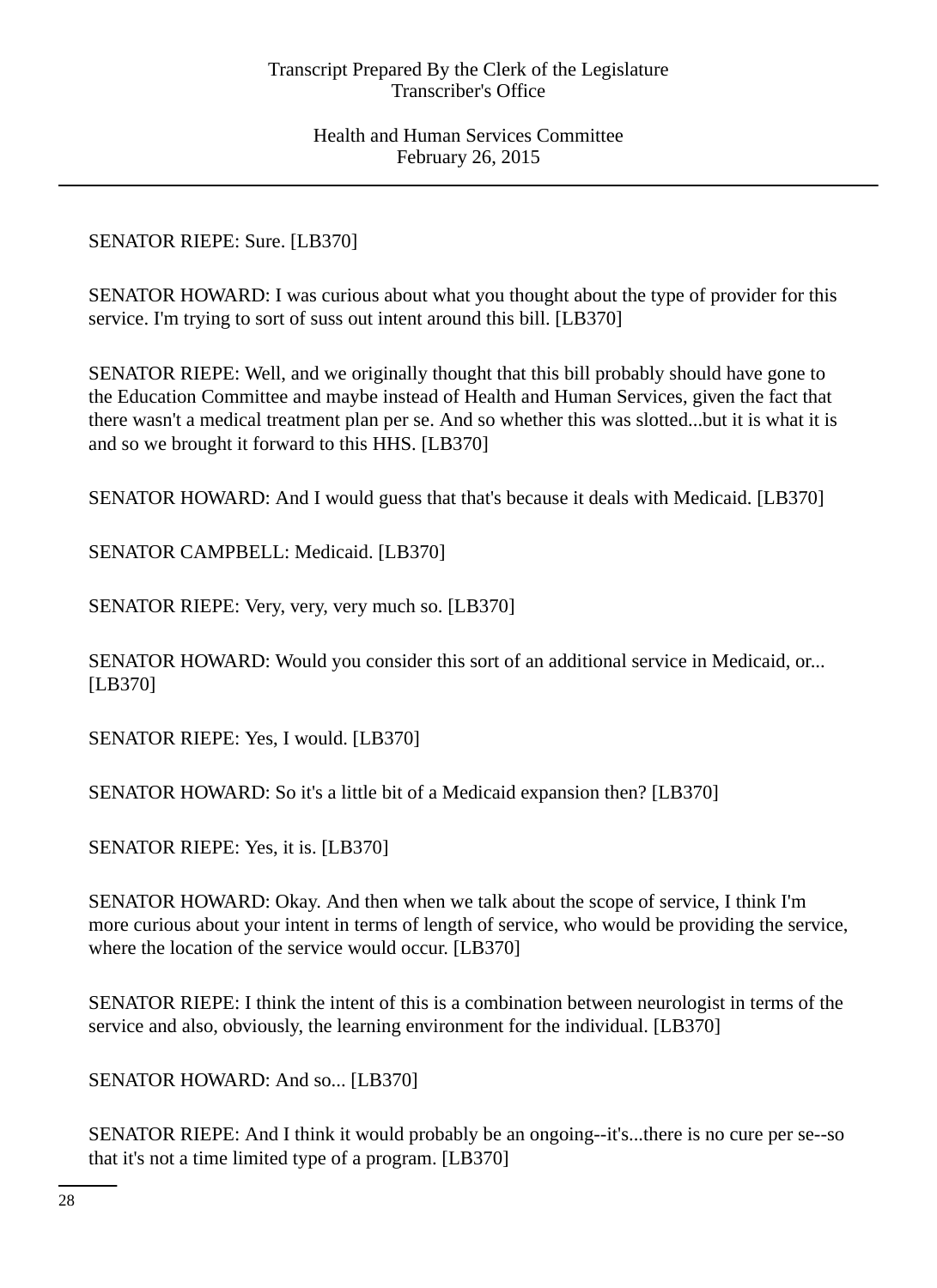SENATOR HOWARD: And so for this type of disability, is there a medical necessity? [LB370]

SENATOR RIEPE: I would say there is no medical cure for it, so the question of medical necessity would probably be, while it's important for the child's development and it's important in the education process, medically, one would be hard pressed...it would...to say that if you don't have it by age five or six that it's an irreversible situation. [LB370]

SENATOR HOWARD: And a... [LB370]

SENATOR RIEPE: And I do have...I know behind me is a pediatrician who is well skilled in these learning disabilities and skills and may correct you on anything that I've told you. [LB370]

SENATOR HOWARD: Wonderful. And so there is a specific type of therapy that we're speaking about? It's not just about the ailment but it...we talk about the specific type of therapy when we're looking at state plan amendments for Medicaid. And so this reads that it's treatment of dyslexia. When we think of the treatment, is it a specific type of therapy and what is that called? [LB370]

SENATOR RIEPE: And I would yield to the pediatrician to my immediate behind. I can almost reach her with my hand here (laughter) and to give us more knowledgeable, insightful information than I am prepared to provide. [LB370]

SENATOR HOWARD: And have you spoken with the department about the language of this bill and your intent? [LB370]

SENATOR RIEPE: I'm sorry? [LB370]

SENATOR HOWARD: Have you spoken with the department about the language of this bill and your intent? [LB370]

SENATOR RIEPE: Yes, and I think the Department of HHS has concerns with this bill. [LB370]

SENATOR HOWARD: Okay. Thank you. [LB370]

SENATOR CAMPBELL: Any other questions? Senator Cook. [LB370]

SENATOR COOK: Thank you, Madam Chair. And thank you, Senator Riepe. I apologize. I extended my five-minute break and visited with my neighbors in the hallway. [LB370]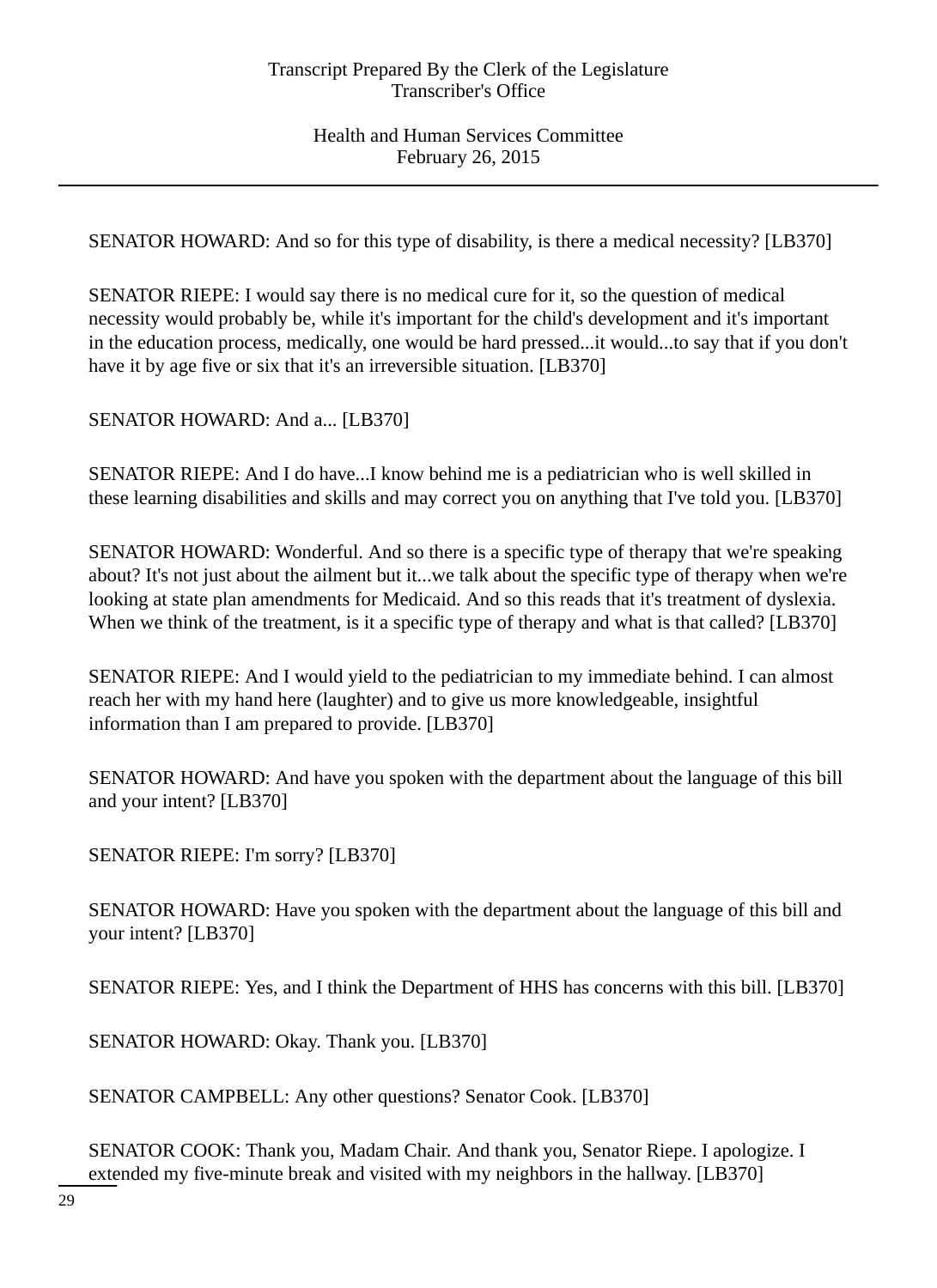SENATOR RIEPE: Don't apologize to me. The Chairman here runs this place. (Laughter) [LB370]

SENATOR COOK: Well, I'm apologizing to you because I may be asking a question that you've already been asked. [LB370]

SENATOR RIEPE: Oh, okay. [LB370]

SENATOR COOK: So do you see this, since this is usually the question you ask, is this an expansion of Medicaid, Senator Riepe? (Laughter) [LB370]

SENATOR CAMPBELL: She just asked that. [LB370]

SENATOR RIEPE: Yes, yes. [LB370]

SENATOR COOK: Thank you. [LB370]

SENATOR CAMPBELL: Okay. Any other questions? You can tell we're nearing the end of the week, can't you? [LB370]

SENATOR KOLTERMAN: It's only Thursday. [LB370]

SENATOR CAMPBELL: It's only Thursday. Exactly. Okay. Thank you, Senator Riepe. I know you're going to be here for closing. [LB370]

SENATOR RIEPE: Oh I'm...oh yeah, I will be here. Thank you very much. And I'll be here to learn. [LB370]

SENATOR CAMPBELL: Okay. [LB370]

SENATOR RIEPE: Thank you. [LB370]

SENATOR CAMPBELL: Excellent. All right. Our first proponent. [LB370]

EILEEN VAUTRAVERS: (Exhibit 12) Madam Chair and committee members, I'm Eileen Vautravers, E-i-l-e-e-n V-a-u-t-r-a-v-e-r-s. I am a retired pediatrician who has had a lifelong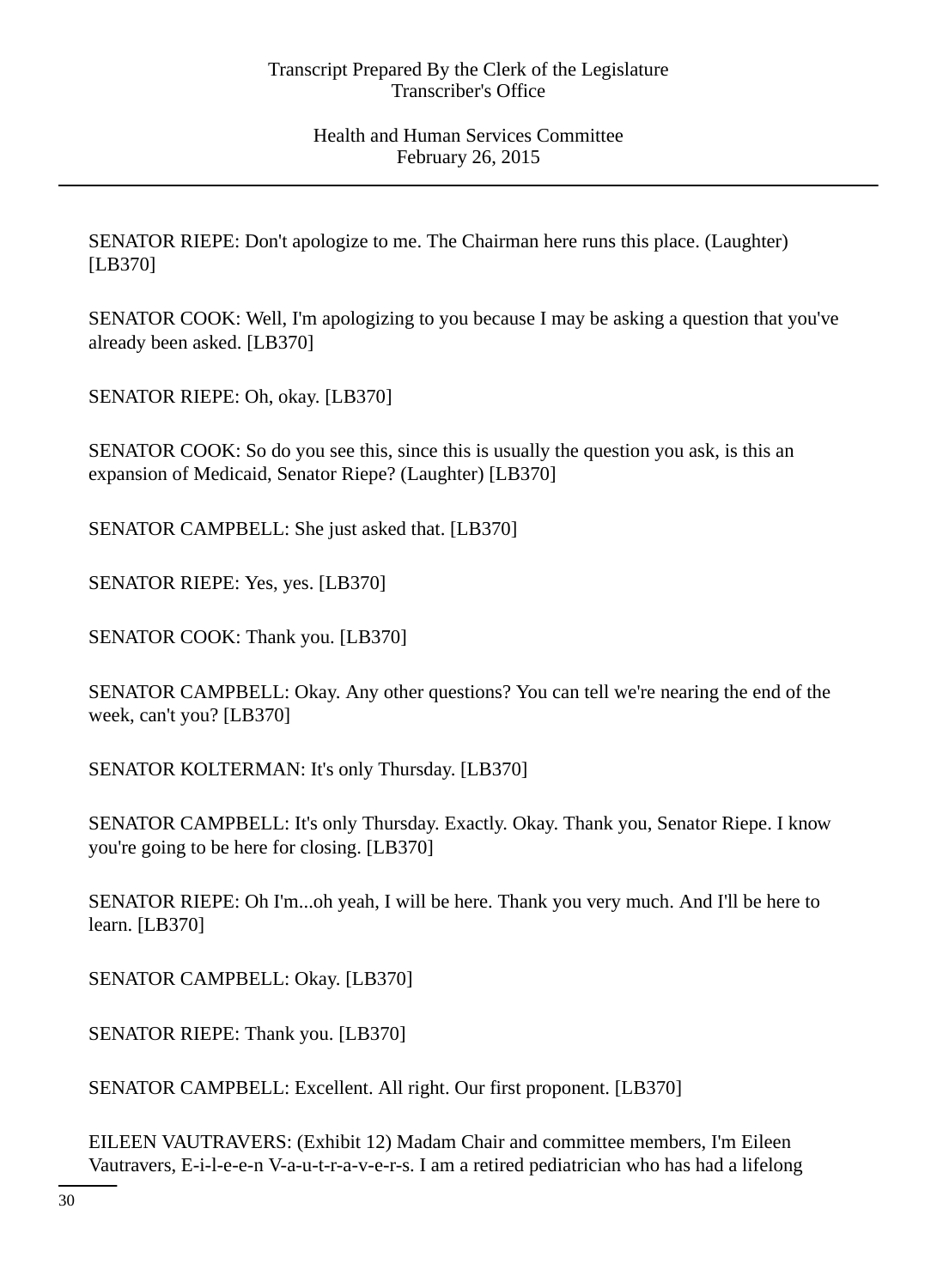Health and Human Services Committee February 26, 2015

interest in learning disabilities. I am the current past president of the Nebraska Dyslexia Association and I am testifying on their behalf today. The Nebraska Dyslexia Association applauds senators Riepe and Krist for recognizing the longstanding need to address dyslexia in Nebraska with the introduction of LB370. We concur with the amended definition of dyslexia that Senator Riepe read at the beginning of his testimony. This definition is endorsed by the International Dyslexia Association and the National Institute of Child Health and Human Development. LB370's intent is to help families and individuals with dyslexia pay for the cost of treatment of dyslexia. Some dyslexia issues yet to be clarified in this bill, as Senator Howard has already addressed, are who can make the diagnosis of dyslexia, what are their qualifications, who is qualified to treat dyslexia, and what scientifically proven instructional methods should be used to treat dyslexia? So what is dyslexia? Let's start with that. Dyslexia is a receptive language-based learning disability. It is not a reading disability but it is the most common cause of reading problems. Dyslexia accounts for 80 percent of learning disabilities. It occurs in one in five individuals or 20 percent. So you have seven senators on this committee and each of you has a legislative aide. Therefore, about three of your group have dyslexia. Individuals with dyslexia have difficulty, as Senator Riepe said, with the phonological or sound component of language. When typical readers read cat, they break the word into individual letters, c-a-t. Then they associate a sound with each of those letters, cuh-ah-tuh (phonetically) and then they reassemble and put those sounds back together to read cat. Dyslexics have difficulty hearing and remembering the sounds of letters. This causes problems with not only reading, as Senator Riepe said, but writing, spelling, comprehension, vocabulary acquisition, and/or fluency. Dyslexia is not a problem of reversing Bs and Ds or Ps and Qs. There are two types of dyslexia that have been identified with the use of functional MRIs in the past two decades, primary dyslexia and secondary dyslexia. Primary dyslexia results from the absence of brain wiring for reading to two left, back brain, primary reading areas: the word analysis and the rapid recall areas. It...primary dyslexia is usually inherited about 50 percent. Since one in five students has primary dyslexia, up to 6,000 K through 12 Nebraska students have primary dyslexia. In secondary dyslexia, the essential wiring for reading to those two left, back brain areas is present but it has not been stimulated because of environmental deprivation. Children living in poverty, exposed to toxic stress and adverse childhood experiences, English as a second language students, and children who have had poor reading instruction in school comprise this group of secondary dyslexics. As calculated in your handout, up to 45,000 students in Nebraska have secondary dyslexia. In both primary and secondary dyslexia, there is a neurological cause. And that is why children do not outgrow it without intervention. Funding for dyslexia testing and diagnosis by qualified psychologists, speech pathologists, radiologists is helpful. However, dyslexia has educational consequences and requires educational treatment, not medical treatment. Therefore, funding for treatment of dyslexia by qualified teachers and tutors knowledgeable in the structure of language and trained in an Orton-Gillingham method is even more valuable. The essential wiring for reading of the brain can be developed or stimulated using these methods, in answer to Senator Howard's question about, are there methods and what are they? The earlier a child's risk for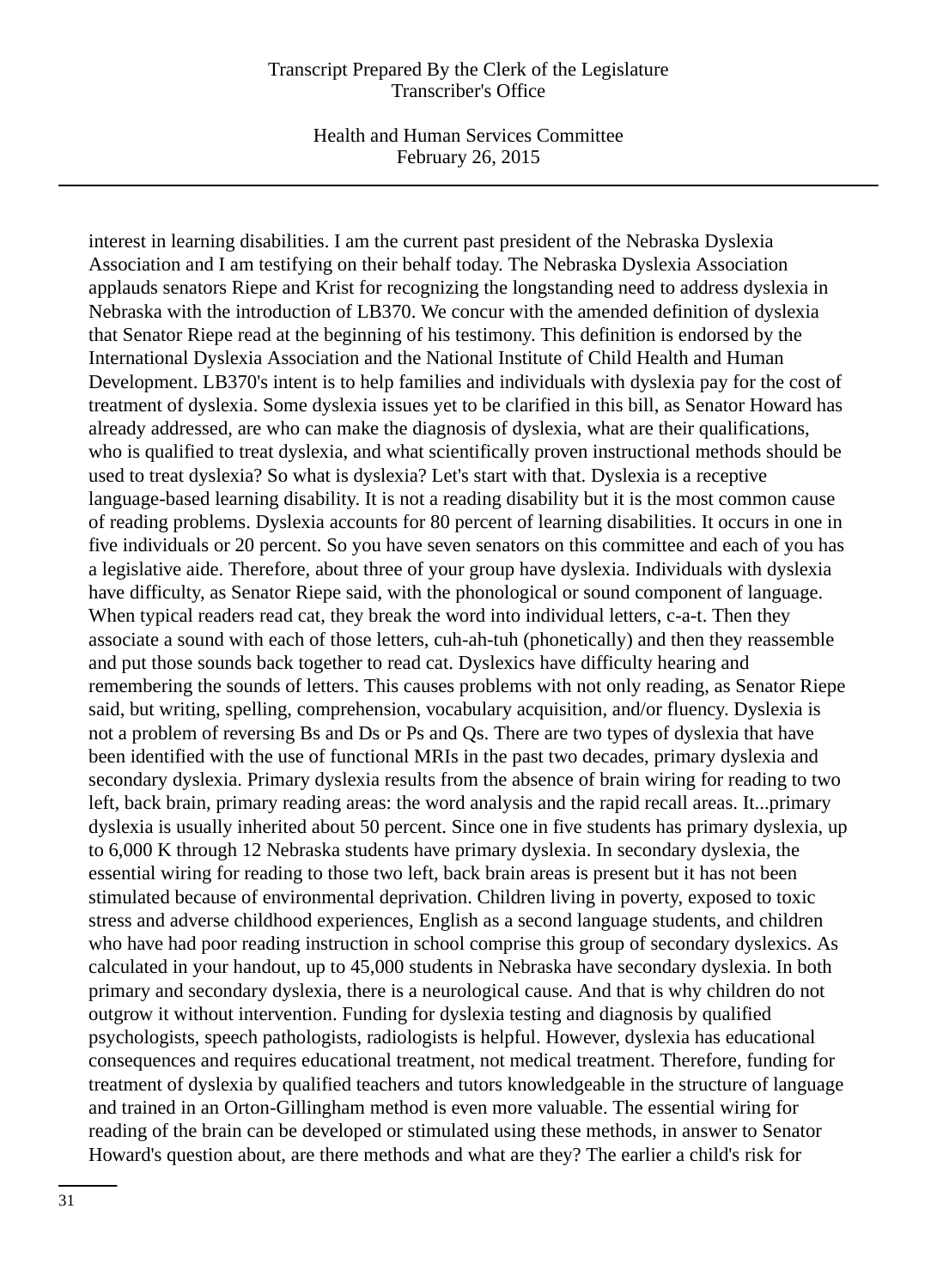Health and Human Services Committee February 26, 2015

dyslexia is recognized and treatment begun, the better the outcomes. In one study, when treatment was begun in first grade, the reading disability was reduced by 66 to 90 percent. When delayed until third grade, 75 percent of students continued with reading difficulties. In summary, reading really is rocket science. We have a problem when 95 percent of all children can learn to read yet 20 percent of elementary students struggle learning to read and 20 percent do not read fluently enough to engage in independent reading. We have a problem when 85 percent of youth in the juvenile justice system are functionally illiterate. We have a problem when 30 to 50 percent or more of youth whose parents sought professional counseling for emotional or behavioral problems also had a learning disability. The cost for special education, incarceration, and counseling could be significantly lowered by early identification of children at risk for dyslexia and appropriate treatment of dyslexia. Additional tax revenue could also be generated by appropriately employing the 25 percent of adults who are underemployed because they lack basic literacy skills required in a typical job. We know what works to teach children to read. We just need to do it. So we ask your committee to continue further exploration of how you might be involved with furthering the cause of dyslexia. [LB370]

SENATOR CAMPBELL: Okay. We'll start with Senator Howard and then go back to Senator Cook. [LB370]

SENATOR HOWARD: Thank you, Senator Campbell. Thank you for your testimony today, Doctor. So in reading your testimony, you indicate, the first paragraph on the second page, that the treatment would be given by qualified teachers and tutors. [LB370]

EILEEN VAUTRAVERS: That is correct. [LB370]

SENATOR HOWARD: I'm having a hard time thinking of laypeople who have been given provider credentialing in the Medicaid program. [LB370]

EILEEN VAUTRAVERS: Who would qualify for this? [LB370]

SENATOR HOWARD: As providers... [LB370]

EILEEN VAUTRAVERS: Yes. [LB370]

SENATOR HOWARD: ...enabling them to bill as providers. Traditionally, Medicaid providers are medical. [LB370]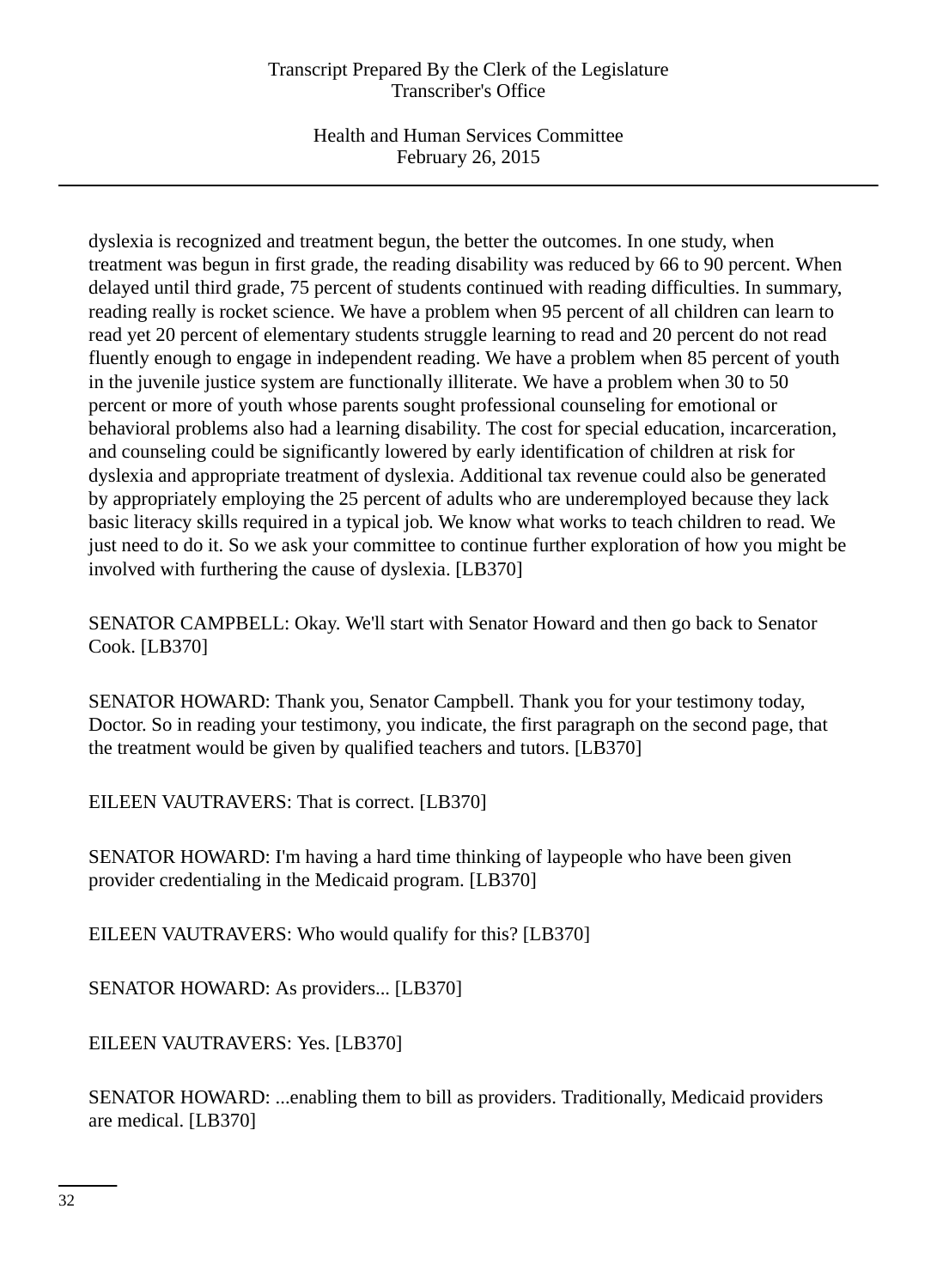EILEEN VAUTRAVERS: Medical. That is correct. That is my understanding as a physician also. And we brought this concern to Senator Riepe and that is why he is suggesting further study related to this bill. [LB370]

SENATOR HOWARD: Certainly. Are there any third-party payers, insurance companies, who are paying for this service right now? [LB370]

EILEEN VAUTRAVERS: For treatment, yes, there are some insurance companies that do pay speech-language pathologists. Speech-language pathologists are medical providers so they can bill for treatment of language disorders. [LB370]

SENATOR HOWARD: Okay. What type of code are they using? Do you know? [LB370]

EILEEN VAUTRAVERS: I do not know. [LB370]

SENATOR HOWARD: Okay. [LB370]

EILEEN VAUTRAVERS: But we have a board member who could get that code number for you if you were interested in that. [LB370]

SENATOR HOWARD: Okay. That would be great. I'm just curious about the name of the therapy and how it's coded for private payers. [LB370]

EILEEN VAUTRAVERS: The general name is a multisensory structured language Orton-Gillingham based type programs. [LB370]

SENATOR HOWARD: Okay. [LB370]

EILEEN VAUTRAVERS: These have been repeatedly shown to rewire the brain based on functional MRIs and this type of instruction is what will do that, so. [LB370]

SENATOR HOWARD: Thank you. [LB370]

EILEEN VAUTRAVERS: You're welcome. [LB370]

SENATOR CAMPBELL: Senator Cook. [LB370]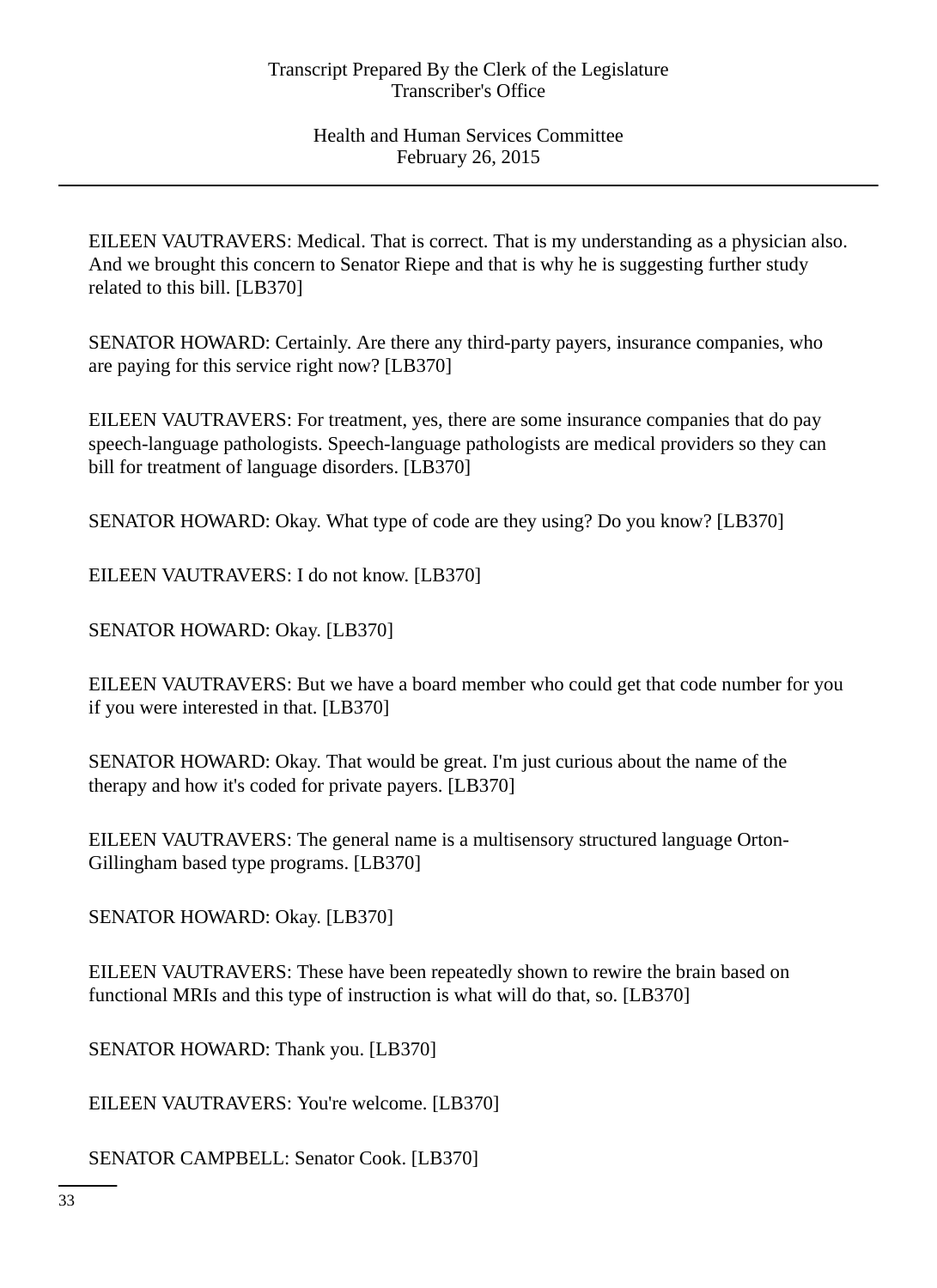SENATOR COOK: Thank you, Madam Chair. And thank you, Doctor, for coming. You made reference to an amendment that the sponsoring senator is proposing or does it exist someplace that you're aware of? [LB370]

EILEEN VAUTRAVERS: When the initial bill, LB370, was put on the Internet, there was a different definition or explanation for what dyslexia was. [LB370]

SENATOR COOK: Yes. Yes, and I'm looking at that now. Pardon the interruption. It says, "For purposes of this subsection, dyslexia means a reading disability that occurs when the brain does not properly recognize and process certain symbols." [LB370]

EILEEN VAUTRAVERS: Yes. [LB370]

SENATOR COOK: And based on your testimony, that's not what you mean at all. [LB370]

EILEEN VAUTRAVERS: That's not true. Following our meeting with Senator Riepe's legislative aide, she indicated that he would probably introduce that definition of dyslexia at the time of the introduction of the bill. I'm sorry, I didn't pay close attention to... [LB370]

SENATOR COOK: Okay. [LB370]

EILEEN VAUTRAVERS: He was reading the definition... [LB370]

SENATOR COOK: Okay. And there's one right here. [LB370]

EILEEN VAUTRAVERS: ...as he gave his testimony. And I have included the International Dyslexia Association's definition in your packet. [LB370]

SENATOR COOK: Yes. [LB370]

EILEEN VAUTRAVERS: So you do have that and he... [LB370]

SENATOR COOK: And that's the one you're comfortable with? [LB370]

EILEEN VAUTRAVERS: And that is the one we are comfortable with. [LB370]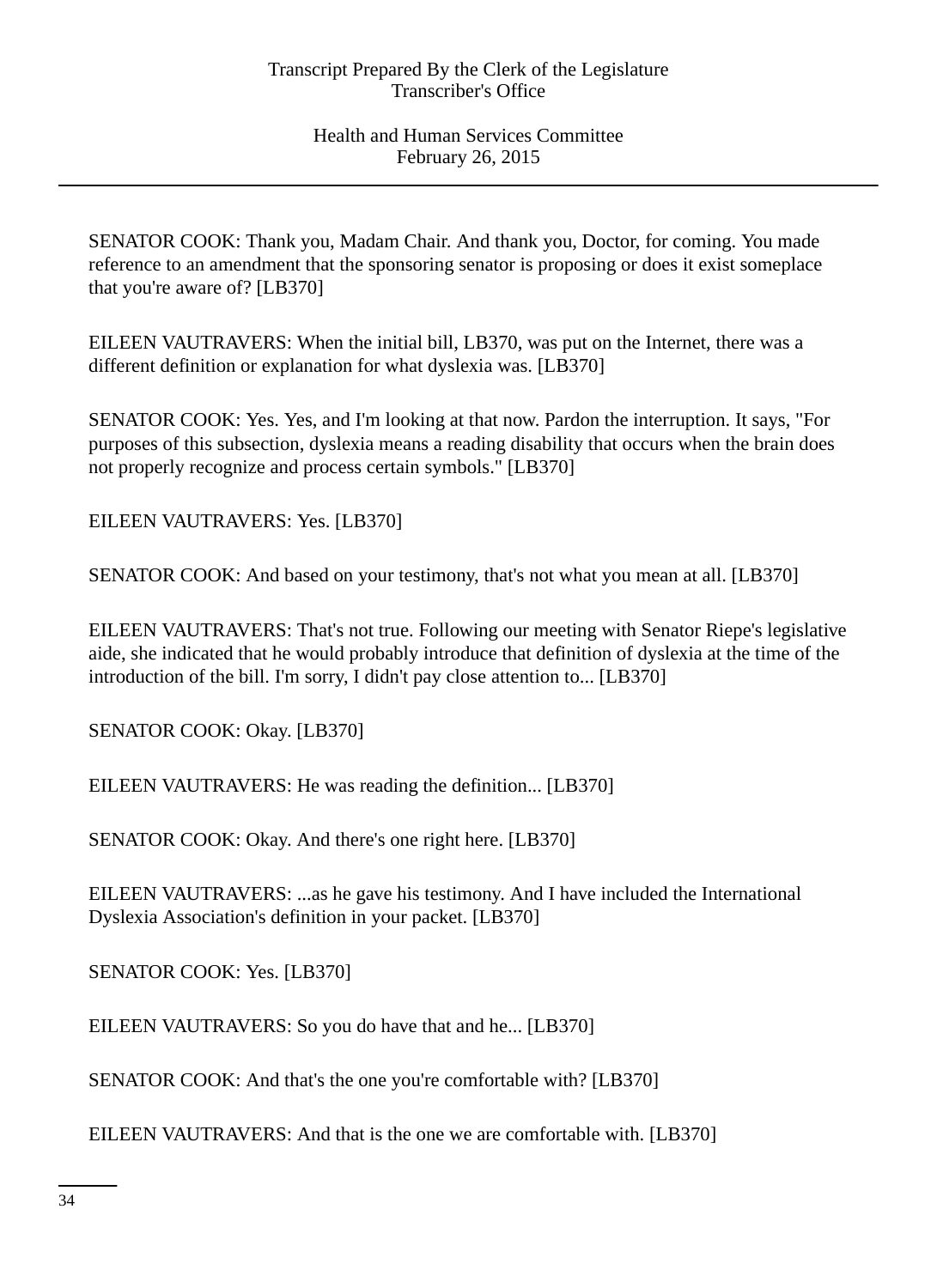SENATOR COOK: Thank you. [LB370]

EILEEN VAUTRAVERS: Yes. [LB370]

SENATOR CAMPBELL: Dr. Vautravers, in the research that you've done for this, what other states cover this through a Medicaid? [LB370]

EILEEN VAUTRAVERS: I tried to find out and I was unable to find out what states might. [LB370]

SENATOR CAMPBELL: Okay. [LB370]

EILEEN VAUTRAVERS: I called the International Dyslexia Association office about two weeks ago and they have not gotten back to me. But I would be happy to pursue that for you to find out if there are states that do cover it under their Medicaid since insurers...and it's up to individual insurance companies as to whether they would cover this therapy or not. But insurances do. [LB370]

SENATOR CAMPBELL: Okay. And I'm sure...that's why, based on the fiscal note from the department, I am sure that we can check with them in terms of what other states and how it's covered... [LB370]

EILEEN VAUTRAVERS: Okay. [LB370]

SENATOR CAMPBELL: ...because at this point, I think that goes back to Senator Howard's initial question with Senator Riepe, and that has to do with the medical necessity. And I'm sure that part of what the department is saying in the fiscal note is whether there is a medical necessity. So we'll need to answer those questions. You're fine... [LB370]

EILEEN VAUTRAVERS: There really is a medical necessity to rewire the brain. And as I've indicated, the time period is very critical. Dyslexia...risks for signs of dyslexia can be identified in preschoolers. The normal screening for children for readiness for kindergarten does not detect children who are at risk for dyslexia. And the results of the effectiveness of the wiring of the brain are far greater the earlier that is begun. So there is a sense of urgency in initiating this therapy and identifying children. Dr. Molfese, who is at the university heading up the concussion studies and that runs their functional MRI machine in the east stadium there was unable to attend today to testify before you. He is apparently ill. But he was going to talk about this issue and I'm sorry that he couldn't be here. [LB370]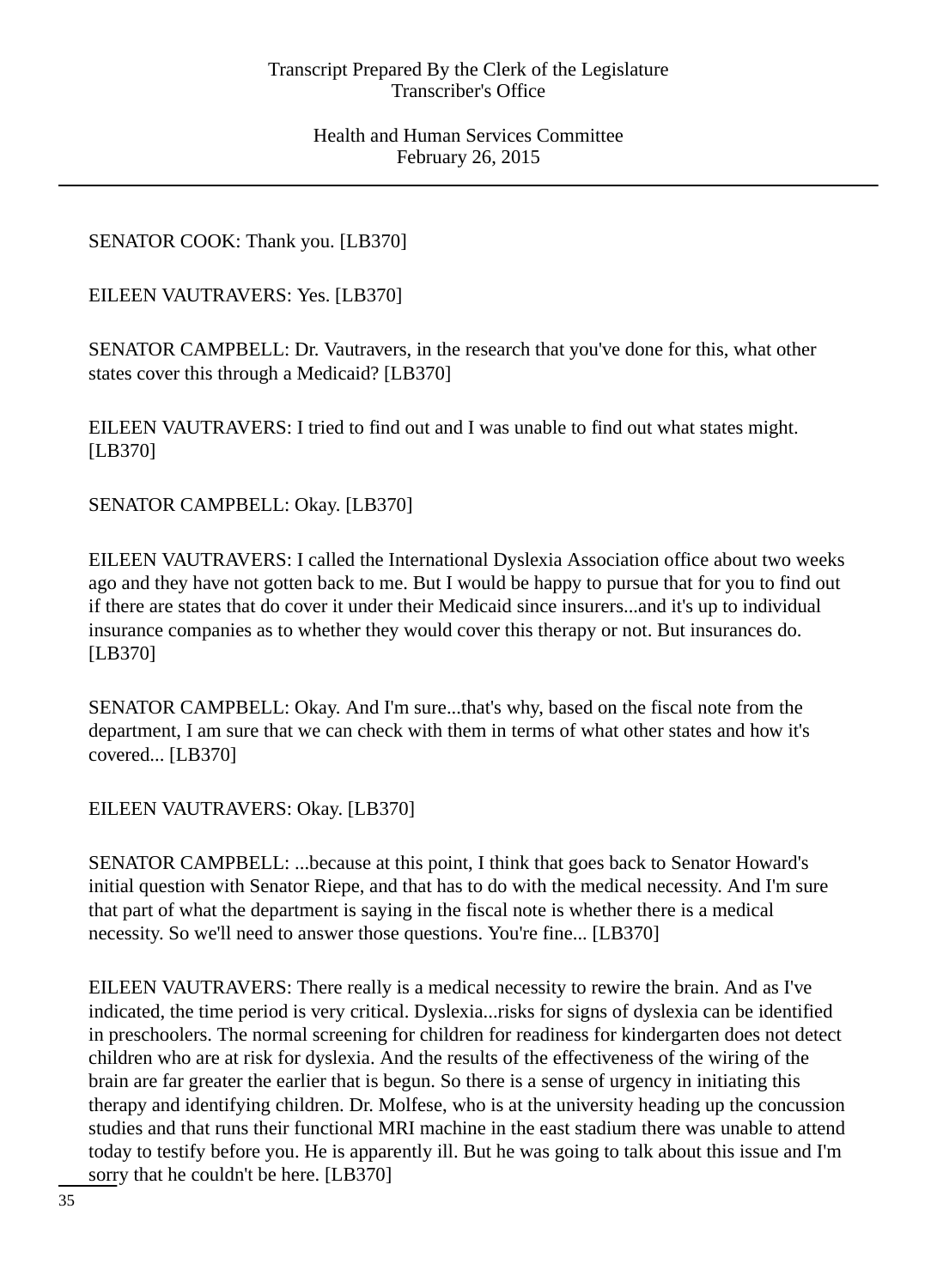SENATOR CAMPBELL: Okay. Thank you. Oh, Senator Howard, I'm sorry. [LB370]

SENATOR HOWARD: I'm sorry, I thought of another one. Is dyslexia screening part of EPSDT in Medicaid? [LB370]

EILEEN VAUTRAVERS: The American Academy of Pediatrics is encouraging pediatricians to include literacy in their anticipatory guidance that physicians give at each of the checkups of children starting at three weeks and even prenatally. They say reading to babies in utero does have a beneficial effect. And so it's not presently part of the standard EPSDT. We have spoken to several pediatric offices especially here in Lincoln about doing screening specifically for dyslexia as they work with children. But it's not a nationally...national program of screening. [LB370]

SENATOR HOWARD: And if I may, a follow up. I do not serve on the Education Committee; my mother did, I do not. Senator Cook does so she may be able... [LB370]

EILEEN VAUTRAVERS: Senator Baker does. [LB370]

SENATOR HOWARD: Senator Baker does. Are there any programs on the...Senator Riepe mentioned that maybe this would be more appropriate for the Education Committee. Are there any programs that allow you to bill in the same way Medicaid does on the education side so that teachers and tutors would be appropriate providers of this service? [LB370]

EILEEN VAUTRAVERS: To bill whom? [LB370]

SENATOR HOWARD: Are there any programs that you know of on the education side? [LB370]

EILEEN VAUTRAVERS: On the education side, I am not aware of any programs that reimburse for educational needs. [LB370]

SENATOR HOWARD: For a dyslexia treatment in an educational setting? [LB370]

EILEEN VAUTRAVERS: No, no. [LB370]

SENATOR HOWARD: Okay. Just checking. Thank you. [LB370]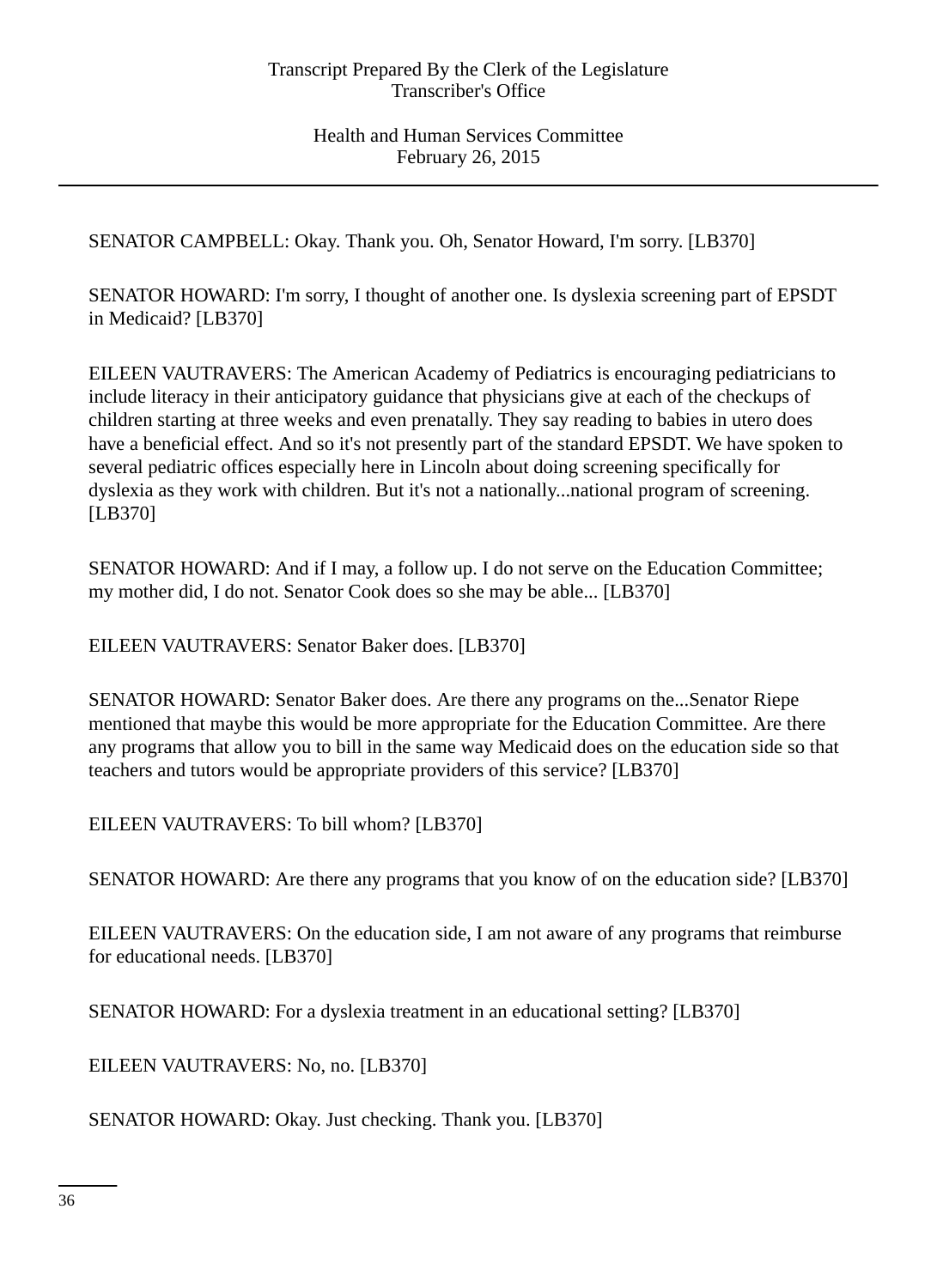EILEEN VAUTRAVERS: No, other than the funds that public schools get for educating children. [LB370]

SENATOR HOWARD: Okay. [LB370]

EILEEN VAUTRAVERS: But that is one of our concerns is that the lack of teacher training in helping individuals with dyslexia and the lack of addressing the specific needs that they have...so educational funds, yes, to help teachers in training, preservice teachers, as well as teachers that are presently in the community teaching need to receive this education. We have met with the individuals at the Nebraska Department of Education. And they have been working with us and enlisting our support and are in the process of developing a dyslexia handbook for all of the districts in the state of Nebraska to better identify the needs of dyslexic children and to recognize them early. We have our first meeting in a couple of weeks to get back to them about our input on the document that they have developed. So we are working through the Department of Education and they have been very responsive to pursuing the identification. And teacher training, ultimately, is where it all starts. If our teachers know how to teach these children, all children, the phonics using multisensory, we would eliminate a lot of the secondary dyslexic children that would never require special education needs and such, so that is ultimately where the ball ends up in. [LB370]

SENATOR HOWARD: Thank you, Doctor. [LB370]

EILEEN VAUTRAVERS: You're welcome. [LB370]

SENATOR CAMPBELL: Senator Kolterman. [LB370]

SENATOR KOLTERMAN: Thank you, Senator Campbell. Dr. Vautravers, could you...you talked briefly about speech pathologists and the role that they play with dyslexia. [LB370]

EILEEN VAUTRAVERS: Dyslexia. [LB370]

SENATOR KOLTERMAN: Could you expand on that just a little bit because I'm wondering if that's a possibility of a way that this could be tied in with Medicaid. [LB370]

EILEEN VAUTRAVERS: With Medicaid...as I read the bill that I have back there, in the paragraph or so prior to this amendment, it talks about services for speech-language...of speechlanguage pathologists to treat a language disorder. [LB370]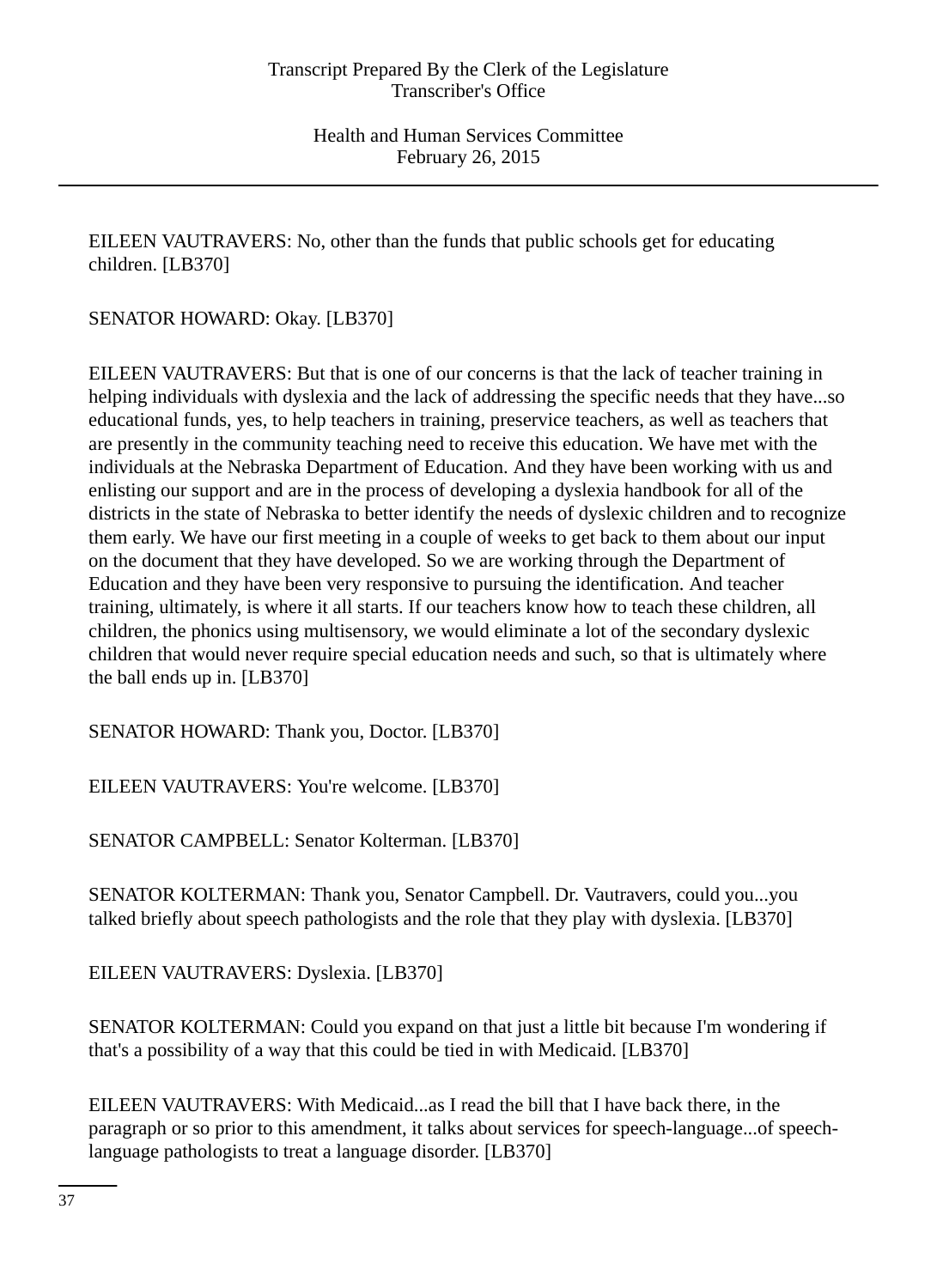# SENATOR KOLTERMAN: Okay. [LB370]

EILEEN VAUTRAVERS: And someone could read that. [LB370]

SENATOR KOLTERMAN: And I've got... [LB370]

EILEEN VAUTRAVERS: And so maybe... [LB370]

SENATOR CAMPBELL: Is that what's on page 4, Dr. Vautravers, of the bill? That's the new underlined... [LB370]

EILEEN VAUTRAVERS: Yes. Right, under number (4) it talks about...that was just: On or before October 1, 2014, the department shall submit a state plan amendment to Medicaid/ Medicare to provide that the following are direct reimbursable services when provided by school districts as part of an IEP. And it goes on. And in the list, if you go down to the last sentence: speech therapy and/or services for individuals with speech, hearing, or language disorders. And it's the couple phrases right before number (5) on the bill. [LB370]

SENATOR CAMPBELL: Senator Kolterman, I think because it's not underlined, it's not new. [LB370]

SENATOR KOLTERMAN: Right. [LB370]

SENATOR CAMPBELL: So that means that I believe this refers to the legislation of the bill that Senator Nordquist and Senator Kolowski worked on last year... [LB370]

SENATOR KOLTERMAN: Okay. [LB370]

SENATOR CAMPBELL: ...well, two sessions, actually. And, basically, what it was is the schools get reimbursed--Senator Baker, please listen, I may get this wrong--the schools get reimbursed for certain services that are...that can be reimbursed by Medicaid. And it's kind of a process of the schools turning in and then the state Medicaid department draws that down from the federal government and passes it through back to the school. So what Senator Nordquist's and Senator Kolterman's bill was... [LB370]

JOSELYN LUEDTKE: Kolowski. [LB370]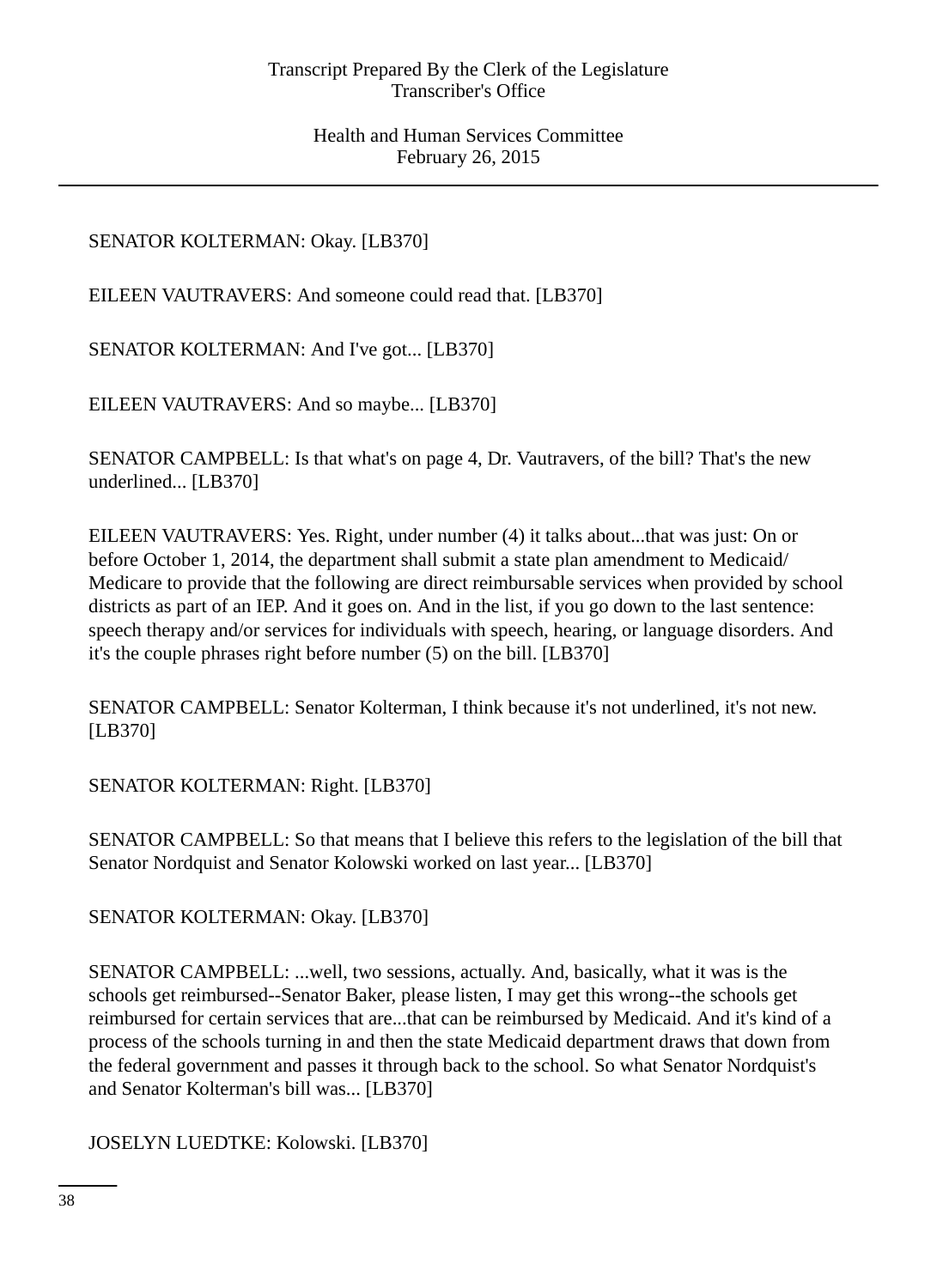SENATOR KOLTERMAN: Kolowski. (Laugh) [LB370]

SENATOR CAMPBELL: Kolowski. What did I say? [LB370]

JOSELYN LUEDTKE: Kolterman. [LB370]

SENATOR KOLTERMAN: I'm right here. [LB370]

SENATOR CAMPBELL: I wish you'd have been here two years ago. No... [LB370]

SENATOR KOLTERMAN: That was before Mark. [LB370]

SENATOR CAMPBELL: What that bill did was extend the list of potential areas that the schools could draw down currently. So they had to be a recognized--this is the key, I think--they had to be a recognized service already under Medicaid. What this bill does is really--number (5) on page 4--is it wants to add this service as a list under the Medicaid options. [LB370]

SENATOR KOLTERMAN: So it specifically spells this out? [LB370]

SENATOR CAMPBELL: Right. [LB370]

SENATOR KOLTERMAN: Yeah. [LB370]

SENATOR CAMPBELL: Senator Riepe's bill is really Section 5. Section 4 is what dealt with the reimbursement to the schools of a bill that was last year. And that's why it would say September. [LB370]

SENATOR KOLTERMAN: Yeah. I appreciate that explanation. [LB370]

SENATOR CAMPBELL: Okay. [LB370]

SENATOR KOLTERMAN: I'm just trying to search for ways that we can make this cost effective and recover the costs and... [LB370]

SENATOR CAMPBELL: Well, I think the key question probably here is a follow-up to some of the statements made by the department in the fiscal note and some investigation with them in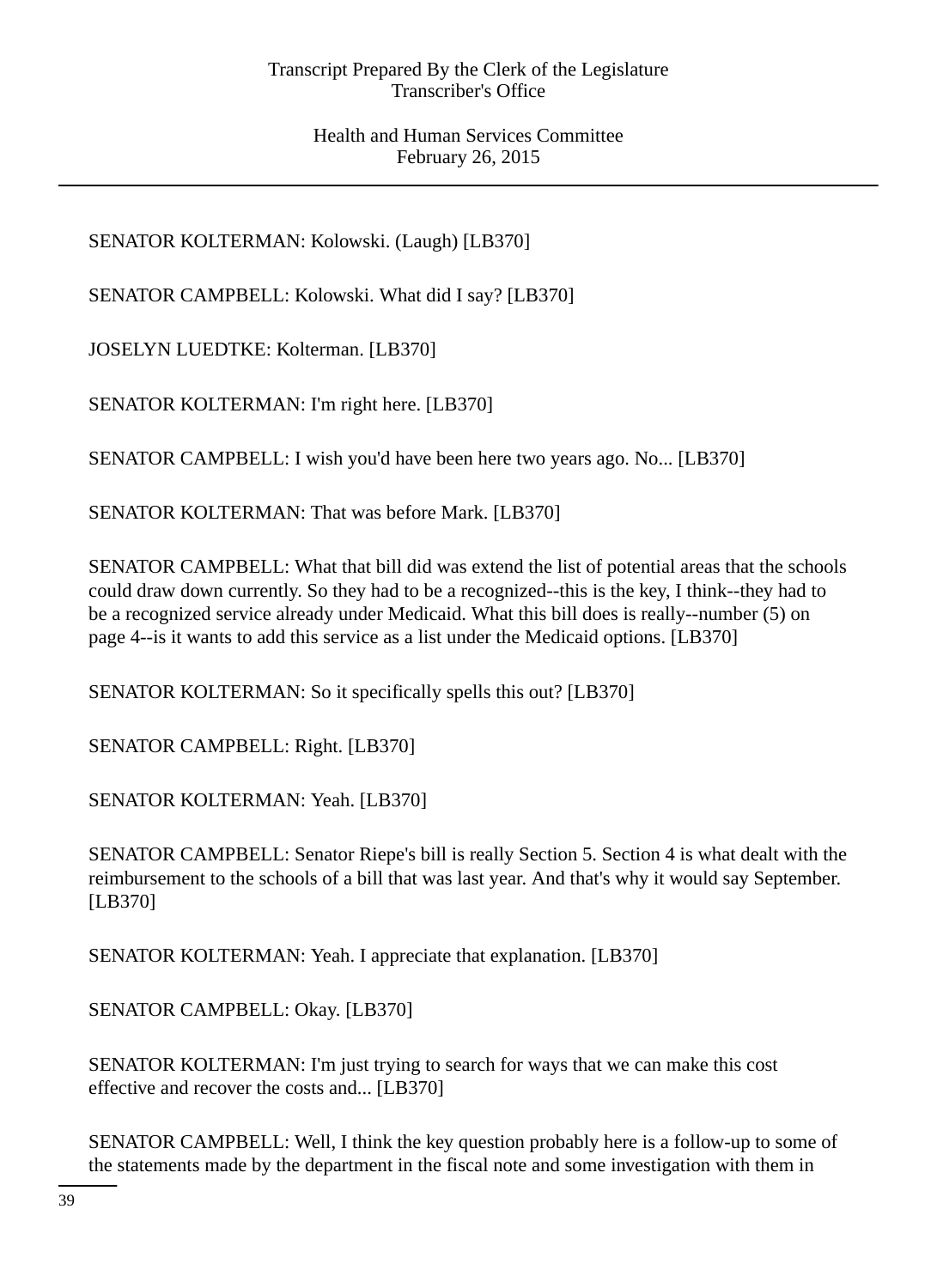terms of how CMS--that's the federal folks--classify this and what...and how it's reimbursed. And I think that's really where we're going to have to do some additional work because... [LB370]

SENATOR KOLTERMAN: And we thank you, Dr. Vautravers. [LB370]

EILEEN VAUTRAVERS: You're welcome. [LB370]

SENATOR CAMPBELL: ...I'm sorry, because a state plan amendment can be signed by the Governor to make a change. Remember, all 50 states have their own individual Medicaid plan. So when they want to make a change to it, the Governor can sign that state plan amendment. The Legislature can direct also that a state plan amendment be done. But that state plan amendment is then submitted to the federal CMS and they have to say, yes, under federal Medicaid rules, that is a reimbursable service. And it has to be then authorized. My... [LB370]

SENATOR HOWARD: Yes. [LB370]

SENATOR CAMPBELL: I've got my Medicaid person over here but... [LB370]

SENATOR KOLTERMAN: And just for clarification, that's really what Senator Howard was alluding to very early in the process. [LB370]

SENATOR CAMPBELL: Correct. [LB370]

EILEEN VAUTRAVERS: Yes. Yes. [LB370]

SENATOR KOLTERMAN: So I appreciate all this good dialog. Thank you. [LB370]

SENATOR CAMPBELL: So we can't just unilaterally make something a Medicaid service. It would ultimately have to be approved through CMS. But that's why I'm asking the questions and why we will follow up with the department. We don't expect Dr. Vautravers to do that, because we need to know a lot more about what they said in this paragraph. Helpful? Not helpful? Helpful? [LB370]

EILEEN VAUTRAVERS: Yes. Very helpful. [LB370]

SENATOR CAMPBELL: Okay. Anything else that you wanted to add, Dr. Vautravers? And...based on this conversation? [LB370]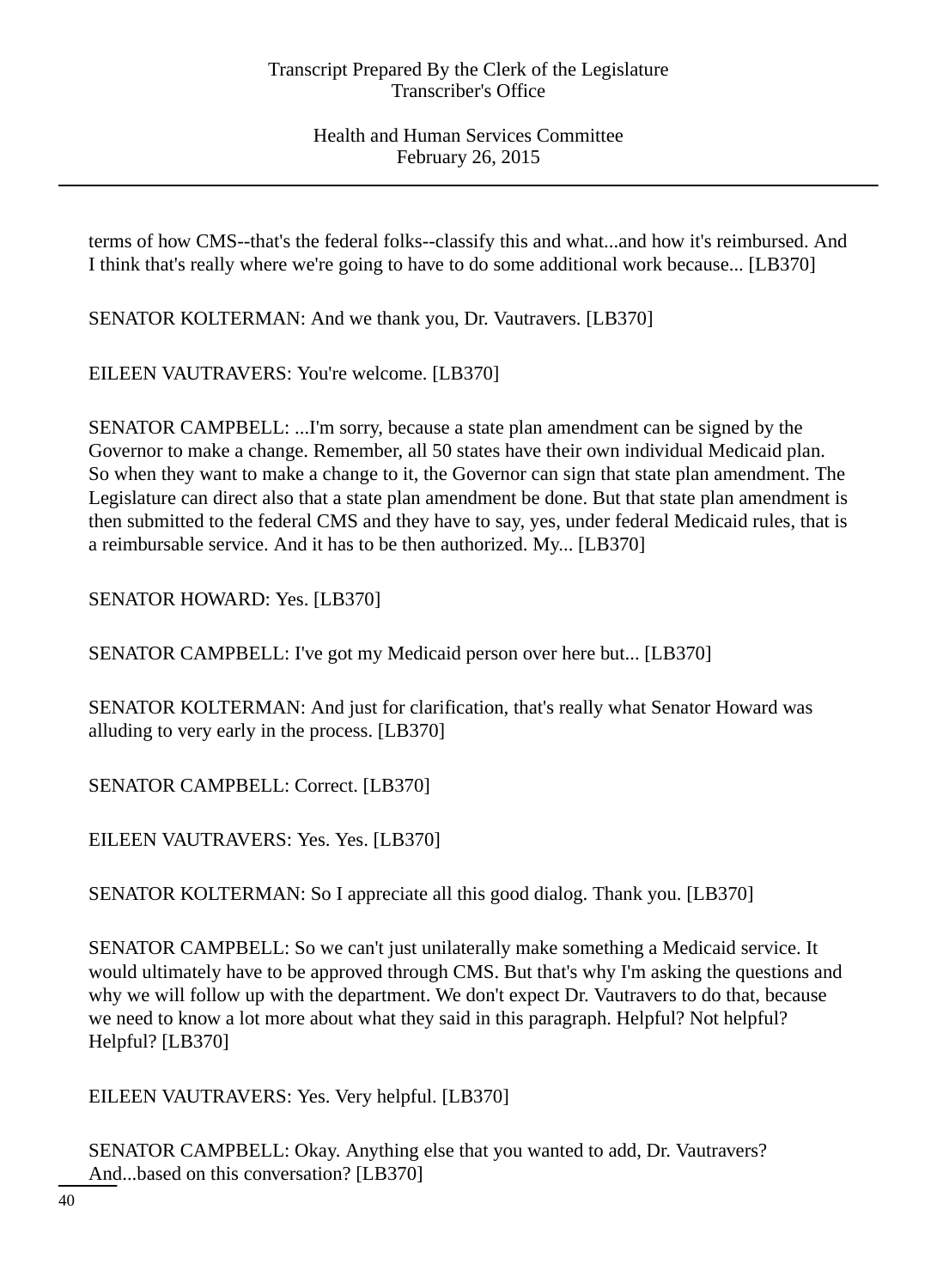EILEEN VAUTRAVERS: No, just...I think your understanding, Senator Howard, of the issues are certainly some of our interests as well. We are taking this opportunity as an organization of professionals and parents to educate about the dire need to address dyslexia within the state of Nebraska and we really appreciate the senators for giving us this first opportunity with their legislative bill introduction to do that. And I don't want to take up too much time because we have many more people that want to share their stories, so thank you very much for your attention. [LB370]

SENATOR CAMPBELL: Thank you. And thank you for the packet. Our next proponent. [LB370]

CAROLYN BRANDLE: (Exhibit 13) Good afternoon. I'm Carolyn Brandle, C-a-r-o-l-y-n B-r-an-d-l-e. I'm president of the Nebraska Dyslexia Association and a retired special ed teacher from Lincoln Public Schools. I taught at McPhee Elementary for many years which is just south of the Capitol Building. McPhee, like many schools in Lincoln and Omaha and the rest of the state, have a high percentage of students who are on free and reduced lunch. Lincoln's poverty rate has increased 48 percent in the last ten years and low-income students trail the district's graduation rate in Lincoln by 5 percent. Education has been and still is the responsibility of Nebraska schools. However, there are some children who struggle throughout their school career in spite of good classroom instruction because of the brain difference known as dyslexia. Additional tutoring can have a major impact. While I was still at McPhee, I participated in a program to provide at least one, if not two, extra interventions daily to remediate deficits in reading for atrisk students. At the beginning of the year, all students were tested. Those performing at 50 percent or below were given additional tutoring, monitored weekly, and retested two more times. At the end of the school year, final tests were given. And here are the results on the English language arts district-wide criterion-referenced test. And this is the test given to all kids not just for special ed or other disabilities. For all students in the year 2006-2007, 78.8 percent were proficient. After a year of interventions, in the year 2007-2008, that score jumped to 83.8 percent proficient, a 6 percent gain. But the big change was for special education students. In 2006-2007, 45 percent were proficient. In 2007-2008, 71.4 percent proficient. That was a 26 percent gain. Though these statistics are from six years ago, they nevertheless show the impact of extra tutoring and interventions. This was done within the school day. But after-school tutoring may prove just as beneficial for students in schools with reduced staff or staff not trained in those methods of instruction for children with dyslexia. Similarly, Central Park Elementary in Omaha, using a multisensory language program called the Spalding System, has reading proficiency scores between 70 and 80 percent for its third through sixth grades. This is comparable to our state's scores even though Central Park has double the percentage of children in poverty. The right training, the right methods, and financial and time resources can make all the difference. Thank you for your time. [LB370]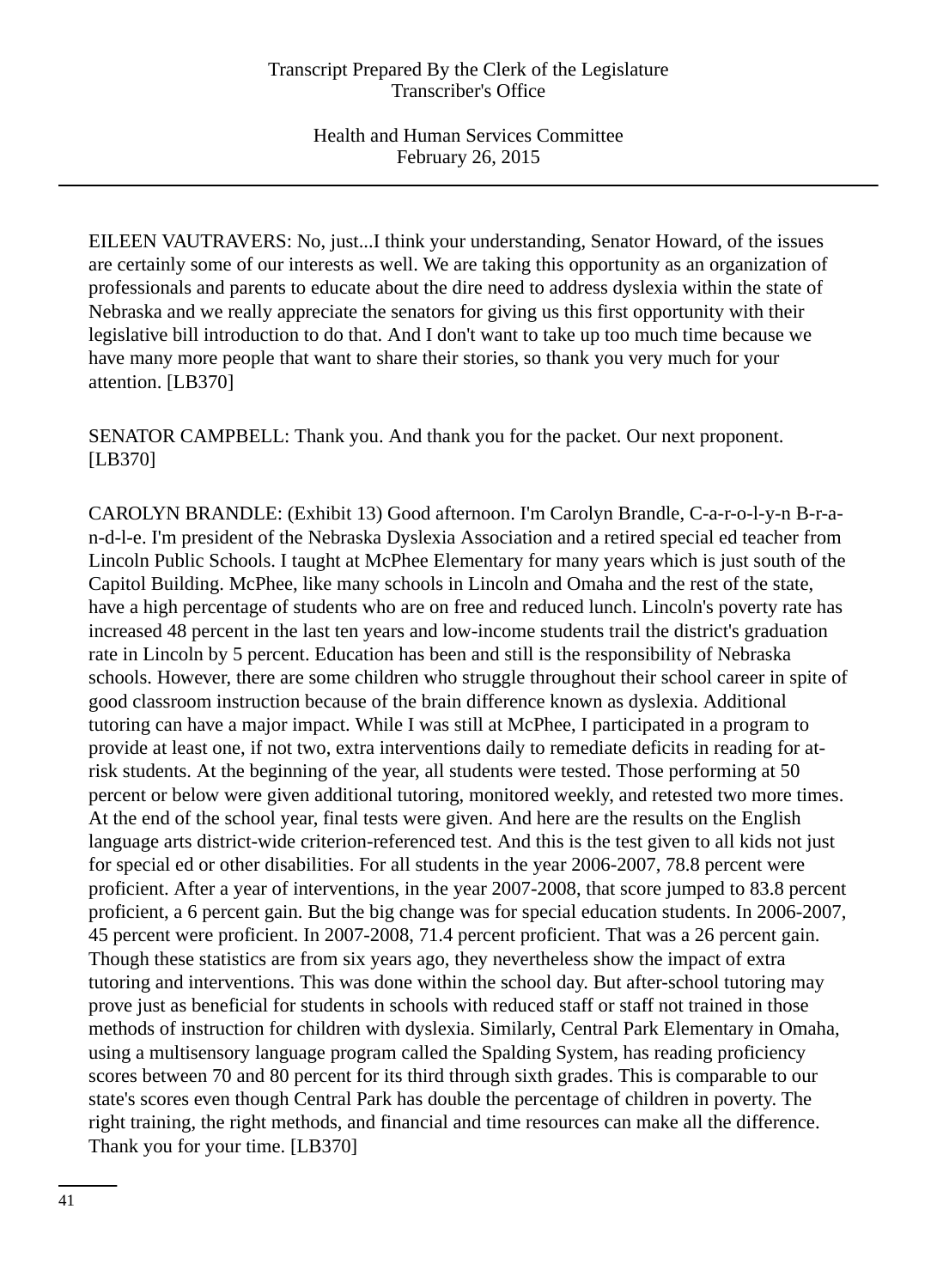SENATOR CAMPBELL: Thank you very much. Questions from the senators? Thank you, Ms. Brandle. [LB370]

CAROLYN BRANDLE: Thank you. [LB370]

SENATOR CAMPBELL: Our next proponent? Good afternoon. [LB370]

CLARICE JACKSON: Clarice Jackson and that's spelled C-l-a-r-i-c-e J-a-c-k-s-o-n. I'd like to thank you all for hearing me today. I'd like to thank Senator Riepe and Senator Krist for even getting this bill heard. I asked Senator Krist on behalf of my daughter and for all the kids that I work with and for all the parents that I know who have children with dyslexia, the Nebraska Dyslexia Association, along with many other people have, for years prior to me, been trying to get this heard. And so this may not be the ideal committee for this. I think it does deserve to be in Education, because although dyslexia is a...it's a medical diagnosis but it has educational implications. I'm just glad that we're here to discuss it. I am first and foremost representing my daughter, Latecia Fox, who was killed on January 24, and she had dyslexia and that is the reason why I sit here today. That is the reason why this is so very important to me. I watched my daughter struggle with dyslexia and internalize the issues of the educational system failing to identify it on herself and perceiving that she was stupid and dumb and incapable of learning and hitting herself in the head and talking about, I'm stupid, I'm stupid, I'm stupid, to aggressively advocating on her behalf in the public school system to get help and then to look outside the school system and found the Phoenix Academy, which used a multisensory program to address her issues. And from that point on...she made it to the fourth grade in the public school setting and could not read simple two- and three-letter words. She couldn't read the word what. She couldn't read the word the. She could read the word the on one page and then the very next page, she couldn't tell you what it was. Homework took hours and hours and hours and lots and lots of crying and frustration. And those frustrations turned into behavior problems in school. And so by the time she made it to the fourth grade, I was getting phone calls every single day and told to come and pick her up because they decided to look at her behavior issues versus what the real issue was, and that was she could not read, write, or spell. And she felt alone and confused and inadequate in class. And all her peers knew that. And so she didn't want to be there. And there are a lot of children who will exhibit avoidance behaviors because this is not addressed. It affects one in five people. That's 20 percent of the population. A classroom of 30, six of those kids have some form of dyslexia. So my daughter went to a private school and in one year, she went from not being able to read to a third grade reader. She began to read street signs. She began to have confidence in herself. Channel 7 did a news story on us when she was nine. And you can see her in the classroom raising her hand. And those are things that she didn't do prior to that. And...I'm sorry. [LB370]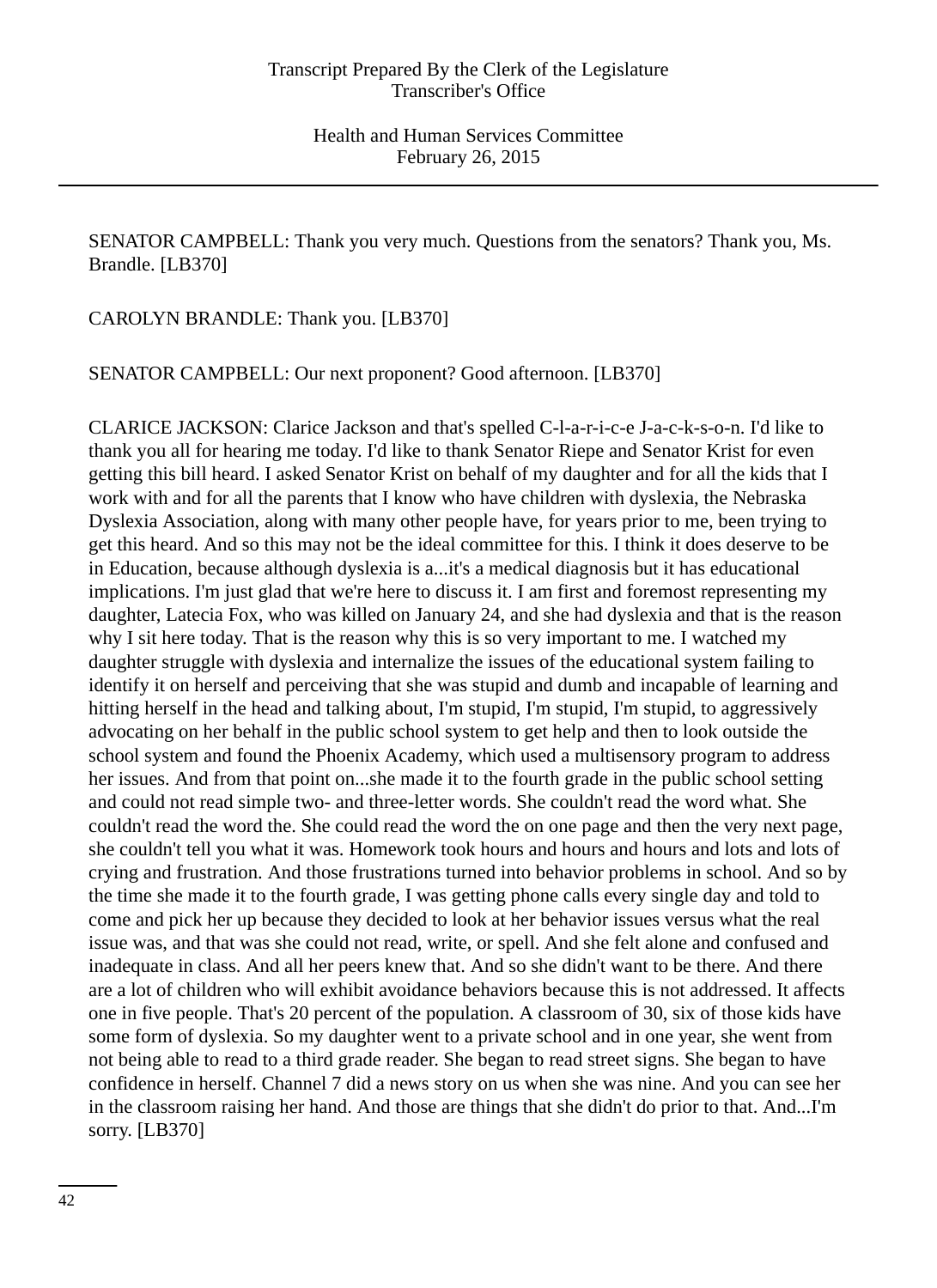SENATOR CAMPBELL: Just take your time. That's okay. [LB370]

CLARICE JACKSON: And I'm here as a parent because I know the effect that it had on her. Even as she was 24 years old, she would still sometimes say, mom, I'm not smart. And I'd have to reiterate to her that dyslexia has nothing to do with intellect and you are very, very bright. And I say that every day to the kids at Voice Advocacy Center that I now run, because I created that center because I was inspired by my daughter. I didn't do it to make money or to profit off of kids. But I did it because no...these kids did not have a place to go. And I had been a special education advocate voluntarily for the past 17 years while I worked another job and have tried unsuccessfully to get the school system to acknowledge and support parents and students who are dyslexic. And it has not happened quick enough. And so I got tired of looking at parents saying, I know what it is but I know the school system is not going to help you. So I created a center for parents and children to come to that specifically addresses dyslexia. And so to see kids come in there who are screaming--and we have someone here who will testify to that--screaming because they don't want any more. They're tired. They've had enough of a failed system that just continues to not acknowledge what is really real. Dyslexia is real. And it's impacting parents and families everywhere. It crosses all racial boundaries. And I know I'm running out of time. But to see them change, to see them get the right method and to become confident in themselves and say, hey, I can do it, I can read, I can be successful...some of the most famous people in the world are dyslexic: Danny Glover, Cher, Steve Jobs, Steven Spielberg. These people are bright. We need to recognize that this is real and we need to help our children. They come first. My daughter came first. And that's why I'm here, because she came first. And all kids should. [LB370]

SENATOR CAMPBELL: Thank you, Ms. Jackson. We appreciate your story. [LB370]

CLARICE JACKSON: Sorry. [LB370]

SENATOR CAMPBELL: What city do you live in in Nebraska? [LB370]

CLARICE JACKSON: Omaha. [LB370]

SENATOR CAMPBELL: In Omaha, okay. And you probably are at the right committee because any bill that has the word in its title that has to do with the medical assistance program, Medicaid, comes to the Health and Human Services Committee. So we don't want you to think they gave it to the wrong spot... [LB370]

CLARICE JACKSON: Okay. [LB370]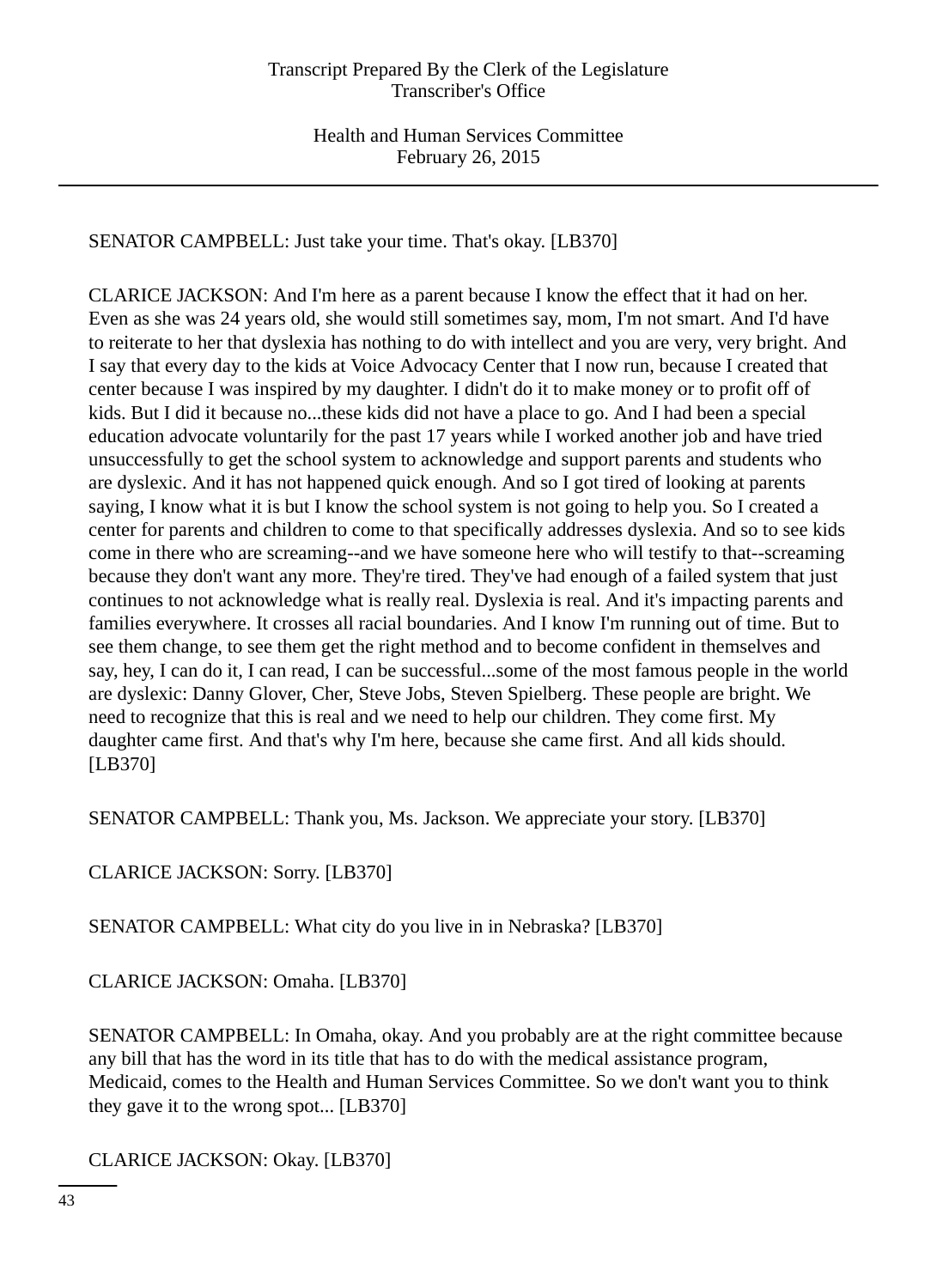SENATOR CAMPBELL: ...based on how it is written because it would want reimbursement from Medicaid to pay for those services and that's how it got here. Questions for Ms. Jackson? Oh, sorry, Senator Cook. [LB370]

SENATOR COOK: Yeah. Thank you very much, Mrs. Jackson, for your continued efforts. We had a conversation last week about taking care of yourself and here you are again, but thank you. And I'm proud to say that this center is located in Legislative District 13 and Mrs. Jackson is my constituent. So I want to make certain that this definition that we've been...talked about of dyslexia and everything that you would need to get this...all these things accomplished is included among our conversation today or in the follow up. Can you expound upon...is it this one that I'm holding right here, definition of dyslexia--I'm sorry, I have just this copy--is a specific learning disability that is neurological in origin. [LB370]

CLARICE JACKSON: Yes. [LB370]

SENATOR COOK: It is characterized by difficulties with accurate and/or fluent word recognition and by poor spelling and decoding abilities. These difficulties typically result from a deficit in the phonological... [LB370]

CLARICE JACKSON: Phonological. [LB370]

SENATOR COOK: ...which I didn't think till I said that, I had that, a phonological component of language that is often unexpected in relation to other cognitive abilities and the provision of effective classroom instruction. Secondary consequences may include problems in reading comprehension and reduced reading experience that can impede the growth of vocabulary and background knowledge. This is from the International Dyslexia Association versus the one that's in there now. [LB370]

CLARICE JACKSON: Yes. Absolutely. What you just read is the definition that we want put in there and that is the accurate definition, yes. [LB370]

SENATOR COOK: All right. Thank you very much. [LB370]

CLARICE JACKSON: Thank you. [LB370]

SENATOR CAMPBELL: Okay. Senator Howard. [LB370]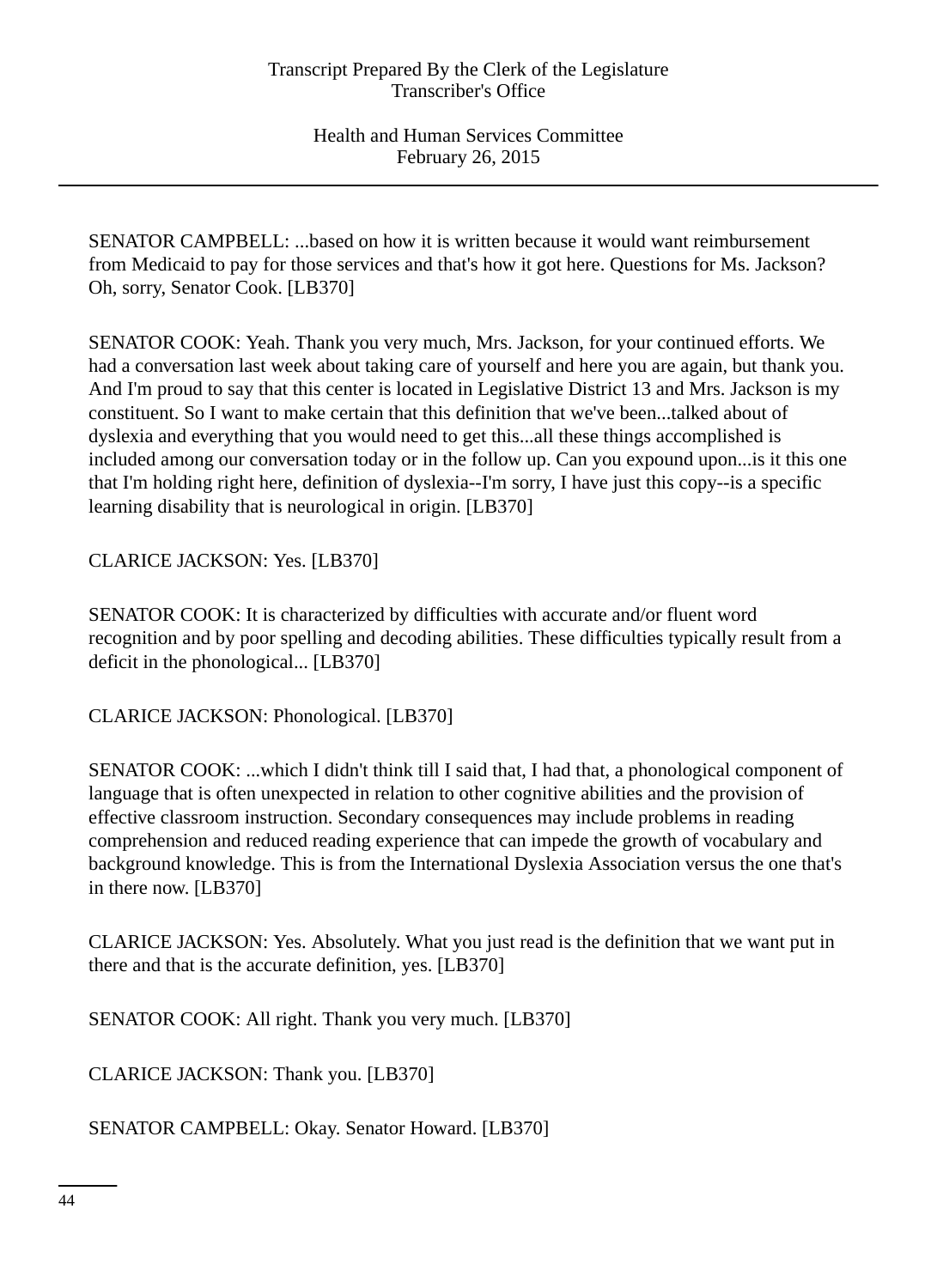SENATOR HOWARD: Thank you, Senator Campbell. Thank you for your testimony today. [LB370]

CLARICE JACKSON: Thank you. I apologize for getting emotional. I'm usually not. [LB370]

SENATOR CAMPBELL: Oh, no, please don't. [LB370]

SENATOR COOK: We do that all the time in this committee. [LB370]

SENATOR CAMPBELL: We understand. [LB370]

SENATOR HOWARD: No, yes, I want to extend my sympathies. I have also cried in that chair over a loss, so you are not alone. My fiance and I saw the news story about your family and my heart just broke. But I wanted to ask, when your daughter was first diagnosed with dyslexia, was it a teacher or a physician? Who was the first person to say, we have a problem here and we need to fix it? [LB370]

CLARICE JACKSON: Well, what first happened was, is I had to...because I thought special education was the solution at that time. So I pressed for her to be tested again for special education. And through there they did a psychological evaluation and some of the classic signs of dyslexia showed up in that. And so the recommendation from that psych evaluation was a multisensory program. But the school would not provide that even though that was their recommendation. So I was very perplexed by that. So then I did an outside evaluation and then that's where the word dyslexia...that's where I first heard the word dyslexia. And then I found the Phoenix Academy. And they talked about, has your child been to special education to know...and hasn't been successful, and Hooked on Phonics and Sylvan Learning and all these other tutoring centers and then they have not worked? And I'm like, yes, that is my child, yes. And so I went to the Phoenix Academy. And God rest her soul, Patti Clark was the founder of the Phoenix Academy that's still in existence now and I am just now...been asked to be a board member for them ironically. So she went there and they used a multisensory program and she got the help that she needed. And I was so moved by that, that she could go from pre-K to fourth grade and not be able to read and then to go to a school that uses the right method and make such gains and successes in one year that it caused me to be who I am today. She changed my life. It was a gift from God. [LB370]

SENATOR HOWARD: Was it a psychiatrist that connected... [LB370]

CLARICE JACKSON: Yes. [LB370]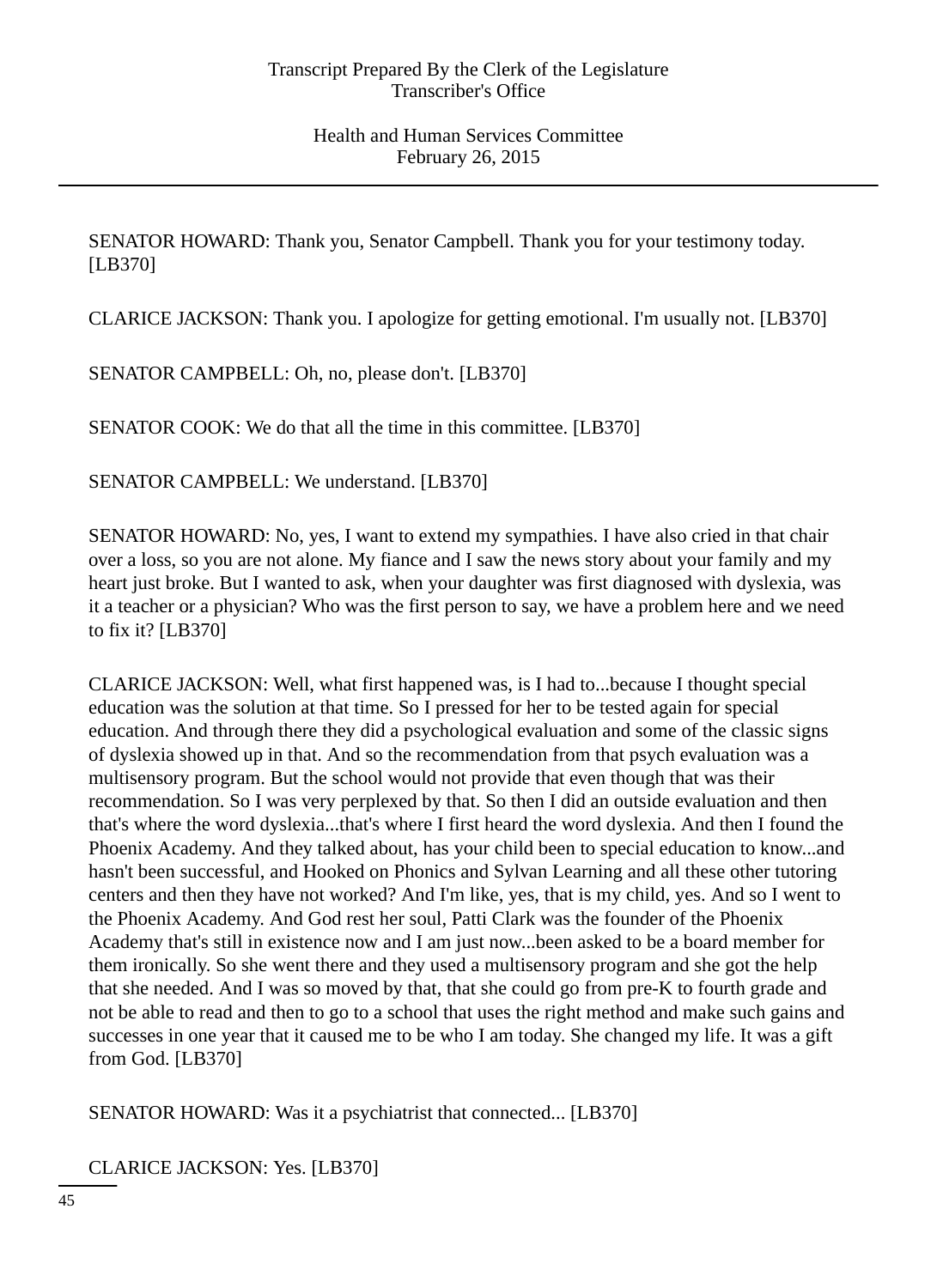SENATOR HOWARD: Psychiatrist, okay. That's a billable. [LB370]

SENATOR CAMPBELL: Okay. Any others? Thank you, Ms. Jackson, very much for your testimony today. [LB370]

CLARICE JACKSON: Thank you. [LB370]

SENATOR CAMPBELL: Our next proponent? Good afternoon. [LB370]

CHERYL REED: (Exhibit 14) Thank you. Madam Chairman and other member committees, my name is Cheryl, C-h-e-r-y-l, Reed, R-e-e-d. I am a member of the Nebraska Dyslexia Association and I'm here to encourage early recognition and appropriate instruction of students with dyslexia and to support Medicaid payment for these services. I also want to share my personal journey with dyslexia as a parent of a child with dyslexia. My son, as a preschooler, started showing difficulty tying his shoes and naming the months and letters of the alphabet in sequence. By second grade, he had increasing difficulties with reading and writing cursive and was put on an IEP for reading. Then in third grade, math became more difficult for him. I kept asking his teachers for suggestions on what I could do to help with his reading. His teachers would say, you have to read to them more; just give him fish oil (laughter); use a colored transparency over the letters when he reads. All of these interventions were unsuccessful. So I took it upon myself. I arranged for summer tutoring. I spent \$4,500 on Sylvan Learning. I spent \$1,600 on visual therapy. All these interventions were not successful as well. I've since learned that none of these measures help a child with dyslexia learn to read. In fifth grade, my son fell further behind. He developed anxiety. He felt stupid, was bullied, and his anxiety worsened. I couldn't get him out of the car to go to school. At that time, my son began taking medication for anxiety. I know now that 60 to 80 percent of students with emotional or behavioral problems also have a learning disability. The sixth and seventh grade years were exceedingly difficult for my son academically and emotionally. He continued with an IEP through the seventh grade and then the school put him on a 504 plan going into the eighth grade. This change from the school led me to gather his educational record. I was astonished to learn that he was going into the eighth grade not knowing his multiplication tables and reading at a 3.5 grade level. I immediately had my son independently tested by a pediatric neural clinical psychologist and he was given a diagnosis of dyslexia. He did qualify for an IEP not just in reading but also in written language and math. I obtained the math program that summer that was explicit in multisensory and I taught my son multiplication tables in three hours. For the first time, a I light bulb went on for my son. He felt hopeful. He felt that he was not a failure. He felt the schools were failing him. In eighth grade, his IEP included a Sonday Reading Program that was a multisensory structured language program that was recommended by a dyslexia...a specialist. But, unfortunately, there was not the accountability in overseeing that this reading program was being taught correctly. So where is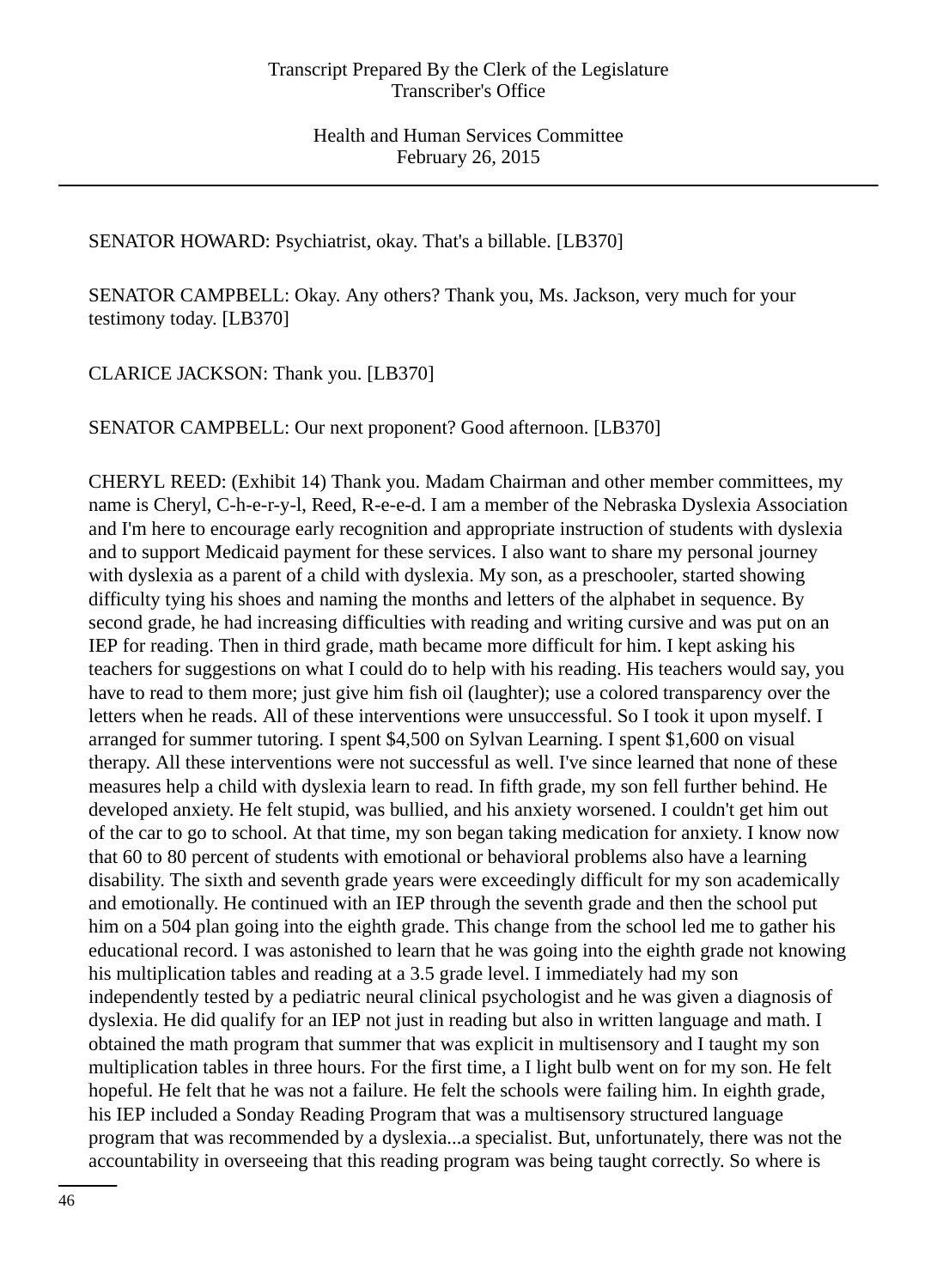my son today? He's graduating in three months. He reads between a seventh and ninth grade level. It takes him three hours to write a one-page paper. His spelling is poor. His math is basic. Had my son spent...had my son been identified for dyslexia early, had he been given appropriate reading instruction using the Orton-Gillingham method by a properly trained teacher, and had there been some accountability to see that his reading program was taught correctly, I can only imagine that my son would have actually enjoyed learning and benefited from being on the National Honor Society like his siblings. And he would be planning to attend a four-year college like his twin sibling and looking forward to graduating from a four-year college like his older brother this May. As you can hear from my story, there are many expenses involved in trying to get a child diagnosed and treated and it doesn't have to be this difficult. Any questions? Sorry. [LB370]

SENATOR CAMPBELL: Oh, I'm sorry, I was following along on your testimony. [LB370]

CHERYL REED: Sorry. [LB370]

SENATOR CAMPBELL: No, are there any questions that senators have? Thank you for your testimony. I'm sorry, I was so engrossed in what you were saying there. Our next proponent. [LB370]

ALEXANDRIA HODGE: Hello. My name is Alexandria Hodge. That's A-l-e-x-a-n-d-r-i-a H-od-g-e. And I am a dyslexia tutor for the Voice Advocacy Center, very blessed to work with Ms. Clarice Jackson, and I'm in support of LB370 because I believe that the tutoring methods, if properly given at the right time, really work in an overwhelming measure. So I'd like to tell you a quick story of Jayden (phonetic). Jayden is one of my students. He's a seven-year-old first grader in the Omaha Public Schools and he is an energetic, bright, inquisitive, and really funny kid. And he is also severely dyslexic. And at Voice Advocacy Center we really like to make this the underlying, like, characteristic of our kids because they're so wonderful. And when I started tutoring him, he had next to no phonological awareness which is a key skill for learning to read. And he came in in late November for screening after a history of not succeeding in school. And he was not having it. He considered the Voice Advocacy Center another school setting built to accentuate all the things that he's not good at. So he preferred misbehavior to further failure and embarrassment. He threw himself on the floor, began screaming and crying and kicking and throwing things and after he had broken one of our mirrors in our office, we closed the door and we let him be and collect himself. But what's important is that at school, misbehaving was an escape for Jayden so that the teacher would never point out what he was doing wrong over and over and over again, having not understood, you know, what his problem is. And so at Voice Advocacy Center, we really realized the frustrations that he was having and the source of his anger. So we were able to calm him down and do the screening. What's important to realize is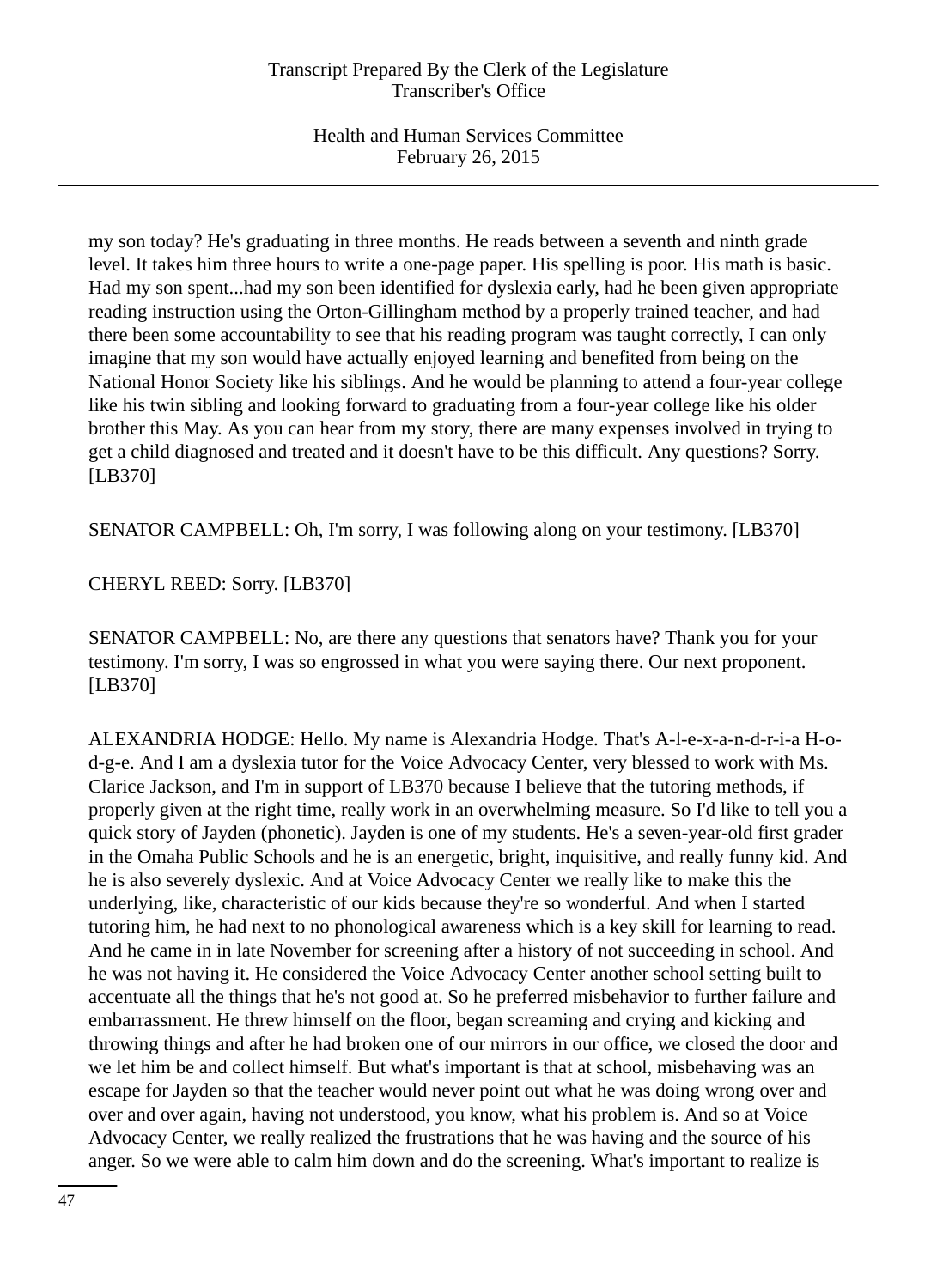Health and Human Services Committee February 26, 2015

that Jayden was feeling lost, inadequate, delinquent, stupid, and inexperienced prior to getting specialized help. And he was going to school five days a week, eight hours a day, and never feeling successful or understanding the material due to this neurological language disability. And it had taken a huge toll on his confidence even at seven years old which was shocking to me. But after only three months, if not even a little bit less than three months, Jayden has demonstrated soaring phonological awareness skills. He is very good at decoding and he is getting much better at reading and spelling almost overnight. And it's shocking. And on top of that, he's also demonstrating calmer behavior, happier demeanor, growing self confidence, and even pride in himself. Last week he got his very first 100 percent on a spelling test ever and his teacher was so overwhelmed and happy that she gave him a big sticker to put on his chest for the rest of the day. And for a first grader who is only just developing and becoming aware of himself on top of feeling academically beat down, this was a huge accomplishment for him. And I wanted to just reiterate what everyone here is going to reiterate. That there are students and parents and teachers working five days a week, eight hours a day, trying to achieve at least a minimum a proficiency of reading despite a neurological disorder that most people don't have enough knowledge about to know. And so you find yourself in a situation where you're swimming against a really strong current and making no progress which is both exhausting and discouraging. A study published by Reading Research Quarterly in 1995 showed that students who fell behind in reading in the developmental years of education, they maintained a gap. So the students that fell behind, the gap between them and the proficient readers maintained over the trajectory of both of their successes. So essentially, students who were poor readers early in their life maintained that status all the way throughout their life in comparison to their peers. And so that's why I want to encourage that you consider this bill and take action now because early intervention is the most important aspect of this so that students like Jayden can be screened and treated as soon as possible but also so that adults who have been struggling to read their entire life have access to that confidence that Jayden now has access to. Thank you very much. [LB370]

SENATOR CAMPBELL: Thank you. Questions? Senator Howard. [LB370]

SENATOR HOWARD: Thank you, Senator Campbell. Thank you for your testimony today. Can you tell me a little bit about your training for this field? [LB370]

ALEXANDRIA HODGE: Yes. I...Voice Advocacy Center does all of the training. So we use an Orton-Gillingham based method. And the program that they use comes with a...well, I believe it's comprehensive. Each book is six hours of training. So our kids move through the books and we move through the training with them. And it's not something that they do. It's something that came with the program if that makes sense. [LB370]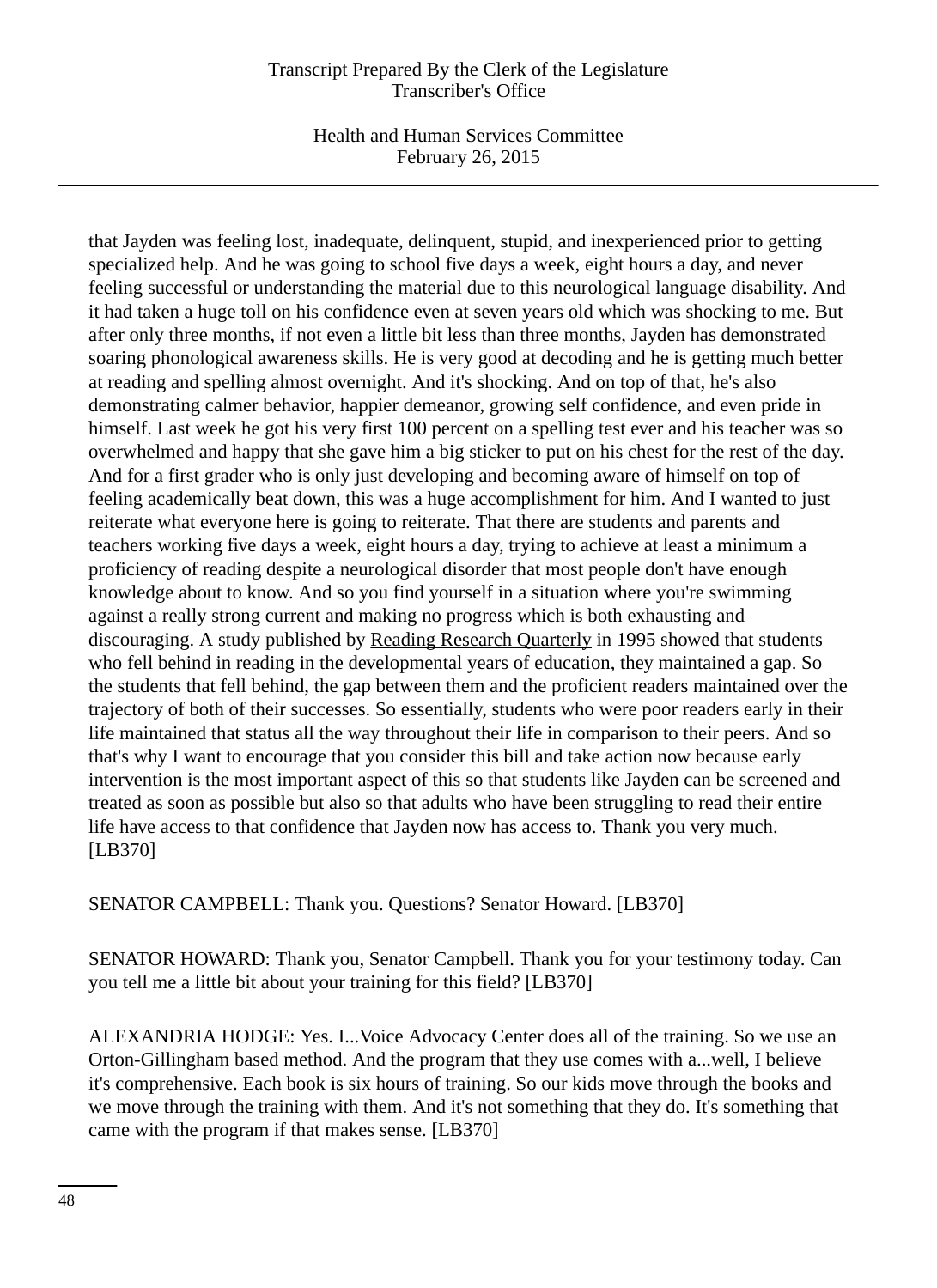SENATOR HOWARD: And then is there a state certification for the service that you're providing? [LB370]

ALEXANDRIA HODGE: Not for me as a tutor. [LB370]

SENATOR HOWARD: Okay. [LB370]

ALEXANDRIA HODGE: For the program or for the Voice Advocacy Center, Clarice would have to answer that for you. But for me as a tutor, no, not yet. [LB370]

SENATOR HOWARD: Okay. Thank you. [LB370]

ALEXANDRIA HODGE: Yeah. [LB370]

SENATOR CAMPBELL: Other questions, Senators? So are you there...are you a full-time tutor? [LB370]

ALEXANDRIA HODGE: I'm...I work six hours a week there tutoring, yeah. [LB370]

SENATOR CAMPBELL: Oh, okay. Thank you. [LB370]

ALEXANDRIA HODGE: Yeah. Thank you. [LB370]

SENATOR CAMPBELL: Our next proponent? [LB370]

REBECCA MILLER: Good afternoon. [LB370]

SENATOR CAMPBELL: Good afternoon. [LB370]

REBECCA MILLER: (Exhibits 15, 16) Chairman Campbell, members of the Health and Human Services Committee, my name is Rebecca Miller, R-e-b-e-c-c-a M-i-l-l-e-r. I'm a board-certified educational advocate and along with my husband, Mark Miller, an owner of Club Z! Tutoring. Club Z! Tutoring is a private tutoring company based in Omaha, Nebraska. Our company has provided tutoring services to more than 3,500 students in the Omaha metro area. Currently, Club Z! Tutoring maintains contracts with Douglas County Juvenile Probation, Nebraska Families Collaborative, as well as individual families. Club Z! Tutoring is an approved provider with the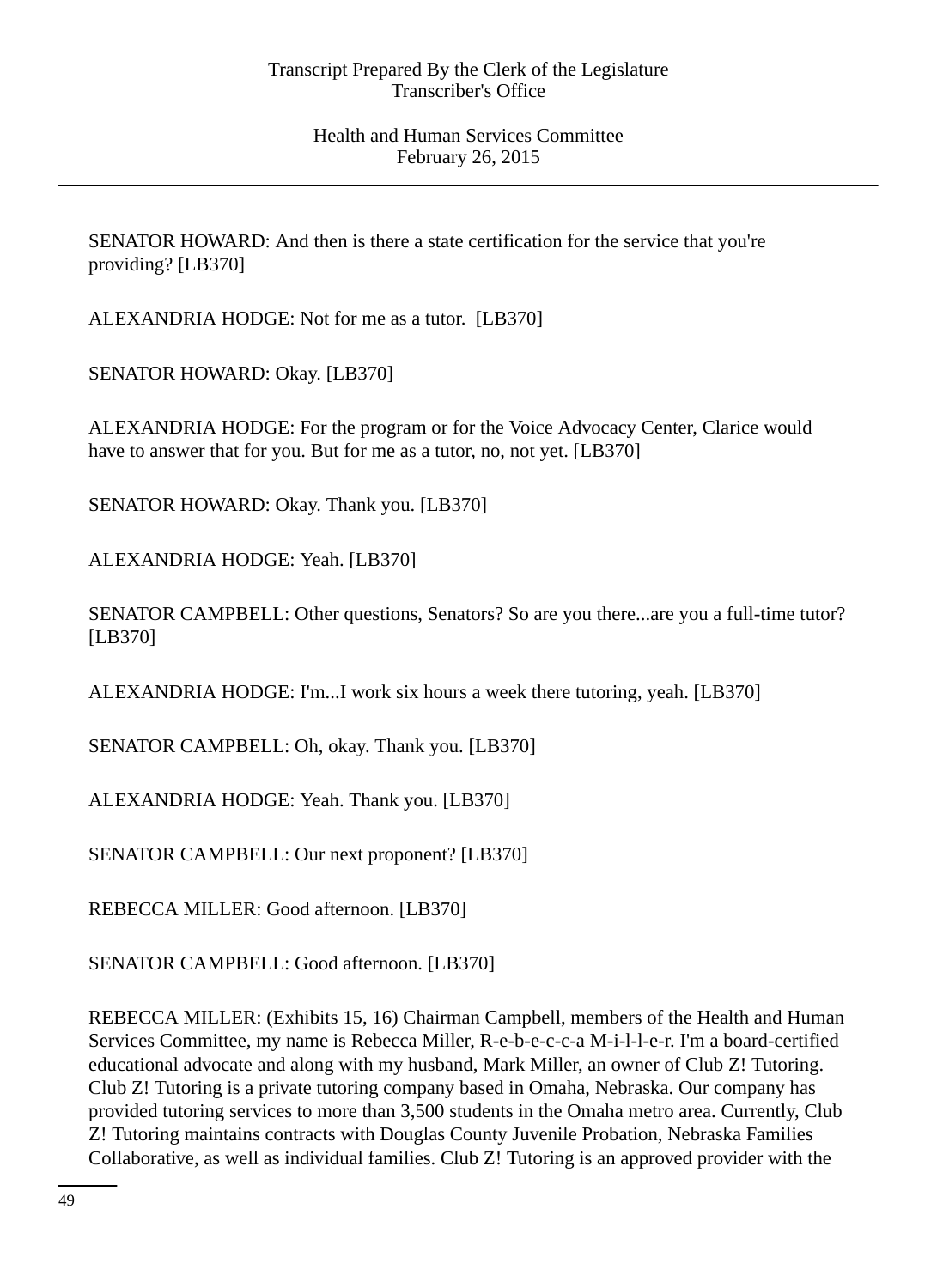Health and Human Services Committee February 26, 2015

Nebraska Department of Health and Human Services and as a matter of record, Club Z! Tutoring has directly contracted with the following Nebraska school districts: Ralston, Bellevue, Omaha, Lincoln Public. We are also an approved provider for the Nebraska Department of...Special Education...service providers and I am a member of the Nebraska Dyslexia Association. In my role as an entrepreneur, consultant, and educational advocate, I have been face to face with dyslexia for nearly 11 years. Dyslexia does not discriminate. It affects individuals from all socioeconomic levels. Dyslexia can be insidious as it erodes not only the confidence but potentially the opportunities of intelligent, bright, and otherwise very capable individuals. I have sat beside countless children whose tears of frustration simply but heartbreakingly communicate their inability to read. Dyslexia is a lifelong condition. But with effective intervention, specifically multisensory language based instruction, many people can and do learn how to read and write. While I can recite a plethora of statistics denoting the prevalence of dyslexia and the ramifications of withholding or otherwise denying appropriate interventions, I believe my testimony here today would be of greater benefit to the members of this committee if I focus on what I know to be the facts regarding access to these services. First, Nebraska has an extremely limited pool of individuals with the expertise to formally diagnose dyslexia. I cannot even count the number of calls I have personally made to area psychologists in the hopes of securing a comprehensive evaluation. Many have told me that they literally do not have the extensive battery of tests needed to make a formal diagnosis. Many other private clinical psychologists prefer to work within the mental health arena rather than the educational arena. It is my understanding that the Nebraska Dyslexia Association sent out a mailer to all Nebraska psychologists to better understand Nebraska's capacity to serve dyslexic individuals and NDA only received three responses. Currently, Nebraska does not yet require mandated dyslexia screenings to identify at-risk youth particularly children ages four to six. Early identification is critical in reducing the number of children in special education for reading- or language-related learning disabilities. Reading disabilities account for the greatest percentage of children receiving special education services. Finally, Nebraska has an extremely limited pool of certified teachers that meet the knowledge and practice standards for teachers of reading set forth by the International Dyslexia Association. While these standards are critical for dyslexic students, they benefit all students learning how to read, write, and spell. We can do better by our children of Nebraska who suffer in silence. We are all stakeholders. And the ramifications of inaction are far reaching. I want this committee to know that I'm not simply here today to tell you what to do. I am personally committed to tackling these issues I have brought...that I have brought to your attention today by opening the first formal clinic, dyslexia clinic, in Nebraska that will not only have the ability to diagnose dyslexia but will provide the individual instruction known to produce the most benefit over time--the name of the new company is FixLexia--as I am committed to doing whatever I can to help those that struggle to read, write, and spell. Along with some amazing employees and trusted advisers, FixLexia will have a laser light focus on reducing the devastating affects of dyslexia by providing students with Orton-Gillingham based instruction. While we, FixLexia, will initially offer services in Omaha, our goal is to eventually serve the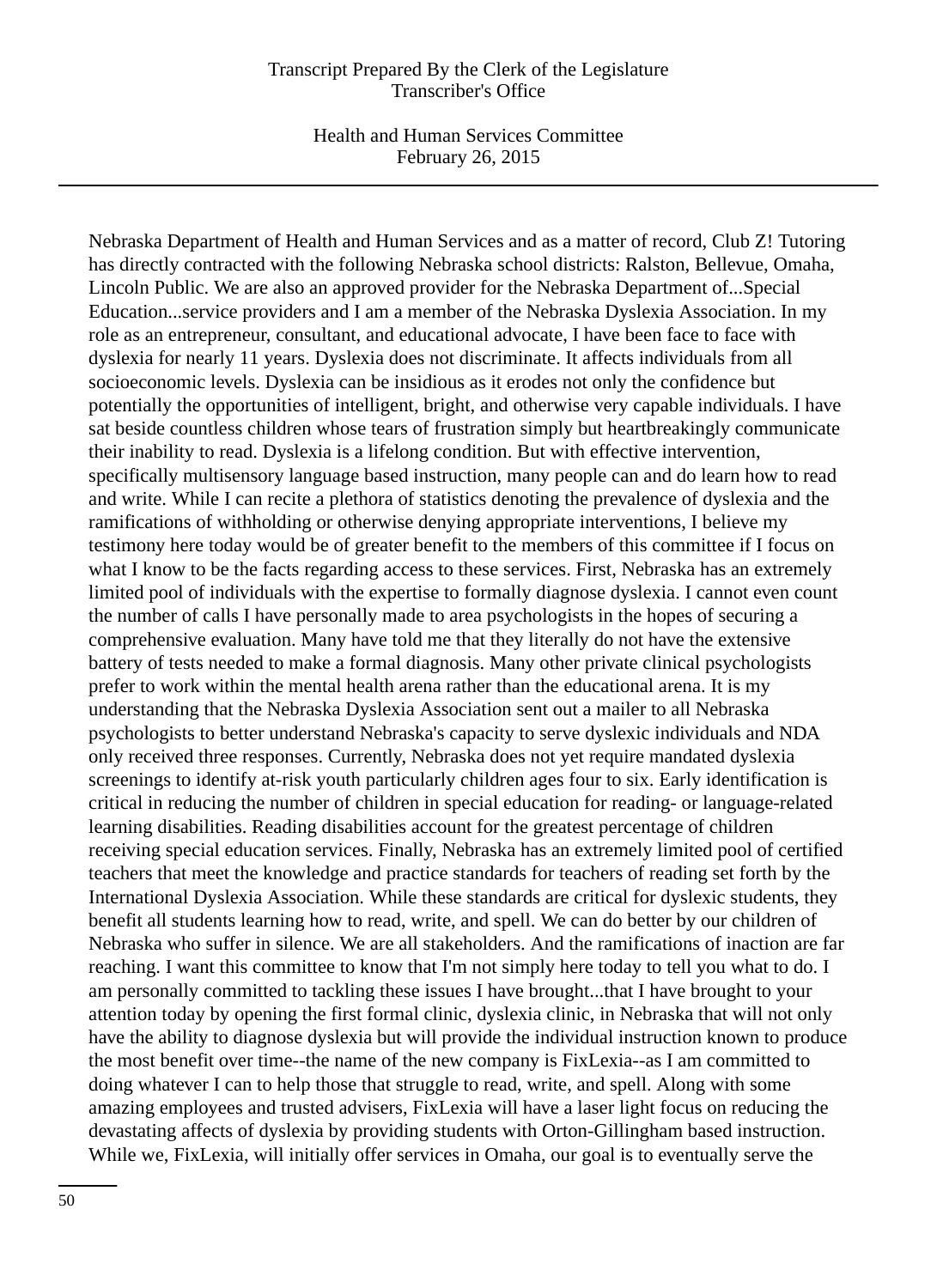entire state by way of teacher training in addition to instructional sites throughout the states. While providing testimony on September 18, 2014, famed dyslexia researcher Dr. Sally Shaywitz noted: While there are significant gains in dyslexia research, the research is sadly coupled with a lack of access to appropriate evaluation and intervention. Dr. Shaywitz simply stated: We do not have a knowledge gap, we have an action gap. I am hopeful that the members of this committee will see the importance of aligning the science of dyslexia with access to evaluation and treatment by systematically addressing the needs of dyslexic individuals in our state. And I am personally and heavily invested in a positive outcome for those that struggle with dyslexia as I trust you are as well. I appreciate the opportunity to offer my testimony to this committee. Thank you. [LB370]

SENATOR CAMPBELL: Okay. Questions? Senator Crawford. [LB370]

SENATOR CRAWFORD: Thank you, Senator Campbell. So...and thank you for being here... [LB370]

REBECCA MILLER: Thank you. [LB370]

SENATOR CRAWFORD: ...and for your work with these children. When your testimony says you're a board-certified educational advocate, what does that mean? [LB370]

REBECCA MILLER: So I went through a program that was nearly a year long. It was through the National Association of Special Education Institute (sic). It was every other Saturday for a seven-hour webinar for nearly a year. In addition to that, we were required to do homework. We were required to complete other assignments, so to speak. [LB370]

SENATOR CRAWFORD: Okay. And so does that mean that you... [LB370]

REBECCA MILLER: So, how I... [LB370]

SENATOR CRAWFORD: ...that the training for...in order for work with the people who are experiencing dyslexia? [LB370]

REBECCA MILLER: No. [LB370]

SENATOR CAMPBELL: Okay. [LB370]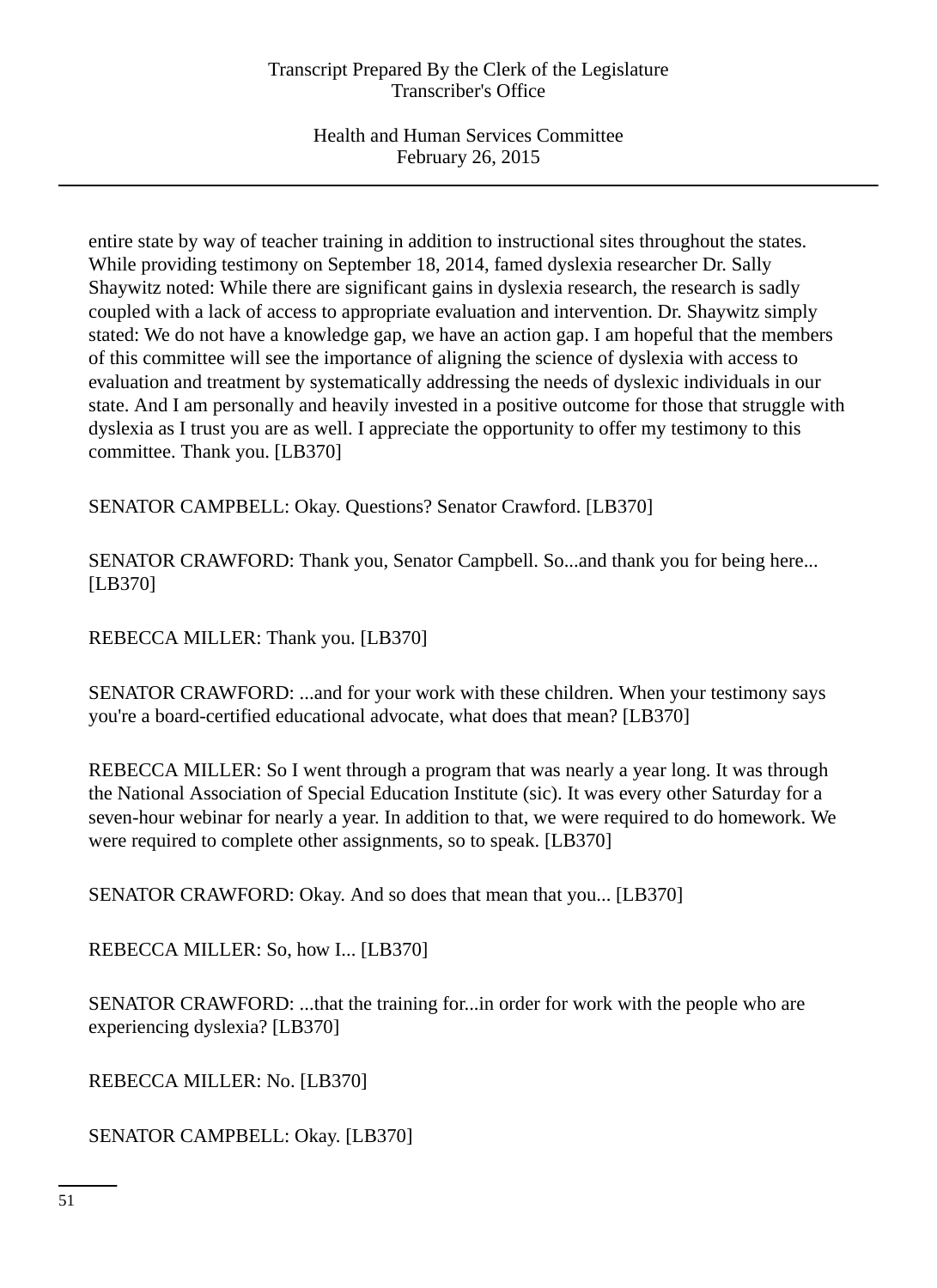REBECCA MILLER: What that was, specifically, was to be able to...I also work with families individually as a special education advocate. So I interface a lot with the schools on behalf and with parents who are attempting to secure services. [LB370]

SENATOR CRAWFORD: Okay. Okay, so you're helping parents fill out what they need to do to get this special education assistance from the... [LB370]

REBECCA MILLER: Uh-huh, correct. [LB370]

SENATOR CRAWFORD: ...that's the kind...that's what you mean by advocate. [LB370]

REBECCA MILLER: Yes. [LB370]

SENATOR CRAWFORD: Like the advocate with those families. Is that what that means? [LB370]

REBECCA MILLER: Yes, correct. [LB370]

SENATOR CRAWFORD: Okay. Excellent. [LB370]

REBECCA MILLER: Yep. [LB370]

SENATOR CRAWFORD: So...and so my other question is, when we're talking about, you know, contacting psychologists and concern about how many are available, is that primarily for the screening part and then educational specialists are who would be working with people who are identified as having dyslexia? [LB370]

REBECCA MILLER: That's a very good question. I think when we're talking about...when I'm speaking of evaluation, what I am looking...what I am speaking to is a full formal diagnosis from a medical professional that can diagnose dyslexia. And although I have heard the phrase...dyslexia is a medical diagnosis with educational treatment. Okay? So the challenge sometimes is that while individuals may be able to get the diagnosis, there is a gap in who and how the treatment is provided. So whether that is private practitioners, whether that is the school, there seems to be a significant gap in there. [LB370]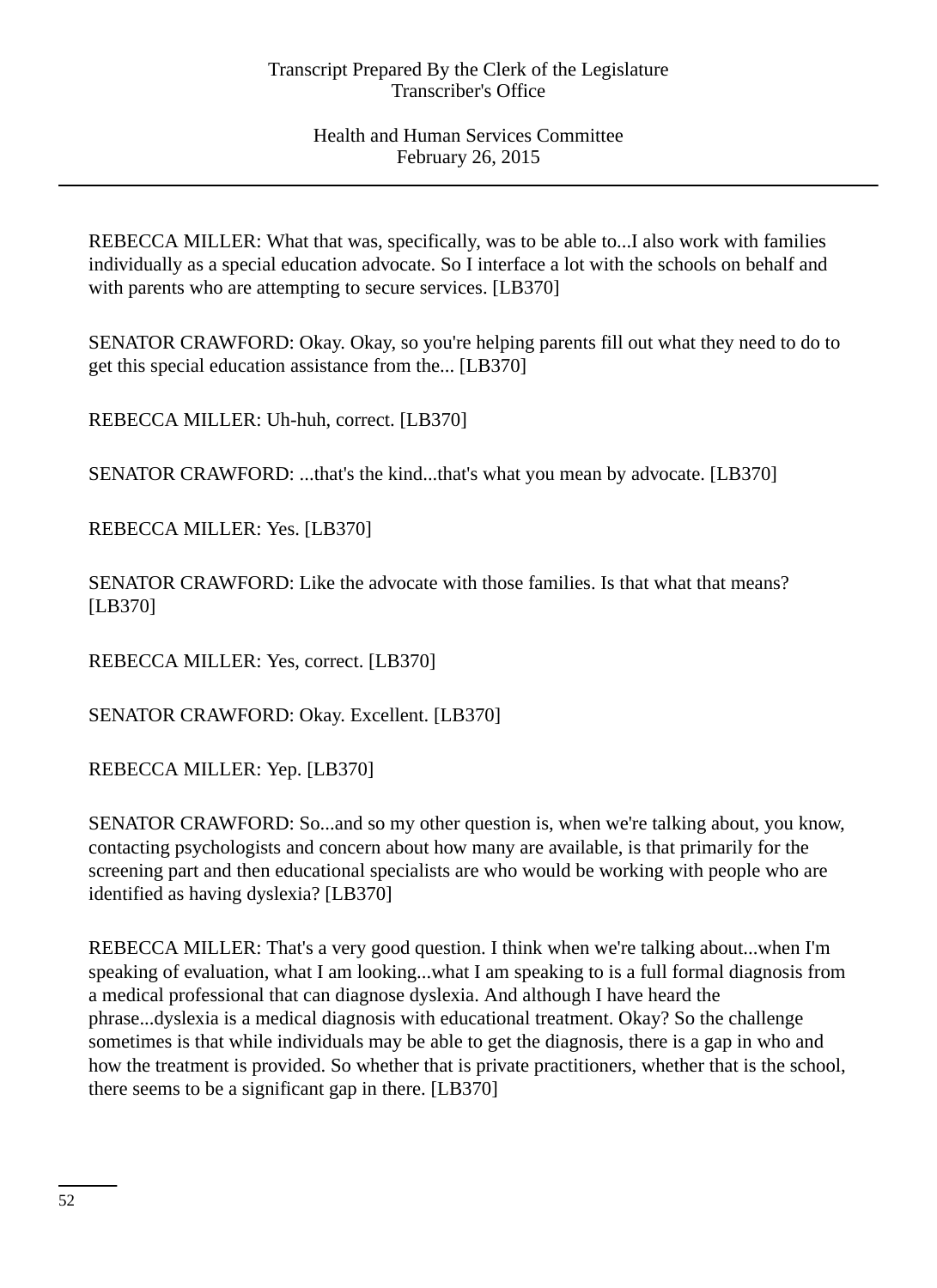SENATOR CRAWFORD: And could you tell me, when you work with parents at schools including Bellevue, what do you give them to document dyslexia now? Is there some sort of... [LB370]

REBECCA MILLER: I don't. [LB370]

SENATOR CRAWFORD: Okay. [LB370]

REBECCA MILLER: That's the problem. [LB370]

SENATOR CRAWFORD: Okay. [LB370]

REBECCA MILLER: Yeah. [LB370]

SENATOR CRAWFORD: Okay. So what we need is some way of... [LB370]

REBECCA MILLER: Yeah. [LB370]

SENATOR CRAWFORD: ...documenting it or identifying it. [LB370]

REBECCA MILLER: I think the more specific the language can be with regard to naming dyslexia, the more specific then we can speak to the type of interventions that are successful with these kids. [LB370]

SENATOR CRAWFORD: Thank you. [LB370]

SENATOR CAMPBELL: Senator Cook. [LB370]

SENATOR COOK: Thank you, Senator Campbell. And thank you for your testimony. [LB370]

REBECCA MILLER: Thank you. [LB370]

SENATOR COOK: I want some clarification. Your services...two or three questions, Madam Chair. [LB370]

SENATOR CAMPBELL: Sure. [LB370]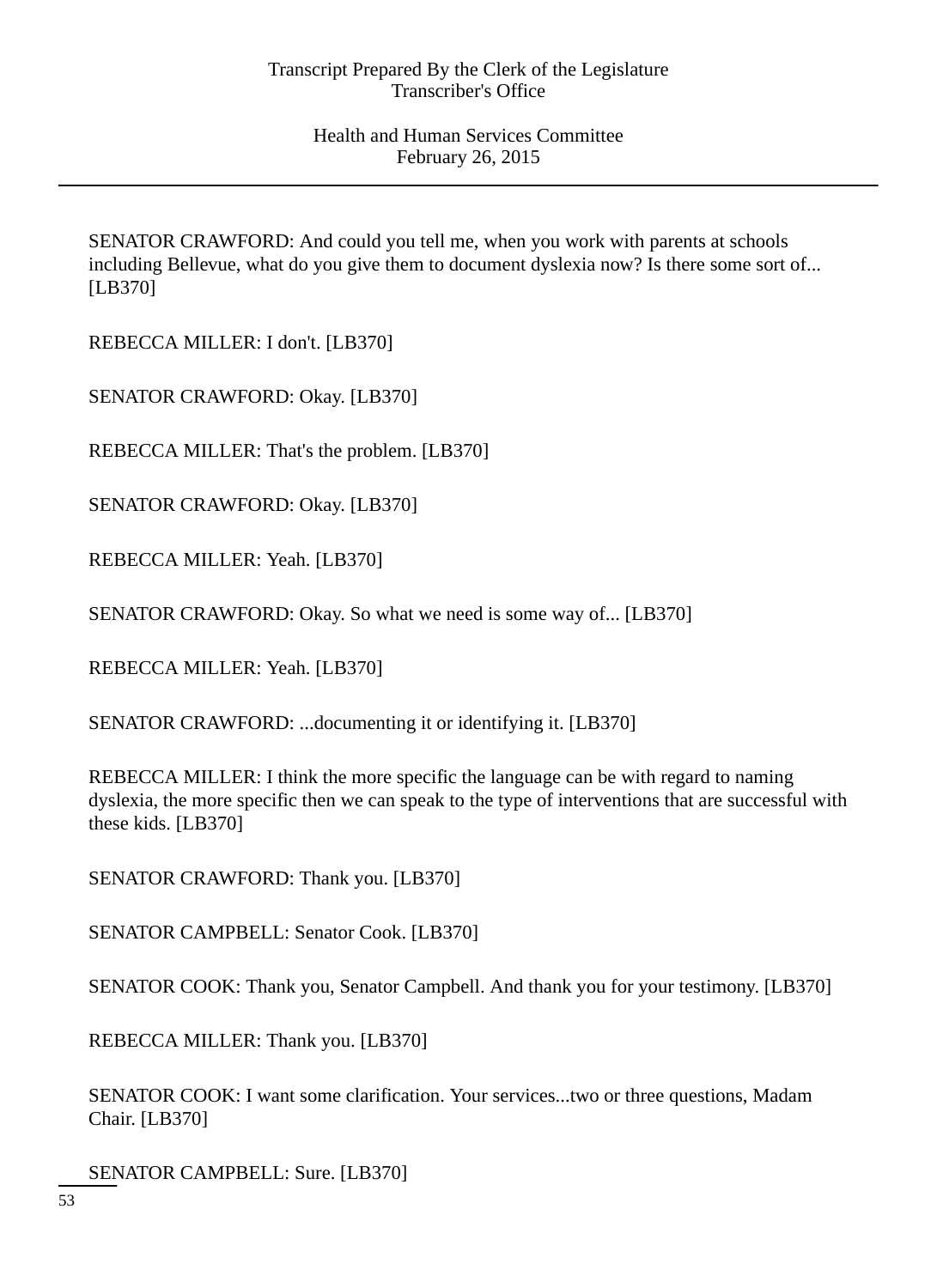SENATOR COOK: Your...the services you offer, whether under contract or through relationships with individual families, those are broad-based tutoring services... [LB370]

REBECCA MILLER: That is correct. [LB370]

SENATOR COOK: ...which may be for children with dyslexia and may be for children with other special needs that may be? [LB370]

REBECCA MILLER: Thank you. Thank you for that question. Actually, kind of...essentially what has occurred is, the tutoring company that I own, we offer services...tutoring pre-K through adult, okay? So it is not dyslexia specific. That is the reasoning for the opening of this clinic, simply because over these many, many years, to speak to another person's...you get to the point where you're tired of kind of fighting to get it done. And I'm...I think I'm going to find it easier to build a company that will solve that problem and help in that arena. So the tutoring that we are providing, with a couple of exceptions, is not dyslexia specific. [LB370]

SENATOR COOK: All right. Thank you. [LB370]

REBECCA MILLER: Um-hum, thank you. [LB370]

SENATOR COOK: And another question that I have, on the second page it says in the second paragraph, you're planning to open the first dyslexia clinic in the state, FixLexia. Part A of my question is that, can you contrast the services you plan to provide with those that are currently provided by, say, a Voice Advocacy Center? [LB370]

REBECCA MILLER: That I would not...I would not want to speak to that. I know what she does but I don't know the full scope. Okay. [LB370]

SENATOR COOK: Oh, okay. Well, what are you proposing as your scope for FixLexia? [LB370]

REBECCA MILLER: So the scope would be to provide a place where you would have a full, formal diagnosis, okay? [LB370]

SENATOR COOK: Okay. [LB370]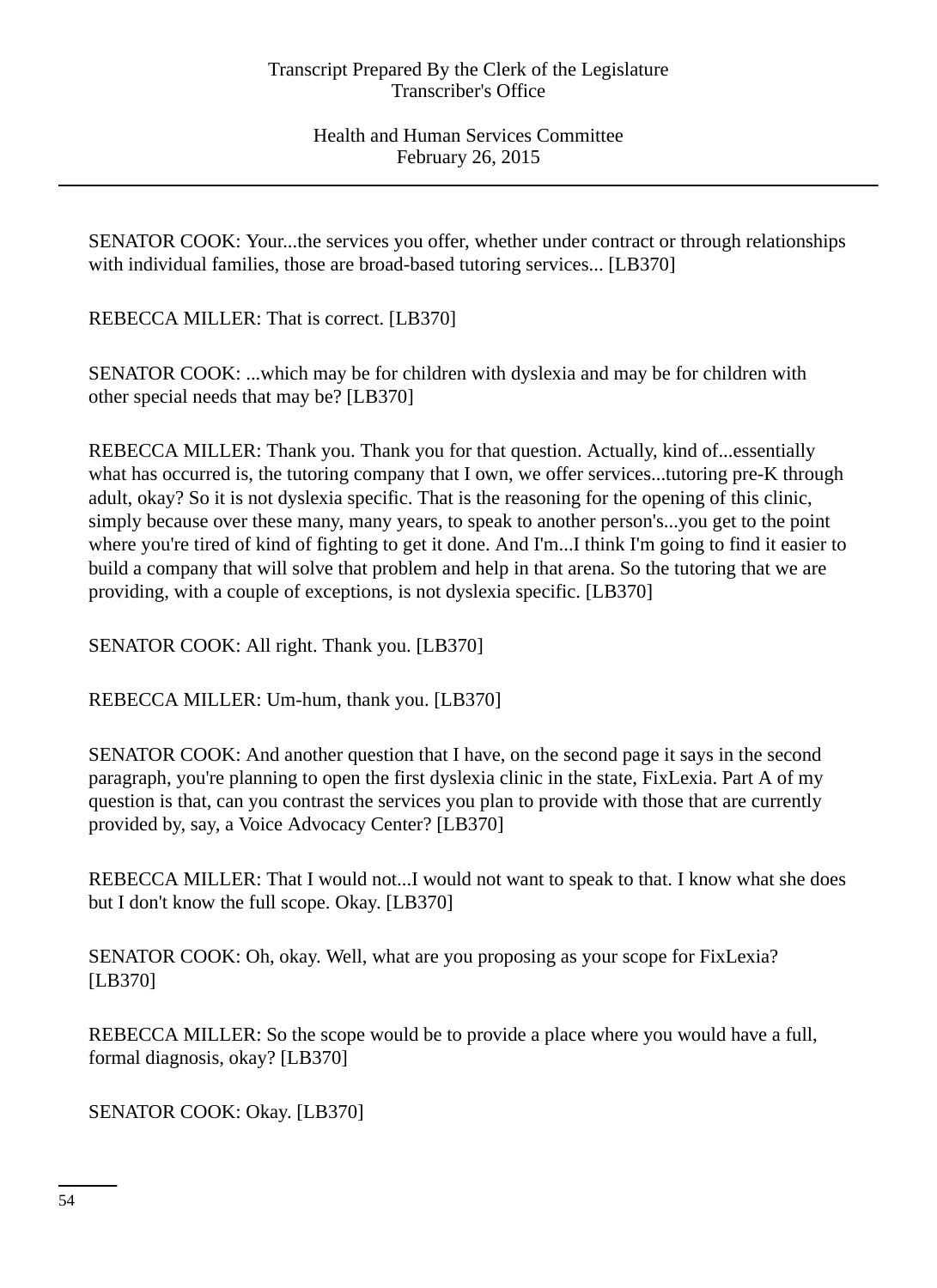REBECCA MILLER: And that is going to come either by contract with a private psychologist, okay... [LB370]

SENATOR COOK: Okay. [LB370]

REBECCA MILLER: ...because in Nebraska, my understanding is that school psychologists cannot diagnose dyslexia. They...their only purpose is to say whether a child is eligible to receive special education services. Now, if that school psychologist was...had a private practice and that practice was overseen by a clinical or "neuropsych," then they would be able to do the assessment and that individual would be able to approve the diagnosis. [LB370]

SENATOR COOK: Okay. The concluding question: So ideally, this FixLexia would theoretically be eligible for the kind of medical assistance reimbursement that is proposed in this bill? [LB370]

REBECCA MILLER: It would depend, again, I think, on the criteria that Medicaid sets. [LB370]

SENATOR COOK: Yes. [LB370]

REBECCA MILLER: So I would say...that's what it would depend on. [LB370]

SENATOR COOK: All right. [LB370]

REBECCA MILLER: I'm not specifically seeking that. [LB370]

SENATOR COOK: Okay. [LB370]

REBECCA MILLER: Okay? That is not the intention, yeah. [LB370]

SENATOR COOK: Okay. Thank you. Thank you. [LB370]

SENATOR CAMPBELL: Senator Howard. [LB370]

SENATOR HOWARD: Thank you, Senator Campbell. Thank you for your testimony today. [LB370]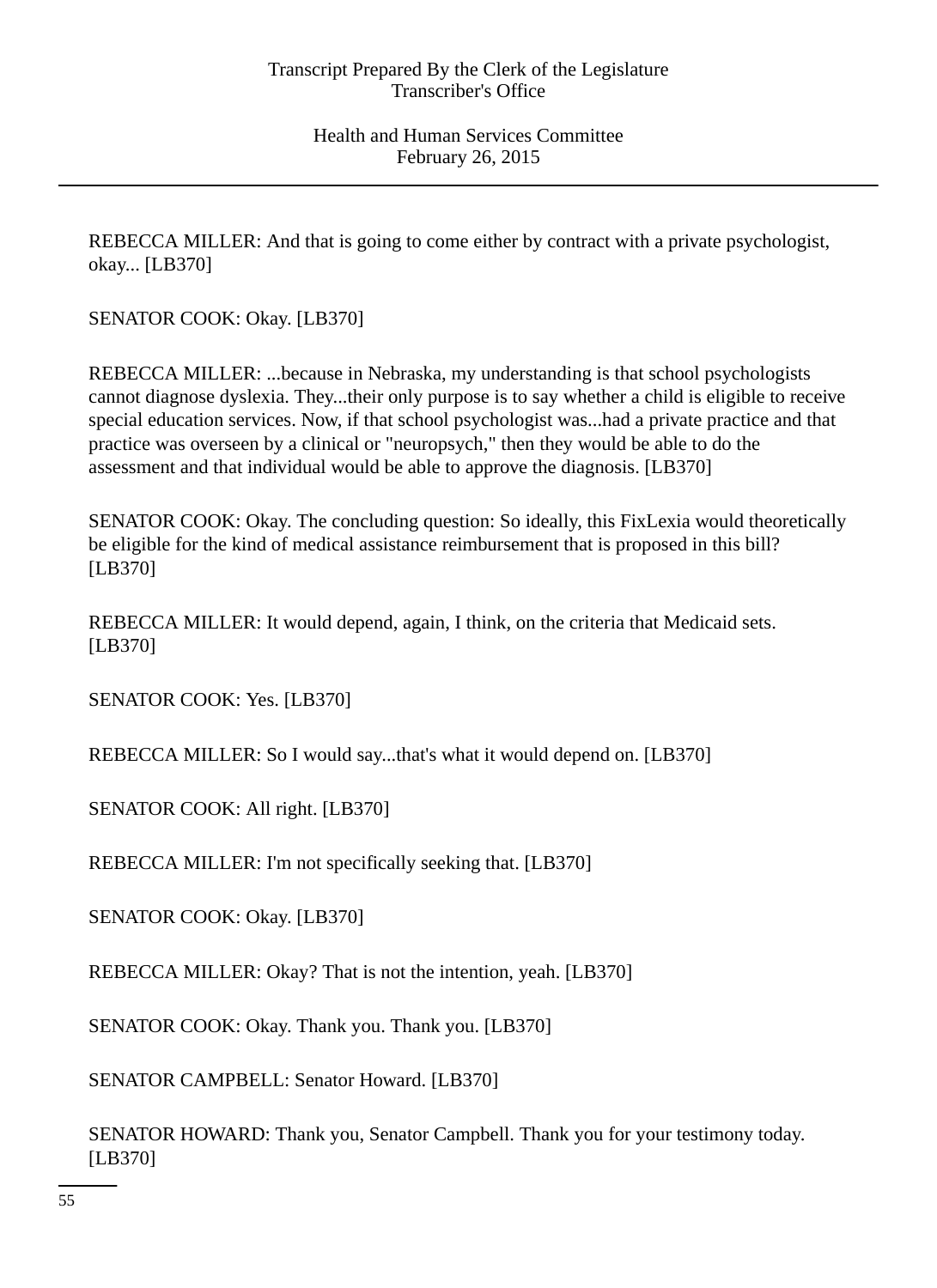# REBECCA MILLER: Thank you. [LB370]

SENATOR HOWARD: I looked up your Web site while we were here. [LB370]

REBECCA MILLER: Oh, thank you. [LB370]

SENATOR HOWARD: I'm curious about your contracts with Juvenile Probation and NFC. What type of service are you providing? [LB370]

REBECCA MILLER: Tutoring. Tutoring. [LB370]

SENATOR HOWARD: Tutoring. Okay. And then, same with DHHS? [LB370]

REBECCA MILLER: We are at...we have a provider status. So we would be allowed to provide services in outlying areas. But currently, because of the privatization, we are...our contracts that we get for students that we serve are specifically through NFC. [LB370]

SENATOR HOWARD: And the DHHS provider status is relative to the tutoring? [LB370]

REBECCA MILLER: Correct. [LB370]

SENATOR HOWARD: Correct. Okay. And then, in point one, you said that Nebraska has an extremely limited pool of individuals with the expertise to diagnose dyslexia. Are primary care providers not able to diagnose dyslexia in their scope of practice? [LB370]

REBECCA MILLER: I have not run across anything, but Dr. Vautravers could probably speak to that better. But the psychologists that I've talked to, most...if you're doing a full and complete evaluation, you're looking at IQ, you're looking at achievement, and you're looking at a full battery of language-based assessments. [LB370]

SENATOR HOWARD: So they're sort of outside of the scope of the medical profession? [LB370]

REBECCA MILLER: I would not feel comfortable saying that. [LB370]

SENATOR HOWARD: Okay. I was curious because we had a pediatrician start us off. [LB370]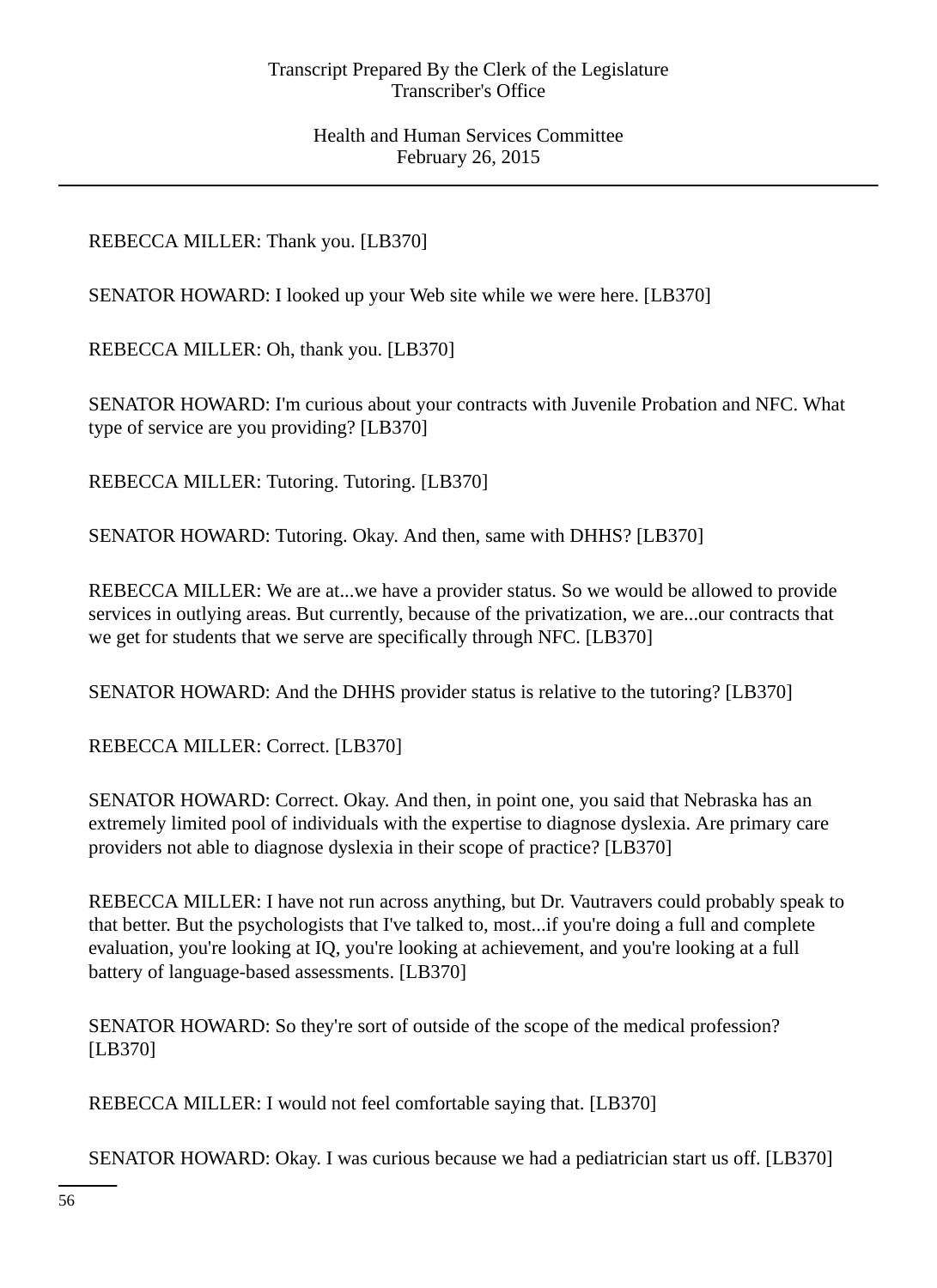REBECCA MILLER: Yeah. Yep, yep. [LB370]

SENATOR HOWARD: And then when we look at the dyslexia clinic that's being started, are you looking to have provider status as a location for that clinic under Medicaid? [LB370]

REBECCA MILLER: Not necessarily. I mean, I would have to see how it was crafted first. I think the goal actually of the organization, FixLexia, is actually going to be...it's called an L3C. So it would have the tax structure of being a hybrid between a profit and nonprofit. And so the goal actually would also...to be able to receive what's called program related investments which would allow us to serve kids in high-poverty areas. [LB370]

SENATOR HOWARD: Certainly. I think the concern comes in with the use of the word clinic. We've had a lot of conversations in committee about providers showing their credentials, clinics being medical clinics, and that sort thing on behalf of the Medical Association. And then when you talk about staffing for your clinic, it's a psychologist and a primary care provider, or what does that look like? [LB370]

REBECCA MILLER: It would not be a primary care provider. It is looking at a psychologist or a clinical psychologist. [LB370]

SENATOR HOWARD: Or a clinical psych. Okay. [LB370]

REBECCA MILLER: Or the combination of a school psychologist and a supervising clinical. [LB370]

SENATOR HOWARD: You had mentioned that school psychologists are not allowed to diagnose? [LB370]

REBECCA MILLER: Um-hum. [LB370]

SENATOR HOWARD: Is that because it's not in their scope of practice? [LB370]

REBECCA MILLER: I believe so. I believe that is correct. [LB370]

SENATOR HOWARD: So a regular psychologist would be able to diagnose? [LB370]

REBECCA MILLER: Correct. [LB370]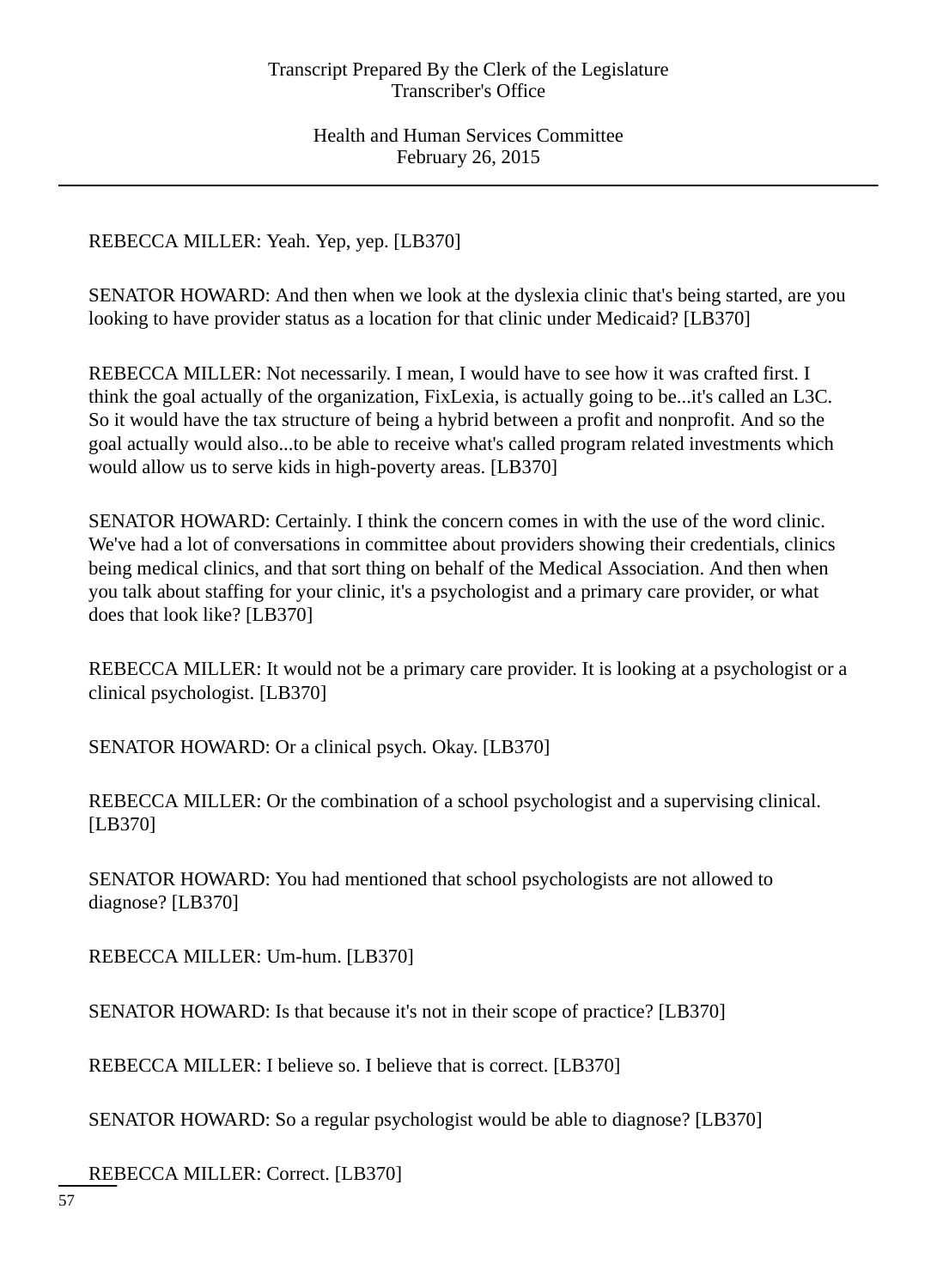SENATOR HOWARD: It's just they...no, no. [LB370]

SENATOR CAMPBELL: I don't know. We'd have to look at that. [LB370]

SENATOR HOWARD: Yeah, because it's not based on their location. It's based on their qualifications as a provider. So their purpose in a school system may not be to diagnose but they would still be able to diagnose under their scope. [LB370]

REBECCA MILLER: My understanding is that school psychologists are there to determine eligibility for special education services. [LB370]

SENATOR HOWARD: And so the eligibility would be attached to the diagnosis? [LB370]

REBECCA MILLER: I don't believe that they can diagnose in a school. If they are an employee and they are under the scope of providing school psychological services, it is my understanding that they cannot diagnose dyslexia in the school setting. They are there to simply say, is this child eligible to receive special education services? I do understand it sounds odd, but I... [LB370]

SENATOR HOWARD: No, it...I think it's actually not...I don't know that that's correct but we'll have legal counsel look into it. [LB370]

REBECCA MILLER: Yeah. Sure. [LB370]

SENATOR HOWARD: Thank you for answering my questions. [LB370]

SENATOR CAMPBELL: Any other questions, Senators? Thank you for your testimony today. [LB370]

REBECCA MILLER: Thank you. [LB370]

SENATOR CAMPBELL: Our next proponent? [LB370]

LOU ANN LINEHAN: (Exhibit 17) Hi. Good afternoon. My name is Lou Ann Linehan, L-o-u A-n-n L-i-n-e-h-a-n. I am testifying in support of LB370. I am the mother of four adult children, grandmother of four preschoolers. I am the product of rural Nebraska. In the 1980s, I fell into a career in politics and government service including ten years as Chuck Hagel's chief of staff; almost two years as deputy assistant secretary in Colin Powell's State Department; deputy leader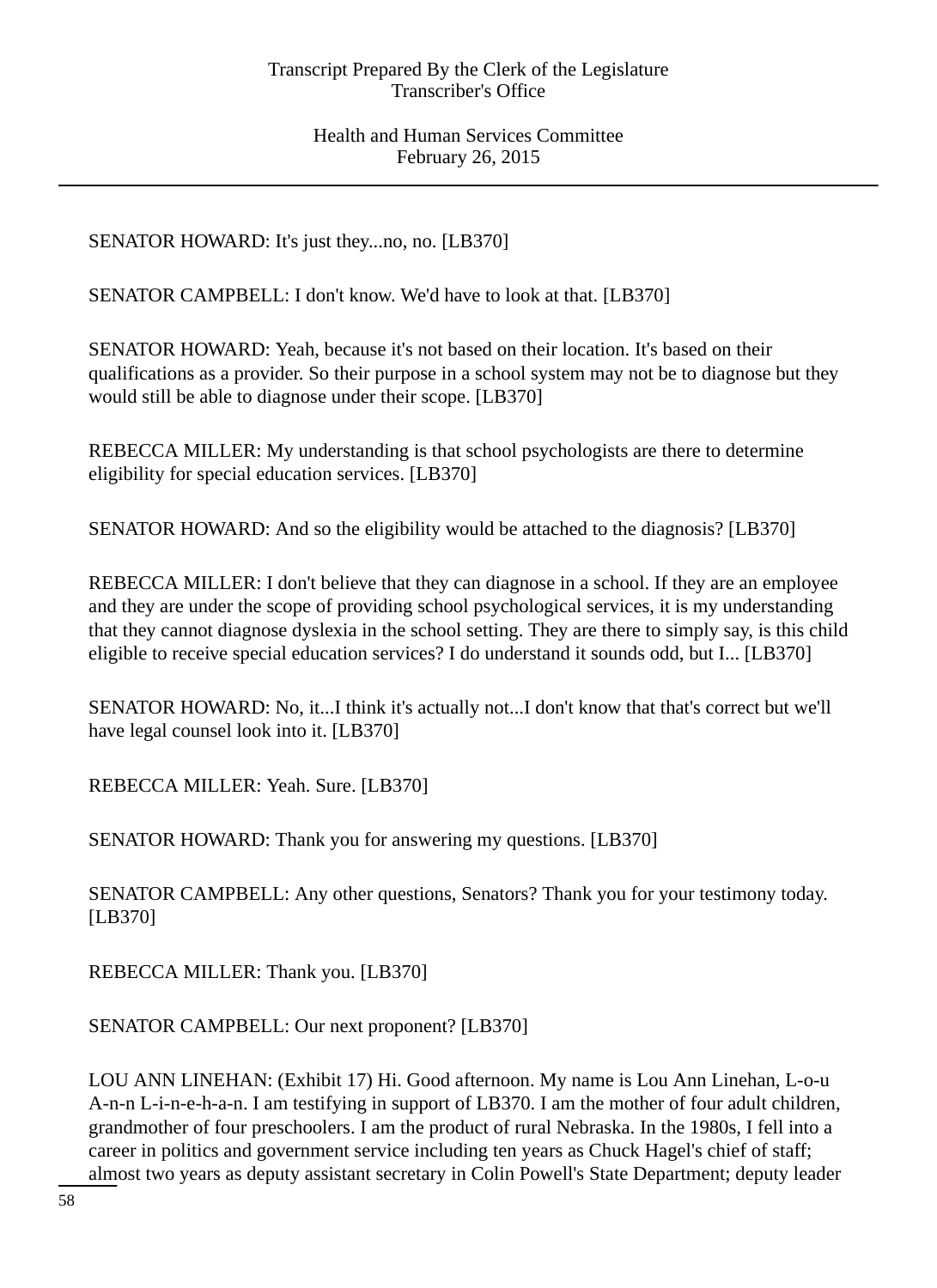Health and Human Services Committee February 26, 2015

of Provincial Reconstruction Team Baghdad, Iraq; Iraq transition director; and, finally, as principal officer of our consulate in Basra, Iraq. I am a consultant now and live in Elkhorn, Nebraska. I am here today because I am dyslexic. As a child, I struggled through grade school. I remember in the eighth grade throwing away my report card at the end of the year, hoping my parents would forget to ask for it. It didn't work. I was punished for trying to hide my grades and for not trying hard enough. But the truth is, I did try. I tried very hard. I went on to struggle through my freshman and sophomore years in high school. I was pushed toward easier classes. Then in my junior year, I suddenly broke through and my grades improved dramatically. My improvement coincided with a new group of school teachers who were unaware I was one of the slow kids. It's amazing what high expectations will do for a youngster. I was not, however, encouraged to attend college. My writing skills were still poor. I have distributed to each of you a paper published by Martha Youman and Nancy Mather of the University of Arizona. Youman and Mather state that historically, prevalence rates of dyslexia have been estimated between 10 and 15 percent. I would be in more agreement with the people that have testified today that there are 20 percent. They further state that although it is well established that consistent and targeted early interventions can help mitigate the effects of dyslexia and improve individual outcomes, the majority of states have not developed guidelines regarding how to identify, help, accommodate students with dyslexia in the requirements of the federal law. They point out that dyslexia is consistently described as a language-based disorder with primary symptoms being inaccurate or slow printed word recognitions, poor spelling, problems that in effect...problems in turn affect the development of reading fluency and have a secondary impact on comprehension and written expression. Thus, dyslexia is characterized, as many have said today, as a neurobiological disorder that results in poor reading and spelling that are unexpected in relationship to the individual's other cognitive and academic abilities. Far too often, when an otherwise bright child struggles with reading or spelling, the child is blamed for not trying hard enough just as I was. Under these circumstances, the child's spirit is deflated and school becomes drudgery. I hated school. Many capable, bright students will never reach their full potential because educators, school boards, and legislatures do not recognize dyslexia. Again, from Youman and Mather: In most school districts in the U.S.A., educators place students with dyslexia under the large umbrella of students with learning disabilities. As a result, the suggested general intervention strategies and accommodations may or may not fit the needs of the students with dyslexia. So what does that mean? It means that a student with high cognitive abilities is often placed with students whose cognitive abilities are lower on the scale. A child with dyslexia is perceived by his or her teachers to be less capable than other, more successful students. It means that some of our brightest and most capable students are stifled before the third grade. It also means that they may never learn to read, at least not read well. Twenty-six years ago, I discovered my seven-year-old son playing by himself on the playground during afternoon recess. Disturbed that something must be wrong, I asked why he wasn't playing with the other children. He replied he couldn't join in a game with the other boys because he had to stay in during morning recess. I asked why. He did not know. After school, I went to see his teacher. She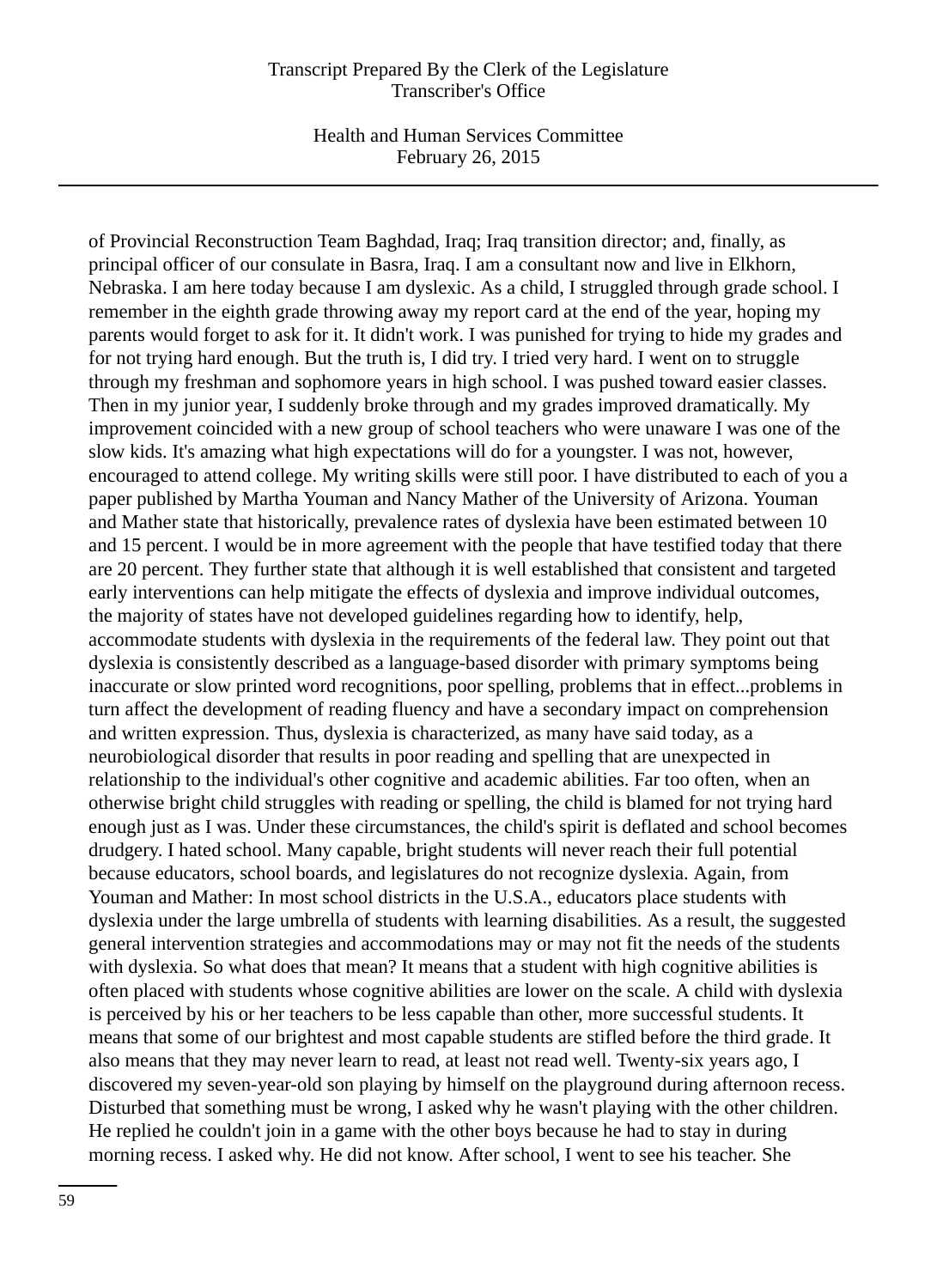Health and Human Services Committee February 26, 2015

explained to me that he was failing to keep up with the class. He could not read. I have no idea when the teacher might have thought to tell me if I hadn't gone to my son's classroom. Not pleased with the school, we went school shopping. Because of determination, luck, some very good teachers along the way, my son is a college graduate, a military officer, a helicopter pilot, a husband, and the father of four. If we had been less involved, less aware of what was really going on, less knowledgeable about our children's rights, and less financially able, my son's life may have turned out quite differently. I am here today because, for over 50 years, schools, teachers, legislatures have failed to recognize dyslexia. Ten to 20 percent of the population is affected by dyslexia. It need not be debilitating, but far too many times it is. When a seven-, eight-, or nineyear-old child is told over and over again that they are not working hard enough even though they are, that they are not paying attention even though they are, and there is no one there to help them struggle on, to encourage them, they will likely fail because even an intellectually capable child will fail if they are told over and over again they are not capable. Society pays a huge cost for letting otherwise bright, capable children fail because they won't recognize a learning difference and furnish the tools needed to be successful and thrive. Today, I ask you to support LB370 and help provide more children with the tools needed to succeed. Thank you very much. [LB370]

SENATOR CAMPBELL: Thank you for your testimony today. Any questions, Senators? Okay. Thank you very much. [LB370]

LOU ANN LINEHAN: Thank you. [LB370]

SENATOR CAMPBELL: And we'll go to our next proponent. How many proponents do we have left? One, two...whoa, we could be in trouble here. Okay. We're going to encourage you at this point not to be repetitious. I mean, if someone has already covered...as Senator Baker said yesterday, just give us the written testimony and tell us that you're not going to duplicate because how many people in the room...let's do this. How many people in the room are going to testify in opposition? Okay. How many in a neutral position? Okay. All right. Thank you. [LB370]

GWEN EASTER: Hello. My name is Gwen Easter. And I am a certified dyslexia advocate. I received training through... [LB370]

SENATOR CAMPBELL: Oh, we have to have you spell it. I'm sorry. [LB370]

GWEN EASTER: Oh, I'm sorry. Oh, I'm sorry. Gwen Easter, G-w-e-n E-a-s-t-e-r. [LB370]

SENATOR CAMPBELL: Go right ahead. [LB370]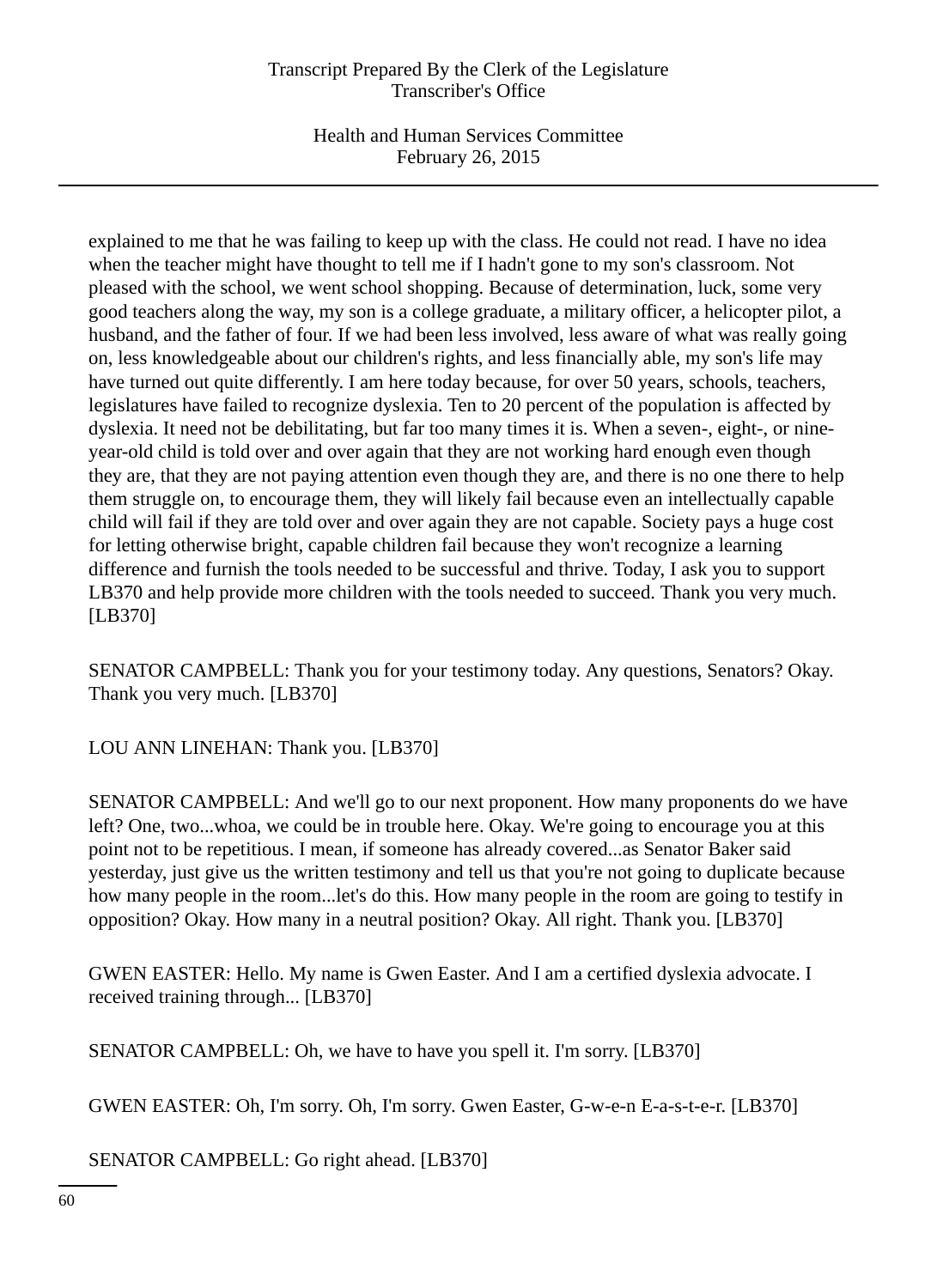Health and Human Services Committee February 26, 2015

GWEN EASTER: (Exhibit 18) Okay. I received my training through the Dyslexia Training Institute. It's accredited through the University of San Diego. I'm the founder of Safe Haven Community Center, a 501(c)(3) nonprofit organization established in 1999. And I am the owner of Safe Haven Preschool Child Care accredited, licensed childcare established in 2000. I started working in the childcare industry at the age of 16. I have donated volunteer hours to my nonprofit since 1999. I have prepared children for kindergarten and tutored children and adults for approximately 17 years through my childcare and agency and during my AmeriCorps years as a VISTA volunteer to the program organizer and tutor from 1998 to 2000. And while serving with the AmeriCorps as VISTA volunteer, I discovered more than half the children and adults I worked with had a reading problem. And then God gave me the vision to start Safe Haven Community Center and Safe Haven Preschool Child Care. I'm not going to discuss the...about dyslexia and what it means and all that because you already have done that. But I want to share this: Safe Haven Community Center and Safe Haven Preschool Child Care is a prevention and intervention agency and childcare. Our educational programs are reader-centered focused. Our agency and childcare serves children, adults, and families that may otherwise fall through the cracks of our education and social service system. Safe Haven Community Center and Safe Haven Preschool Child Care has provided educational classes and tutoring to American, Somalian, Sudanese, Korean, Burmese, Hispanic children and adults who struggle with reading and have a learning disability. We have helped children and adults learn to read and write. We have prepared children for kindergarten. We provide a systematic, sequential, explicit, multisensory language phonics teaching using visual, auditory, and kinesthetic-tactile teaching methods, individual, one-on-one, and group tutoring. Through the years, my staff and certified/ noncertified teachers and volunteers have experienced firsthand children and adults who have entered our programs with warning signs of dyslexia. We also have had school-aged children who were diagnosed with having a specific learning disability which is where dyslexia is recognized under IDEA. School-aged children and adults who have participated in our educational programs have made statements about themselves not being smart, I feel dumb, and why can't I learn? We have experienced children acting out due to being frustrated and overwhelmed because of their struggle with reading. We've had other preschool children who have entered our program who have trouble memorizing their alphabet and numbers, difficult with rhyming. We have also experienced adults who have attended our adult-based education GED and ESL class...frustration...witnessed some nearly in tears because of difficulty learning to read and write and comprehend lessons that they needed to study in order to obtain their GEDs. We have had children who are in third grade, fourth grade, fifth grade reading on a first grade, second grade level. We've had adults reading and writing at kindergarten level as well as third and fourth grade level. My childcare agency has used...I said that already. Anyway, Safe Haven Preschool Child Care Early Childhood Inclusion Preschool Program has preschoolers who have been in our childcare from infancy to preschool. We've had other preschool children transfer to our program who have trouble memorizing letters. I'm sorry, I repeated that. Some of the parents admit to observing warning signs of dyslexia or receiving special education services due to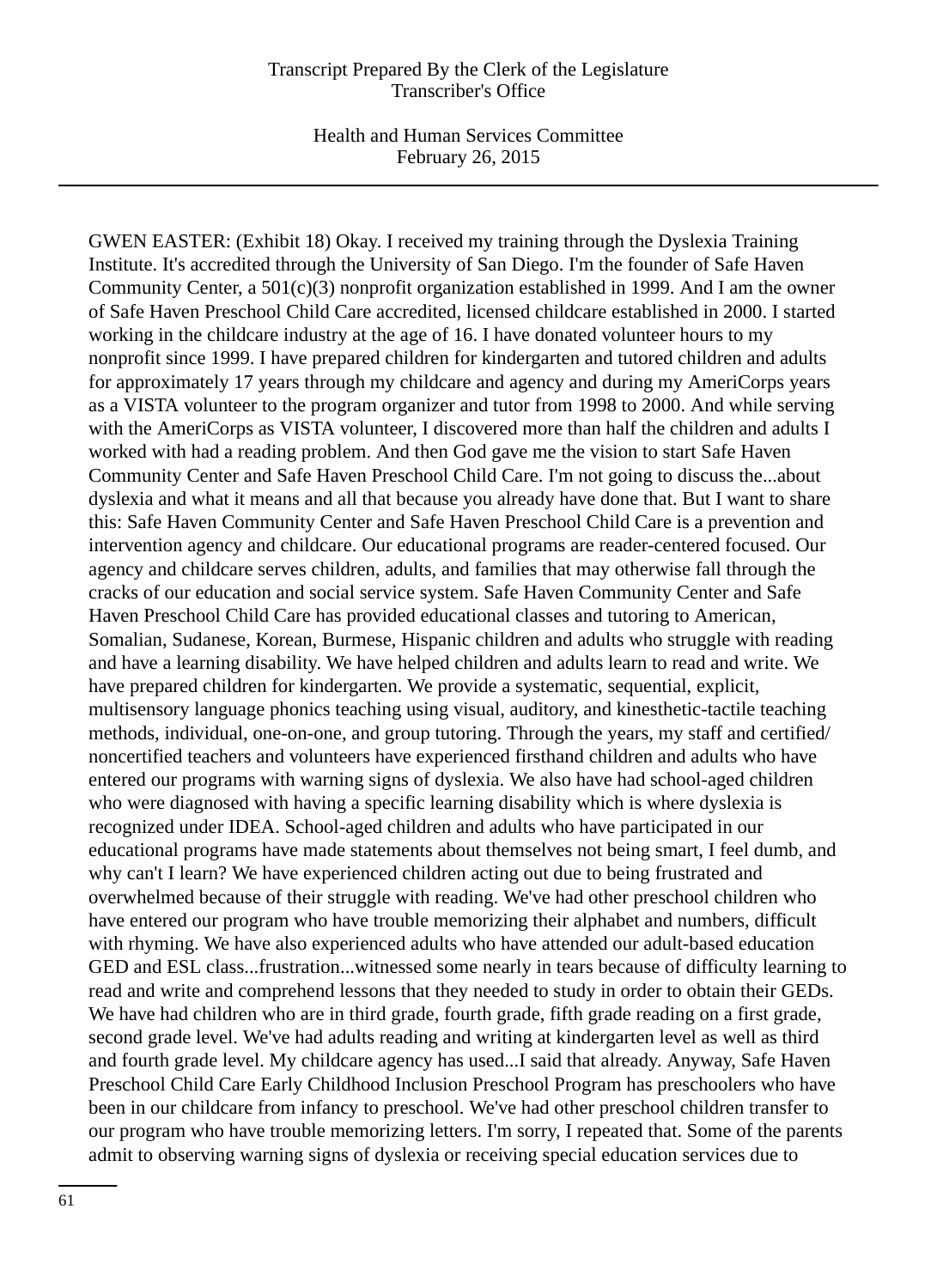Health and Human Services Committee February 26, 2015

having a specific learning disability. This...warning signs are indicators that preschoolers are at risk of reading...of having a reading and language problem after entering school. And our goal is to continue to provide that support to all children academically, children who struggle with reading and writing. I started R.E.A.D.S., Right to Educate, Advocate for Dyslexic Students and Special Education. And R.E.A.D.S. supports parents in advocating for their children's educational rights. R.E.A.D.S. provides professional development, dyslexia awareness training seminars, and other related dyslexia and special education. Our "What is Dyslexia" training seminars are offered to educators, teachers, administrators, parent groups, childcare providers, and community agencies. Our "What is Dyslexia" training seminars have been approved by the Nebraska Department of Education's Early Childhood Training Center. All participants and childcare providers receive a certificate and in-service credit hours. When I started my agency, I started because...when I served in AmeriCorps how many...the number of kids and adults that have problems. I, myself, as a child, I had difficulty in school starting out. Now, I didn't know it was dyslexia. I've never been diagnosed with a learning disability. But one of the things that I made a point to do, I was determined to help kids with reading after experiencing that as well as working in the AmeriCorps. I talk about the adults because if we don't help our children become...help our children that have dyslexia, they'll end up as adults in our programs. And the same experience that we've had with these adults, we'll have it with our children. It's important. And the other thing I want to say is that I have worked so hard for this community to help my children. And I'm tired of seeing people, organizations take advantage of poor families and children for money, for gain. I have done this too. My day care is the way that I provide...make a living. But my organization...I have worked since 1999 as a volunteer barely receiving any kind of service. I offer other programs and services to children and families. And I want...I would like you all to consider it because I've allowed parents to bring their kids to my day care sometime for free. And I can't keep doing that. [LB370]

SENATOR CAMPBELL: Ms. Easter, we probably need to finish up. I'm sorry. [LB370]

GWEN EASTER: Oh, I'm sorry. They need...you all need to consider this. [LB370]

SENATOR CAMPBELL: Okay. [LB370]

SENATOR COOK: Thank you. Very briefly. Thank you, Madam Chair. Oh, thank you. I have one question before you leave. [LB370]

GWEN EASTER: Oh, I'm sorry. [LB370]

SENATOR COOK: Yeah. And the pages can help you hand that out. [LB370]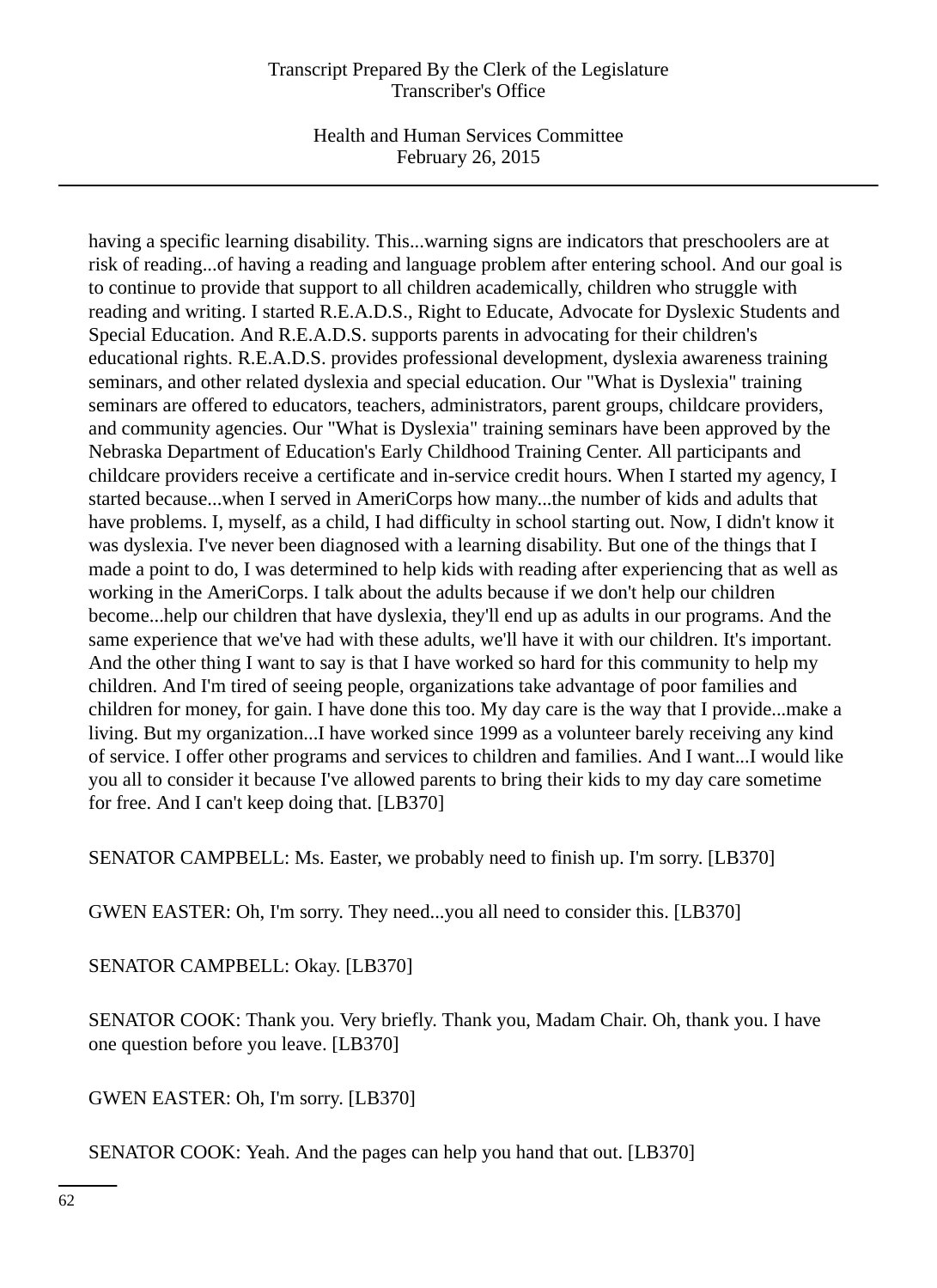## GWEN EASTER: Oh, I'm sorry. [LB370]

SENATOR COOK: When you describe the game, are you talking about...what are you describing, people coming into the community and taking advantage of families? In what way... [LB370]

GWEN EASTER: Yes, specifically... [LB370]

SENATOR COOK: ...specifically, that might be relevant to the thing that we're talking about today or the work we do here? [LB370]

GWEN EASTER: Okay, specifically. Okay, like the early childhood education programs that are being...buildings...they're building programs and tutoring programs that are not helping children that are dyslexic. [LB370]

SENATOR COOK: Okay. [LB370]

GWEN EASTER: This is why these agencies are starting this. Now, my day care sits in the heart of north Omaha. I...it's around low-income children, you know? And these children...and there's nine schools at my area who are...children are reading at a low grade level, nine schools. And they're talking about putting programs across the street from where I am. I've been there since 1999...excuse me, since 2002. That's when I bought my property. [LB370]

SENATOR COOK: Okay. [LB370]

GWEN EASTER: And I'm just saying that I would like to...I would like you all to consider other people, especially people who have studied, who have sought out other education trainings as myself, as Ms. Jackson, and the others. We can help these children. [LB370]

SENATOR COOK: All right. Thank you. [LB370]

SENATOR CAMPBELL: Thank you, Ms. Easter, for your testimony. And it helps that we have a copy, so thank you very much. Our next proponent? [LB370]

ALEX FILING: (Exhibit 19) Hi. Hi, my name is Alex Filing, F-i-l-i-n-g. I'm 11 years old. I struggle with dyslexia and reading. When I try and read, it seems like the words are scrambled. I...the words move around the page like they're flying almost. And I try and see the first and last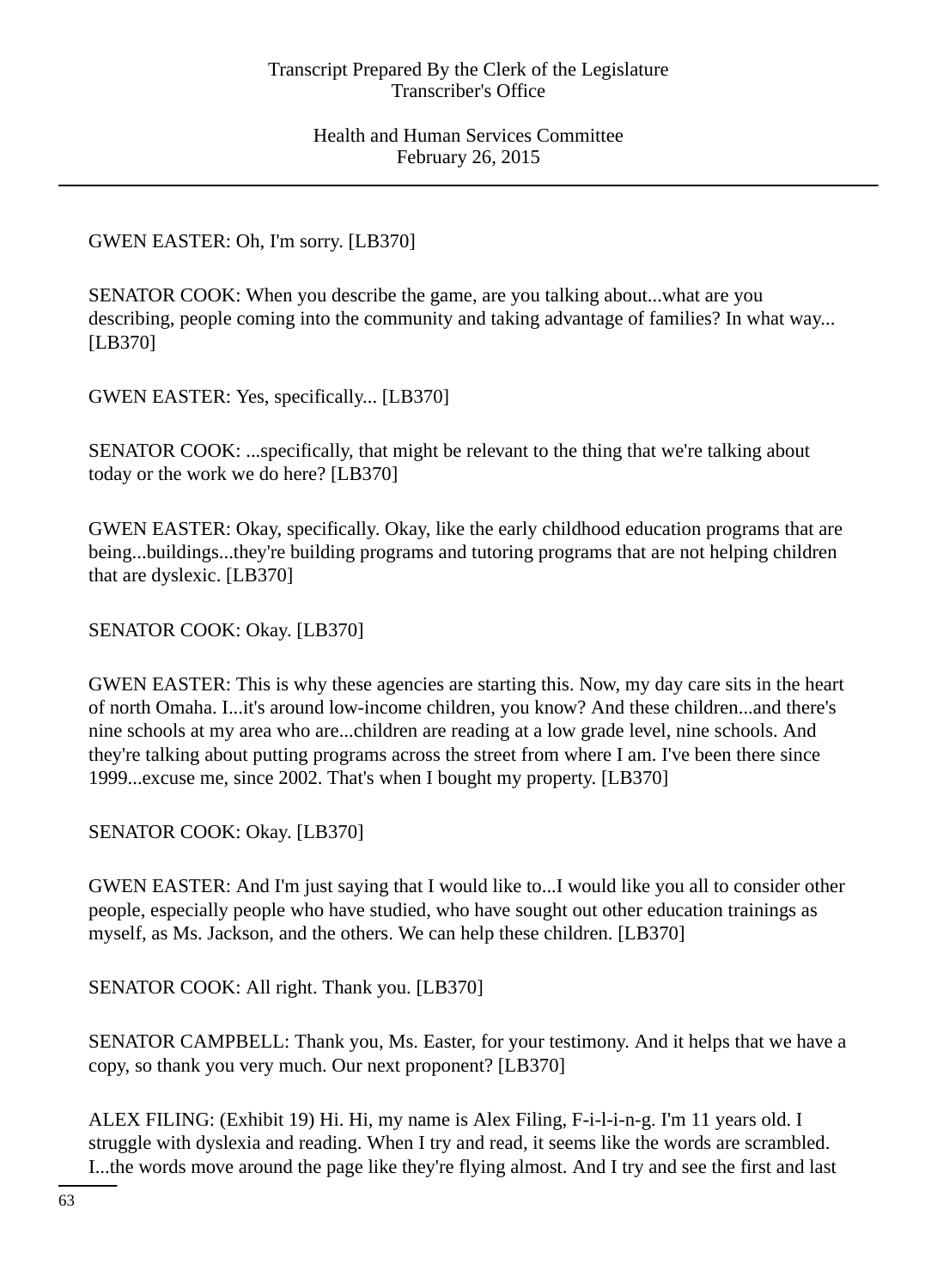Health and Human Services Committee February 26, 2015

letter and guess at what it should be. In school, I see my friends reading books that I'd like to read but I never could read them. And you are assigned a reading number and when you...you can only read so many books in that range of number. And if you got...if you read enough books, you could win a prize. I never won a prize in school. I hated being separated from the class. I felt like the dumb kid. My classmates knew I struggled with reading but they didn't know what it was called. I have worked on many things with groups but I was always the last one picked to be in a group. I dreaded when the teachers would call on me in class. I read and I would have to ask my classmates to help me when I was stuck on a word. Spelling tests were extremely stressful for me. I would study them but I'd never seem to remember them or I would miss a different word every time I practiced. I learned that books on tape are extremely helpful. I can read with them...I can read along with them and learn the words as I see them. My mom has even found my history books on-line as well. I know...I now use talk to type and that helps me get my answers down correctly and write creatively. This also helps because I have dysgraphia, making my handwriting hard to read even though I try to write nicely. Looking back, I did have really nice teachers. I felt they didn't understand that I struggled with...they didn't...I didn't understand...they didn't understand what I struggled with. I know they were trying to be encouraging, but "try harder" was very discouraging because...but...because I really tried hard every day. I just felt that the harder I tried I just seemed to go slower than everyone else. I know that my dyslexia will not go away. I am starting to see the advantages of my dyslexia. I am good at math concepts and I am proud that...I'm proud of that. My mom shares stories of famous people or successful people. My...I hope my story today will be very useful and very well...understand and thank you for your time. [LB370]

SENATOR CAMPBELL: You've got to stay there for just a minute, Alex, okay? I just want you to know that I would have started the testimony today with you. (Laughter) You did a great job... [LB370]

ALEX FILING: Thank you. [LB370]

SENATOR CAMPBELL: ...in giving us good information about what it's like to be a person with dyslexia. So the next time you have to testify, you say, I need to go first, okay? (Laughter) [LB370]

ALEX FILING: Okay. [LB370]

SENATOR CAMPBELL: Promise that you'll do that? [LB370]

ALEX FILING: Yeah. Thank you. [LB370]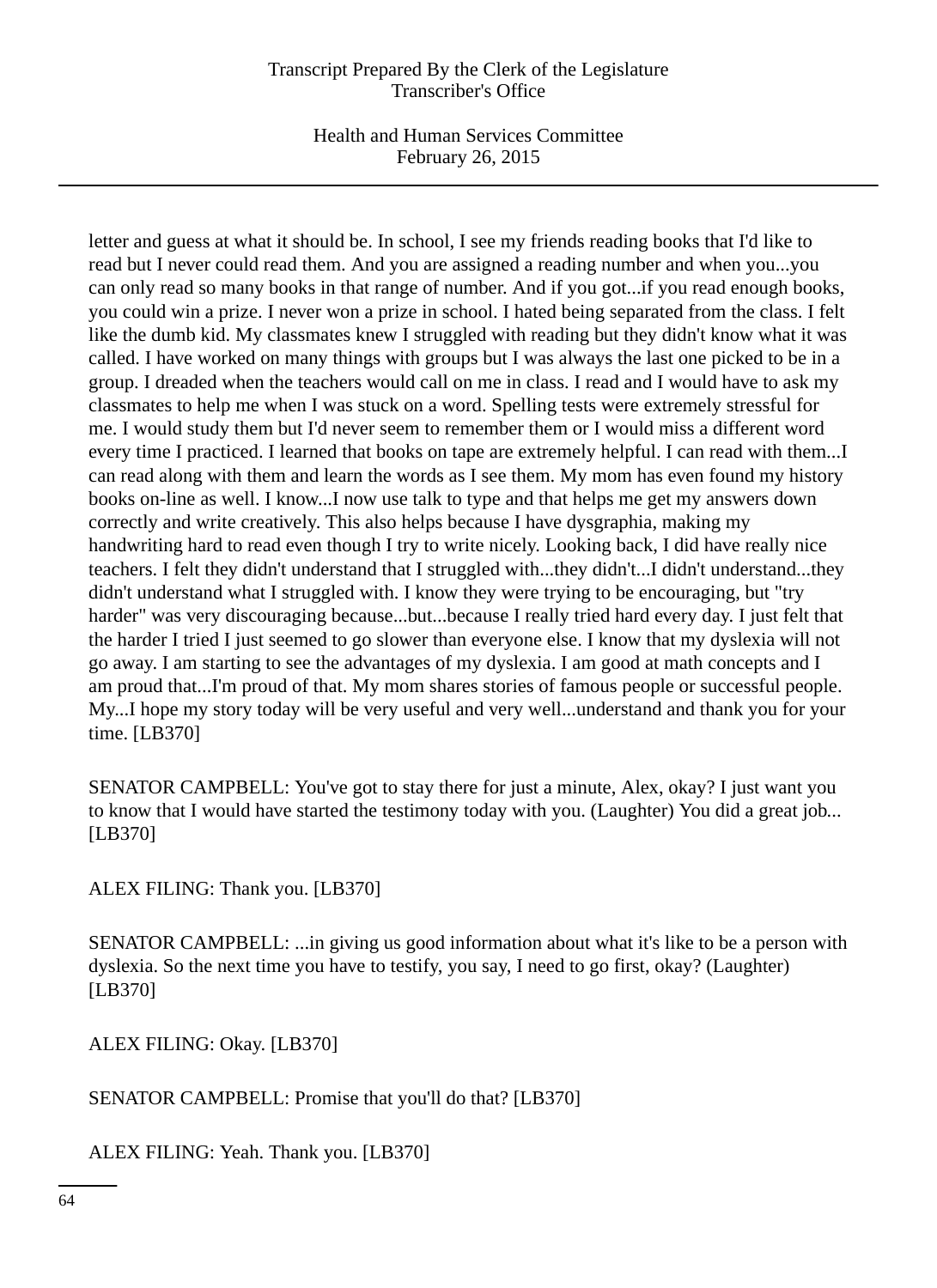SENATOR CAMPBELL: All right. Questions? Senator Baker. [LB370]

SENATOR BAKER: Alex, thanks for coming here. I don't think I could have done that when I was 11 years old. Thanks, too, for pointing out that there are some advantages of being dyslexic, because I know that's a fact. The people with dyslexia have some very special gifts, too, so thanks for pointing that out. [LB370]

ALEX FILING: Yeah. [LB370]

SENATOR CAMPBELL: Any other questions, Senator? Okay, Alex, before you go, on your free time, what's your favorite thing to do? [LB370]

ALEX FILING: Probably play soccer. [LB370]

SENATOR CAMPBELL: All right. What position? [LB370]

ALEX FILING: Goalie or striker. [LB370]

SENATOR CAMPBELL: Wow. This is a guy that's in the action, that's for sure. (Laughter) Alex, thank you so much. You did a great job. [LB370]

ALEX FILING: Thank you. [LB370]

SHANNON FILING: (Exhibit 20) Well, my son makes it hard to follow, so. (Laughter) [LB370]

SENATOR CAMPBELL: I would say so. You're in trouble here, Mom, I think. [LB370]

SHANNON FILING: Well, my name is Shannon Filing, F-i-l-i-n-g. And in the interest of time--I know there's a lot of good information going to be brought forward--I'm going to abbreviate what I wrote. So you can read that. But some of the points that have briefly brought up that I would like to reiterate is that my son did qualify for Title I reading in his school and that was offered first through fourth grade. And he participated and he tried really hard. That program did not have specific dyslexic methods taught. So even though effort was given on the education end and on my son's end, it just really didn't fill that gap that he needed. And as all of the students moved ahead, Alex looked like he was falling behind because he was not gaining ground at all. As he mentioned, spelling is just...that was just pure torture for him and for us. He could never miss the same word wrong twice so we could work on that word. It was just haphazard. And in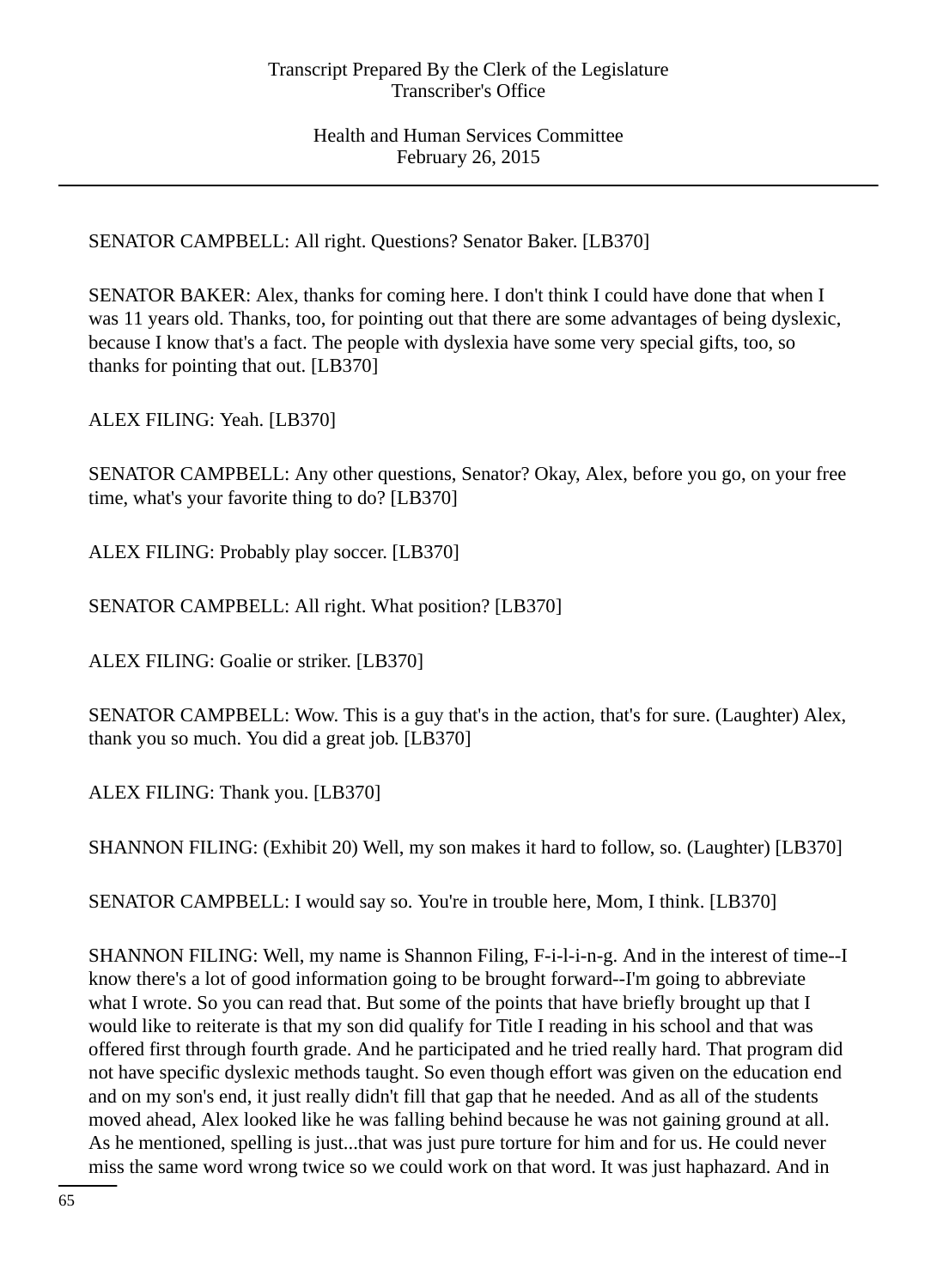Health and Human Services Committee February 26, 2015

his early education--someone else had touched on this--is that he could read, the brown bear likes red, and then following sentence would be, brown bear like blue. He couldn't rerecognize the word. And, you know, I would say this and I'm like, how can you not, I mean, recognize something? It's right below. And I knew something was wrong but we just didn't know. He's never been a behavior issue in school. In fact, his coping mechanism was to just daydream. And so the teachers are like, well, he just needs to try harder. And we didn't know at the time that that was just his coping mechanism. It was just too much. In third grade, his teacher was very tuned in and had watched a documentary on dyslexia. And she came to me and she goes, Shannon, this just fit him to a T. And I'm like, I never considered it, because I thought it was just reversals of letters. I had no idea how much more it was. And I was also told that his reversal of letters, which he does frequently to this day, was...it would just get better after third grade, a lot of people struggled with that. But I didn't really realize until I had a simulated on-line system where it showed what the words would look like for him. And I said, is this what it looks like to you, Alex? He goes, that's what it looks like, Mom, that's why I see just certain letters. And I...for the first time, I understood. And we had him tested through the school and they said that he didn't have the 20-point differential factor to get him more special education services. But what stood out to me when they went over those findings was, one teacher pulled me aside and said, don't worry, hon, these kids just somehow make it. And it was...she was sad. And I thought at that moment, they did not know how to educate my child. And it stopped me cold. I did take him to Dr. Marti here in Lincoln and to his pediatrician. Both had given him written diagnoses of dyslexia. When I gave that to the school, I got an e-mail in response saying, how do you really know this is what he has? I thought, oh my gosh, they don't even know what this is. And I thought at that time I had to take his education into my own hands. So we have started homeschooling so we could put technology in place where he would have access to that later on in his life. He needs to learn how to use that now because dyslexia will not go away for him. One other point that I would like to talk about briefly is the physical nature of the anxiety that comes with this. When you are not understood and you are struggling and people don't think that you're trying hard enough is, I would see that he would get sick in the mornings. He had migraines. He was sent home. The anxiety was so great that I could see his self esteem and his outlook just spiraling. And as a parent, I'm so busy trying to figure out how I could help him. And at the same time I'm like, how do I keep him motivated and going and keep his emotional state strong? So that being said, I just, from a parent's point of view, wanted you to understand the gravity in dealing with these children when there are no answers and there is no understanding. This is something that we could definitely use some help on and these students deserve our attention in that matter. And I just don't want to see these children left behind. [LB370]

SENATOR CAMPBELL: Thank you, Ms. Filing. I appreciate your just telling your story. Sometimes that's far more effective than just reading what the words are here. [LB370]

SHANNON FILING: You can read. [LB370]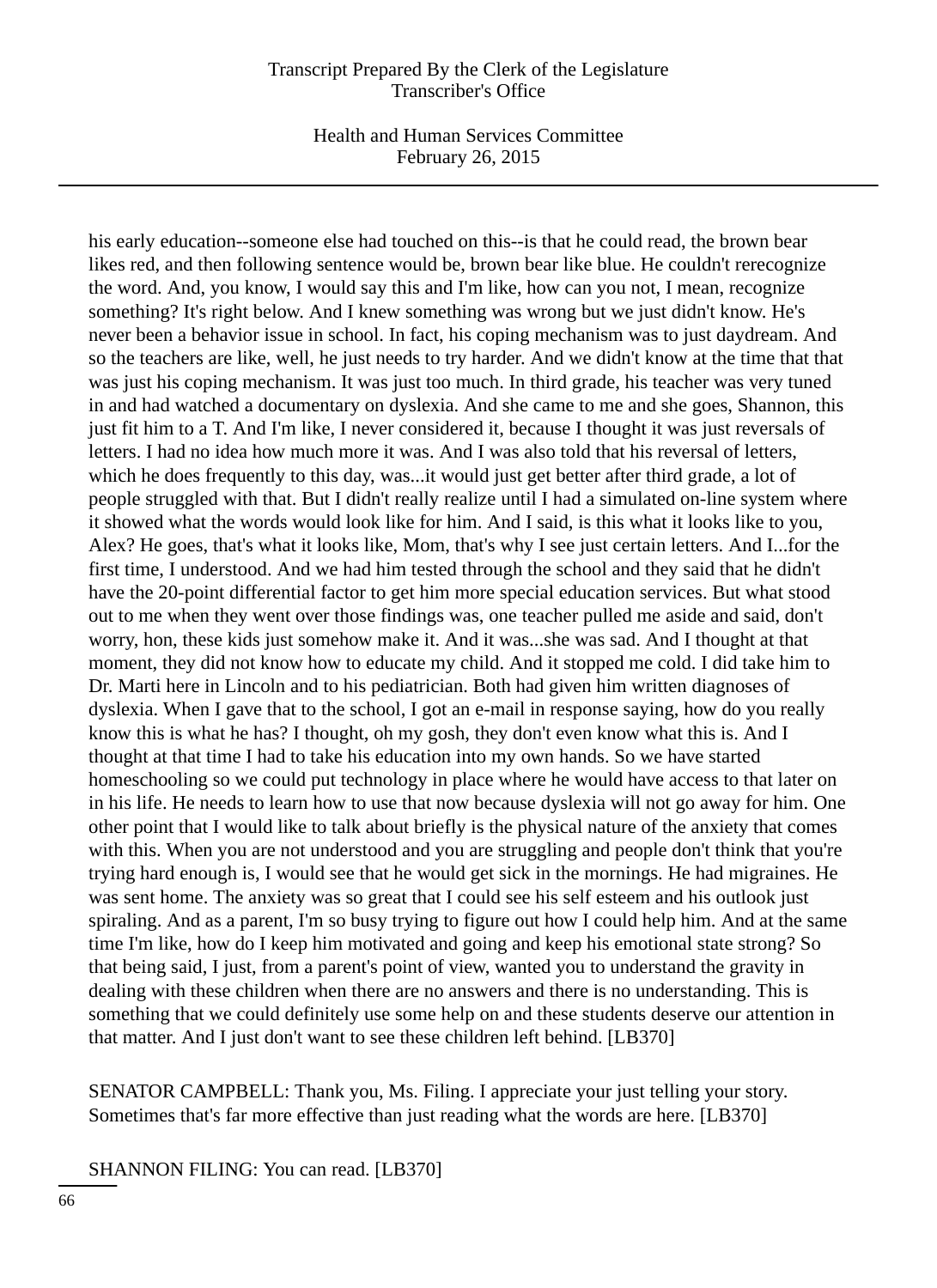SENATOR CAMPBELL: We can read, but watching your facial expressions as you tell your story is really important. So I appreciate your doing that. Any questions from the senators? Thanks for coming. [LB370]

SHANNON FILING: Thank you. [LB370]

SENATOR CAMPBELL: And thanks for bringing Alex. [LB370]

SHANNON FILING: Thank you. [LB370]

SENATOR CAMPBELL: Not that his testimony was better, but (laughter). Our next proponent? [LB370]

PATRICK LINEHAN: Good afternoon. My name is Patrick Linehan, L-i-n-e-h-a-n. And, yes, that was my mother that testified earlier. In fact, I didn't know she was going to be doing that till around lunchtime today. We both planned to come here because it's both...pretty big priority for us. So, yes, I am here in support of LB370. The summer after 9/11, 2001--July 7, to be specific, 2002--I joined the Marine Corps, put on a Marine uniform for the first time, spent approximately ten years active duty Marine Corps, currently captain in the Nebraska National Guard. While in the Marines, I flew CH-46 helicopters and V-22 Osprey helicopters, tiltrotors to be specific, probably one of the most advanced aircraft in the military. However, elementary school, Harvey Oaks Elementary School, and my mother did allude to it earlier, it was tough. And I want to be very clear here about the struggles a child goes through in the current system we have in place in Nebraska, the current Omaha Public School system where teachers do not recognize or understand what dyslexia is, whether it's for improper training...for whatever reasons. A lot of them almost don't want to deal with the additional problem because I understand they're already stressed with a lot of difficulties. But we've got to find a better way. We've got to look at other solutions. We've got to be willing to use all of the tools available that are out there to address this issue. Now, that could be charters, whatever. There's lots of options out there that we are not currently using. So my folks moved me to Westside School District, probably one of the best at the time, maybe still is one of the best in Omaha; went to Loveland Elementary School. There was a...probably two teachers there that really understood what I was dealing with. And they were able to help provide me some support. If nothing else, it's understanding it, just having a child recognize that their teacher understands they're struggling. Just that support is huge. An example of this: So I go to high school. And at high school, I honestly was just happy to make it to high school because I didn't think that was going to be a possibility. And I had a guidance counselor who asked, what do you want to do? I think it was probably sophomore or junior year. I talked about, I want to go to Air Force Academy and fly. He laughed. And he was like, you know, you're in special ed, Patrick. You...that's...it's different career track here for you. Okay?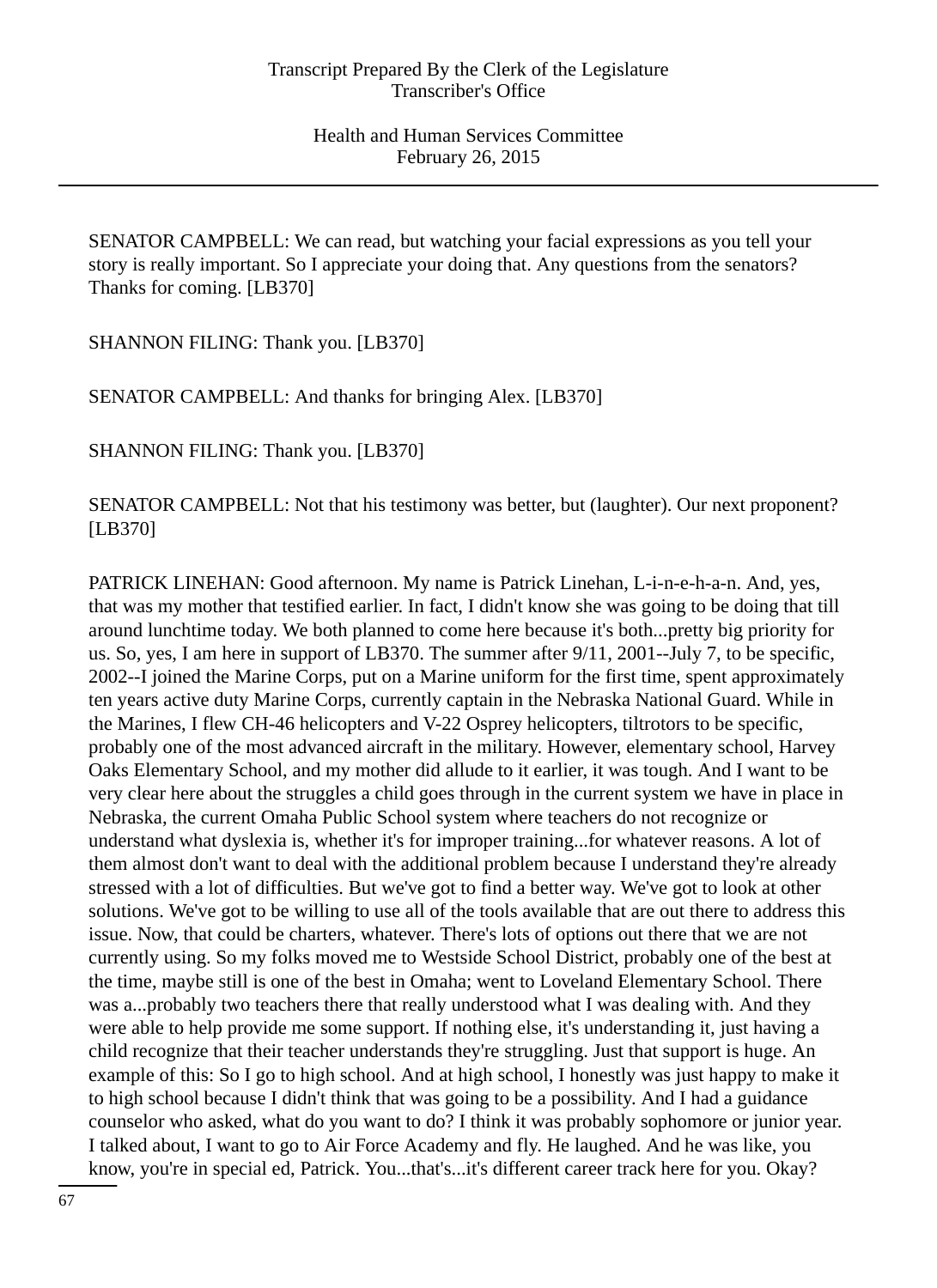Health and Human Services Committee February 26, 2015

Let's look at some different options. So the irony is, in the military career, I fly Ospreys, teaching Air Force pilots. But this...on the other side, so. To show the importance of recognizing and understanding dyslexia and having the state understand it and having support not just from this committee, but other committees...and this is a very important committee to help implement support for dyslexia. I do believe that, and I do believe this is the right committee. When I was in high school, on an ACT I think it was, about 15 to 17 was my score. Okay? And then I had a teacher at Westside that said, you know, this kid is smart enough, he should be doing better. We've got to find a way so we can give him just a little bit more time to take that test and see what happens. Then I scored nearly 30 points the second time which enabled me to get in college. So I had okay grades. I made it through high school. And then I go to college and I get a 4.0. Part...I went to college because I didn't think it was a possibility. I go there, get a 4.0 my first semester. That was Hastings College in Hastings, Nebraska, who was at the time one of the only colleges in the state of Nebraska that recognizes dyslexia and works with students. Now, I had to go there and prove myself every day to different teachers, especially when it's your teachers...English teachers and...it will never stop if you're dyslexic. There's going to be people, they're never going to understand it. But it will make you better in the end because you learn how to fight for it. So I'll just be perfectly clear, Senator Cook, Senator Baker, that there are serious educational issues in the state of Nebraska. This is a clear indication of those educational problems in the state. Thank you. Any questions? [LB370]

SENATOR CAMPBELL: Any questions? Thank you for the service to our country very much. [LB370]

PATRICK LINEHAN: Thank you. [LB370]

SENATOR CAMPBELL: Thank you. Oh, I'm sorry. Senator Crawford. [LB370]

SENATOR CRAWFORD: I'll just say...and I appreciate you mentioning in your testimony that, you know, at college...I teach, you know, at college level. And we do have accommodations to allow someone to take extra time on exams and things like that to try to make sure that they succeed. And I'm glad that...I'm very happy to hear that worked for you. [LB370]

PATRICK LINEHAN: Thank you. I'm happy it did too. [LB370]

SENATOR CAMPBELL: Anything else? Thank you very much for coming. [LB370]

PATRICK LINEHAN: Thank you. [LB370]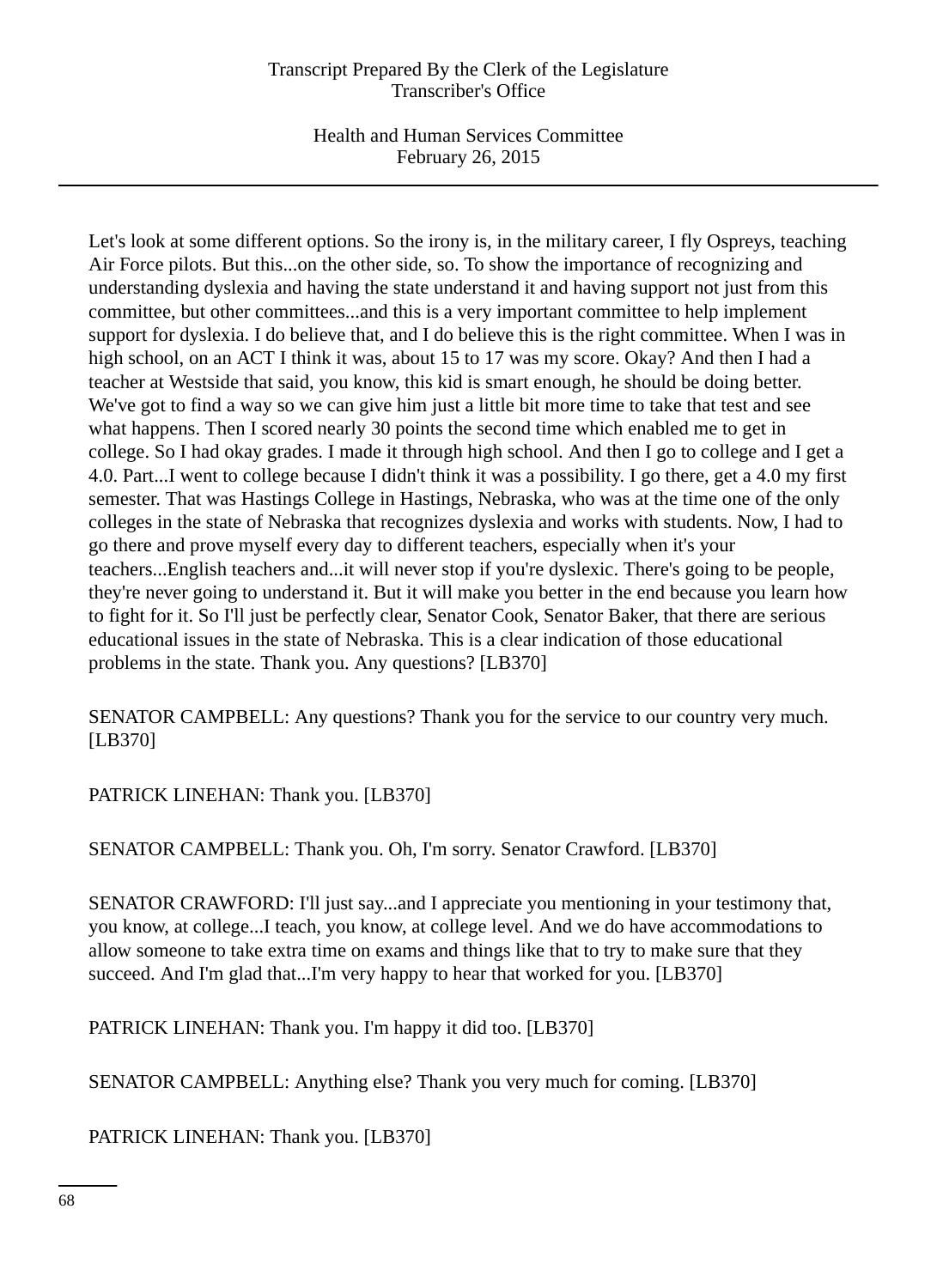SENATOR CAMPBELL: Our next testifier? Good afternoon. [LB370]

JULIANA SIDAK: (Exhibit 21) Good afternoon. My name is Juliana Sidak, J-u-l-i-a-n-a S-i-da-k. I am in third grade. Today I would like to tell you how the Barton system has helped me. Before I used it, I'd been working very hard to learn to read and write. I'd been trying for three years with a regular phonics system. It was so hard. I've been trying to remember the rules but they wouldn't stick very long. Last summer, I started the Barton system and met Mrs. Merz. She and my mom have been working with me five days every week. Since I have dyslexia, it has helped a lot. It has helped with my spelling, writing, and reading. Spelling has become easier and reading is...I can read a lot faster and it is always fun. So thanks to the Barton system and Mrs. Merz, an incredible teacher. Thank you. [LB370]

SENATOR CAMPBELL: Great job, Juliana. Questions, Senators? Juliana, what grade are you in? [LB370]

JULIANA SIDAK: Third. [LB370]

SENATOR CAMPBELL: Third grade. We're going to have to get a taller chair the next time you come. (Laughter) We haven't had many third grade people but you did a great job. And I get to ask you the same question I asked Alex, okay? What do you like to do in your free time? [LB370]

JULIANA SIDAK: Draw. [LB370]

SENATOR CAMPBELL: Pardon? [LB370]

JULIANA SIDAK: Draw. [LB370]

SENATOR CAMPBELL: Draw. Okay. Maybe you can send us a picture or two, okay? Thank you. You just did a super job and you should have gone with Alex at the beginning, that's for sure. Thanks, Juliana, for coming today. [LB370]

JULIANA SIDAK: Thank you. [LB370]

DARLENE MERZ: (Exhibits 22, 23) Many of you already have this. This might look familiar, but the back page is different. [LB370]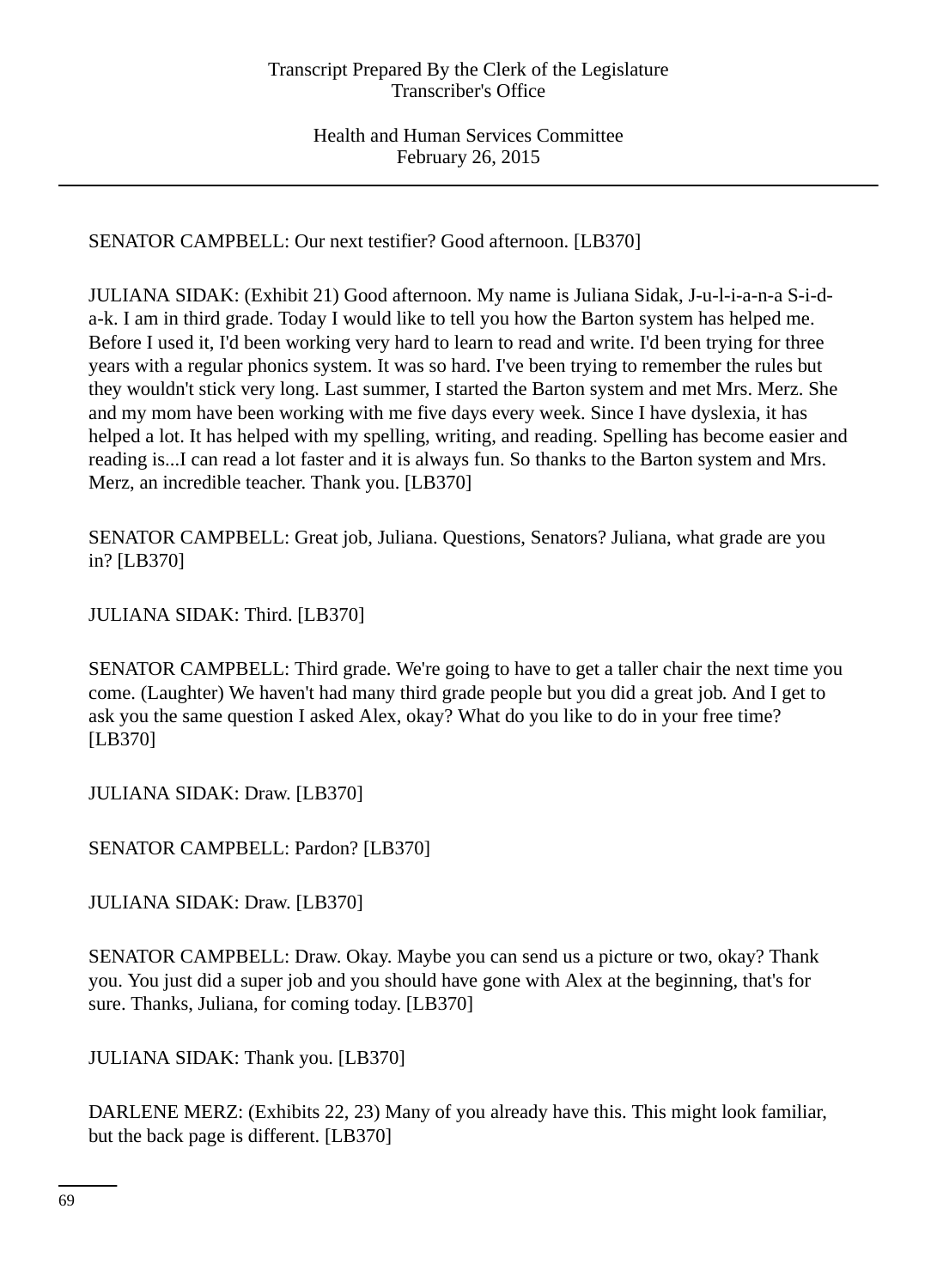## SENATOR CAMPBELL: Good afternoon. [LB370]

DARLENE MERZ: Hello. [LB370]

SENATOR CAMPBELL: You can go right ahead. [LB370]

DARLENE MERZ: I'm Darlene Merz, D-a-r-l-e-n-e M-e-r-z. And I called every one of you a year ago today and invited you to a seminar at the Berean Church. I don't think I saw any of the staff members there, but I called every senator in the Unicameral. I also put this packet last week in your stuff that I see some of you have. The last sheet is different. As you and I have celebrated the excitement of the birth of a child, today I advocate and celebrate with excitement this date and the introduction of the word dyslexia and the International Dyslexia Association's definition of dyslexia in LB370. This has been a long, tedious journey. I hope to share with you in a few minutes what a profound change God has given my path, first as a special education teacher where I spent 90 percent of my time working with students who were at below grade read level and then as a dyslexia specialist watching as students' scores soared to grade level and above by using an Orton-Gillingham program. As a SPED teacher in the Nebraska public schools for 11 years, I had no inkling that I would be fighting for these children through the late...state's legislature processes who otherwise are being left in the darkness in the public schools. I'm going to turn to a handout that is in yours. It's the backside of the yellow. Someone you know: "Someone you know, someone you love wants to fit in with you like a glove. That someone can't read in the way that you do. Come see what we've learned. For centuries we've had not even a clue. They gave up all hope but still tried harder each day. But no avail showing, they continued to pray. Please give me, my Lord, hope for my life. How can I live with this plague in my life?" This is what I've lived to see. "I've lived to see change, I've seen their eyes shine. I've messages on my phone, in my ears ring like chimes. Thank you for doing, they say, and what you have done, I now hear his voice, the book read by my son. There is no way to repay what you have given, says a parent to me, a voice like from heaven. That message again and again has come through loud and clear. To me was the gift of hearing those words but God says, go on and let others hear." The title next, Journey Into Dyslexia, is a movie that I'm giving in services and presentations across Nebraska after terminating my position at the Cross County schools: That child called dyslexic but smart as a whip; can learn reading but by a different trip. See the brain function, take that child's hand, becoming a reader is his demand. He now has life as a reader; ready to attack. A life-changing experience,...no holding me back. He can read; any words with all he has learned; and no longer is heartsick as he formerly yearned. Now he, like you, is able to read! Ready to help others, watch out, take heed. That dyslexic is the person we need. That was a quote from Carl Schramm in that movie, Journey Into Dyslexia. It's an HBO special which might...you might have seen on a presentation on TV. I'm back on the white sheet with the red line: nine years and 50 students tutored with Orton-Gillingham. What I've learned about dyslexia: Dyslexia is synonymously termed struggling reader by Dr. Sally Shaywitz,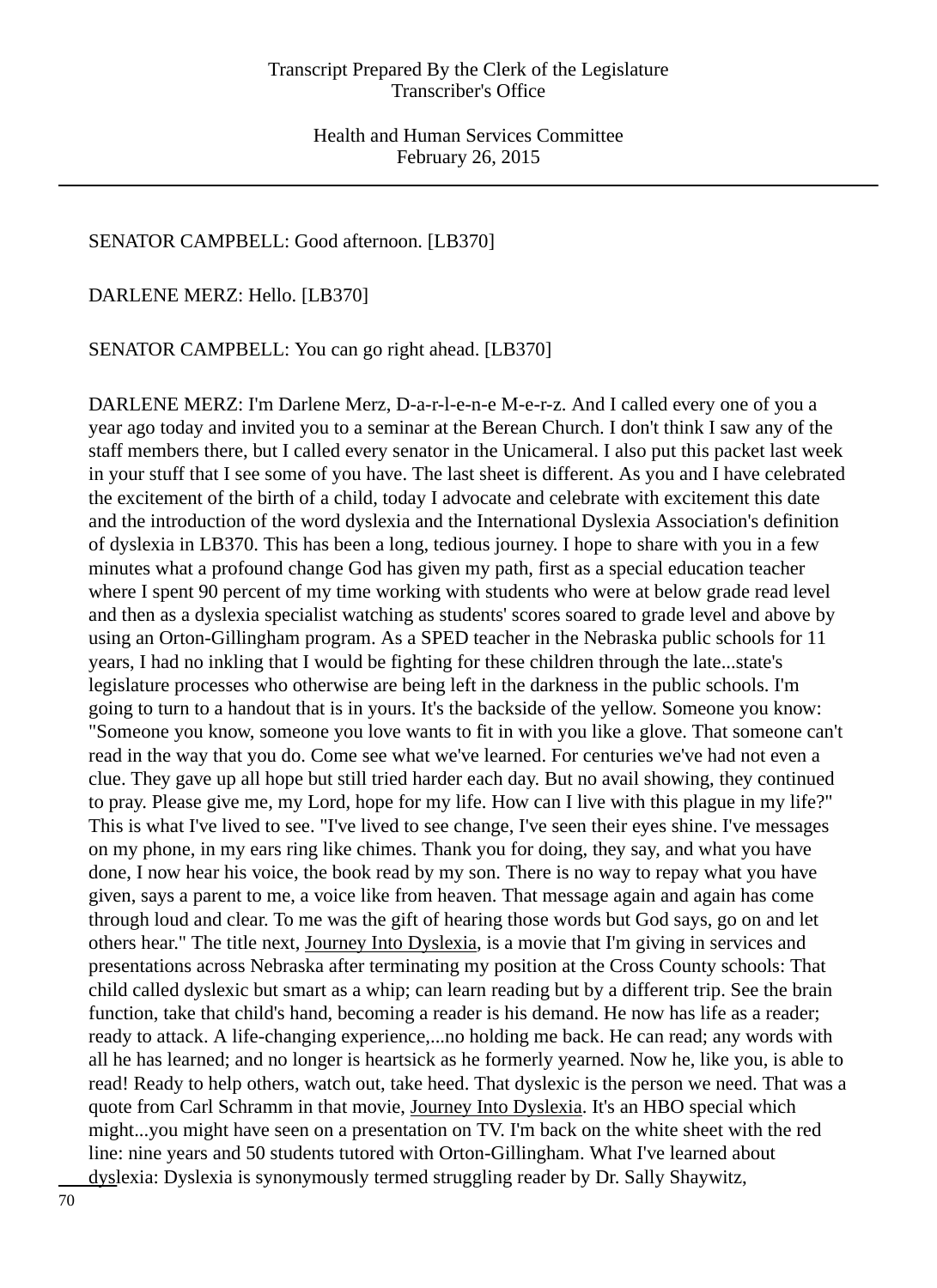Health and Human Services Committee February 26, 2015

neuroscientist and codirector of the Yale Center for the Study of Learning and Attention and the author of Overcoming Dyslexia. They're the same thing. And we got hung up a while ago on diagnosing. When we have kids below grade reading level, if they are not at benchmark with a testing that we use that's called DIBELS at the public schools, then they are called strategic. And we start to work with them with RTI, response to intervention, and we are using things that do not work for the dyslexic students. But we do not have to identify them with a specific test of any kind. I became a screener. And if they are below benchmark, they should be worked with even if they don't have to go to a psychologist or whatever. We've discussed diagnosing to a way high degree here and maybe I will have people that will disagree with that. But this is...one of the things that I think that we can avoid doing is getting to and diagnosing so explicitly. It is the most common learning disability and researched more than any other disability. The things that I'm quoting are on your papers that are...you can read later that are under the National Institute of Health's finding from 1997 with the National Reading Panel. It's inherited and lifelong. Twenty percent of the population has it. These students have a basic lack of phonemic awareness. A functional MRI...and you have a picture on the beige sheet, it shows the brain and what's going on in a dyslexic brain in comparison to the average brain. These are all National Institute findings. Early ID is key and you've heard that over and over. The most critical skill taught in our public schools, reading creates a feeling of anguish and desperation for these students and their parents. Most... [LB370]

SENATOR CAMPBELL: And Mrs. Morris, we're not going to get through all this, so tell us what the most important thing is, maybe, in this material that you really want us to look at. [LB370]

DARLENE MERZ: Okay. One of the things that I would point out: that right below that I say amazing improvements. I used the interventions at school because I had to. I terminated my position because I could not use what I wanted. When I started talking about dyslexia, I got the plastic shield. Go away, go away. And so I terminated my position. But as you down there, 30 to 50 points were the improvements I saw using the DIBELS testing that all the public schools use in Nebraska in comparison to 5 to 7 points with interventions that should not have been being used. And then over on the other page you can read my credentials. But one of the things that is so important here is, 23 states have addressed this across the nation. They have laws for dyslexia now. So look at what you've got for information. And we are deciding how many jails to build now by how many children are unable to read at third grade. That's pathetic. We're going about this backwards. The other thing, I would go down to key components: early ID, appropriate instruction, and teacher training are vital. When I graduated in 2001, I went back to school at 51, got my degree. I hadn't...I think I heard the word dyslexia once. [LB370]

SENATOR CAMPBELL: Okay. Ms. Merz... [LB370]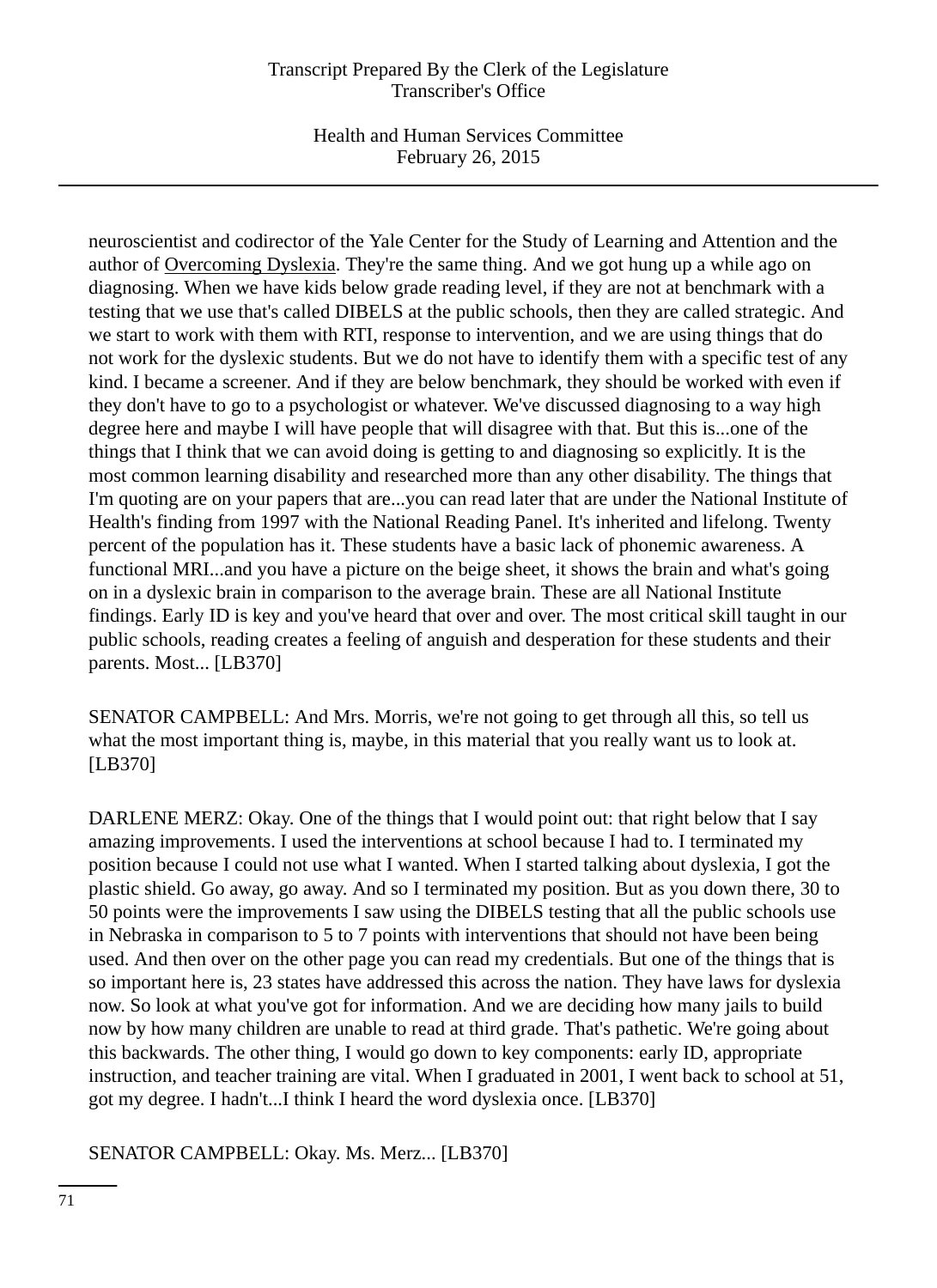DARLENE MERZ: As a teacher, I feel their pain. As a parent, my heart aches for them. And as an advocate, I am passionate to affect change and we'll keep working on this until we get some change. I would like to answer questions if you have any. [LB370]

SENATOR CAMPBELL: Any questions, Senators? Thank you for bringing the material for us to take a look at. [LB370]

DARLENE MERZ: Yes. And I would be glad to come in. I would like to show a movie in the Unicameral to share. Many of them address all these things. [LB370]

SENATOR CAMPBELL: Okay. Thank you. All right. Our next proponent? Good afternoon. [LB370]

DEB AVERY: (Exhibit 24) Good afternoon. Senator Campbell and committee members, my name is Deb Avery, D-e-b A-v-e-r-y. And I taught at Humboldt Table Rock Steinauer Public Schools in southeast Nebraska for the past 23 years. For most of these years I taught first graders. And I've experienced the frustration of watching some bright, eager-to-learn children fail to experience the joy of learning to read. Instead, they meet a roadblock of discouraging difficulty with the reading process and this keeps them from achieving their full academic potential. And the problem I noticed, it continued. I would think, well, maybe the next teacher will make a good connection and it will get better, but it didn't. And they struggled throughout their school careers. And then in 2012, I trained in Chicago to identify the warning signs of dyslexia and how to screen and tutor struggling students and help them around this neurological roadblock. Since then, our school has initiated the use of an Orton-Gillingham based, multisensory, explicit, systematic phonics program. Now this kind of program is helpful for all students, but it's crucial for students with dyslexic student. And without a way around the roadblock, these students continue to underachieve through their lives...throughout their lives. Sometimes they become so discouraged that they quit, they drop out, and they're unable to secure jobs. Some end up homeless or in prison. And a report that was cited in Sally Shaywitz's book, Overcoming Dyslexia, suggests there's no evidence that dyslexic people are predisposed to committing crimes. That's not how it comes about. The link comes from being misunderstood, as we've heard today, and having difficulty in school, medicating themselves with drugs or alcohol, dropping out, being left out, all those things. And it starts early. You know, the little boy that talked, Alex, he was fortunate, I don't think he was bullied. But, you know, a lot of times children, if there's a slower student, they will notice that and make fun of them or whatever. And so these people can start this downward spiral early in life. These facts alone should be enough to motivate us to be proactive for these students so they become proficient readers and not struggling reader statistics. As an education major, I never heard the word dyslexia spoken in any of my college-level classes. We talked...they talked about psychologists. I asked--after I started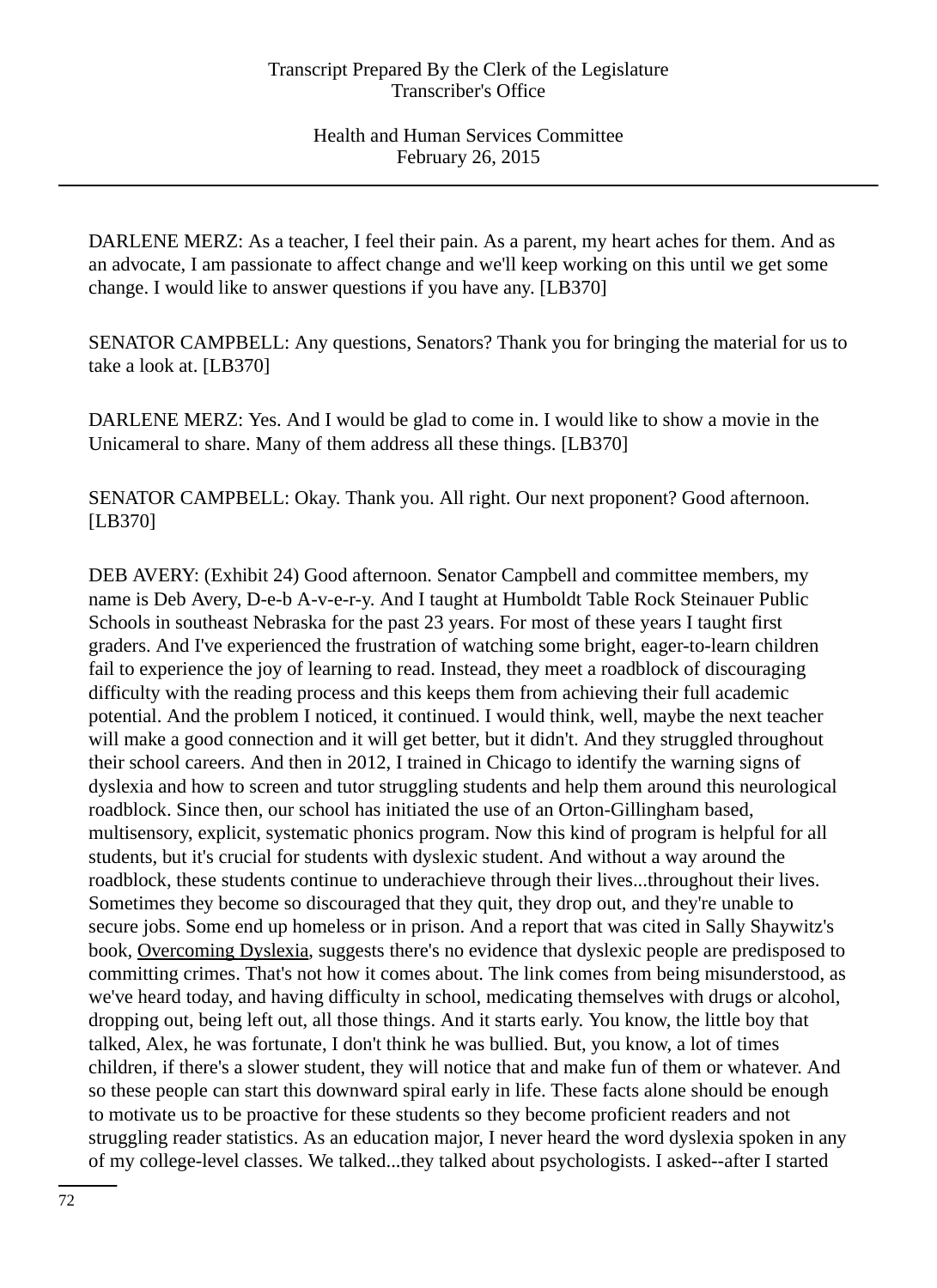screening students, after I took my training--I asked the school psychologist, do you screen for dyslexia? And she says, no, I don't know anything about dyslexia. I've never been trained in it. In the 1940s, my sister was told she was dyslexic but I don't know if she ever had the proper help. I do know that to this day, she avoids reading and writing. She can make a wedding gown. That's...she's very talented. [LB370]

SENATOR HOWARD: This is great. (Laughter) Sorry. [LB370]

DEB AVERY: I...this is an educational tragedy because it's still happening. This is in 1940s and there's still nothing out there to help. Well, there is; it's coming. Why have dyslexic students continue to slip through the cracks? It's because we don't know what it is and we don't know what to do about it. And I also believe...and I've come across a lot of...you know, people don't want to talk about it. Our ESU doesn't want to talk to us about it. They won't address it. And that's because it has to come from the top. The education generals, as I call them, they're going to have to find a battle plan to pass down to the educational soldiers who are doing the footwork in classrooms. But it's got to come from the top. I identified students at school and I have some data there for you, some test results. But identified students at school have made positive progress with the DIBELS assessment we use. Now, that's timed. And that's a problem because if you process slowly, a timed test is not going to be easy for you. We also use the MAP test. It's not timed and they do quite well on that because they have the time they need. But I'm just excited to be able to share with you that there is hope out there. And these students need time for their brains to process around the roadblock, they need specific interventions, and they need us to be correctly informed about how to best understand and help them. [LB370]

SENATOR CAMPBELL: Thank you. [LB370]

DEB AVERY: Thank you. [LB370]

SENATOR CAMPBELL: I have to tell you that some of us chuckled when you talked about a wedding gown because Senator Howard is getting married, so... [LB370]

DEB AVERY: I see. [LB370]

SENATOR HOWARD: I was all...continue. [LB370]

SENATOR CAMPBELL: ...that's why the chuckle. We all looked... (Inaudible). [LB370]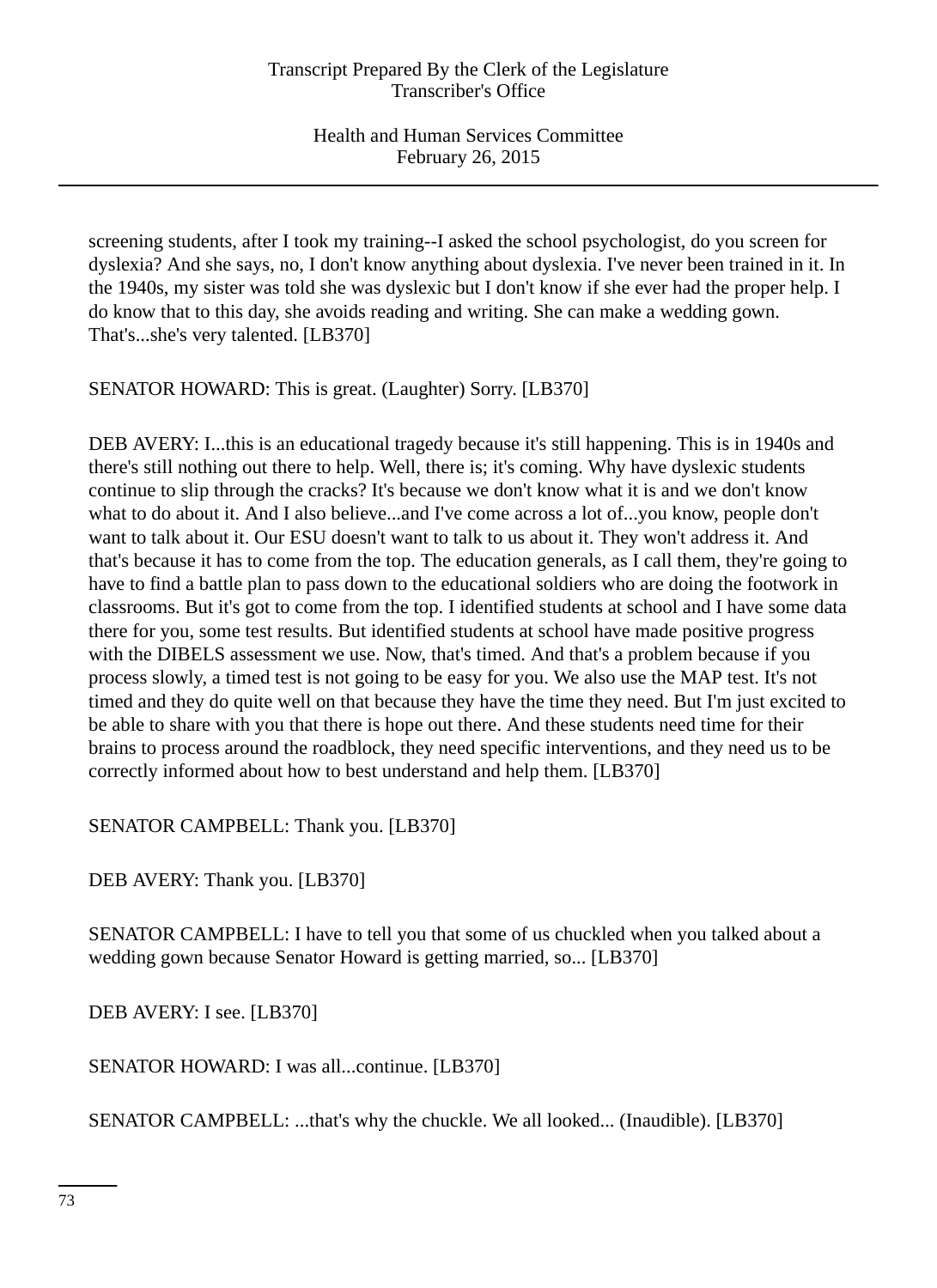DEB AVERY: She's real good at it. She's a very talented lady. And she struggled...she's struggled through...she's 74 years old and she still...she says, I can't go to a...you know, if somebody...she doesn't...she has to look up words and she goes, how do I look up a word I don't know how to spell? But I told her, I said, get an app. You can get one of those cool apps (laugh) which is another point. The technology is really going to help these people. The technology is phenomenal. [LB370]

SENATOR CAMPBELL: Yeah, I would agree with that. Thank you for your testimony today. [LB370]

DEB AVERY: Thank you. [LB370]

SENATOR CAMPBELL: Our next proponent? Good afternoon. [LB370]

MINDI GREEN: Good afternoon. I'm Mindi Green, M-i-n-d-i G-r-e-e-n, and I'm just here to share my testimony with you. I don't even know why I'm going to look down because I've scribbled on it so much listening and trying to figure out what to share from what's already been shared. But I'll start with, I'm a mother of seven boys and I'm currently homeschooling five of them along with a young toddler who likes to walk around singing his ABCs. So before making the choice to stay home full time and school our children, I was a part-time occupational therapist that worked in the hospital's long-term care and spent one day a week at the Harvard school working with children. So why did I make the decision to come home and homeschool? Because, of course, I have a struggling child just like many of the stories that you've heard today. He started off, and I noticed things in kindergarten. And you would think, being an occupational therapist, that I would have been able to be a little bit keyed in, but I wasn't. Along with the teacher, I would hear, you know, he's just...it's...it'll click, it'll click eventually. I'd go in and volunteer in his kindergarten class and I can tell you today that three out of the seven kids--he was at a private school--struggled with dyslexia at the time. Of course, I didn't know that. And they still struggle with it. And I'm trying to get them help like Caleb (phonetic) is receiving. But it just is always...from the teachers, it was, you know, it will click, it will come. So just, I think the awareness is the big thing. So...yes, on my sheet, where am I? So the teachers just gave me that impression. And first grade was difficult, second grade was difficult, then came third grade and he would have hours and hours of homework, with tears. And I finally looked at my husband and I said, we can't do this anymore. I have to bring him home and work with him one on one until this clicks or we can figure something out. And so we did the Sylvan program and we tried all kinds of things. He is in seventh grade and I'm still homeschooling all of them. And finally one day...actually, Juliana's mom asked me at our co-op how the week went. And I just looked at her and about started crying. I said, horrible. I cannot figure out how to help Caleb. He is bright. He's done memory masters where they have to know 24 weeks, seven different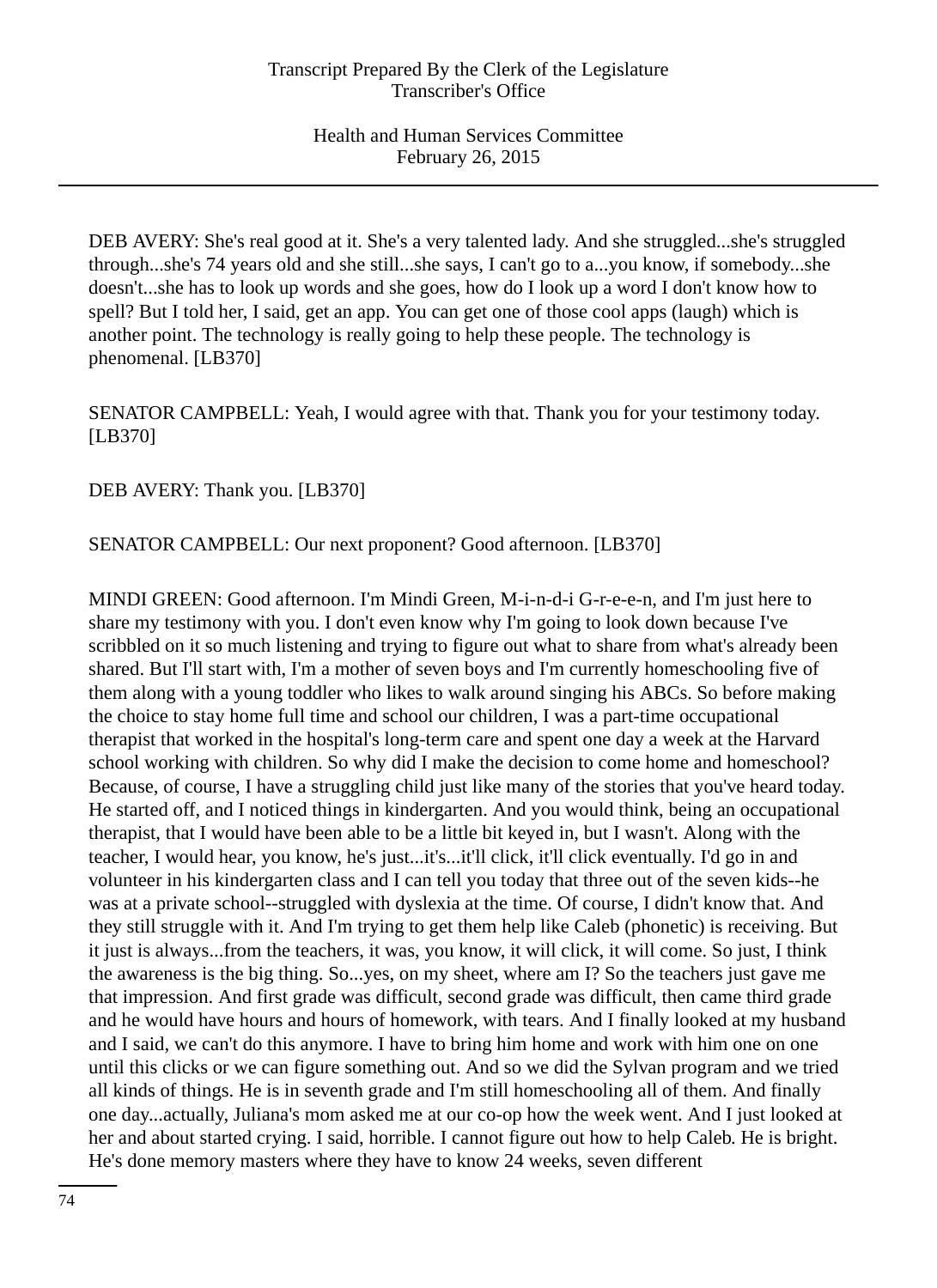Health and Human Services Committee February 26, 2015

subjects...completely has it memorized, can spout it all back to you. But reading and writing, math, organization, just horrible. And she said, I think he has dyslexia along with dysgraphia. Let me give you our tutor's name. So I talked to Mrs. Merz for, like, an hour and a half. Saturday morning--this was on a Friday--and I've never felt so much hope. I hung up the phone and I was like, oh. You know, I knew it was nothing that I was doing teaching them because I have two that are very bright readers. I just knew there was something he was struggling with. And you've heard from some of the testimonies that there's not a cure for dyslexia which I agree with. I would say that there is a cure because I have seen Caleb within a three-month time span of using an Orton-Gillingham program go from not being confident...I should have brought his math papers from when we started the school year to now because you can actually tell where the problems begin and where they end. The answers might be right and they might be wrong, but he's got the problem figured out of how to do it from reading a book with him and he will not let me help him with a word. He wants to try to figure it out. And that is three months in the seventh grade which...he's 13, and the other thing I would hear from people is, once you hit a certain age, there's not any...you know, like, you are going to have to do adaptive stuff forever in order for them to be able to be successful in life. The other thing is, so three out of my five that I'm teaching have dyslexia. I beat the one out of five. Yeah, you all feel bad for me, right? But the program that we're using works and helps. One of them has been in speech since he was in kindergarten. He's in third grade now. Never once has it been mentioned that maybe he has dyslexia. I actually wanted him to be pulled out of speech, which Medicaid is, of course, paying for his speech. Even though I'm homeschooling, I take him in. It's not helping. This program is helping with his speech, with his Rs, because the words make sense to him. So I think part of it is an education thing as far as getting just the knowledge out there. I want to go to our private school--Nebraska Christian in Central City is where they attend--and I'm going to volunteer my time as soon as a couple of my kids start going there to hopefully somehow implement this program within the elementary, because it just changes these kids' lives. The one thing that Caleb's third grade teacher told me the week before we pulled him out was, it's not like he's trying...it's not like he's not paying attention. It's almost like he's trying to not pay attention. They just didn't understand it. And so... [LB370]

SENATOR CAMPBELL: I'm going to stop you there because we're on red. [LB370]

MINDI GREEN: Okay. [LB370]

SENATOR CAMPBELL: Any questions or comments from the senators? Thank you, Ms. Green, for your testimony today. [LB370]

MINDI GREEN: Yes. [LB370]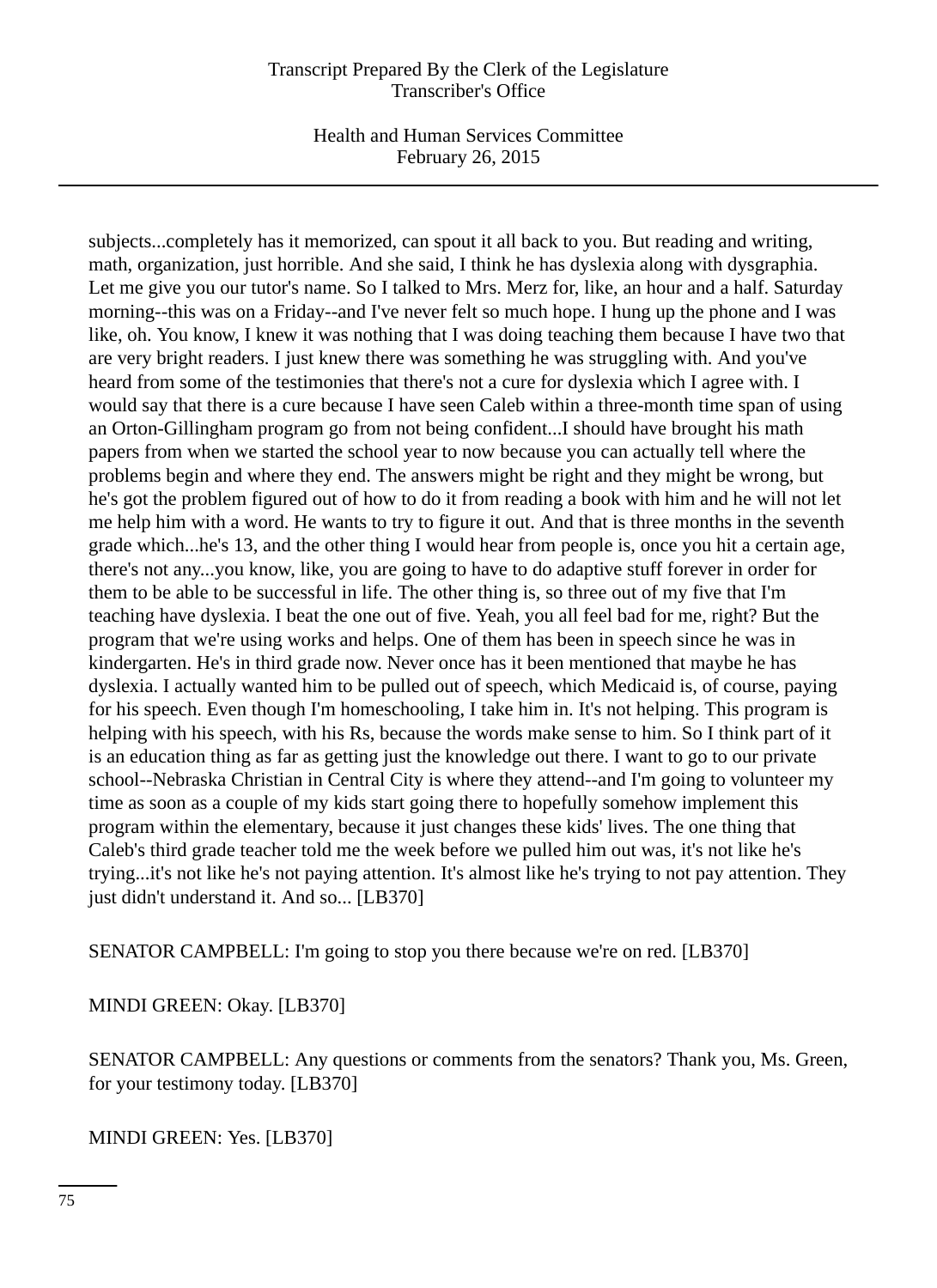SENATOR CAMPBELL: Our next proponent? [LB370]

KATHY HANKEL: (Exhibit 25) I promise this will be short because some of...much of it has already been addressed. My name is Kathy Hankel, K-a-t-h-y H-a-n-k-e-l, and I thank you for this opportunity to speak. I am here in support of this bill but also to really stress the importance of the early intervention programs. We need to catch this early. As a former preschool assistant and later head teacher and director for 26 years at Little Blessings Preschool in York, I can still recall the struggle some students had despite the fact that these students were actually very creative and intelligent, as are all dyslexics. And I want to add a research fact that I don't believe anybody else has mentioned. And that is--and it's very significant, in fact I'm going to repeat it twice--identifying students with reading problems early reduces the number of students identified later as learning disabled. Identifying students with reading problems early reduces the number of students identified later as learning disabled. So I suggest that this bill, LB370, be modified to urge schools to utilize the skills of their elementary, Title I, or resource teacher in an early intervention program where the Orton-Gillingham instruction would benefit both the school and the student. The student will then be ready to read and the school's concern about the cost of hiring additional faculty is eliminated. Thank you for allowing me to speak to this important issue that involves the future of many of our young people. I again urge passage of this bill in a modified form with provisions to provide additional guidance to the educational community. Helping these students by recognizing and treating the effects of dyslexia early will equip them to compete and excel in today's world. Thank you. [LB370]

SENATOR CAMPBELL: Thank you, Ms. Hankel. Are there any questions from the senators? I don't see any questions. Thank you for coming. [LB370]

KATHY HANKEL: Okay. [LB370]

SENATOR CAMPBELL: Our next proponent? [LB370]

NANCY JOHNS: I'm cutting this to one paragraph. (Laugh) [LB370]

SENATOR CAMPBELL: All right. Thank you. [LB370]

NANCY JOHNS: So my name is Nancy Johns, N-a-n-c-y J-o-h-n-s. I'm a former elementary teacher educated at the University of Nebraska with a concentration in special education. More importantly, mother to three kids, one of which is still...dyslexic. Anyway, I'm going to give you the briefest summary. My son has been through R.E.A.D. Team. He's been through RTI. He's been through speech pathology. And his third grade year we decided to have him screened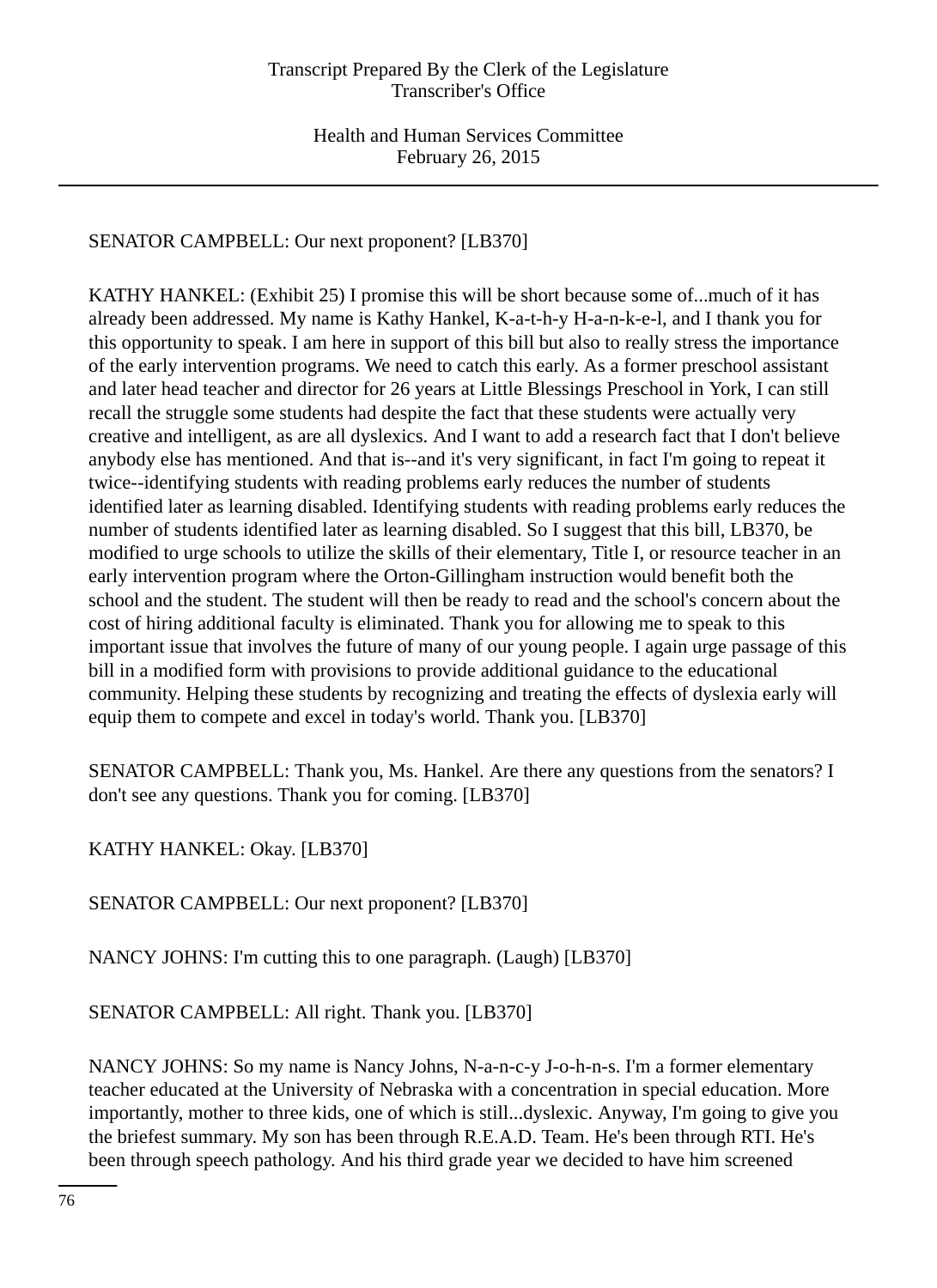Health and Human Services Committee February 26, 2015

privately as I asked the school if they...the psychologist if they would be performing a test, you know, would all those tests catch dyslexia? And he said, sure, it'll be under reading. Well, there is no place for that. And anyway, I once had him...we had him screened for dyslexia. I asked the lady, well, what do I do now? And she said, well, what do you mean? The state of Nebraska doesn't recognize dyslexia. So even if I tell you that, there will be nothing you can do. So, took that to my pediatrician. He did say there was someone; we could have him officially diagnosed. But, again, the state doesn't recognize it. So she would not even be able to use the term dyslexia. He would only be able to give me some kind of sheet using that type of definition that would go back to the school system. Luckily, his special ed teacher at the school had some background training in a tutoring program that was Orton-Gillingham. And meeting Darlene (phonetic), we use an Orton-Gillingham program at home and I tutor him. He is in fourth grade now and is reading at least at his grade level. He has significantly caught up. And when asking his teacher why they're not doing more for these kinds of kids in school, she said it's because there's no...you could be mild; you could be moderate; you could be severe; you could be dyslexic in math; you could be dyslexic in reading. The range is too big. They can't cover it. So probably finishing up for everyone today, I just think we're wanting awareness. So anyway, thank you for your time. [LB370]

SENATOR CAMPBELL: Thank you. Ms. Johns, just so that you know, there's a whole room back that are waiting on another bill. So this is not the end of our day. [LB370]

NANCY JOHNS: Yeah. Yes, I know. I know. [LB370]

SENATOR CAMPBELL: So I appreciate your brevity. Thank you. [LB370]

NANCY JOHNS: Yep. [LB370]

SENATOR CAMPBELL: Our next proponent? [LB370]

TRISH SIDAK: (Exhibits 26, 27) Good afternoon. My name is Trish Sidak, T-r-i-s-h S-i-d-a-k. I'm Juliana's mother. I'm a nurse. I have a bachelor's of science from UNMC and my husband is a physician, mother of five. I just wanted to come up and also restate what you've already heard. I brought two samples of Juliana's work. We've been in the Orton-Gillingham system for six months and we've seen differences that are quite incredible. So I just wanted to keep it short, let you know that I have two other readers who...there was nothing like this. Juliana is my oldest and it seemed like we were always plowing through. My other ones have soared and gone quickly through learning to read, spell, write. And so I just wanted to also share that testimony. [LB370]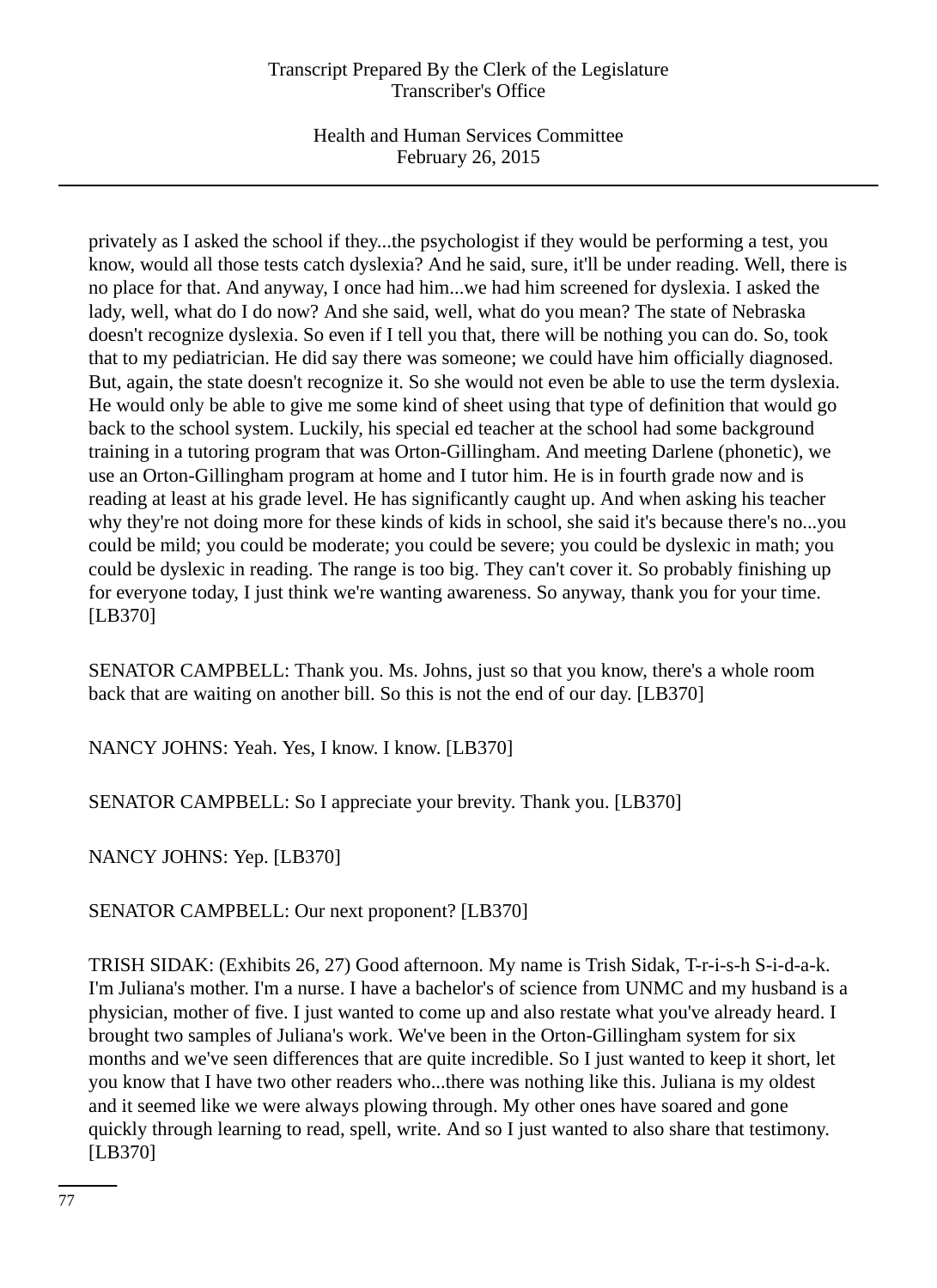SENATOR CAMPBELL: Thank you very much for coming. Did you leave a sample, is that what you said? [LB370]

TRISH SIDAK: Yeah, I gave...I had two copies of those. [LB370]

SENATOR CAMPBELL: Okay. You have it for the record? [LB370]

TRISH SIDAK: Yep. [LB370]

SENATOR CAMPBELL: Okay. Thank you. [LB370]

TRISH SIDAK: Thank you. [LB370]

SENATOR CAMPBELL: Our next proponent? Anyone in opposition to the bill? Anyone in a neutral position? I'm sorry, you didn't raise your hand earlier. [LB370]

KORBY GILBERTSON: I know. I had to leave the room. I'm sorry. [LB370]

SENATOR CAMPBELL: I'm kidding, I'm kidding. Thanks. [LB370]

KORBY GILBERTSON: Chairwoman Campbell and members of the committee, for the record my name is Korby Gilbertson. It's spelled K-o-r-b-y G-i-l-b-e-r-t-s-o-n. I'm appearing today in a very strange position for myself. I'm appearing for myself which is...out of over 20 years of doing this, this is the first time I've ever done this. But I have a ten-year-old son who was diagnosed with severe dyslexia. And I can agree with everything the parents have said regarding fighting to get help for your child. And we're very fortunate in that I can afford to help him get all of those applications and buy books on tape and look at the textbooks that they use and help him get two tutors a week instead of one. But he still suffers. And it's amazing to me that he goes...actually goes to a private school and has nine kids in his class which I'm very thankful for because that's one of the reasons why we were able to identify it very early. But even with that small, close-knit group, we dealt with last year him being told that he was retarded and should be in kindergarten by a classmate. He is called stupid because he has to go to his tutors during the day. And for a child, that's extremely damaging and no kid should ever have to go through that. I have firsthand realized the problems in our system and that's why I'm here in neutral, because I don't...I...this bill, I think, is a great idea, but I don't think it does nearly enough or actually addresses the problem that faces the state. This is a fundamental issue for our education system. When you look at the number of children that have reading problems and even those kids that are diagnosed with dyslexia are then only offered reading recovery or basic reading help and they're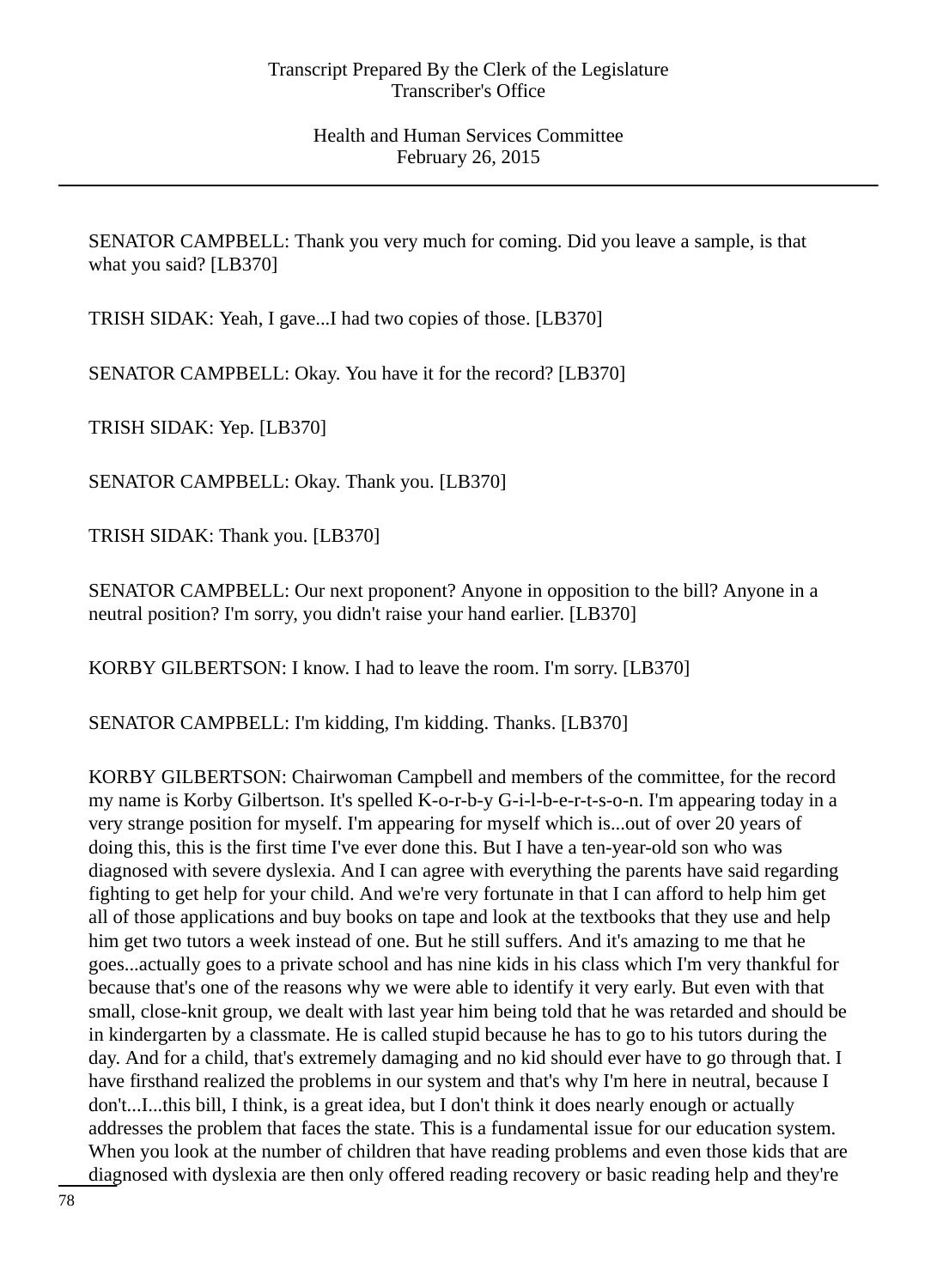categorized as special ed students even though they have IQs that put them at genius level, there's a serious issue with our system and something should be done. Nebraska does recognize dyslexia in special education statutes as a disability. The problem is, schools don't have any funding to be able to do dyslexia-specific training and then tutoring for kids. That's where the problem lies. The problem doesn't lie in us needing to prove that there is a real issue out there. The problem lies in, we have no way to address it right now. And so I applaud Senator Riepe for bringing this legislation because it is really something that is long overdue. With that, I'd be happy to try to answer any questions. [LB370]

SENATOR CAMPBELL: Thank you, Ms. Gilbertson. Questions from the senators? Thanks. And thanks for your patience in waiting. [LB370]

KORBY GILBERTSON: Sure. [LB370]

SENATOR CAMPBELL: Okay. Anyone else in a neutral position? Letters for the record, Brennen? [LB370]

BRENNEN MILLER: (Exhibits 28, 29, 30) Letters from Dennis Molfese, Katie Watson, and the Omaha branch of the NAACP. That's all, Senator. Thank you. [LB370]

SENATOR CAMPBELL: Okay. Thank you. Senator Riepe, would you like to close here? [LB370]

SENATOR RIEPE: (Exhibit 31) Thank you, and I will be brief. First of all, I wanted to thank everyone that appeared here today. It was very moving, very educational. And I think that when any child struggles, we all struggle with him. And it...or when you lose a child, as Mrs. Jackson did, that's also very heart struggling and challenging, I guess, for all of us, even some of us that are hardhearted at times. And I do have an amendment. The amendment, I have a copy of it. We talked about it and I will distribute that. In researching the specifics of this bill, I have come to realize the complexity of this issue. I would like additional time to explore the intersection of how this bill would work with existing provisions of law such as the Individuals with Disabilities Education Act. With that, I thank all of you for your patience and for your questions. And I would answer any questions that I might. [LB370]

SENATOR CAMPBELL: Any follow-up questions? Senator Howard. [LB370]

SENATOR HOWARD: What does the amendment do? [LB370]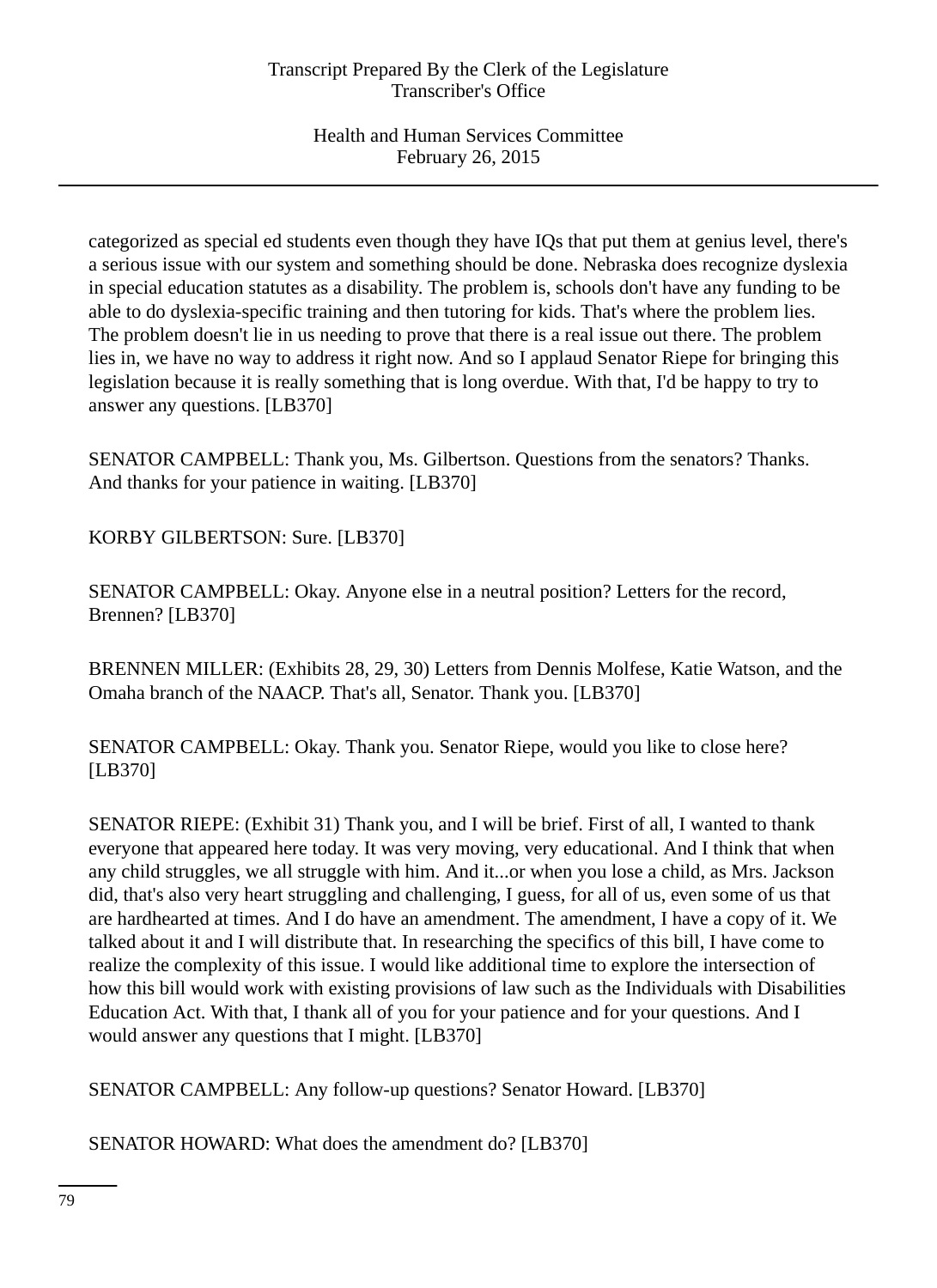SENATOR RIEPE: The amendment basically clarifies the definition of dyslexia. [LB370]

SENATOR CAMPBELL: Senator Cook. [LB370]

SENATOR COOK: Is it the same definition that was read? [LB370]

SENATOR RIEPE: Yes. Yes, yes. [LB370]

SENATOR COOK: Okay. Thank you. [LB370]

SENATOR CAMPBELL: Okay. Anything else? Senator Howard. [LB370]

SENATOR HOWARD: Just as we were going through the hearing, it sort of prompted some other questions. Do you know of any other Medicaid statutes that we currently have that consider the medical condition versus the treatment, that say services for blindness versus optometric services? [LB370]

SENATOR RIEPE: We will research that out. And I'm not an expert on the...all of the things that Medicaid happen to cover. But we will follow up on that. [LB370]

SENATOR HOWARD: Is the service that needs to be billable this multisensory language therapy? [LB370]

SENATOR RIEPE: I think that we have to take a look at this and we have to sort through what can we and what do we want to do for both diagnoses and then, to follow up, what can we or do we want to do in terms of treatment. And from everything that we have heard this afternoon is, this is not a one-size-fits-all kind of a deal, that it's very complicated. And I don't know what particular...even down to the code business or even what kind of specific treatments, but I assume that no two are the same. [LB370]

SENATOR HOWARD: Madam Chair, with leniency? [LB370]

SENATOR CAMPBELL: Go right ahead. [LB370]

SENATOR HOWARD: Thank you. I had other questions during the...I'm a Curious George. [LB370]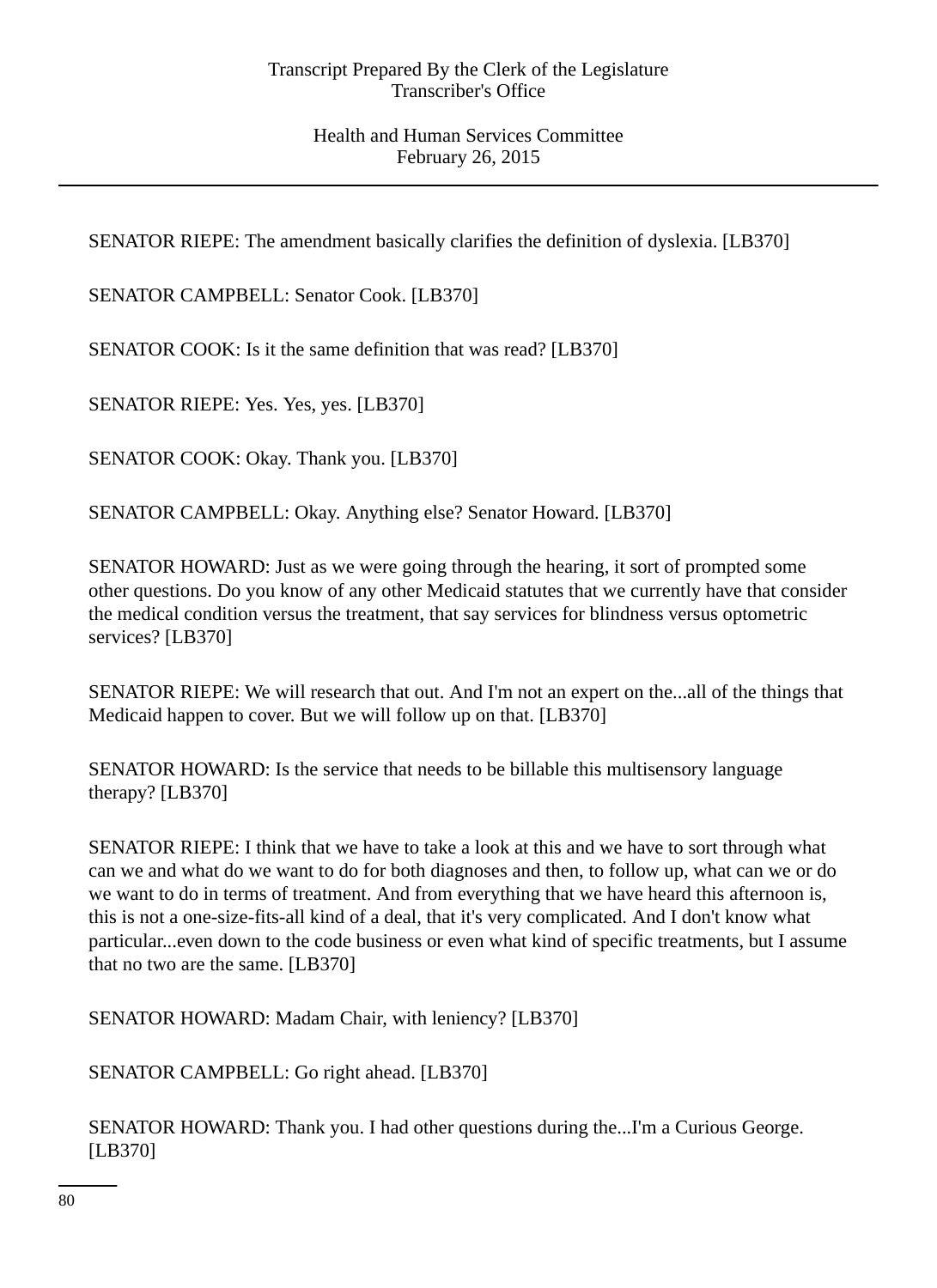SENATOR RIEPE: I've heard that, too, before. [LB370]

SENATOR HOWARD: There it is. Do you know other medical programs that the state has that allows, sort of, laypeople like teachers and tutors to be able to bill? [LB370]

SENATOR RIEPE: My...I would say there are none. [LB370]

SENATOR HOWARD: Okay. Would this be a more appropriate...in hearing some testimony today where there were contracts with NFC and the department, is there a method of using the child welfare system to address? Are there funds there that you think... [LB370]

SENATOR RIEPE: We have...yeah, I'm sorry. We have learned a lot today. I have heard a lot. And we have more research to go back to try to come up with these. And I would hope that...not to take it out of public but just, when we do our Executive Session, hopefully I'll have more of those explored in terms of, how far can we take it, how far does it fall within the Health and Human Services and Medicaid versus the education versus the treatment whether it's a medical piece as opposed to a...simply an education piece that I think we heard a lot about that...and how do you address each one of these? I don't know. I'd just like to have...I need more time to try to get some of those answers. And I would like to...if we might, I could touch base and...because you seem very knowledgeable about this, I'd like to have...get, you know, questions so that we know how to follow up. [LB370]

SENATOR HOWARD: Certainly. And for me, I just want to make sure the questions are in the record so that when you read the transcript, you've got everything for later. My...I did want to register...a concern was that for Medicaid billing. They have to be recognized as a provider in the state of Nebraska and they have to have gone through a 407 to be able to bill. So would it be your intention that the folks who are providing this type of treatment be certified under a 407? [LB370]

SENATOR RIEPE: If we would have them actually provide the service and the law requires that, of course we'd have to go through that process. I think we have to discuss...you know, again, from the diagnosis to the treatment, it's kind of like, this is part A and this is part B, not...in terms of, how far can we take this, how far should we take it? How far are we able to take it in terms of all of the needs? And I think there's a lot more discussion that goes on. And I'm not capable of discussing this today, but, you know, we know also this goes on to our prison system and a lot of other...a lot of issues that this dyslexia impacts. [LB370]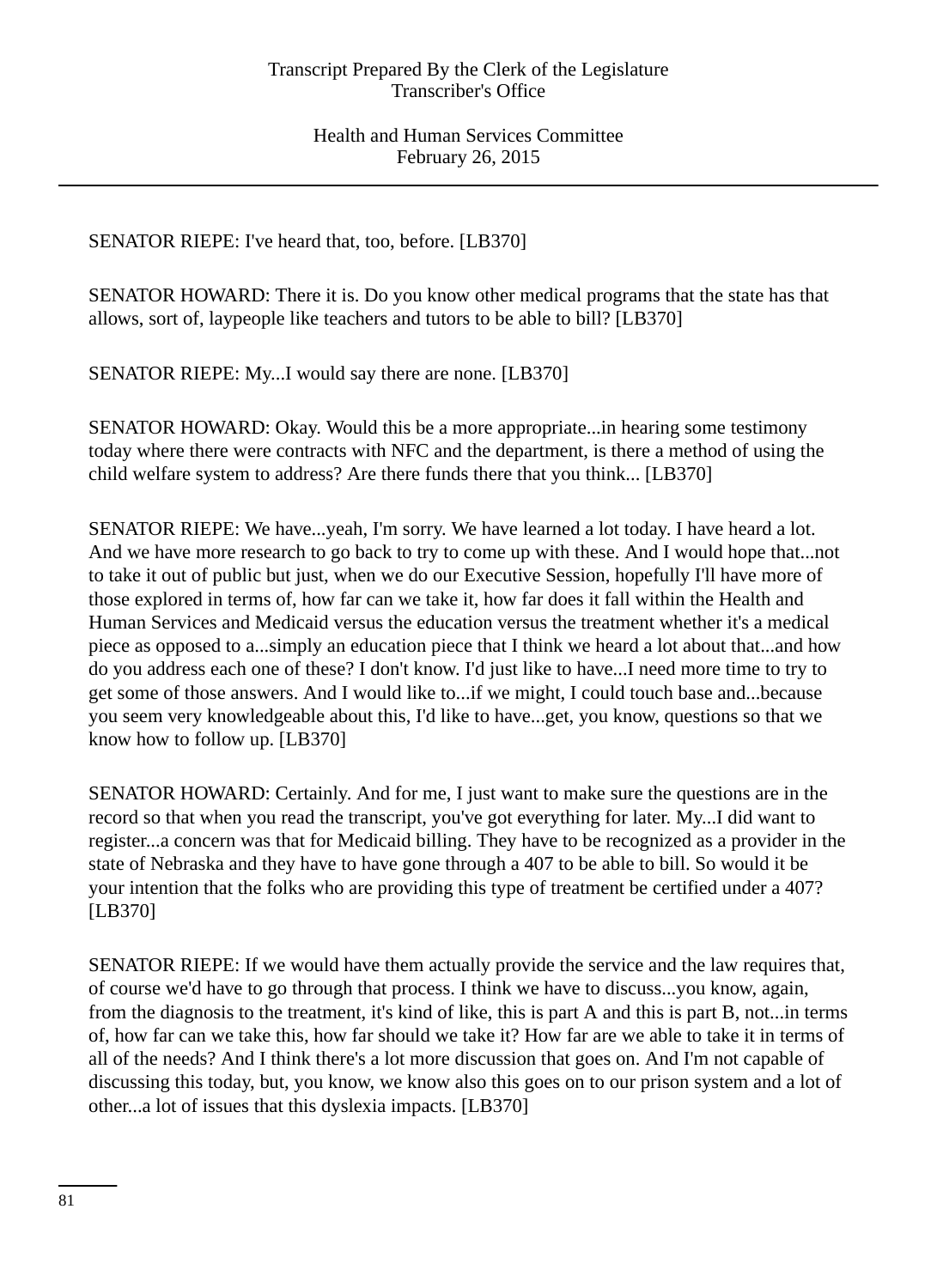SENATOR HOWARD: And so now that you are a vibrant proponent of Medicaid expansion and expansion of services, do you think that this service belongs in Medicaid? [LB370]

SENATOR RIEPE: I would think possibly the diagnostic side of it. I am...one bill does not make...a philosophy make, okay? So, you know, and so everything is relative in degrees and I would like to take a look at this and say...I know I had a conversation with Senator Krist before coming down. And he was enlightening to me as a freshman that said that at the time, there are some of these--and this is probably old news to you--but there was enough cutbacks that you almost have to define what is expanded Medicaid or what's getting back to where it was at the day when you started to expand Medicaid. So, you know, those...you know, that...everything is not just pure from where we've been if there was some loss and now we're trying to make some recovery, as I understand it. And he and I had a five-minute...up in the chamber. And so he's another one that I need to sit down and say, you know, let me be the student, you be the teacher and tell me more about where...what's the history of all of this? And I'm sure that Chairman Campbell could enlighten me as well. We just, you know, it's just a matter of trying to have time, I think. That's been my experience since being in the Legislature. [LB370]

SENATOR HOWARD: Certainly. [LB370]

SENATOR RIEPE: It's a fast track. [LB370]

SENATOR HOWARD: And then, just as a final follow-up...I promise this is the last one. [LB370]

SENATOR RIEPE: Oh, sure. [LB370]

SENATOR HOWARD: Was this previously a covered service in the state? [LB370]

SENATOR RIEPE: No, I do not believe it was. [LB370]

SENATOR HOWARD: Okay, thank you. [LB370]

SENATOR CAMPBELL: Senator Cook, do you want a follow up? [LB370]

SENATOR COOK: I have a follow up and it may involve some more conversations. Are you aware that there are things that are diagnosed by licensed professionals who have been through the 407 process that are not covered under our state's Medicaid plan? [LB370]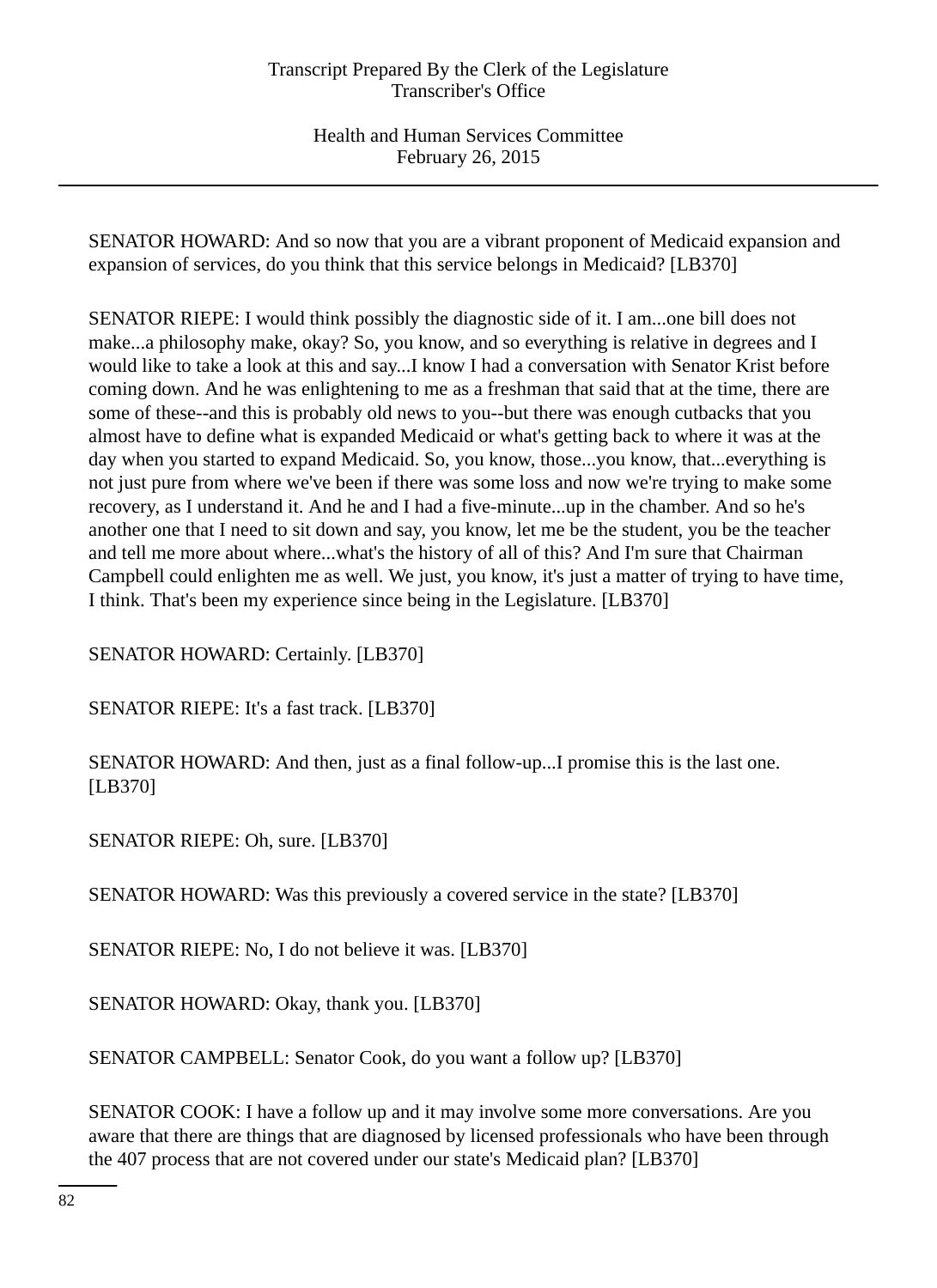SENATOR RIEPE: I am not aware or familiar with what those particular diagnoses are or...do they have a code? [LB370]

SENATOR COOK: I'm speaking of something that's probably somewhat germane to your issue because I had a bill several years ago related to behavioral health. And the agency's policy at the time was to have parents turn their children over to become wards of the state as opposed to taking a match from the federal government. That was, once again, before there was any such thing as ACA or what we might describe as Medicaid expansion or Medicaid redesign. There's...we also had an issue as it related to lead in the soil and the checkerboard pattern in north and south Omaha that would have theoretically been a medical necessity under and assessed by a licensed professional, usually a physician, and ideally covered under EPSDT. That section of the law is in your green copy. And once again, the state of Nebraska has not seen fit, as interestingly Ms. Gilbertson mentioned in terms of education funding, to necessarily cover these things. So our education continues. And it's a good thing you are the self-described Curious George, Senator Riepe. [LB370]

SENATOR RIEPE: Thank you. [LB370]

SENATOR CAMPBELL: I think you're really talking about an extended time to sit down with people from the Department of Ed and the Department of Health and Human Services and...because it's going to take some response from the department on the whole Medicaid...I mean, the whole Medicaid issue is really a whole separate thing than what a lot of the people here testified for. And a lot of the people here testified in terms of state General Funds, I would guess, being used to set up some kind of a program on dyslexia in the school. There is where we would want to sit down with the Education Committee. I mean, there's just multiple points here that are going to have to be looked at. The Medicaid issue is probably only one. [LB370]

SENATOR RIEPE: Yes, I agree. We had probably a ten-minute meeting with them and it's...we need to expand on that. [LB370]

SENATOR CAMPBELL: Yeah. Yeah. Okay. Anything else, Senators? Okay. We'll close the public hearing. [LB370]

SENATOR RIEPE: Thank you. [LB370]

SENATOR CAMPBELL: I'm going to take, for the senators, just a brief time for those folks to leave the room. And while they're leaving, we're all supposed to be someplace here so if you need to make some arrangement with regard to where some of us are supposed to be, why don't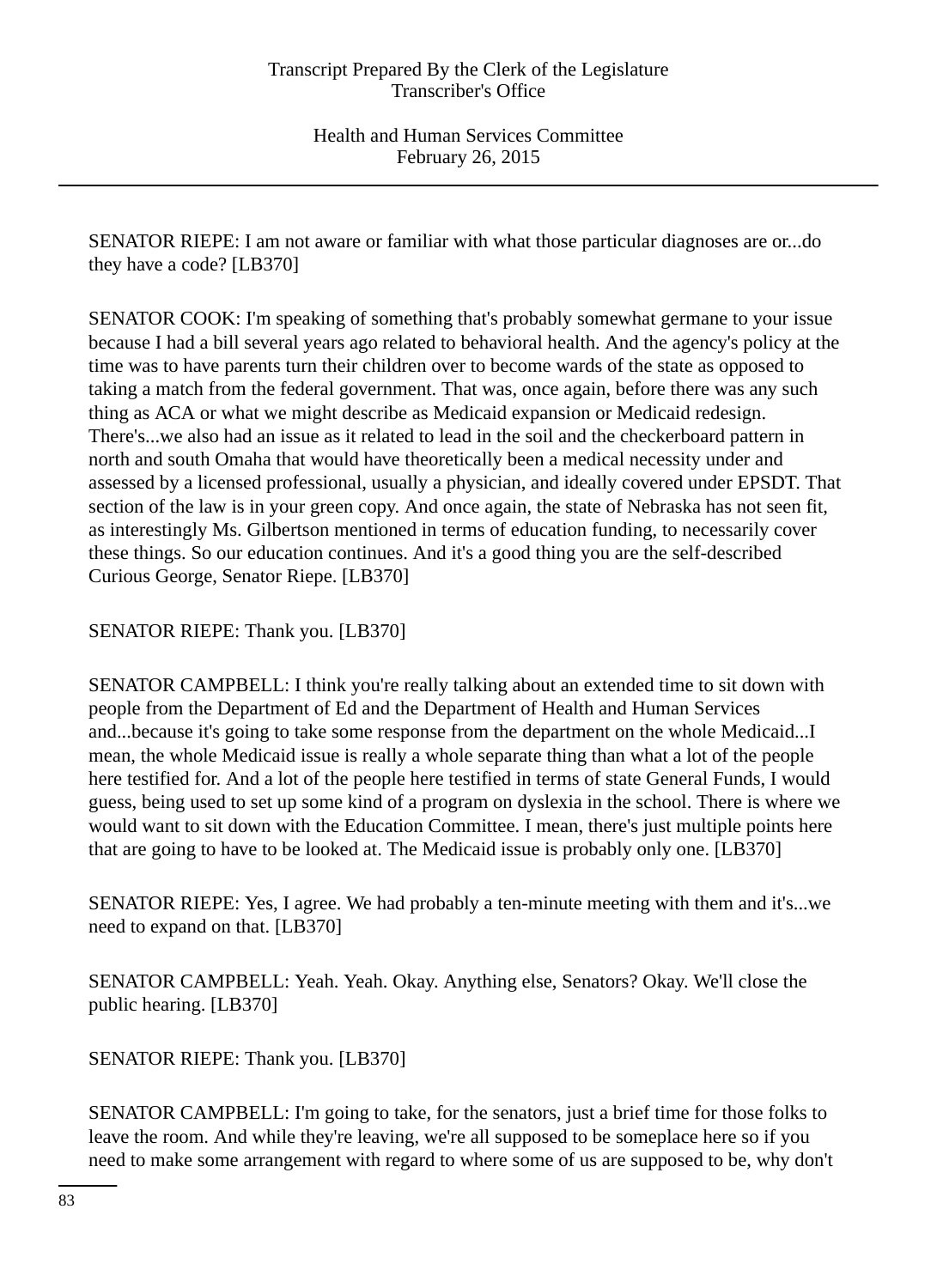you use this time to use your cell phones and do that, and then we'll start in just a minute. I know all the childcare people have been waiting a long time. [LB370]

# BREAK

SENATOR CAMPBELL: Okay. I'm going to ask all of you to leave so we can move to the next hearing, please. [LB547]

SENATOR HOWARD: All right. We will now open the hearing on LB547, Senator Campbell's bill to change provisions of the Quality Child Care Act. [LB547]

SENATOR CAMPBELL: (Exhibit 32) Thank you, Senator Howard and members of the Health and Human Services Committee. My name is Kathy Campbell, K-a-t-h-y C-a-m-p-b-e-l-l, and I represent District 25. I'm going to do something unusual today and I'm going to ask Brennen if it can be done. I'm going to give a little summary. I'd like to give a little summary, but I would like to then enter into the official record my opening. Or do I have to read it? Okay. The reason is, is because the original opening to the bill gave a lot of history to how we got to this bill. And I'm going to read a little bit of it but then we'll probably make a copy and make sure that you all have a copy. On its face, LB547 is...looks like a routine piece of legislation. It addresses the reauthorization of federal dollars, and that's a key point to this bill. This is not General Funds, this is federal dollars through the Child Care and Development Block Grant, the mechanism that allocates federal funds to each state for use of programs and services related to childcare. But this bill is anything but routine. I think you will see it sets a vision for the future of implementing quality environment in childcare and early childhood settings. LB547 addresses the reauthorization of this block grant and Nebraska's allocation for childcare. In years past, the federal government has required states to set aside a minimum of 4 percent of the overall allocation to be used specifically for efforts that promote quality in childcare. Nebraska has always chosen the minimum 4 percent and has used a significant portion of those dollars on issues of childcare licensing administration and regulating basic health and safety for licensed childcare providers. While I would agree those are important, what these funds are meant to be used for is--and they are limited funds at that--is to improve the quality of childcare. In the reauthorization that came from the federal government, it raised the minimum amount that must--must--be set aside for quality efforts from 4 percent to 7 percent in FY 2015-'16 and 2016-'17, to 8 percent in FY 2017-'18 and 2018-'19, and to 9 percent in FY 2019-'20 and beyond. So we have a series of years here in which the federal funds that come, the percentage of them has to be put to quality. And that's really what LB547 is all about. These increases are recognizing the value of quality in childcare environments and they are also recognizing that childcare should not be viewed as just a work support program for parents, but that it should be an environment where learning and growth take place. So LB547 simply lays out the percentage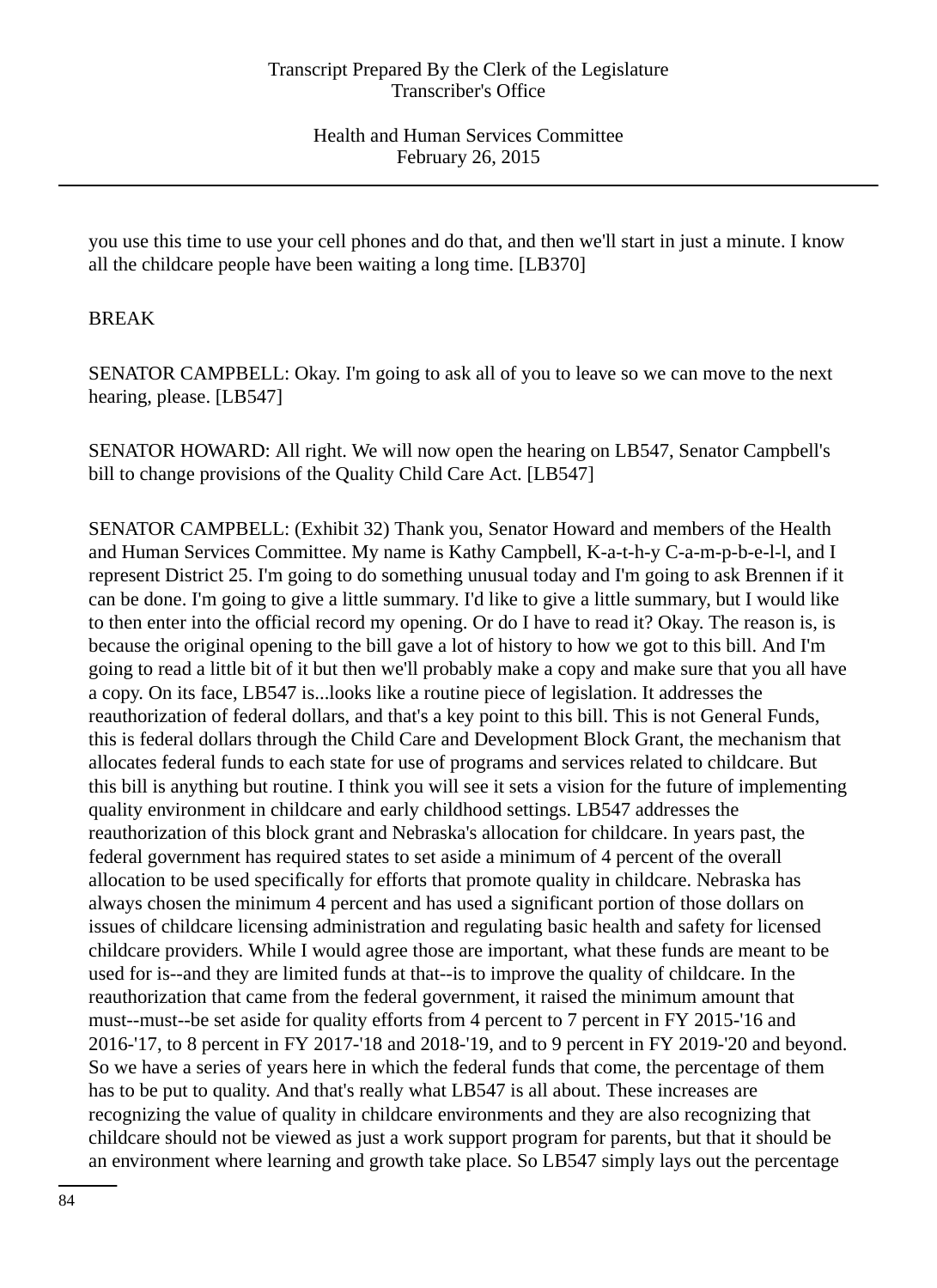Health and Human Services Committee February 26, 2015

increases and designates the best use of those dollars. Now, this is where I kind of want to step back for a minute to let you know that this summer, Senator Mello convened a meeting with myself and Senator Sullivan and talked about the fact that we knew that this was coming. So the question was, how do we begin...or I shouldn't say begin, but continue to enhance our quality? And at that point, the suggestion was made that we look at the use of these funds in terms of the Sixpence program. And you're going to hear about that, I think, from some of the people who are going to come forward. And the whole idea of Sixpence, as you might remember, is in school, it's a matching with the local provider with the schools. I'm going to let them describe that to you. And Sixpence is a quality program. I don't think anyone that's going to testify to you today is going to say that. But as we began looking at this, we also then had a companion bill. If you look at Senator Sullivan's bill, which is LB489, it's the companion to this bill. And in LB489, Senator Sullivan lays out how the funds would...could be used in Sixpence in the sense that if they're going to begin in that program, they have to then go into the Step Up to Quality. And that's the bill we passed last year, if you remember. And so the two pieces do fit together. What I want to emphasize, and as the folks are going to come up and testify to you, is that some question has been raised in terms to, does all the money...should all the money go to Sixpence or is there some other use in the Step Up to Quality? Senator Mello, Senator Sullivan, Senator Nordquist, who has also worked on some of this, and I met and we said, let's go ahead with the hearing today and hear all of the information. And then we would sit down and take all of this information and use it to determine, what does this finally look like before I bring in the bill back to you. Is that clear as mud? (Laugh) But in any case, we're trying very hard here to improve quality and not use it for things that...yes, they may tangentially touch upon that, but we really want to get at that quality piece and how important that is. There's also some comments that I...need to be made on the fiscal note and so at the closing I may come back to do that. We also will have an amendment...oh, no, this is Senator Riepe's amendment. We will not have an amendment until after the hearing. (Laughter) I'm sorry, Senator Riepe. I just picked this up thinking, is this our amendment? Do we already have an amendment, because we will have to have an amendment to the bill if we change the allocation of the money? Okay? Questions that you might have? I've gone through this so quickly, but we will make copies of the opening for you and we will enter it into the record. [LB547]

SENATOR HOWARD: Are there questions for Senator Campbell? Seeing none, thank you for your opening. [LB547]

SENATOR CAMPBELL: Okay. Thank you, Senator Howard. [LB547]

SENATOR HOWARD: Brennen, are there items for the record? [LB547]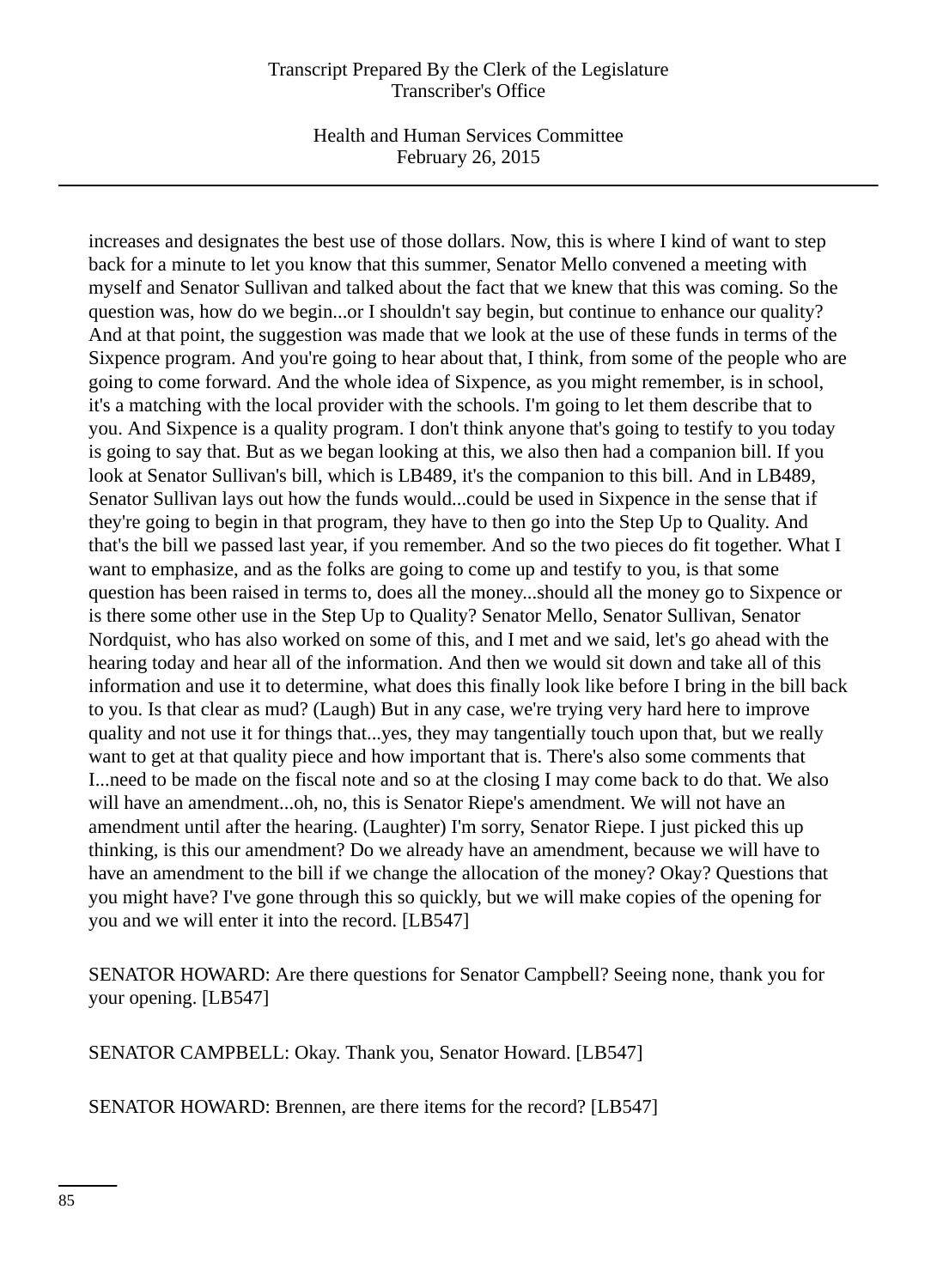BRENNEN MILLER: (Exhibits 33, 34, 35, 36, 37, 38, 39) Yes, Senator. Thank you. Letters in support from Children and Family Coalition of Nebraska; Nebraska Resource Project for Vulnerable Young Children; Mission: Readiness; Fight Crime: Invest in Kids; Schools Taking Action in Nebraska Children's Education; American Academy of Pediatrics; and an opposition letter from the Department of Health and Human Services which will be handed out now. [LB547]

SENATOR HOWARD: All right. So we'll open the hearing for testimony. The first proponent for LB547? [LB547]

JEN GOETTEMOELLER: (Exhibit 40) Good afternoon, members of the committee. My name is Jen Goettemoeller. That's G-o-e-t-t-e-m-o-e-l-l-e-r. Thank you for your time and attention this afternoon. Thank you, Senator Campbell, for introducing this legislation. Over 40 percent of Nebraska children ages zero to five are at risk of failing in school. There is a map attached to your testimony that you have very likely seen before. It's worth taking a second look at because children at risk are located all over the state. While over 50 percent of at-risk three- and fouryear-olds are able to access quality early childhood opportunities, only 7 percent of at-risk infants and toddlers are being served by programs that offer the level of quality found to reduce the achievement gap. More options for at-risk infants and toddlers are desperately needed and schools cannot and should not address this on their own. We need to utilize private childcare partners as a key piece of the solution which is why we're having these conversations in the HHS Committee, not just the Education Committee. In November, as Senator Campbell mentioned, the federal government reauthorized the Child Care Development Block Grant, raising the percentage of federal dollars that must be spent on quality activities. They have identified certain uses that would comply with the quality set-aside requirements. Unfortunately, not all of these uses allowed by the federal government are the types of things that have been demonstrated to close the achievement gap. If we are going to use these funds wisely, we need to make sure that we're spending them on efforts that close the achievement gap. Otherwise, we will spend more later when children arrive at kindergarten unprepared and one to two years developmentally behind their more advantaged peers. There's more information in my written testimony on how states can and cannot spend their quality dollars so you have those details. LB547 allocates only the increase in the quality set-aside to Sixpence to fund grants that are created by LB489 that was introduced this session by Senator Sullivan and also cosponsored by Senator Cook. Thank you, Senator. Sixpence is a public/private partnership. That's important because the private sector brings not only resources but also a level of accountability that makes Sixpence more effective than it would be on its own. Sixpence funds high-quality early childhood education programs that serve at-risk children ages zero to three. It's rigorously evaluated and results show that 90 percent of the children participating in Sixpence are on track developmentally. You'll hear more about the Sixpence evaluation and what we're getting with that investment. But that's a big deal, for at-risk children to have that percentage of children on track, ready to succeed in school. So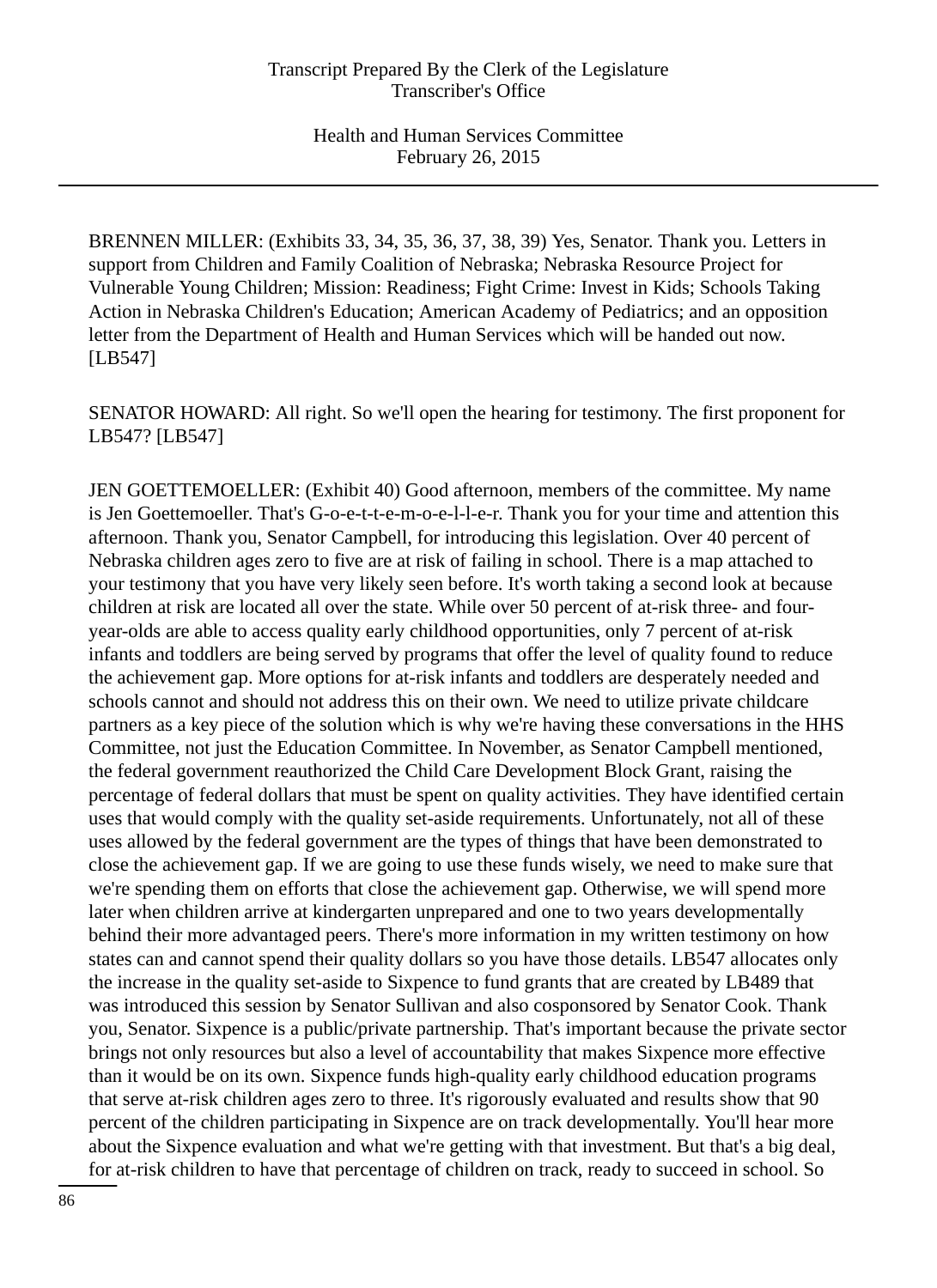Health and Human Services Committee February 26, 2015

LB547 would fund Sixpence partnerships between school districts and childcare providers. Right now, that is not allowed because the childcare providers would have to be certified teachers. And that's just not realistic and not the way that we want to move forward. So Senator Sullivan's bill, LB489, the companion bill, changes the Sixpence statute, but LB547 allocates the funds to actually put some dollars toward those partnerships that would go to childcare. This allows childcare providers access to Sixpence funds as well as other resources that the school district brings to the partnership. Schools benefit because they can rely on private childcare providers to provide those quality environments that close the achievement gap, meaning they don't have to renovate or add new space in their buildings to operate new or expanded early childhood environments. Families benefit by having access to quality childcare that operate on hours that meet the needs of their schedule which is something essentially impossible for schools to do. And children benefit, of course, because they are in the hands of capable childcare providers who offer the kinds of environments and experiences that nurture their healthy growth and development. So you've got a lot more information in front of you. But in closing, I want you to know that the funding allocated through LB547 is not enough to meet the needs of children at risk across the state. We need more investments in quality early childhood opportunities not just in Sixpence if we are to stem the tide of increased budgetary pressures on education, behavioral health, corrections, all those things that you all have to deal with. We also understand that this is a difficult budget year. You are balancing school funding and property taxes and addressing corrections and the list goes on. So we understand that there's not a lot of money for this. But we do know that early childhood is a big part of a long-term, effective solution to address a lot of these issues before you. We have the opportunity to use a small amount of federal funds with no fiscal impact to the state in a way that we know will work. Accountability is key and so are demonstrated results. So with that, I urge your careful consideration and advancement of LB547. Thank you. [LB547]

SENATOR HOWARD: Thank you. Are there any questions? Senator Riepe. [LB547]

SENATOR RIEPE: I am Curious George. The question I had: You talked a little bit about partnerships between private and...is that more money available from the private side to be able to step it up so it's maybe half the price for the state? [LB547]

JEN GOETTEMOELLER: Well, the private dollars certainly do make those state dollars go further, so that's exactly right. Yeah. That is the whole... [LB547]

SENATOR RIEPE: But do they...are they prepared to step up with another \$1 million or \$2 million, or... [LB547]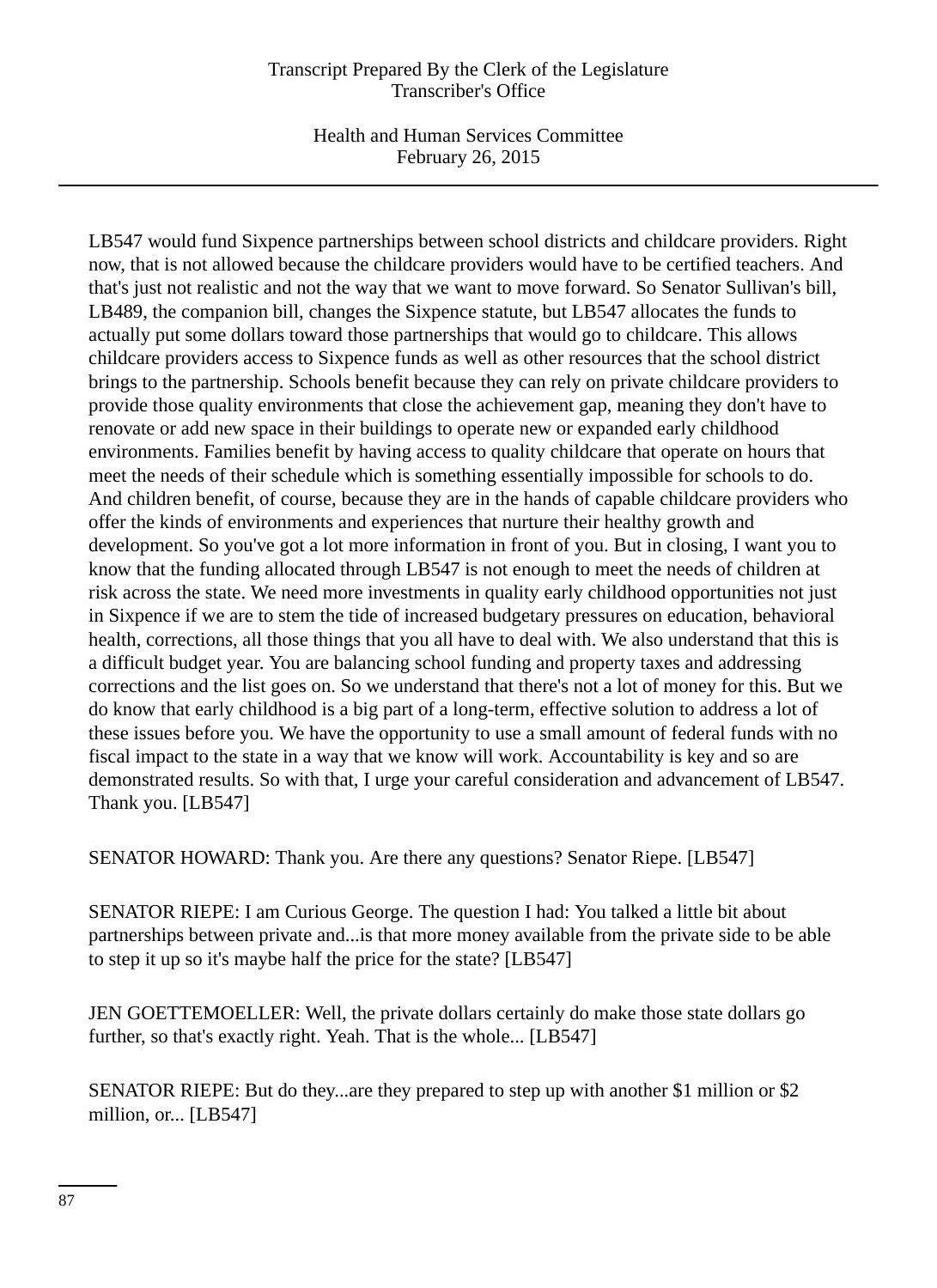JEN GOETTEMOELLER: That's a good question. We do continue to talk to many donors and philanthropists across the state. And they certainly are willing to stay at the table because they really believe in this. That's why they've invested \$20 million of their own dollars so far in the Sixpence effort. So it is quite a substantial amount. [LB547]

SENATOR RIEPE: Thank you. [LB547]

JEN GOETTEMOELLER: Um-hum, you bet. [LB547]

SENATOR HOWARD: Other questions? Seeing none, thank you for your testimony. [LB547]

JEN GOETTEMOELLER: Thank you. [LB547]

SENATOR HOWARD: Our next proponent? Good afternoon. [LB547]

SUZANNE SCHNEIDER: (Exhibit 41) Good afternoon. My name is Suzanne Schneider, S-u-za-n-n-e S-c-h-n-e-i-d-e-r, and I'm here today to represent the Nebraska Child Care Center Directors Association and express our support for LB547. We'd like to thank Senator Campbell for bringing this bill forward. As childcare professionals, we know that good, quality environments matter. The providers in our association are intentional about their quality. Many of us are already voluntarily participating in the Step Up to Quality or we are nationally accredited programs. Further, we see ourselves as a critical part of the solution to closing the achievement gap because the environments we offer to children in our care are healthy, stable, and stimulating. These families we serve choose us because of the nurturing environments we offer. We understand that LB547 works together with Senator Sullivan's bill, LB489, to encourage and help fund quality early childhood partnerships between childcare providers and school districts. Many childcare providers want the opportunity to partner with schools but that's just not an option at this time. It's one thing to tell schools and childcare providers to partner or that they can partner. It's another thing to put a few dollars on the table to encourage those partnerships. LB547 does that. We support LB547 because we believe we are part of the solution in providing good learning environments for children at risk. Please advance the bill out of committee for consideration by the full Legislature. I'd be happy to answer any questions. [LB547]

SENATOR HOWARD: Thank you, Ms. Schneider. Are there questions? Seeing none, thank you for your testimony today. [LB547]

SUZANNE SCHNEIDER: Okay. Thank you. [LB547]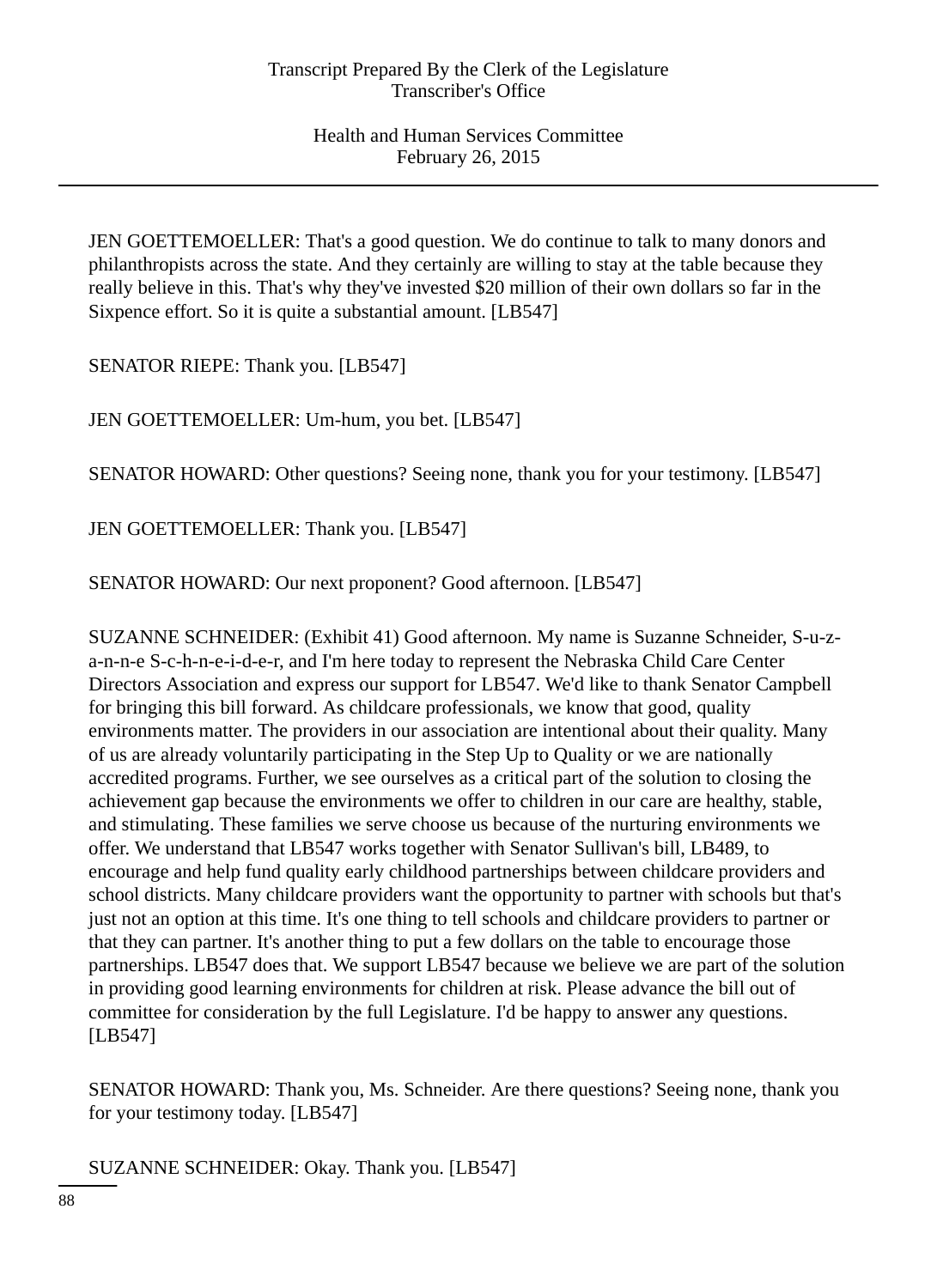SENATOR HOWARD: Our next proponent testifier? Good afternoon. [LB547]

MELODY HOBSON: (Exhibit 42) Good afternoon...evening. Chairwoman Campbell, Vice Chair Howard, members of the Health and Human Services Committee, thank you for the opportunity to testify today. My name is Melody Hobson, M-e-l-o-d-y H-o-b-s-o-n, and I'm the administrator of the Office of Early Childhood for the Nebraska Department of Education. The Nebraska State Board of Education and the Nebraska Department of Education support LB547. LB547, working together with Senator Sullivan's bill, LB489, would allow and fund Sixpence programs to school...Sixpence grants to school districts partnering with childcare to provide high-quality early childhood services for children from families with low incomes and other significant risk factors. Research indicates that intervening early to provide high-quality experiences for infants and toddlers and their families improves the growth trajectories of young children at a cost-effective investment. Community-based programs often lack resources to improve the quality of their programs. Together, LB547 and LB540 provide--I'm a little dyslexic here tonight--LB489 provide an opportunity to target technical assistance, coaching, and other needed resources to childcare programs serving concentrations of infants and toddlers in need. An expansion of the Sixpence program focusing on partnerships with childcare providers will reap benefits for additional numbers of children and families in Nebraska. The reauthorization of Child Care and Development Block Grant requires larger percentages of fundings to be set aside for quality improvement activities. LB547 would fund Sixpence partnerships with childcare, which does fit very well within the purposes of the reauthorized block grant. The NDE Office of Early Childhood provides leadership, guidance, and support to develop high-quality environments for young children, to promote equitable access to inclusive programs and services for all children from birth through age eight and for children in out-of-school-time care. We also facilitate state and community partnerships that address the needs of young children and their families. And we provide professional development, technical assistance, and resources for personnel in early childhood education and care settings. Now, the Office of Early Childhood at NDE does much of this work in collaboration with the Nebraska Department of Health and Human Services. Together, the state agencies have successfully partnered to create and maintain Nebraska's system of training and technical assistance for childcare and have created and launched Nebraska's Step Up to Quality quality rating and improvement system, which I'm happy to say, as of today, has 115 programs. NDE looks forward to continued partnership and the federal reauthorization of Child Care and Development Block Grant does appear to place some additional requirements on the state lead agency which in Nebraska, as you know, is the Department of Health and Human Services. I would respectfully suggest that the committee ensure that money from the additional set-aside amounts is available for DHHS to accomplish any of these additional requirements, if necessary. The reason I say that is because we do know that the current money is being used. And I know that that's something that is...that Senator Campbell has already indicated has been an issue and is...and you...and she's been talking with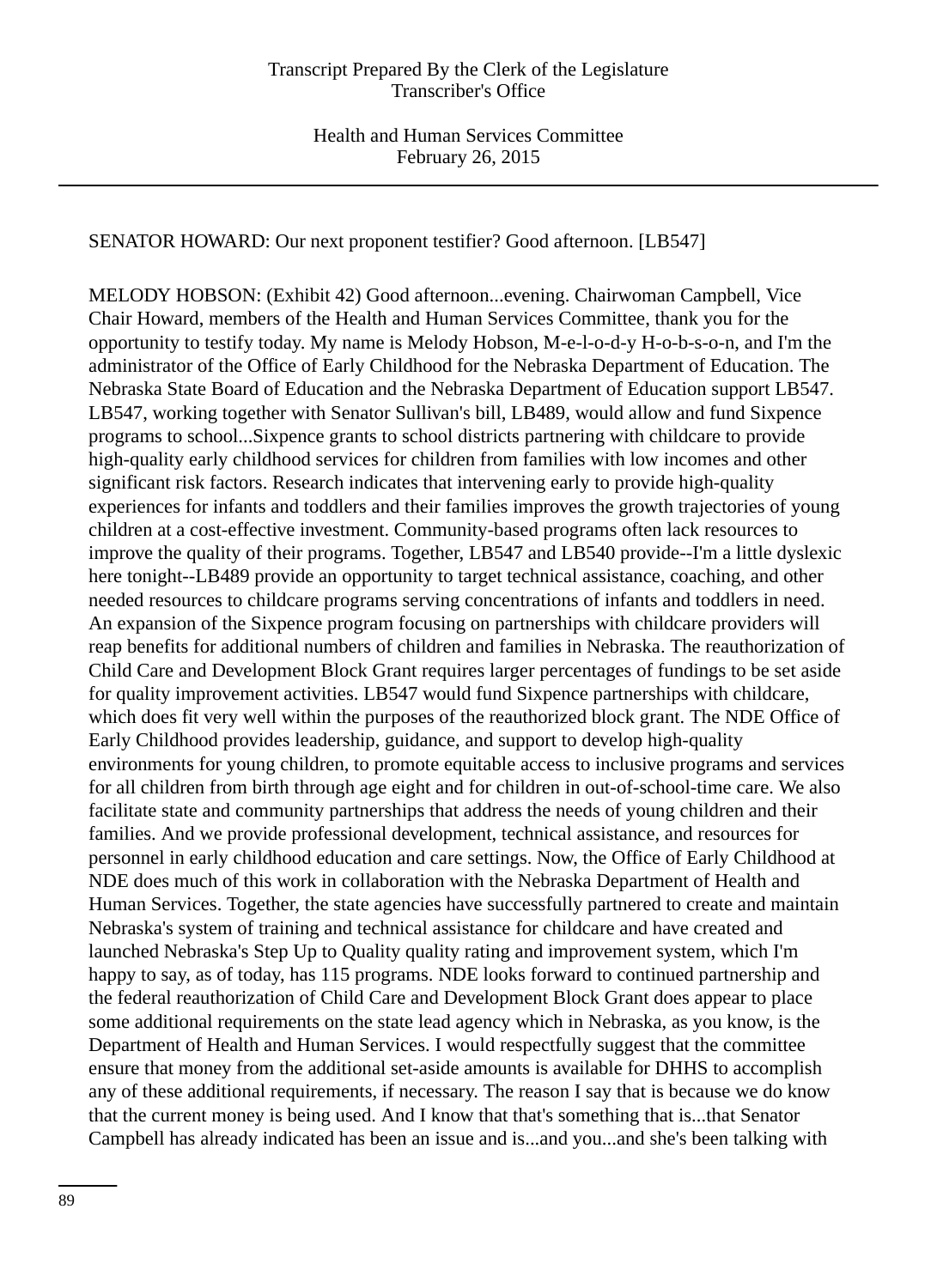other senators about. So in conclusion, I'd like to thank you for your time and for your consideration of LB547. And I do ask that you advance the bill. [LB547]

SENATOR HOWARD: Thank you, Ms. Hobson. Are there questions? Seeing none, thank you for your testimony today. Our next proponent. [LB547]

AMY BORNEMEIER: (Exhibit 43) Good evening. Members of the Health and Human Services Committee, my name is Amy Bornemeier, A-m-y B-o-r-n-e-m-e-i-e-r, and I work at the Nebraska Children and Families Foundation as the Sixpence administrator. Sixpence is Nebraska's signature approach to closing the achievement gap before kindergarten by focusing on our youngest, most at-risk children and preparing them to arrive at school ready for success. When the legislation passed in 2006 creating Sixpence, it was seen as landmark legislation at the time. Not only did it establish a dedicated funding source for infants and toddlers through the public school system but it was considered especially innovative because of its public/private partnership and its unique endowment funding structure. Public/private partnerships are at the core of Sixpence. They can be seen at many levels and are key to making collective change in the granted communities. The funding is a mixture of public and private dollars. The oversight occurs by a six-member, Governor-appointed public/private board of trustees which includes representation from both Nebraska Department of Education and Nebraska Department of Health and Human Services. And the grants require a local match equal to that board's investment. The private sector's involvement has been critical to the success of Sixpence. They demand accountability for their dollars. And the way Sixpence maintains accountability is by embedding technical assistance and evaluation into the model. My job is to work with the 25 communities across the state that have a Sixpence grant including rural and urban areas and our Native American reservations. With dedicated technical assistance offered to all Sixpence programs, we can ensure the highest quality, accountability for the dollars, and the greatest impact for the children and families served. Whenever Sixpence programs face local challenges, the one-on-one technical assistance is there to help. A robust independent evaluation of the children and the program is also embedded as a fundamental feature. These independent evaluations prove Sixpence narrows the achievement gap before school entry as evidenced in the biennial report to the Legislature which you have in front of you. For some communities, Sixpence provides quality...high-quality, center-based care with an emphasis on parent engagement so they can work or attend school. This is an especially important option for teen parents who receive parent education and individualized coaching regarding their infant's developmental needs while they finish high school themselves, even gaining the skills and confidence to enter into higher education. In many communities, Sixpence works individually with families in their own home so parents can learn more about their child's development and how their interactions with their child can actually grow healthy brain architecture. Regardless of the model, Sixpence programs provide parents with the knowledge and tools to support their child's learning and development well after their child's third birthday. I want to share a quick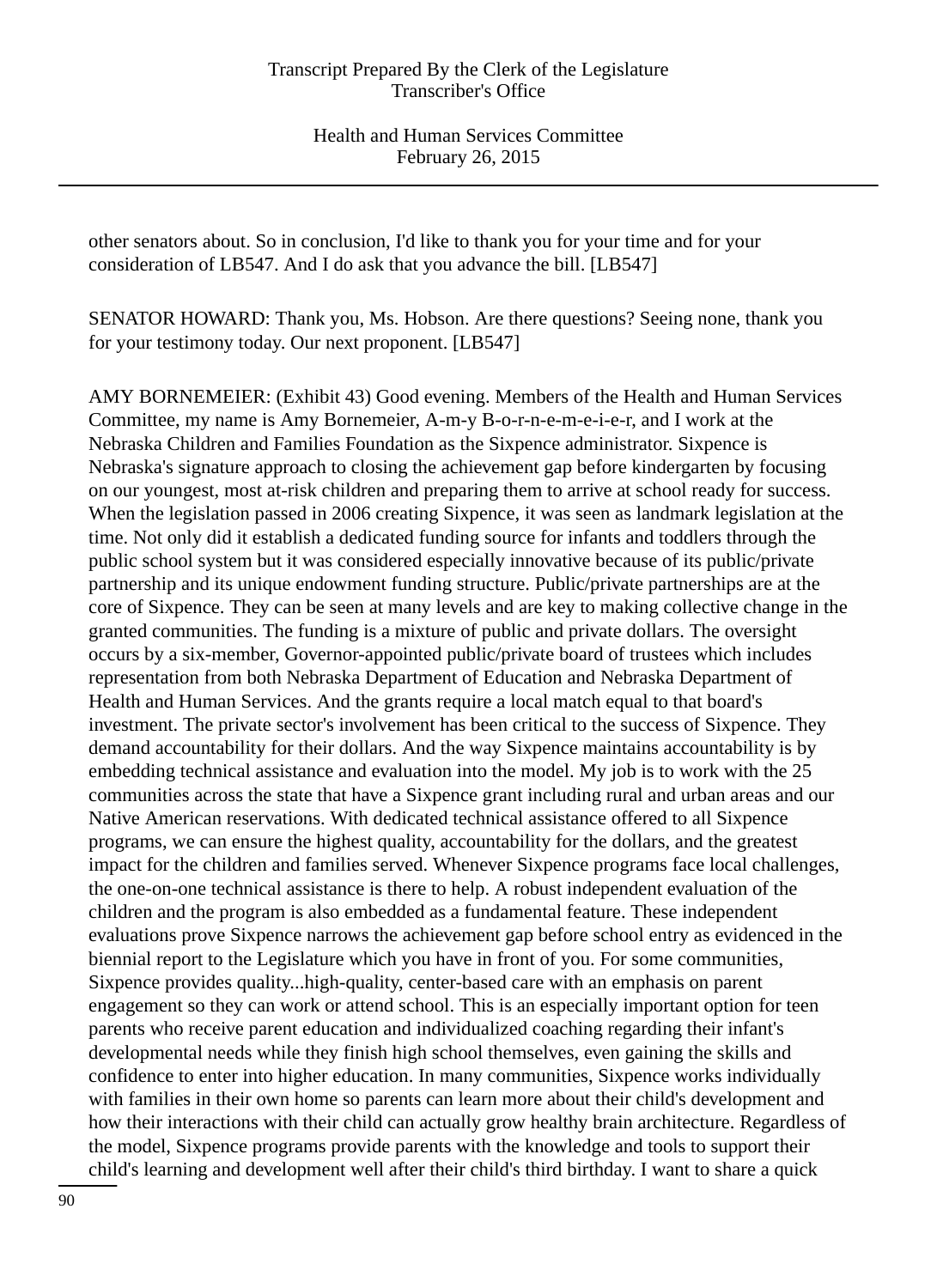Health and Human Services Committee February 26, 2015

success story from one of our newest grantees that I recently visited. I heard about a child who was...who had been diagnosed very early through early intervention and had received the services. The family had received the support and according to the grantee, that child will not be diagnosed any longer. That child has...will enter kindergarten without being identified and receiving special education services. So you heard earlier about the importance of early intervention, and I just wanted to share that with you as a very quick example, that this is working for us as well. Since its inception in 2008, Sixpence has grown from 11 to 25 communities and the need continues to grow faster than the children who are involved in the program for two to three years. You have a map in front of you that shows the communities who currently have Sixpence programs, communities that have applied for a Sixpence grant and were unable to be served due to lack of funding, and communities who have declared an interest in applying when more funding becomes available. Clearly there is still a large, unmet need in Nebraska. These school districts are desperate for resources to support the youngest and most atrisk children in their communities and recognize that they can't do it without partnering with local childcare providers. They see the need for high-quality care in the infants and toddlers in their school district and support for parents as a growing need. The funding proposed in LB547 brings private childcare into the mix as part of the local solution. Utilizing childcare providers is an option that I think will show great results and be particularly helpful for families who need high-quality childcare during hours that school districts don't typically offer their programs and marries quality with convenience and further extends the reach to more at-risk children and families. I urge you to invest in programs that are known to work and build quality options for our youngest and most at-risk children. I urge you to support these childcare/school district partnerships by advancing LB547 from committee. Thank you, and I'd be happy to try to answer any questions. [LB547]

SENATOR HOWARD: Are there any questions for Ms. Bornemeier? Seeing none, thank you for your testimony. [LB547]

AMY BORNEMEIER: Thank you. [LB547]

SENATOR HOWARD: Our next proponent. Good evening. [LB547]

WENDY KEELE: Good afternoon. Members of the Health and Services Committee (sic), for the record, my name is Wendy Keele, W-e-n-d-y K-e-e-l-e. I am currently a full-time student working on a transitional teaching certificate. And prior to that I was working as an outreach coordinator for CASA--which is Court Appointed Special Advocates--in Hastings, so in southcentral Nebraska. Babies are born learners. The desire to learn is innate. Psychological and educational researchers have studied the cognitive, social, emotional, and physical growth that occurs in very young children. Children at risk need more than just a safe place. They need a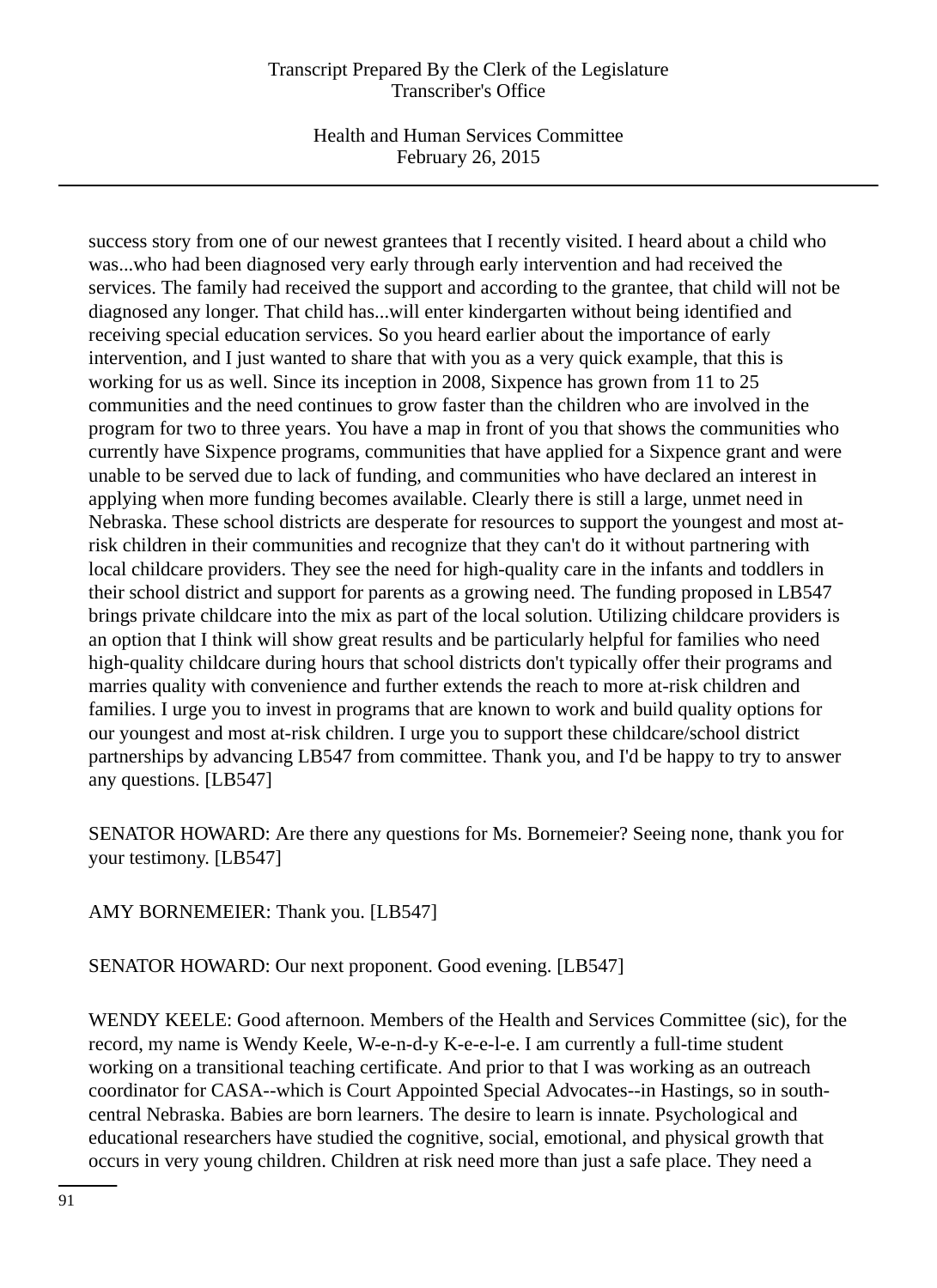Health and Human Services Committee February 26, 2015

place to learn new words, form attachments, and explore their world. They need a supportive, nurturing learning environment. And that is what Sixpence provides. There is a need for highquality, early childhood opportunities in the Hastings area. For the past four years, I've been an outreach coordinator for CASA of South Central Nebraska. CASA stands for Court Appointed Special Advocates and our volunteers advocate in court for children who have been abused or neglected in their homes. We serve families in Adams, Clay, Nuckolls, and Webster Counties. Of the approximate 100 CASA children that we served last year, about 10 percent of those were between the ages of zero and three. In fact, last fall I remember we got four cases right in a row and they were all for infants. I want to share two cases where the children and families would have benefited from a quality, early childhood program like Sixpence. The first child was removed from his mother's care in the hospital because his meconium tested positive for meth. His five other siblings were also put into relative placement. So there were six children altogether and they were divided between three different relatives' homes. Unfortunately, his mother did not keep the scheduled appointments to visit him or his siblings and after two months, there was a little falling out between family. And so the mother requested that her children no longer be in relative placement and that they be placed together just in one foster home. The Department of Health and Human Services found a home for all six children, which is a feat in itself, believe me. That's a difficulty. However, it was two hours away. And so they had made arrangements for the mother to be able to...to transport the mother to see those children regularly. Unfortunately, she continued not to keep her appointments. And after four months then she requested that the children be removed back to Hastings so that they would be close to her. Again, the siblings were divided into three different other relative homes. So, unfortunately, this little guy in six months had three different placements. And that's not time for him to develop the critical attachment and bonding that is needed for a child. And we all know the importance of that. If there had been a quality early childhood program available in Hastings, he would have had...at least been able to bond with his caregivers and have had some stability in his short life. The second family includes a teenage mother and her six-year-old...six-month-old daughter. The mom is a senior in high school but since giving birth to her child, her attendance has not been consistent. She is not living in her parents' home. She has no money. She will not apply for childcare assistance or child support. And she's in an abusive relationship. Truancy charges were filed against her and so, in order to not be in trouble with the law and with probation, she has been going to school. But she has no place to leave her child. So the best situation that she's found is to leave her daughter with a male peer. And his...the quality of childcare is very questionable. The baby stays in her baby carrier most of the day and sleeps in it at night. The back of her head is flat from being in the carrier so much. This child is in desperate need for quality early childhood programs. These are just two examples and there are many more. We need...there is a great need for quality early childhood programs across the state. I'd be happy to answer any questions. [LB547]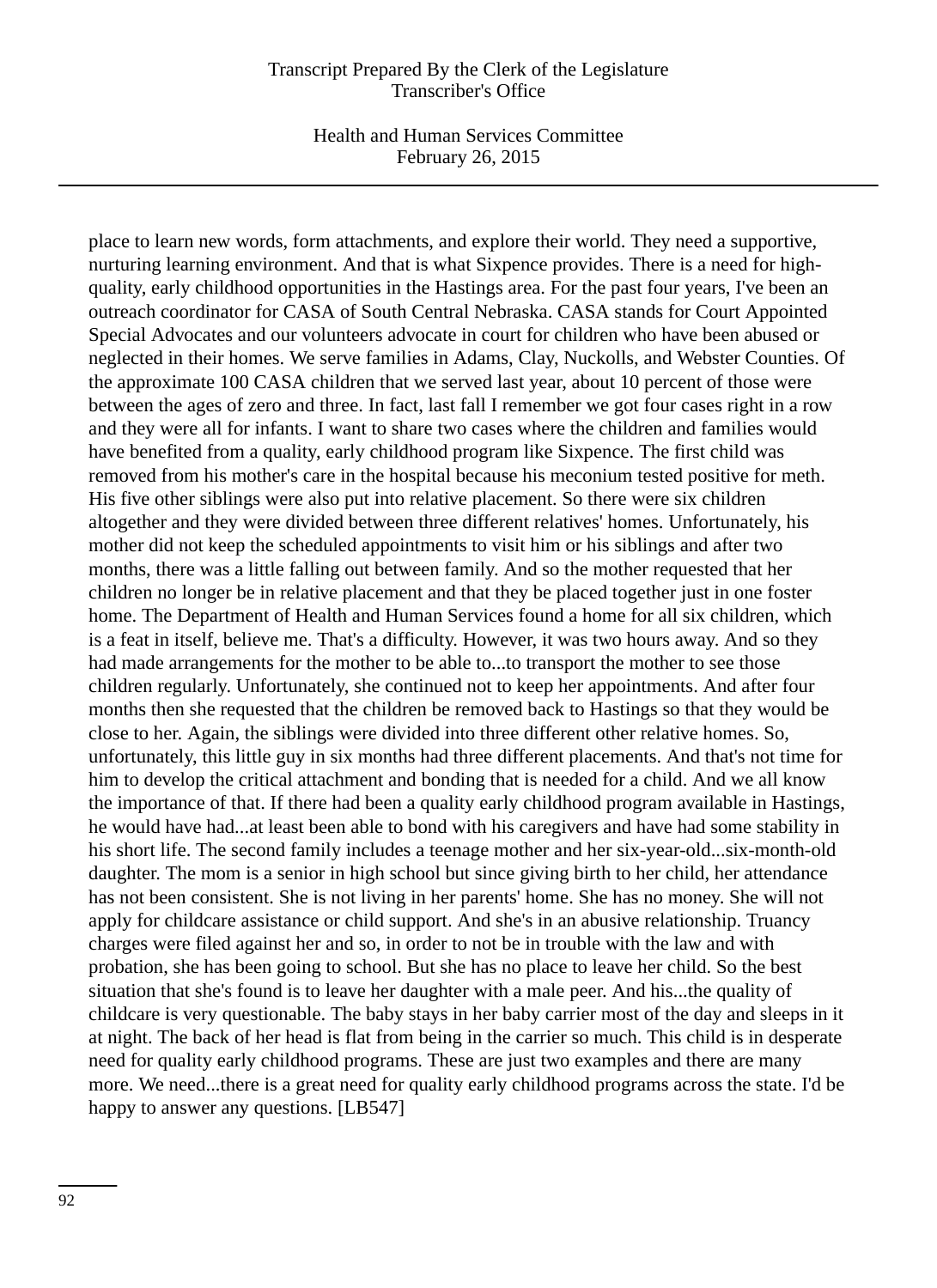SENATOR HOWARD: Are there any questions for Ms. Keele? Seeing none, thank you for sharing those stories with us. [LB547]

WENDY KEELE: Thank you. [LB547]

SENATOR HOWARD: Our next proponent. [LB547]

MARK ZIMMERER: Good evening. [LB547]

SENATOR HOWARD: Good evening. [LB547]

MARK ZIMMERER: (Exhibits 44, 45) Everybody ready to go home? (Laughter) My name is Mark Zimmerer. I'm the president and CEO of the Norfolk Area Chamber of Commerce. My last name spelling: Z-i-m-m-e-r-e-r. And, no, I didn't get lost. I'm here for a purpose. The chamber...you probably don't get a visit from chamber folks very often. But I'm here because I'm very passionate about this bill, in support of LB547. I'm also representing...speaking on behalf of the Early Childhood Business Roundtable and obviously the 650 members of the Norfolk Area Chamber of Commerce. The Early Childhood Business Roundtable is a statewide network of business leaders that believes in early childhood priorities. And we're passionate about our private investments into those programs. We have been traveling the state for about four years now, meeting up with local chambers of commerce, with business leaders in places like Norfolk, Omaha, Lincoln, Kearney, York, North Platte, Scottsbluff, and earlier this week we were in South Sioux City. There are many reasons why early childhood should be on the top priority of the state. But our main interest includes economic development, work force development, and a return on investment. Nationally, the average employee misses about eight to nine days per year due to child-related absences, costing employers around \$3 billion a year. Twenty percent of our work force is functionally illiterate, and 50 percent of kindergartners start behind in school and typically stay behind. And with today's economic research indicating that we will achieve up to a 10 percent return on investment when we reach out to kids who most need it, especially when childhood environments...we feel compelled to raise awareness of this important issue. The business community understands the concepts of accountability of the public dollars and the return on investment. And that's why we have appreciated recent actions by the Legislature that encourage additional investments into quality early childhood education. And this is why we appreciate the approach Senator Campbell has taken with LB547. My community in Norfolk is a perfect example of what is going on with these private partnerships. For the first time, our chamber of commerce is working with local school districts and Head Start providers on our own public and private partnerships. And I know many other chambers of commerce across the state are doing the same thing. These local partnerships are powerful in leveraging additional resources and can provide a platform for which to scale up the Legislature's early childhood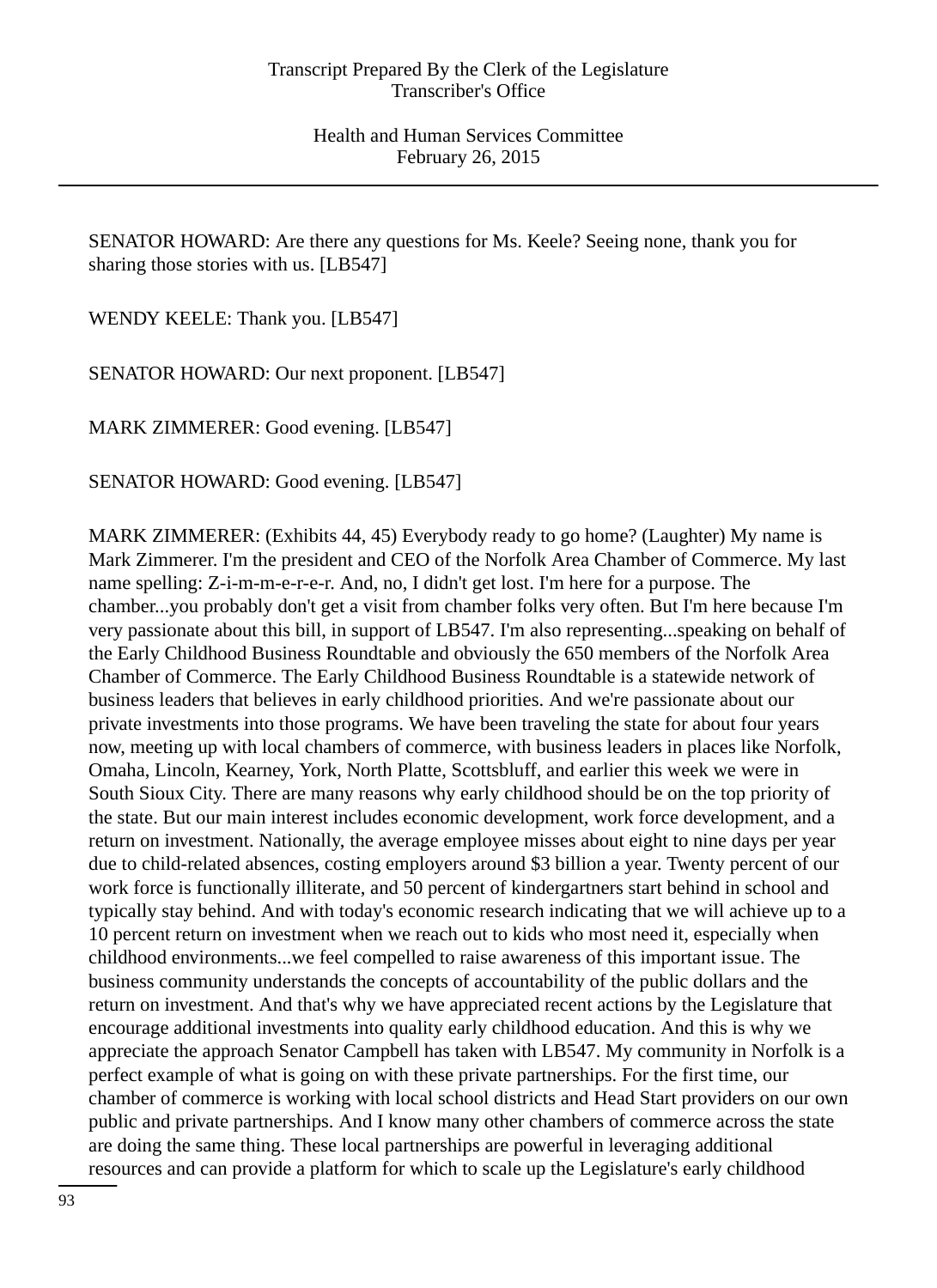efforts. For that reason, we'll also be supporting LB489 this year that allows private providers to join these partnerships. Clearly, the most efficient, accountable, and highest return on investment occurs the first five years. And it will produce the future work force we need while reducing the demands on our tax dollars such as grade repetition, special education costs, work force training, welfare, and incarceration. Between the efforts of the state government and the Legislature, the business community, and the new Buffett Early Childhood Institute and the University of Nebraska and various other entities and providers, great...provides great potential...exists to make our state a national model for early childhood. That's an exciting prospect for us in the business community and that concludes my testimony. [LB547]

SENATOR HOWARD: Thank you, Mr. Zimmerer. Believe it or not, you are our second chamber of commerce testifier today. (Laughter) [LB547]

MARK ZIMMERER: Darn it. I wanted to be your first. [LB547]

SENATOR HOWARD: We already gave away the T-shirt. I'm so sorry. (Laughter) Are there any questions for Mr. Zimmerer? Senator Riepe. [LB547]

SENATOR RIEPE: Thank you, Senator Howard. My question is, within Norfolk, do you have a philanthropic community enough or individuals that would do some matching dollars? [LB547]

MARK ZIMMERER: I believe, yeah, we definitely do. I mean, our community steps up to the plate when needed in all areas. What's new, I believe, Senator, is the approach they're taking. They're realizing our work force shortage. They're realizing that the people, with a 2.4 percent unemployment rate in our Norfolk area, they're seeing so many of these young people who are unemployed who are lacking those soft skills needed, you know, those basic things to show up to work on time, to do those things that are so valuable and usually are just taken for granted that they should have these skills. So really, we're feeling that this investment early on, early on is very essential to developing our future work force. And through the mayor's task force, Workforce Taskforce, we are already creating initiatives that focus on just this thing, getting to them young, identifying career pathways earlier. So I mean, these all will work to our advantage to partner up. And I believe that's what this bill does. [LB547]

SENATOR RIEPE: I just think it's important for local communities to have some skin in the game. [LB547]

MARK ZIMMERER: Absolutely. And I think they talked earlier about the \$20 million that's already been invested by private dollars. So I think that's significant, really, when we look at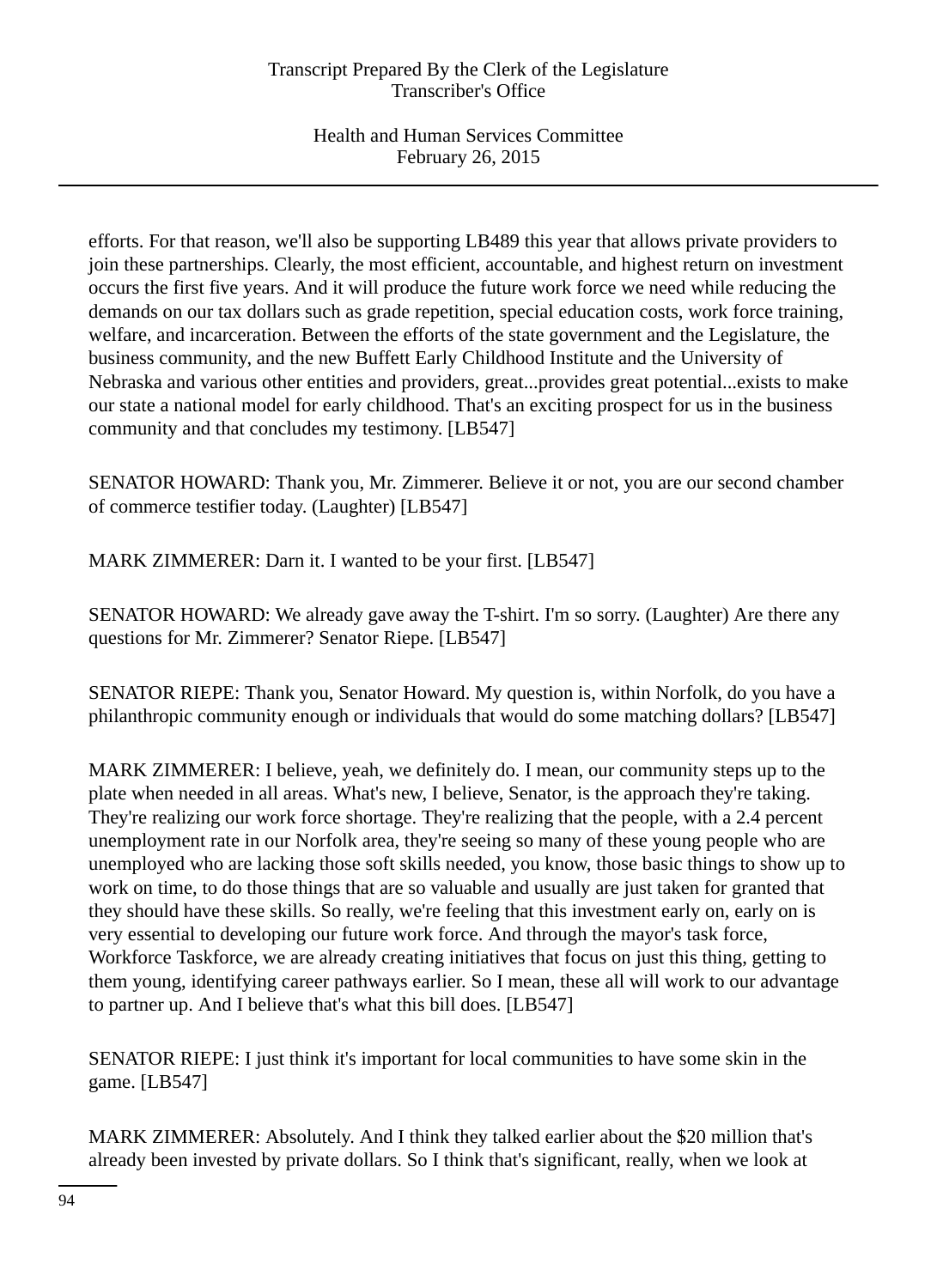health and human services and related fields. I spent 15 years in health and human services before getting into the business side of things. And you definitely...I love the proactive approach this bill takes in identifying early, and now it's just educating our business partners to step up to the plate. [LB547]

SENATOR RIEPE: I was only interested that all of the \$20 million wasn't from the Buffett Foundation. [LB547]

MARK ZIMMERER: I don't have that information, sorry. [LB547]

SENATOR RIEPE: You know, you need a broad base of engagement and philanthropic giving. [LB547]

MARK ZIMMERER: Absolutely. [LB547]

SENATOR HOWARD: Other questions for Mr. Zimmerer? Seeing none, thank you for your testimony today. [LB547]

MARK ZIMMERER: Thank you. [LB547]

SENATOR HOWARD: Other proponents? Good evening. [LB547]

SARAH ANN KOTCHIAN: (Exhibit 46) Good evening, Senator Howard and members of the Health and Human Services Committee. My name is Sarah Ann Kotchian, S-a-r-a-h A-n-n K-ot-c-h-i-a-n, and I appear tonight on behalf of the Holland Children's Movement, a nonpartisan, not-for-profit organization founded by Richard Holland, committed to improving public policies essential to providing opportunities for success for children and families living in poverty. I'm here today in support of the concept in LB547 to statutorily authorize a percentage of the federal Child Care and Development Block Grant, or CCDBG, to support specific early childhood quality measures in Nebraska but would like to share concerns about limiting the use of those dollars. Our concerns are truly based in the undeniable commitment Senator Campbell and others have made to improve the lives of children. And she has been gracious enough to have already taken the time to visit with us about these concerns prior to today's hearing. The new federal law includes mandates that will require increased investment by the federal government, state governments, or both to achieve full compliance. These new requirements will create additional financial pressure on the Child Care Subsidy Program as we continue to endure longstanding, programmatic issues to address quality. The law also includes new requirements and increased flexibility for states to improve quality within their childcare subsidy programs.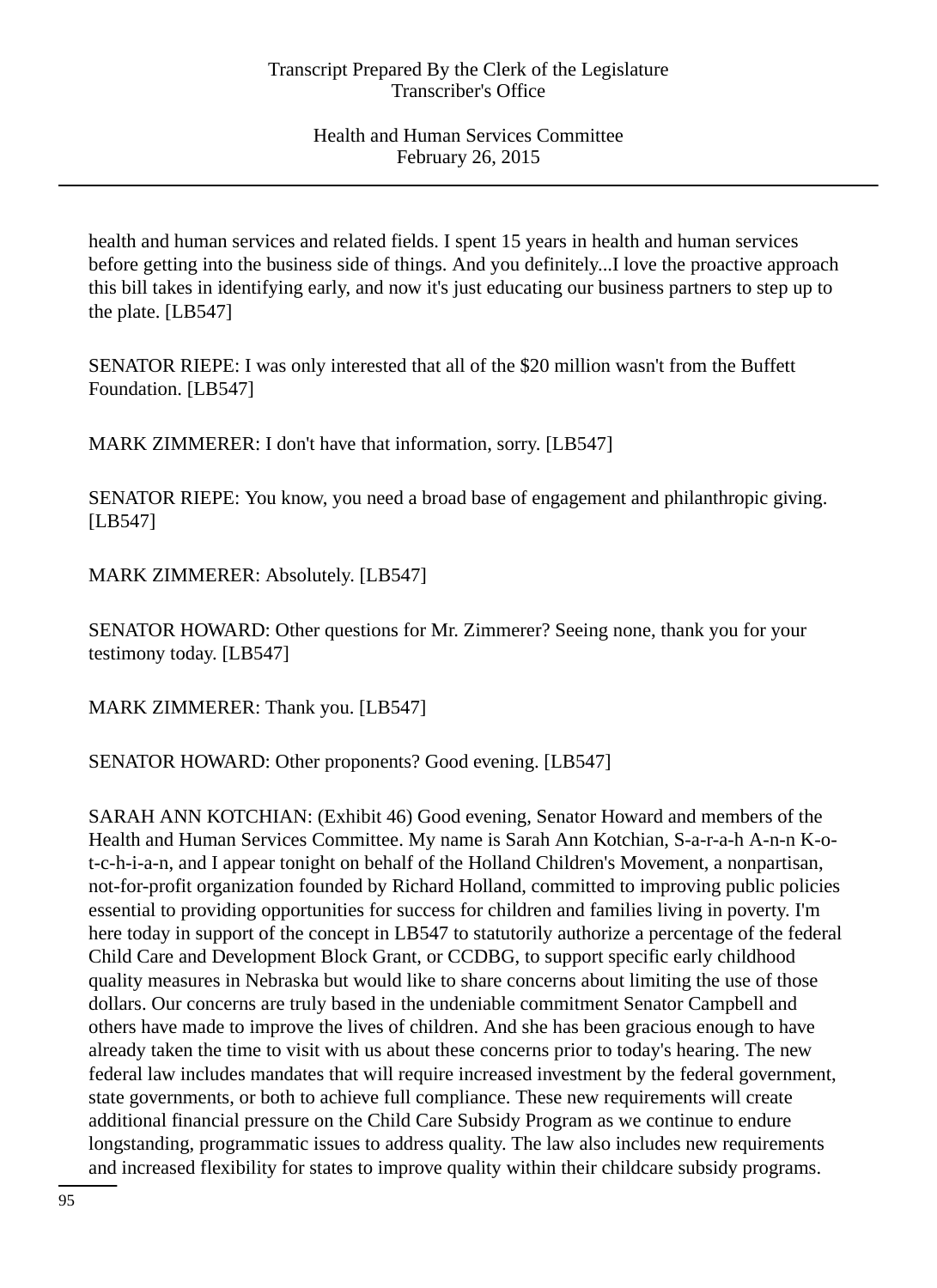Health and Human Services Committee February 26, 2015

One of the most significant changes regarding quality is the requirement for the quality set-aside increase. Once the full increase has been implemented, the annual amount of the new quality setaside dollars is estimated to be around \$3.2 million based on 8 percent of the 2014 federal projection. LB547 as introduced statutorily authorizes that the total 8 percent of the new quality set-aside will go to Sixpence programs that enter into agreements with childcare providers as we have heard. The partnerships between childcare programs and schools and the opportunity to broaden this work through Senator Sullivan's introduction of LB489 this year with reliance on ratings and support for the new...from the new Step Up to Quality program is invaluable to strengthening Nebraska's early childhood system. However, Sixpence itself cannot serve as a mechanism for longstanding subsidy programmatic issues for all children who qualify for the subsidy such as low reimbursement rates, reimbursement based on attendance versus enrollment, quality incentives in work force supports for high subsidy programs, and improved subsidy program data collection. But Nebraska's new quality rating and improvement system can and has already begun some of this vital work. Through the successful passage of LB507 in 2013 as introduced by Senator Campbell, Step Up to Quality was created with the intention of improving access to quality early childhood care in education with a targeted impact on children served through the Child Care Subsidy Program. One of the most critical incentives in Step Up to Quality to achieve higher quality is the mechanism that automatically increases subsidy reimbursements for programs based on their quality ratings. Step Up to Quality also provides coaching services, bonus incentives for achieving higher quality ratings, and a broad range of health and education professional development opportunities and higher education scholarships to ensure our young children have trained professionals caring for them. Step Up to Quality is also collecting new data to guide critical program and work force improvement in ways not possible before its creation. More than 12,000 children, nearly 5,000 of whom are infants and toddlers, are expected to be positively impacted through the childcare programs that receive high amounts of Child Care Subsidy dollars in the first two years of this program alone. As of today, we've heard 115 programs are participating and this means more than 700 directors and staff are entered into our new professional work force data system and these numbers are only expected to rise. To this end, we would respectfully ask for your consideration that the new quality set-aside dollars may allow an ongoing and stable source of funding for both Sixpence and Step Up to Quality to continue their critical work and assure the greatest numbers of young children served through the subsidy can access higher-quality care. I thank you for your thoughtful consideration of these issues as you move forward to address this legislation. And if it's helpful, I have a CCDBG reauthorization implementation time line to know what will be expected of the program from the federal government as well as a list of how the current 4 percent CCDBG quality setaside dollars were spent in 2013-'14, if that would be helpful. [LB547]

SENATOR HOWARD: Thank you. Are there questions for Ms. Kotchian? I have one. You came in as a proponent... [LB547]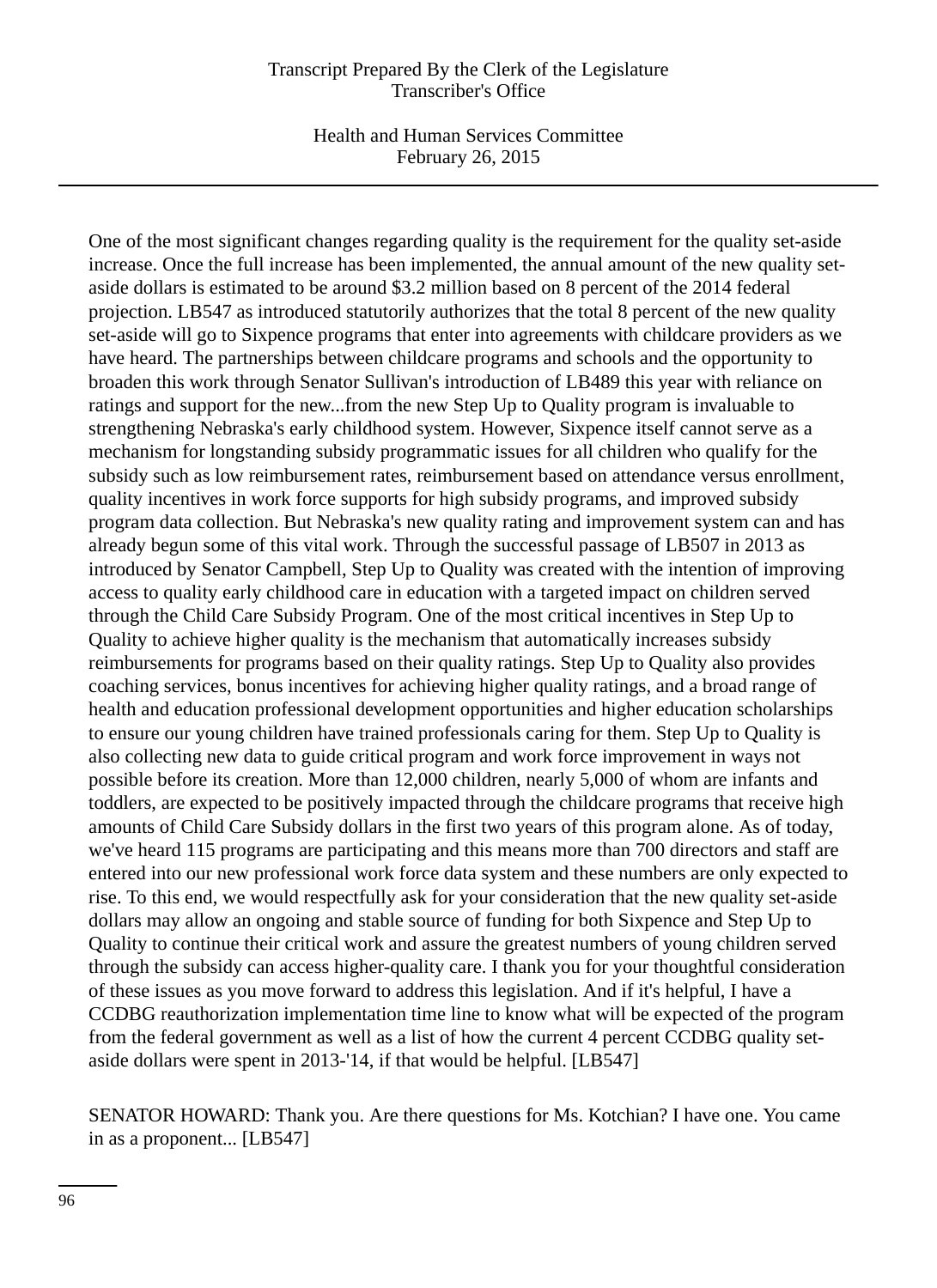SARAH ANN KOTCHIAN: Yes. [LB547]

SENATOR HOWARD: ...even though you're recommending changes. [LB547]

SARAH ANN KOTCHIAN: Yes. [LB547]

SENATOR HOWARD: Okay. Just clarifying. Nice to see you. [LB547]

SARAH ANN KOTCHIAN: Nice to see you too. [LB547]

SENATOR HOWARD: Thank you for coming. [LB547]

SARAH ANN KOTCHIAN: Thank you. [LB547]

SENATOR HOWARD: Thank you for staying so late. (Laughter) [LB547]

SARAH ANN KOTCHIAN: My pleasure. Thank you for your time and attention. [LB547]

SENATOR HOWARD: Senator Crawford. [LB547]

SENATOR CRAWFORD: Well, you said you had that time line. Is that something you can just provide us with at our offices? I mean... [LB547]

SARAH ANN KOTCHIAN: Yes. I'm...I would be happy to e-mail it to all the committee members, yes. [LB547]

SENATOR CRAWFORD: Okay. Okay, thank you. [LB547]

SENATOR HOWARD: That would be great. [LB547]

SENATOR CRAWFORD: Thank you. [LB547]

SENATOR HOWARD: All right. Any other questions? Seeing none, thank you for your testimony. [LB547]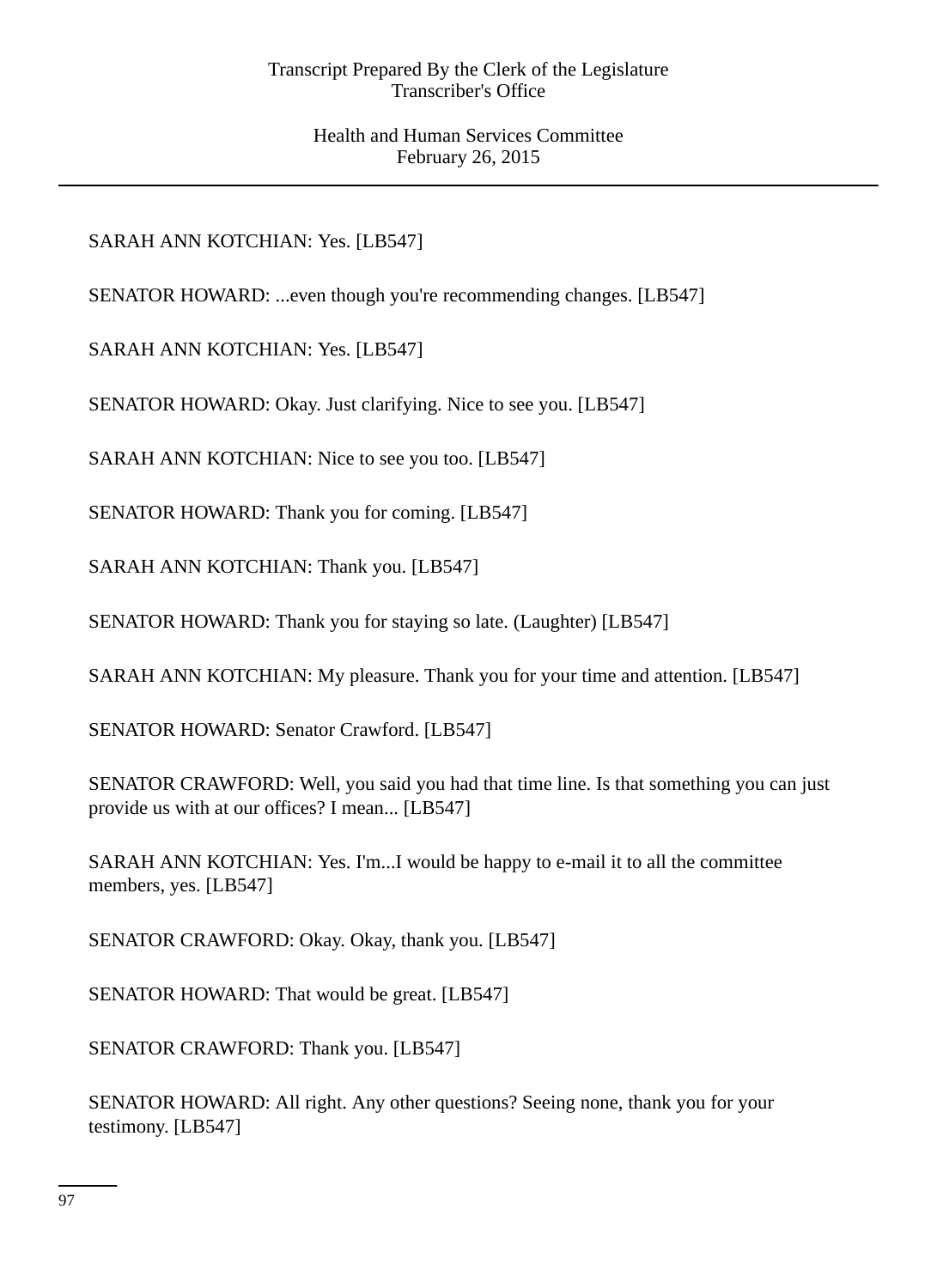## SARAH ANN KOTCHIAN: Thank you. [LB547]

SENATOR HOWARD: Our next proponent. Seeing none, is there anyone wishing to testify in opposition? Seeing none, is there anyone wishing to testify in a neutral capacity? Okay. [LB547]

AUBREY MANCUSO: (Exhibit 47) Good evening, Senator Howard. Members of the committee, my name is Aubrey Mancuso, A-u-b-r-e-y M-a-n-c-u-s-o, and I'm here on behalf of Voices for Children in Nebraska. As the last testifier of the day I realize I'm now the most unpopular person in the room, so I'll try and do this quickly. (Laughter) We're here today in a neutral capacity because, while we believe conceptually that there are potential benefits contained in LB547 and its companion bill, LB489, we have some concerns specifically related to the funding as envisioned by LB547. Senator Campbell has expressed a willingness to look for ways to address these funding concerns and we could potentially support an amended version of the bill. However, without an amendment, I can only speak to the bill as written today. As written, LB547 would indefinitely segregate the majority of quality dollars from the federal block grant and reallocate the dollars to the Early Childhood Education Endowment. While we don't doubt that these dollars will have a positive impact on some kids in our state, we're concerned about the overall impact on the Child Care Subsidy Program and on Nebraska's nascent efforts to scale up quality in the subsidy program as a whole. The Child Care Subsidy Program as it exists keeps kids safe so parents can work. We know that high-quality care is the ideal, but we believe that we need to work towards higher quality for the system as a whole to ensure that we are not leaving some kids behind based on geography or age since, for example, Sixpence only serves kids zero to three. In 2013, the Legislature created a mechanism which you've heard about to scale up quality in the Child Care Subsidy Program with the passage of Senator Campbell's bill that created the Step Up to Quality program. Similar mechanisms exist in the majority of states around the country and several states have used this system to successfully improve the quality of care provided not only in their subsidy program but in their childcare systems as a whole. This program in Nebraska is truly in its infancy and is in need of additional investments to be taken to scale. We have concern that allocating all of the new federal quality dollars indefinitely outside of the direct reach of the subsidy program will not ensure that we have adequate resources in the long run to invest in Step Up to Quality. LB489 also relies on the Step up to Quality program to achieve some of its goals but does not allocate specific dollars to the program. This means we'll need to rely on future legislators and unknown budget circumstances to make a biannual commitment to that program. Secondly, it's not yet clear how Nebraska will address the additional financial requirements facing the subsidy program in 2016 in the absence of these dollars. The federal source of these funds, as has been mentioned, was reauthorized in 2014 and there will be new costs associated with these requirements, some of which can be offset by the federal quality dollars. And because LB547 creates a statutory funding obligation that falls outside of the federal requirements, we need to ensure that the state has a plan to address the new requirements without the use of these dollars. In short, while we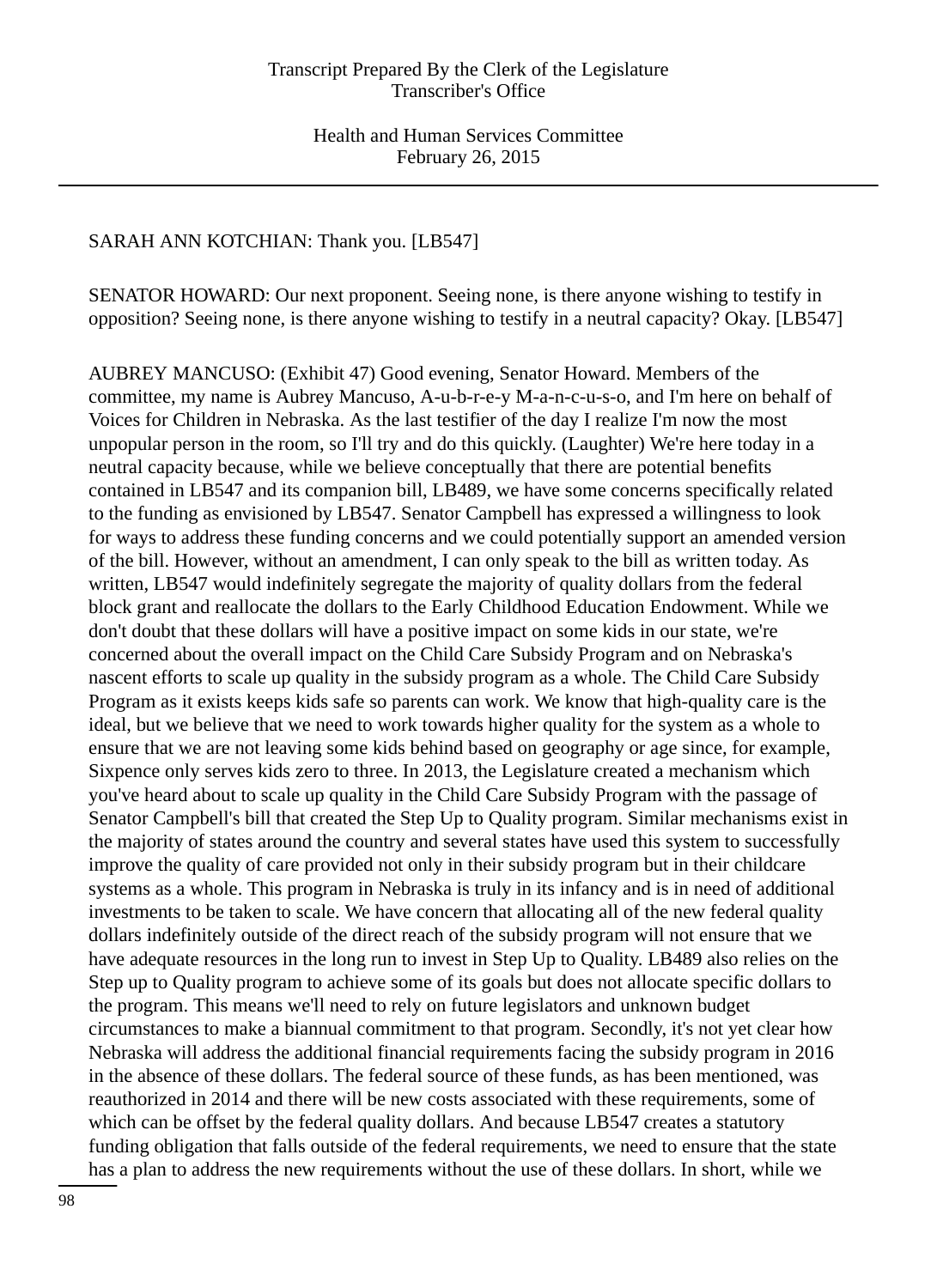believe LB489 is a good concept, we are concerned about the long-term impact of reallocating the majority of quality funds away from an underresourced program. We need to ensure that the state has the resource it needs both to meet the new federal requirements and to scale up quality in the childcare system as a whole. We appreciate Senator Campbell's willingness to have an ongoing dialog about how to best reach our shared goal of expanding access to quality childcare. And we hope to continue finding ways to move forward while ensuring that we don't create longterm financial challenges for the subsidy program. Thank you, and I'm happy to take any questions. [LB547]

SENATOR HOWARD: Thank you. Are there any questions for Ms. Mancuso? Seeing none, thank you for your testimony. [LB547]

AUBREY MANCUSO: Thank you. [LB547]

SENATOR HOWARD: Our next neutral testifier. [LB547]

ROSIE ZWEIBACK: (Exhibit 48) Sorry that she thought she was last and then you thought you were done but you're not really done, (laughter) so I hope that it's not too disappointing for you. Good evening to the committee and the Chair. Thank you very much for allowing me to testify. For the record, my name is Rosie Zweiback, R-o-s-i-e Z-w-e-i-b-a-c-k, and I am a project director at the Munroe-Meyer Institute at the University of Nebraska Medical Center. Today I am here to offer expert testimony regarding the outcomes of the Sixpence program which I have evaluated since 2009. I'm not here today representing the University of Nebraska Medical Center. I would like to share with you the findings of the 2013-2014 Sixpence evaluation to demonstrate the results of your investment in that program. In this past year, Sixpence served 25 programs in 22 counties, 531 families, 590 children, which is a 73 percent increase over the previous year, as the funding was expanded and the service areas were expanded. To give you a sense of who Sixpence serves: 86 percent of the families were low income; 56 percent of the families were single parent households; 65 percent of the families and the children had three or more risk factors; and trauma played a role in the lives of 43 percent of these children and families. Each year, a comprehensive evaluation is completed to provide data for program improvement, to make sure that the program is being...showing fidelity to the model and implemented well and to see to what extent the program is making a difference for the children and the families. As the evaluator, I have my hands in the weeds. I've visited many of the programs personally. I've collected much of the data. I've analyzed much of the data. I've double and triple scored the data, and I'm very well acquainted with what it is that we're looking for and what the impacts are of this program. The first question that we ask and answer in our evaluation is, what is the quality of Sixpence programs? And just as a point of reference for you to understand, this isn't my only evaluation project. So I have a really nice reference. I've probably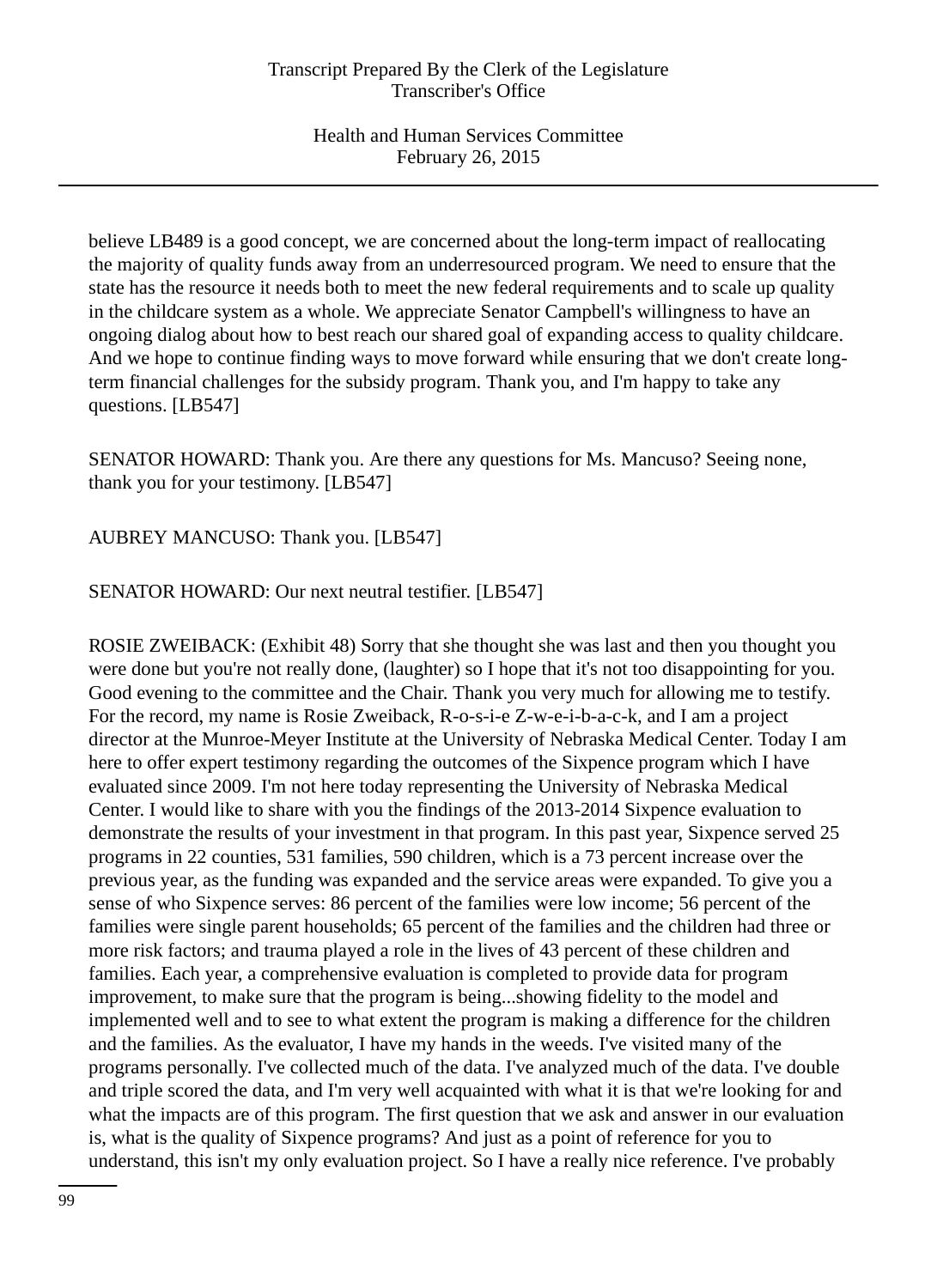Health and Human Services Committee February 26, 2015

been in 350 or more classrooms across the state in early childhood in the last five years. So when I can see what Sixpence looks like, I have a really nice comparison group to understand how it stacks up in terms of quality. So Sixpence programs are of very high quality and they embrace best practices. Through our in-person and videotaped observations of center-based programs, we have found that centers exceed the state benchmarks consistently across the measures. Their strengths are in the supportive caregiving provided and the positive adult/child interactions at the centers. For our family engagement programs, we also are measuring the quality. We are actually viewing videotapes of the home visitors who work directly with the families. And on an annual basis, we're evaluating how strong those services are and how good those folks are at doing their job. And we find, again, that they are highly, highly successful with their families. The education sessions are innovative and engaging for the families and the instructor is a...the instruction provided is effective. The next thing we look at are child outcomes. The results show that 90 percent of the children are gaining their developmental skills at the expected growth rate. High percentages of the children are meeting the widely held expectations across developmental areas including 96 percent of the children meeting the benchmarks in social/emotional skills and in cognitive abilities. And the area for future improvement and focus is math where 78 percent met expectations. This is zero to three year old math, so. (Laughter) The story of language outcomes for these children is complicated. About one-third of the children are in English as a second language home, so our instruments to analyze their language skills are more limited and we don't expect their English skills to be at the same place as children who are in English-speaking homes. We note that the young children's expressive skills remain stable over time. And they're in the midrange of average. This is actually a hopeful finding because it says that they're not...that somehow, perhaps through the participation in Sixpence, we are preventing the decline in expressive language skills that we often see due to the effects of poverty when there is no intervention to support the children. Sixpence had the most positive effect on older toddlers whose vocabulary scores improved significantly over time in the program. Sixpence children were on target with their peers related to social/emotional competencies and their participation showed significant improvements in attachment and self regulation. And research has shown that these social/emotional skills are actually very predictive and helpful once children get into kindergarten in terms of the skills they need to succeed in the classroom. In health outcomes, nearly all the children met the Sixpence health indicators: 97 percent have a medical home with a regular doctor who they see regularly; 93 percent of the children are caught up on their immunizations; 92 percent use car seats regularly, and 92 percent also have regular checkups. We see that the parent skills improve over time. We saw significant improvement in how they support their children in learning and confidence and 68 percent of parents are meeting the program goal for building relationships with their children. We see that families with multiple risk factors don't do as well as children...as families that have fewer risk factors, which is probably not surprising. But they do improve significantly. In summary, these high-quality programs are making a difference. The rigorous evaluation program is in place and Sixpence has